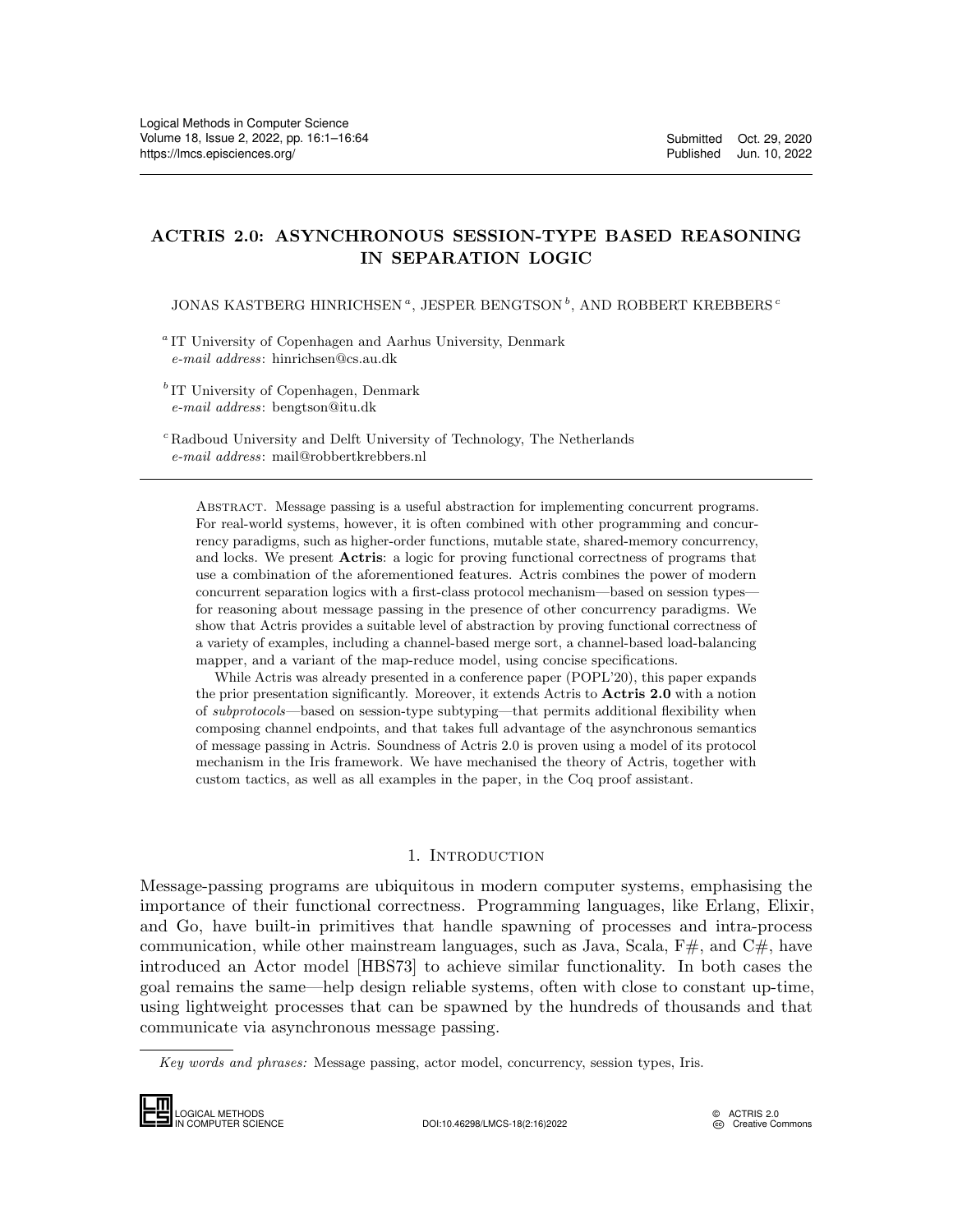#### 16:2 ACTRIS 2.0 Vol. 18:2

While message passing is a useful abstraction, it is not a silver bullet of concurrent programming. In a qualitative study of larger Scala projects Tasharofi et al. [\[TDJ13\]](#page-63-1) write:

We studied 15 large, mature, and actively maintained actor programs written in Scala and found that 80% of them mix the actor model with another concurrency model.

In this study, 12 out of 15 projects did not entirely stick to the Actor model, hinting that even for projects that embrace message passing, low-level concurrency primitives like locks (*i.e.*, mutexes) still have their place. Tu *et al.* [\[TLSZ19\]](#page-63-2) came to a similar conclusion when studying 6 large and popular Go programs. A suitable solution for reasoning about message-passing programs should thus integrate with other programming and concurrency paradigms.

In this paper we introduce **Actris**—a concurrent separation logic for proving functional correctness of programs that combine message passing with other programming and concurrency paradigms. Actris can be used to reason about programs written in a language that mimics the important features found in aforementioned languages such as higher-order functions, higher-order references, fork-based concurrency, locks, and primitives for asynchronous message passing over channels. The channels of our language are first-class and can be sent as arguments to functions, be sent over other channels (often referred to as delegation), and be stored in references.

Program specifications in Actris are written in an impredicative higher-order concurrent separation logic built on top of the Iris framework  $[JSS+15; KJB+17; JKBD16; JK+18]$  $[JSS+15; KJB+17; JKBD16; JK+18]$  $[JSS+15; KJB+17; JKBD16; JK+18]$  $[JSS+15; KJB+17; JKBD16; JK+18]$  $[JSS+15; KJB+17; JKBD16; JK+18]$  $[JSS+15; KJB+17; JKBD16; JK+18]$ . In addition to the usual features of Iris, Actris provides a notion of dependent separation protocols to reason about message passing over channels, inspired by binary session types [\[HVK98\]](#page-61-2). We show that dependent separation protocols integrate seamlessly with other concurrency paradigms, allow delegation of resources, support channel sharing over multiple concurrent threads using locks, and more.

<span id="page-1-0"></span>1.1. Message passing in concurrent separation logic. Over the last decade, there has been much work on extensions of concurrent separation logic with reasoning principles for message passing [\[FRS11;](#page-60-0) [LV12;](#page-62-3) [CKC15;](#page-60-1) [OBH16\]](#page-63-3). These logics typically include some form of mechanism for writing protocol specifications in a high-level manner, to elegantly reason about message passing in some specific context.

In a different line of work, researchers have developed more expressive extensions of concurrent separation logic that support proving strong specifications of programs involving features such as higher-order functions, fine-grained shared-memory concurrency, and locks. Examples of such logics are TaDA [\[dRPDG14\]](#page-60-2), iCAP [\[SB14\]](#page-63-4), Iris [\[JSS](#page-62-0)<sup>+</sup>15], FCSL [\[NLSD14\]](#page-62-4), and VST [\[App14\]](#page-59-0). However, only a few variants and extensions of these logics provide a high-level reasoning mechanism specific to message-passing concurrency.

First off, there has been work on the use of Iris-like separation logic to reason about programs that communicate via message passing over a network. The reasoning principles in such logics are geared towards different programming patterns than the ones used in high-level languages like Erlang, Elixir, Go, and Scala. Namely, on networks all data must be serialised, and packets can be lost or delivered out of order. In high-level languages messages cannot get lost, are ensured to be delivered in order, and are allowed to contain many types of data, including functions, references, and even channel endpoints. Two examples of network logics are Disel by Sergey *et al.* [\[SWT18\]](#page-63-5) and Aneris by Krogh-Jespersen *et al.* [\[KTO](#page-62-5)<sup>+</sup>20].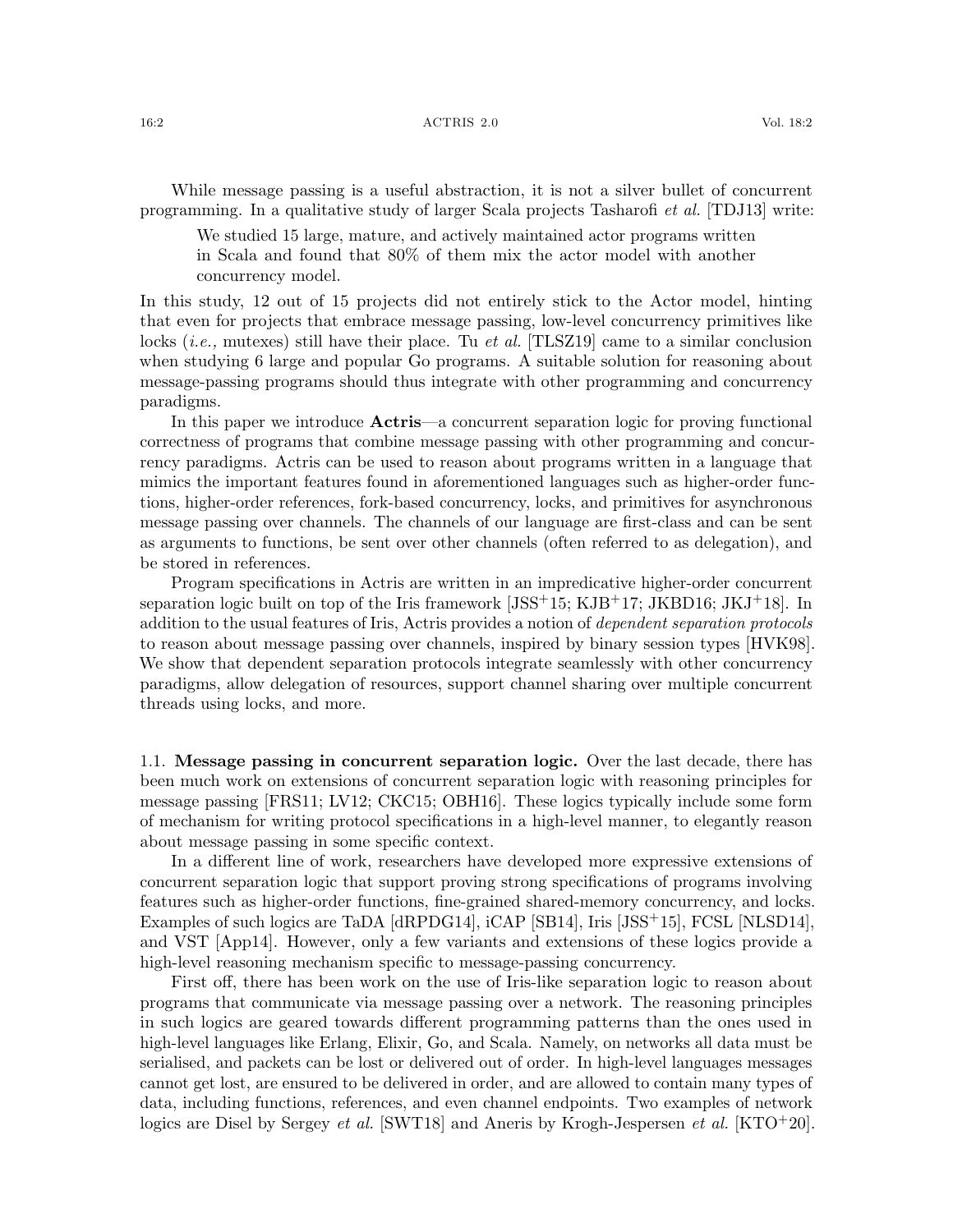Additionally, there has been work on the use of separation logic to prove compiler correctness of high-level message-passing languages. Tassarotti et al. [\[TJH17\]](#page-63-6) verified a small compiler of a session-typed language into a language where channel buffers are modelled on the heap.

The primary reasoning principle to model the interaction between processes in the aforementioned logics is the notion of a State Transition System (STS). As a simple example, consider the following program, which is borrowed from Tassarotti *et al.* [\[TJH17\]](#page-63-6):

$$
\textit{prog}_1 := \mathtt{let}\ (c,c') := \mathtt{new\_chan}\ ()\ \mathtt{in}\ \mathtt{fork}\ \{\mathtt{send}\ c'\ 42\}\ ; \mathtt{recv}\ c
$$

This program creates two channel endpoints  $c$  and  $c'$ , forks off a new thread, and sends the number 42 over the channel  $c'$ , which is then received by the initiating thread. Modelling the behaviour of this program in an STS typically requires three states:



The three states model that no message has been sent (Init), that a message has been sent but not received (Sent), and finally that the message has been sent and received (Received). Exactly what this STS represents is made precise by the underlying logic, which determines what constitutes a state and a transition, and how these are related to the channel buffers.

While STSs appear like a flexible and intuitive abstraction to reason about messagepassing concurrency, they have their problems:

- Coming up with a good STS that makes the appropriate abstractions is difficult because the STS has to keep track of all possible states that the channel buffers can be in, including all possible interleavings of messages in transit.
- While STSs used for the verification of different modules can be composed at the level of the logic, there is no canonical way of composing them due to their unrestrained structure.
- Finally, STSs are first-order meaning that their states and transitions cannot be indexed by propositions of the underlying logic, which limits what they can express when sending messages containing functions or other channels.

1.2. Actris 1.0: Dependent separation protocols. Actris extends separation logic with a notion called dependent separation protocols. This notion is inspired by the session type community, pioneered by Honda et al. [\[HVK98\]](#page-61-2), where channel endpoints are given types that describe the expected exchanges. Using session types, the channels  $c$  and  $c'$  in the program  $prog_1$  in § [1.1](#page-1-0) would have the types c: ?Z.end and  $c'$ : !Z.end, where !T and ?T denotes that a value of type T is sent or received, respectively. Moreover, the types of the channels c and  $c'$  are duals—when one does a send the other does a receive, and vice versa.

While session types provide a compact way of specifying the behaviour of channels, they can only be used to talk about the type of data that is being passed around—not their payloads. In this paper, we build on prior work by Bocchi et al. [\[BHTY10\]](#page-60-3) and Craciun et al. [\[CKC15\]](#page-60-1) to attach logical predicates to session types to say more about the payloads, thus vastly extending the expressivity. Concretely, we port session types into separation logic in the form of a construct  $c \rightarrow prot$ , which denotes ownership of a channel c with dependent separation protocol prot. Dependent separation protocols prot are streams of  $\vec{x}:\vec{\tau}\langle v\rangle\{P\}$ . prot and  $\vec{x}:\vec{\tau}\langle v\rangle\{P\}$ . prot constructors that are either infinite or finite, where finite streams are ultimately terminated by an **end** constructor. Here,  $v$  is the value that is being sent or received, P is a separation logic proposition denoting the ownership of the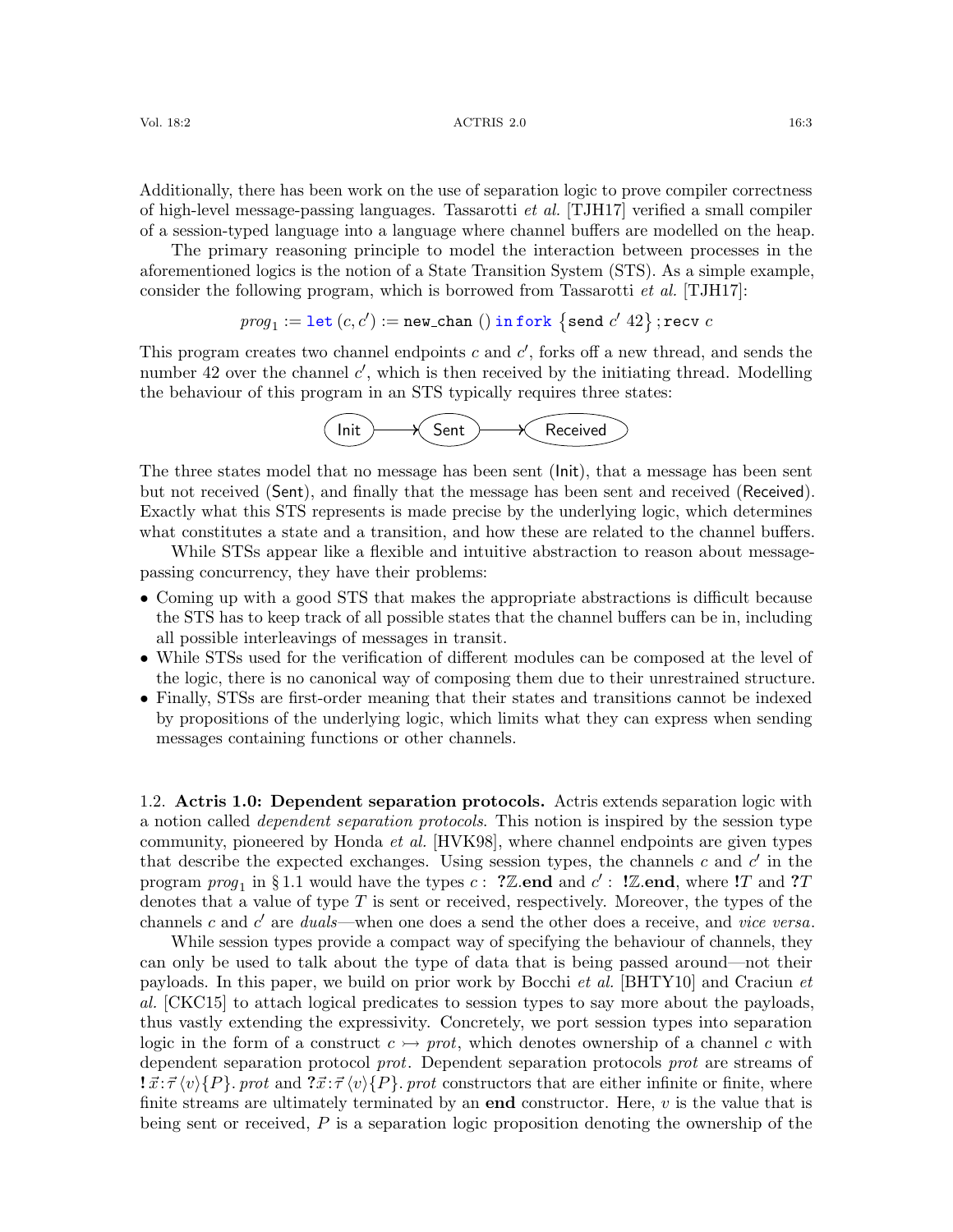#### 16:4 ACTRIS 2.0 Vol. 18:2

$$
c \rightarrow ?\langle 42\rangle
$$
{True}. end and  $c' \rightarrow !\langle 42\rangle$ {True}. end

These protocols state that the endpoint  $c$  expects the number 42 to be sent along it, and that the endpoint  $c'$  expects to send the number 42. Using this protocol, we can prove that *prog*<sub>1</sub> has the specification { $\text{True}$ }  $prog_1 \{v. v = 42\}$ , where v is its resulting value.

Dependent separation protocols  $\vec{x}$ :  $\vec{\tau} \langle v \rangle \{P\}$ . prot and  $\vec{x}$ :  $\vec{\tau} \langle v \rangle \{P\}$ . prot are dependent, meaning that the tail prot can be defined in terms of the previously bound variables  $\vec{x}$ : $\vec{\tau}$ . sample program showing the use of such dependency is:

$$
\begin{aligned} prog_2 := \texttt{let}\ (c,c') := \texttt{new\_chan}\ ()\ \texttt{in} \\ \texttt{fork}\ \{\texttt{let}\ x := \texttt{recv}\ c'\ \texttt{in}\ \texttt{send}\ c'\ (x+2)\}\ ; \\ \texttt{send}\ c\ 40;\ \texttt{recv}\ c \end{aligned}
$$

In this program, the main thread sends the number 40 to the forked-off thread, which then adds two to it, and sends it back. This program has the same specification as  $prog<sub>1</sub>$ , while we change the dependent separation protocol as follows (we omit the dependent separation protocol for the dual endpoint  $c'$ :

$$
c \rightarrowtail
$$
!  $(x : \mathbb{Z}) \langle x \rangle$ {True}. ? $\langle x + 2 \rangle$ {True}. end

This protocol states that the second exchanged value is exactly the first with two added to it. To do so, it makes use of a dependency on the variable x, which is used to describe the contents of the first message, which the second message then depends on. This variable is bound in the protocol and it is instantiated only when a message is sent. This is different from the logic by Craciun *et al.* [\[CKC15\]](#page-60-1), which does not support dependent protocols. Their logic is limited to protocols analogous to  $\frac{1}{x}\$ True}.  $\frac{2}{x + 2}$ True}. end where x is free, which means the value of  $x$  must be known when the protocol is created.

While the prior examples could have been type-checked and verified using the formalisms of Bocchi *et al.* [\[BHTY10\]](#page-60-3) and Craciun *et al.* [\[CKC15\]](#page-60-1), the following stateful example cannot:

$$
\begin{array}{ll} \mathit{prog}_3 := \texttt{let}\ (c,c') := \texttt{new\_chan}\ ()\ \texttt{in} \\ \quad \texttt{fork}\ \{\texttt{let}\ l := \texttt{recv}\ c'\ \texttt{in}\ l \leftarrow (!\ l+2);\ \texttt{send}\ c'\ ()\}\ ; \\ \quad \texttt{let}\ l := \texttt{ref}\ 40\ \texttt{in}\ \texttt{send}\ c\ l;\ \texttt{recv}\ c;\ l\ l \end{array}
$$

Here, the main thread stores the value 40 on the heap, and sends a reference  $l$  over the channel c to the forked-off thread. The main thread then awaits a signal  $($ ), notifying that the reference has been updated to 42 by the forked-off thread. This program has the same specification as  $prog_1$  and  $prog_2$ , but the dependent separation protocol is updated:

$$
c \rightarrowtail !(\ell : Loc) (x : \mathbb{Z}) \langle \ell \rangle \{ \ell \mapsto x \}.
$$
 ?(()) $\{ \ell \mapsto (x+2) \}.$  end

This protocol denotes that the endpoints first exchange a reference  $\ell$ , as well as a *points-to* connective  $\ell \mapsto x$  that describes the ownership and value of the reference  $\ell$ . To perform the exchange c has to give up ownership of the location, while  $c'$  acquires it—which is why it can then safely update the received location to 42 before sending the ownership back along with the notification  $($ ).

The type system by Bocchi *et al.* [\[BHTY10\]](#page-60-3) cannot verify this program because it does not support mutable state, while Actris can verify the program because it is a separation logic. The logic by Craciun *et al.* [\[CKC15\]](#page-60-1) cannot verify this program because it does not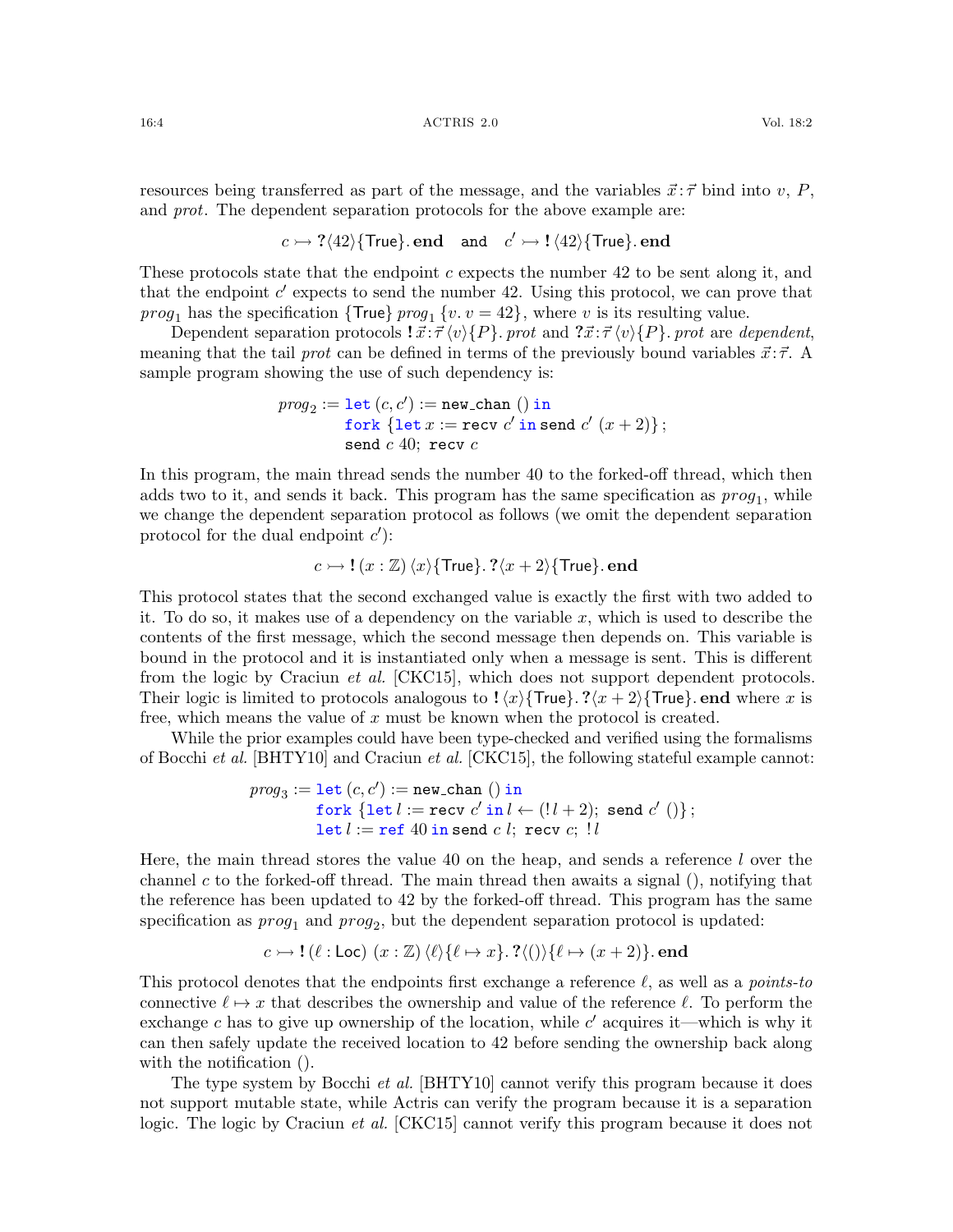support dependent protocols, which are crucial here as they make it possible to delay picking the location  $\ell$  used in the protocol until the send operation is performed.

Dependent protocols are also useful to define recursive protocols to reason about programs that use a channel in a loop. Consider the following variant of  $proj_1$ :

$$
\begin{array}{ll} \mathit{prog}_4 := \texttt{let}\,(c,c') := \texttt{new\_chan}\,\,() \text{ in} \\ \quad \texttt{fork}\,\, \{\texttt{let}\,\,go\,\,() := \big(\texttt{send}\,\,c'\,\,(\texttt{recv}\,\,c'+2);\,\,go\,\,()\big) \text{ in}\,\,go\,\,()\big\}\,; \\ \quad \texttt{send}\,\,c\,\,18; \text{ let}\,x := \texttt{recv}\,\,c \text{ in} \\ \quad \texttt{send}\,\,c\,\,20; \text{ let}\,y := \texttt{recv}\,\,c \text{ in}\,x + y \end{array}
$$

The forked-off thread will repeatedly interleave receiving values with sending those values back incremented by two. The program  $prog<sub>4</sub>$  has the same specification as before, but now we use the following recursive dependent separation protocol:

$$
c \rightarrow \mu rec. \mathbf{1}(x : \mathbb{Z}) \langle x \rangle \{ \text{True} \} . \mathbf{?} \langle x + 2 \rangle \{ \text{True} \} . \text{ } rec
$$

This protocol expresses that it is possible to make repeated exchanges with the forked-off thread to increment a number by two. The fact that the variable  $x$  is bound in the protocol is once again crucial—it allows the use of different numbers for each exchange.

Furthermore, Actris inherently includes some features of conventional session types. One such example is the delegation of channels as seen in the following program:

$$
\begin{array}{ll} \mathit{prog}_5 := \texttt{let}(c_1, c'_1) := \texttt{new\_chan}() \text{ in } \\ \mathit{fork} \; \{\texttt{let}\; c := \texttt{recv}\; c'_1 \text{ in } \texttt{let}\; y := \texttt{recv}\; c'_1 \text{ in } \texttt{send}\; c\; y; \;\texttt{send}\; c'_1 \;()\}; \\ \mathit{let}\; (c_2, c'_2) := \texttt{new\_chan}() \text{ in } \\ \mathit{fork} \; \{\texttt{let}\; x := \texttt{recv}\; c'_2 \text{ in } \texttt{send}\; c'_2 \; (x+2)\}; \\ \mathit{send}\; c_1 \; c_2; \;\texttt{send}\; c_1 \; 40; \;\texttt{recv}\; c_1; \;\texttt{recv}\; c_2 \end{array}
$$

This program uses the channel pair  $c_2, c'_2$  to exchange the number 40 with the second forked-off thread, which adds 2 to it, and sends it back. Contrary to the programs we have seen before, it uses the additional channel pair  $c_1, c'_1$  to delegate the endpoint  $c_2$  to the first forked-off thread, which then sends the number over  $c_2$ . While this program is intricate, the following dependent separation protocols describe the communication concisely:

$$
c_1 \rightarrow ! (c : \text{Val}) \langle c \rangle \{c \rightarrow ! (x : \mathbb{Z}) \langle x \rangle \{ \text{True} \} . ? \langle x + 2 \rangle \{ \text{True} \} . \text{end} \}.
$$
  
\n
$$
!(y : \mathbb{Z}) \langle y \rangle \{ \text{True} \} . ? \langle () \rangle \{c \rightarrow ? \langle y + 2 \rangle \{ \text{True} \} . \text{end} \} . \text{end}
$$
  
\n
$$
c_2 \rightarrow ! (x : \mathbb{Z}) \langle x \rangle \{ \text{True} \} . ? \langle x + 2 \rangle \{ \text{True} \} . \text{end}
$$

The first protocol states that the initial value sent must be a channel endpoint c with the protocol used in  $prog_1$ . This means that the main thread must give up ownership of the channel endpoint  $c_2$ , thereby delegating it. The first protocol then expects a value y to be sent, and finally to receive a notification (), along with ownership of the channel  $c_2$ , which has since taken one step by sending y. Note that c is of the type Val of programming language values due to the programming language being untyped.

Lastly, the dependencies in dependent separation protocols are not limited to first-order data, but can also be used in combination with functions. For example:

$$
prog_6 := \text{let}(c, c') := \text{new-chain}() \text{ in}
$$
  
fork {let  $f := \text{recv } c' \text{ in send } c' (\lambda_-, f() + 2) }$ ;  
let  $l := \text{ref } 40 \text{ in send } c (\lambda_-, ! l)$ ; recv  $c()$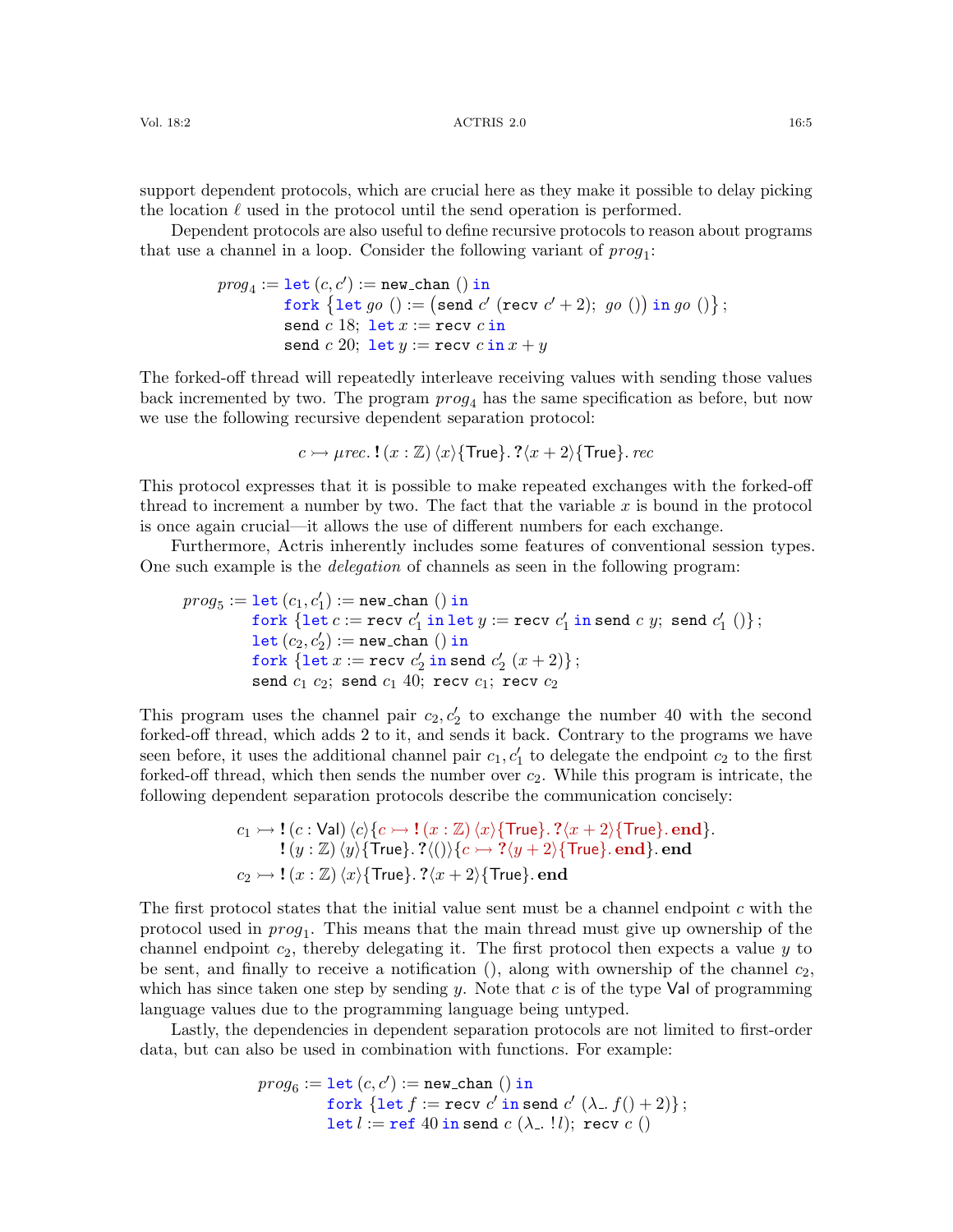#### 16:6 ACTRIS 2.0 Vol. 18:2

This program exchanges a value to which 2 is added, but postpones the evaluation by wrapping the computation in a closure. The following protocol is used to verify this program:

$$
c \rightarrow ! (P Q : iProp) (f : Val) \langle f \rangle \{ \{P\} f () \{v. v \in \mathbb{Z} * Q(v)\} \}.
$$
  
? (g : Val) \langle g \rangle \{ \{P\} g () \{v. \exists w. (v = w + 2) \* Q(w)\} \} . end

The send constructor  $(!)$  does not just bind the function value f, but also the precondition P and postcondition Q of its Hoare triple. In the second message, a Hoare triple is returned that maintains the original pre- and postconditions, but returns an integer of two higher. To send the function, the main thread would let  $P \triangleq \ell \mapsto 40$  and  $Q(v) \triangleq (v = 40)$ , and prove  $\{P\} (\lambda_-, \ell) \cap \{Q\}$ . This example demonstrates that the state space of dependent separation protocols can be higher-order—it is indexed by the precondition  $P$  and postcondition  $Q$ of f—which means that they do not have to be agreed upon when creating the protocol, masking the internals of the function from the forked-off thread.

It is worth noting that using dependent recursive protocols it is possible to keep track of a history of what actions have been performed, which, as is shown in  $\S 7$ , is especially useful when combining channels with locks.

<span id="page-5-0"></span>1.3. Actris 2.0: Subprotocols. While Actris 1.0's notion of dependent separation protocols is expressive enough to specify advanced exchanges, as indicated by the examples in the previous section, they can only reason about interactions that are strictly dual. In particular, the dual nature of Actris 1.0 requires that:

- Sends  $(I\vec{x}:\vec{\tau}\langle v\rangle\{P\})$  are matched up with receives  $(2\vec{x}:\vec{\tau}\langle v\rangle\{P\})$ , and vice versa,
- The logical variables  $\vec{x}$ : $\vec{\tau}$  of matched sends and receives are the same, and,
- The propositions  $P$  of matched send and receives are the same.

Reasoning about programs with a more relaxed duality principle has been studied in the session type community, namely in the context of *asynchronous session subtyping* [\[MYH09;](#page-62-6) [MY15\]](#page-62-7). A subtyping relation  $S_1 \leq S_2$  captures that the session type  $S_2$  can be used in place of  $S_1$  when type checking a program. Channel endpoints are then allocated with strictly dual session types, after which either side can be weakened based on the subtyping relation. For one, the subtyping relation captures that sends can be swapped ahead of receives  $T.1U.S < 1U.2T.S$ . Swapping sends ahead of receives is safe to do, as the messages are simply enqueued into the corresponding channel buffer earlier than necessary. The following program illustrates such a non-dual yet safe interaction:

$$
prog_7 := \text{let}(c, c') := \text{new-chain}() \text{ in } \\\text{fork} \{\text{send } c' \text{ 20}; \text{ send } c' \text{ (recv } c' + 2)\}; \\\text{send } c \text{ 20}; \\\text{let } x := \text{recv } c \text{ in } \\\text{let } y := \text{recv } c \text{ in } x + y
$$

Here, both threads first send the value 20, which is enqueued into both of the channel buffers, after which they receive the value of the other thread. After this, they follow a dual behaviour, where the forked-off thread sends a value, which the main thread receives.

In this paper, we show that dependent separation protocols are compatible with the idea of asynchronous session subtyping. This gives rise to Actris 2.0, which supports so-called subprotocols. Subprotocols are formalised by a preorder  $prot_1 \sqsubseteq prot_2$ , which captures (among others) a notion of swapping sends ahead of receives (provided that the send does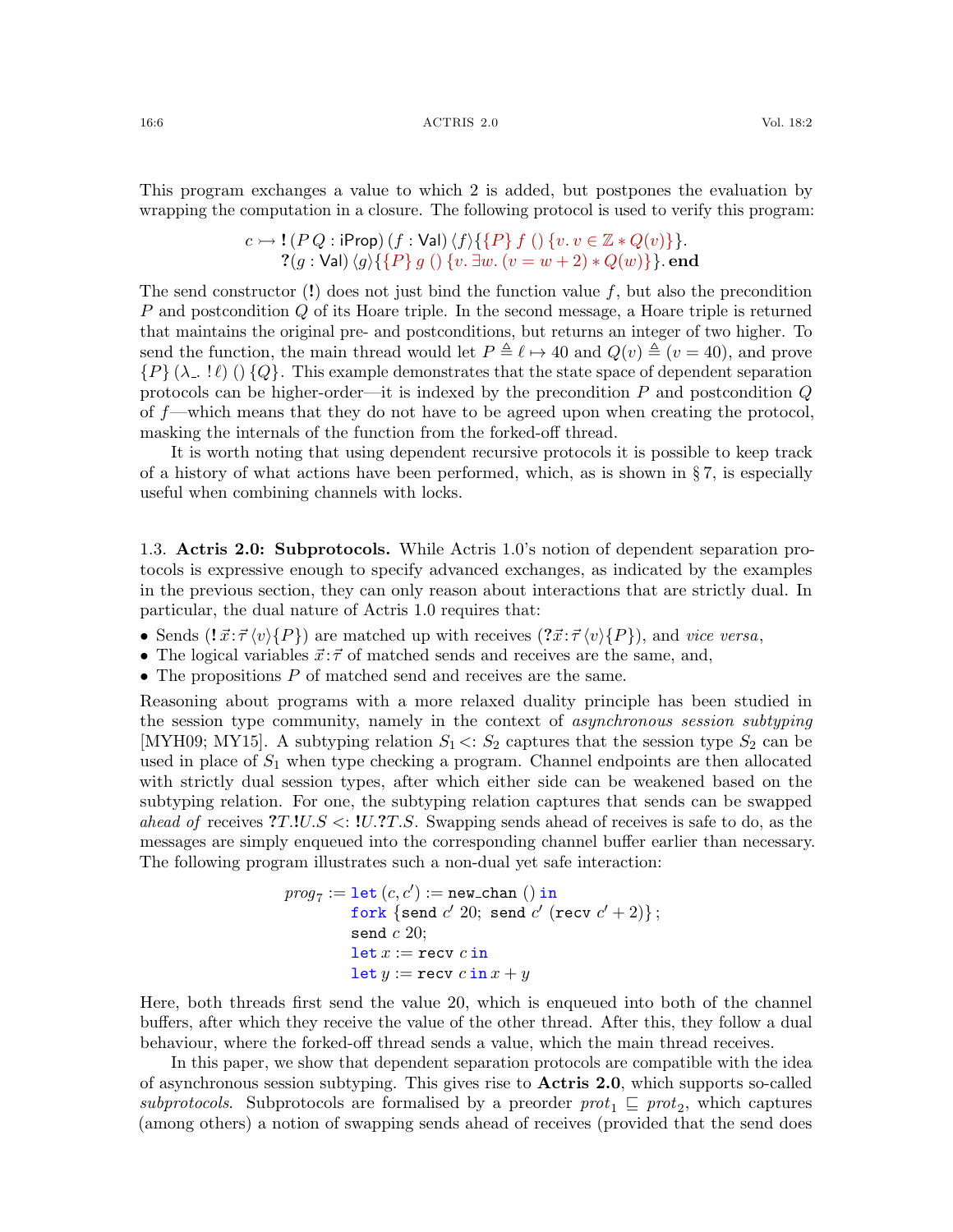Vol. 18:2 ACTRIS 2.0 16:7

not depend on the logical variables of the receive). We can prove that  $prog_7$  results in 42 by picking the following dependent separation protocols:

$$
c \rightarrow !(x : \mathbb{Z}) \langle x \rangle
$$
{True}. ?\langle 20 \rangle {True}. ?\langle x + 2 \rangle {True}. end and  $c' \rightarrow ?(x : \mathbb{Z}) \langle x \rangle$ {True}. !\langle 20 \rangle {True}. !\langle x + 2 \rangle {True}. end

While the main thread satisfies the protocol of c immediately, the forked-off thread does not satisfy the protocol of  $c'$ , as it sends the first value before receiving. However, it is possible to weaken the protocol of  $c'$  using Actris 2.0's notion of subprotocols:

$$
?(x:\mathbb{Z}) \langle x \rangle \{ \text{True} \}.\ \mathbf{1} \langle 20 \rangle \{ \text{True} \}.\ \mathbf{1} \langle x+2 \rangle \{ \text{True} \}.\ \text{end}
$$
  

$$
\sqsubseteq \mathbf{1} \langle 20 \rangle \{ \text{True} \}.\ ?(x:\mathbb{Z}) \langle x \rangle \{ \text{True} \}.\ \mathbf{1} \langle x+2 \rangle \{ \text{True} \}.\ \text{end}
$$

This gives  $c' \rightarrow ! \langle 20 \rangle$ {True}. ?(x : Z) $\langle x \rangle$ {True}. ! $\langle x + 2 \rangle$ {True}. end. Since the first send (with value 20) is independent of the variable  $x$  bound by the receive, the subprotocol relation follows immediately from the swapping property. Note that it is *not* possible to swap the second send (with value  $x + 2$ ) ahead of the receive, as it does in fact depend on variable x bound by the receive.

In addition to allowing the verification of a larger class of programs, Actris 2.0's subprotocols also provide a more extensional approach to reasoning about dependent separation protocols. This is beneficial whenever we want to reuse existing specifications that might use a syntactically different protocol, but that nonetheless logically entail each another. For example, the ordering of logical variables can be changed using the subprotocol relation:

 $!(x : \mathbb{Z})(y : \mathbb{Z})\langle (x, y)\rangle$ {True}. prot  $\sqsubseteq$  ! $(y : \mathbb{Z})(x : \mathbb{Z})\langle (x, y)\rangle$ {True}. prot

Since the subprotocol relation is a first-class logical proposition of Actris 2.0, it also allows the manipulation of separation logic resources, such as moving in ownership. For example, we can show the following *conditional* subprotocol relation:

$$
\ell'_1 \mapsto 20 \rightarrow \mathbf{1}(\ell_1, \ell_2) \setminus (\ell_1, \ell_2) \setminus \{\ell_1 \mapsto 20 * \ell_2 \mapsto 22\}. \text{prot } \sqsubseteq \mathbf{1}(\ell_2 : \mathsf{Loc}) \setminus (\ell'_1, \ell_2) \setminus \{\ell_2 \mapsto 22\}. \text{prot }
$$

Here, we move the ownership of  $\ell'_1 \mapsto 20$  into the protocol, to resolve the eventual obligation of sending it, while instantiating the logical variable  $\ell_1$  with  $\ell'_1$ .

In addition to the demonstrated features, in the rest of this paper we show that Actris 2.0's subprotocol relation is capable of moving resources from one message to another. This gives rise to a principle similar to framing, known from conventional separation logic, but applied to dependent separation protocols. Lastly, inspired by the work of Brandt and Henglein [\[BH98\]](#page-60-4), the subprotocol relation is defined coinductively, allowing us to use the principle of Löb induction to prove subprotocol relations for recursive protocols.

1.4. Formal correspondence to session types. Even though Actris's notion of dependent separation protocols is influenced by binary session types, this paper does not provide a formal correspondence between the two systems. However, since Actris is built on top of Iris, it forms a suitable foundation for building logical relation models of type systems. In related work by Hinrichsen *et al.* [\[HLKB21\]](#page-61-3), Actris has been used to define a logical relations model of binary session types, with support for various forms of polymorphism and recursion, asynchronous subtyping, references, and locks/mutexes. Similar to RustBelt [\[JJKD18;](#page-61-4) [JJKD21\]](#page-61-5), the work by Hinrichsen et al. [\[HLKB21\]](#page-61-3) gives rise to an extensible approach for proving type safety, which can be used to manually prove the typing judgements of racy, but safe, programs that cannot be type checked using only the rules of the type system.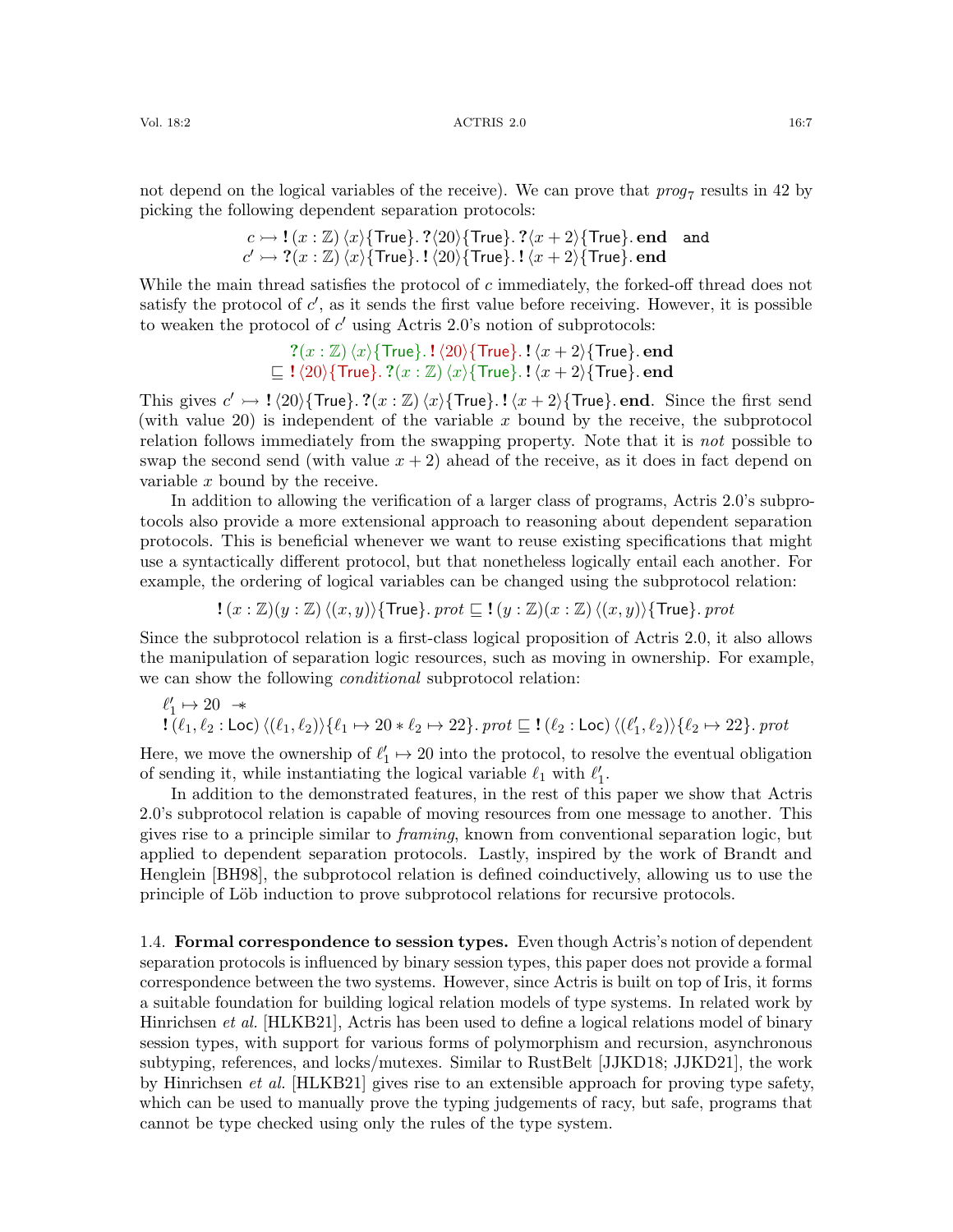1.5. Contributions and outline. This paper introduces Actris 2.0: a higher-order impredicative concurrent separation logic built on top of the Iris framework for reasoning about functional correctness of programs with asynchronous message-passing that combine higherorder functions, higher-order references, fork-based concurrency, and locks. Concretely, this paper makes the following contributions:

- We introduce *dependent separation protocols* inspired by affine binary session types to model the transfer of resources (including higher-order functions) between channel endpoints. We show that they can be used to handle choice, recursion, and delegation  $(\S 2$  $(\S 2$  to [5\)](#page-17-0).
- We introduce *subprotocols* inspired by asynchronous session subtyping. This notion relaxes duality, allowing channels to send messages before receiving others, and gives rise to a more extensional approach to reasoning about dependent separation protocols, providing more flexibility in the design and reuse of protocols. We moreover show how Löb induction is used to reason about recursive subprotocols  $(\S 6)$  $(\S 6)$ .
- We demonstrate the benefits obtained from building Actris on top of Iris by showing how Iris's support for ghost state and locks can be used to prove functional correctness of programs using manifest sharing, i.e., channel endpoints shared by multiple parties (§ [7\)](#page-33-0).
- We provide a case study on Actris and its mechanisation in Coq by proving functional correctness of a variant of the map-reduce model by Dean and Ghemawat [\[DG04\]](#page-60-5) (§ [8\)](#page-37-0).
- We give a model of dependent separation protocols in the Iris framework to prove safety and postcondition validity of our Hoare triples (§ [9\)](#page-39-0).
- We provide a full mechanisation of Actris [\[HBK21\]](#page-61-6) using the interactive theorem prover Coq. On top of our Coq mechanisation, we provide custom tactics, which we use to mechanise all examples in the paper  $(\S 10)$  $(\S 10)$ .

1.6. Differences from the conference version. This paper is an extension of the paper "Actris: Session-type based reasoning in separation logic" presented at the POPL'20 conference [\[HBK20\]](#page-61-7). In this paper we present Actris 2.0, which extends Actris 1.0 with the notion of subprotocols. This extension introduces new logical connectives and proof rules, but also involves a significant overhaul of the original model and its Coq mechanisation. We extend the presentation of the programming language semantics, model and mechanisation substantially, with additional details, considerations, and examples, to give a better understanding of how Actris works and how it can be used. Concretely, this paper includes the following extensions compared to the conference version:

- An overview of subprotocols in the introduction  $(\S 1.3)$  $(\S 1.3)$ .
- A new background section on the programming language semantics  $(\S 2)$  $(\S 2)$  and Iris  $(\S 3)$  $(\S 3)$ .
- A section with an expanded overview of Actris  $(\S 4, \text{ moved from } \S 5).$  $(\S 4, \text{ moved from } \S 5).$  $(\S 4, \text{ moved from } \S 5).$  $(\S 4, \text{ moved from } \S 5).$  $(\S 4, \text{ moved from } \S 5).$
- A new section on Actris 2.0's notion of subprotocols  $(\S 6)$  $(\S 6)$ .
- An updated and expanded description of the model of Actris in Iris (§ [9\)](#page-39-0).
- An extension of the section on the Coq mechanisation with sample proofs  $(\S 10)$  $(\S 10)$ .

## 2. Programming language semantics

<span id="page-7-0"></span>The Iris program logic is parametric in the programming language that is used. As a result there are multiple approaches to extend Iris with support for channels:

• Instantiate Iris with a language that has native support for channels. This approach was carried out in the original Iris paper  $[JSS+15]$  $[JSS+15]$  and by Tassarotti *et al.* [\[TJH17\]](#page-63-6).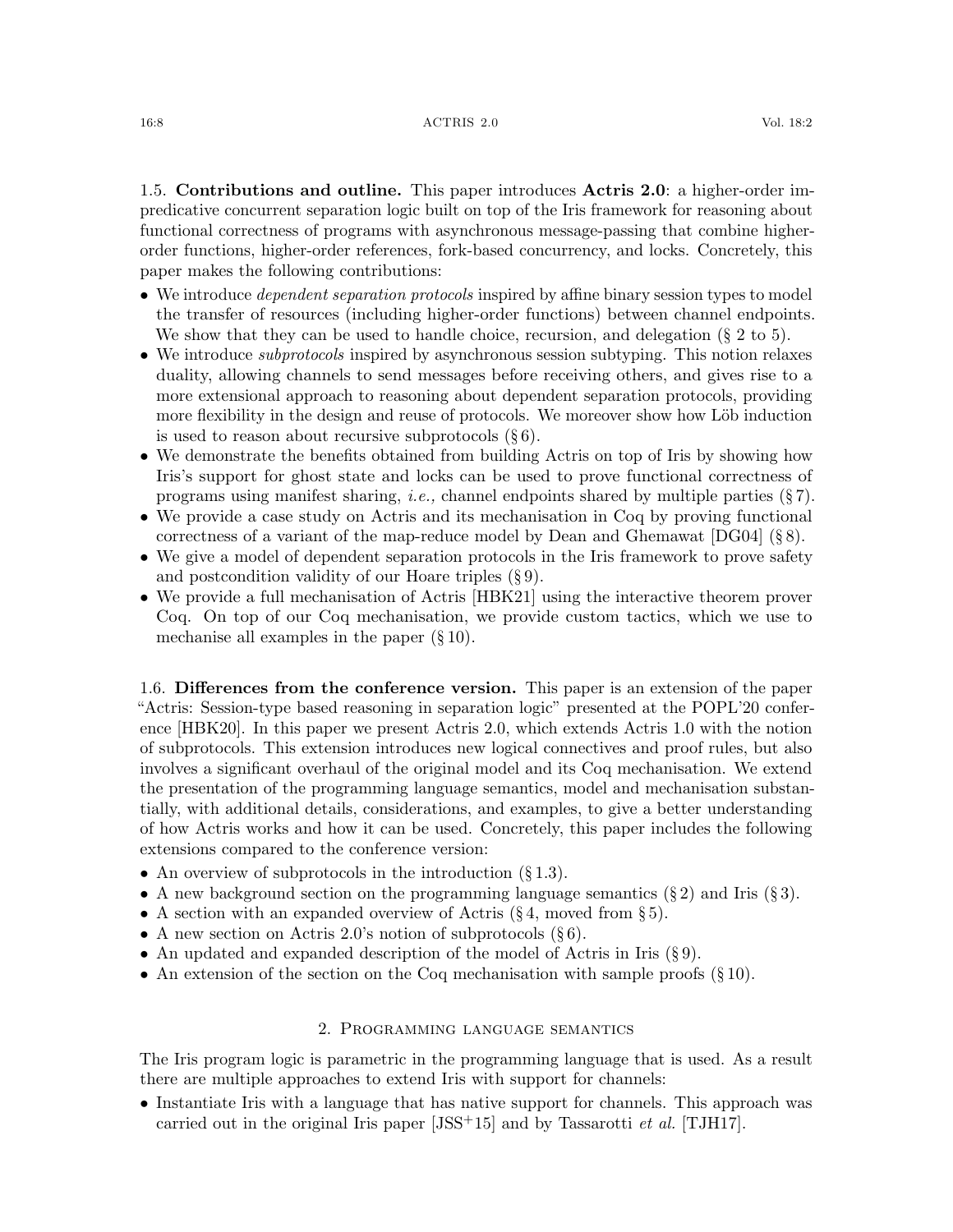• Instantiate Iris with a language that has low-level concurrency primitives, but no native support for channels, and implement channels as a library in that language. This approach was carried out by Bizjak *et al.* [\[BGKB19\]](#page-59-1) for a lock-free implementation of channels.

In this paper we take the second approach. We implement channels in HeapLang—the default programming language that is shipped with Iris's Coq development [\[Iri21\]](#page-61-8). HeapLang is an untyped functional language with high-level features such as higher-order functions, higher-order mutable references, fork-based concurrency, and garbage collection. Due to these high-level features, programs written in HeapLang are reminiscent of those written in high-level programming languages with message passing like Go or Erlang.

Since HeapLang is an untyped language, safety of a program is not obtained by establishing a typing judgement, but by proving a Hoare triple in the Iris/Actris logic. Hinrichsen et al. [\[HLKB21\]](#page-61-3) show how logical relations in Actris can be used to define and prove sound a session type system for HeapLang extended with message passing.

We proceed by describing HeapLang's syntax  $(\S 2.1)$  $(\S 2.1)$  and operational semantics  $(\S 2.2)$  $(\S 2.2)$ . We then present HeapLang's standard library for spin locks  $(\S 2.3)$  $(\S 2.3)$ . We use this lock library to implement channels  $(\S 2.4)$  $(\S 2.4)$ , and to write programs that combine message passing with lock-based concurrency (§ [7\)](#page-33-0).

<span id="page-8-0"></span>2.1. Syntax. The syntax of HeapLang is as follows:

$$
v \in \text{Val} ::= () | i | b | \ell | \text{rec } f \ x := e | \qquad (i \in \mathbb{Z}, b \in \mathbb{B}, \ell \in \text{Loc})
$$
\n
$$
(v_1, v_2) | \text{inj}_1 v | \text{inj}_2 v | \dots
$$
\n
$$
e \in \text{Expr} ::= v | x | e_1 e_2 | (e_1, e_2) | \text{fst } e | \text{snd } e |
$$
\n
$$
\text{if } e_1 \text{ then } e_2 \text{ else } e_3 | \text{inj}_1 e | \text{inj}_2 e |
$$
\n
$$
(\text{match } e_1 \text{ with } (\text{inj}_1 x) \Rightarrow e_2 | (\text{inj}_2 x) \Rightarrow e_3 \text{ end}) |
$$
\n
$$
\text{ref } e | ! e | e_1 \leftarrow e_2 | \qquad (\text{Mutable state})
$$
\n
$$
\text{fork } \{e\} | \text{CAS } e_1 e_2 e_3 | \dots \qquad (\text{Concurrency})
$$

We elide the standard boolean and arithmetic operators such as equality, addition, subtraction, and multiplication. We define various notions as syntactic sugar (i.e., as definitions in the meta language by use of  $\triangleq$ ):

$$
\lambda x. e \triangleq \texttt{rec} \cdot x := e \qquad e_1; \ e_2 \triangleq \texttt{let} \cdot := e_1 \text{ in } e_2
$$
\n
$$
\texttt{let } x := e_1 \text{ in } e_2 \triangleq (\lambda x. e_2) \ e_1 \qquad \text{skip} \triangleleft \texttt{rec} \ go \ x := \texttt{if} \ 0 < x
$$
\n
$$
\texttt{then} \ go \ (x - 1) \text{ else } ()
$$

We use  $\Box$  as the anonymous binder that is not used in the body of the binding expression. The skipN operation, which performs a given number of no-op program steps, is used in the implementation of channels  $(\S 2.4)$  $(\S 2.4)$  for proof-related reasons (explained in  $\S 9.5$ ). We often write definitions as  $f(x_1 \cdots x_n) = e$  rather than  $f \triangleq \text{rec } f(x_1 \cdots x_n) = e$ . For example, we write skipN  $x := \text{if } 0 < x \text{ then skipN } (x - 1) \text{ else } ).$ 

HeapLang includes the usual operations for ML-style references. New references can be allocated using ref e, dereferenced using  $!e$ , and updated using  $e_1 \leftarrow e_2$ . Concurrency is supported via fork  ${e}$ , which spawns a new thread e that is executed in the background. The language also supports atomic operations like compare-and-set (CAS), which are used to implement lock-free data structures and synchronisation primitives, such as the locks  $(\S 2.3)$  $(\S 2.3)$ . HeapLang is garbage collected and thus does not have a deallocation operation.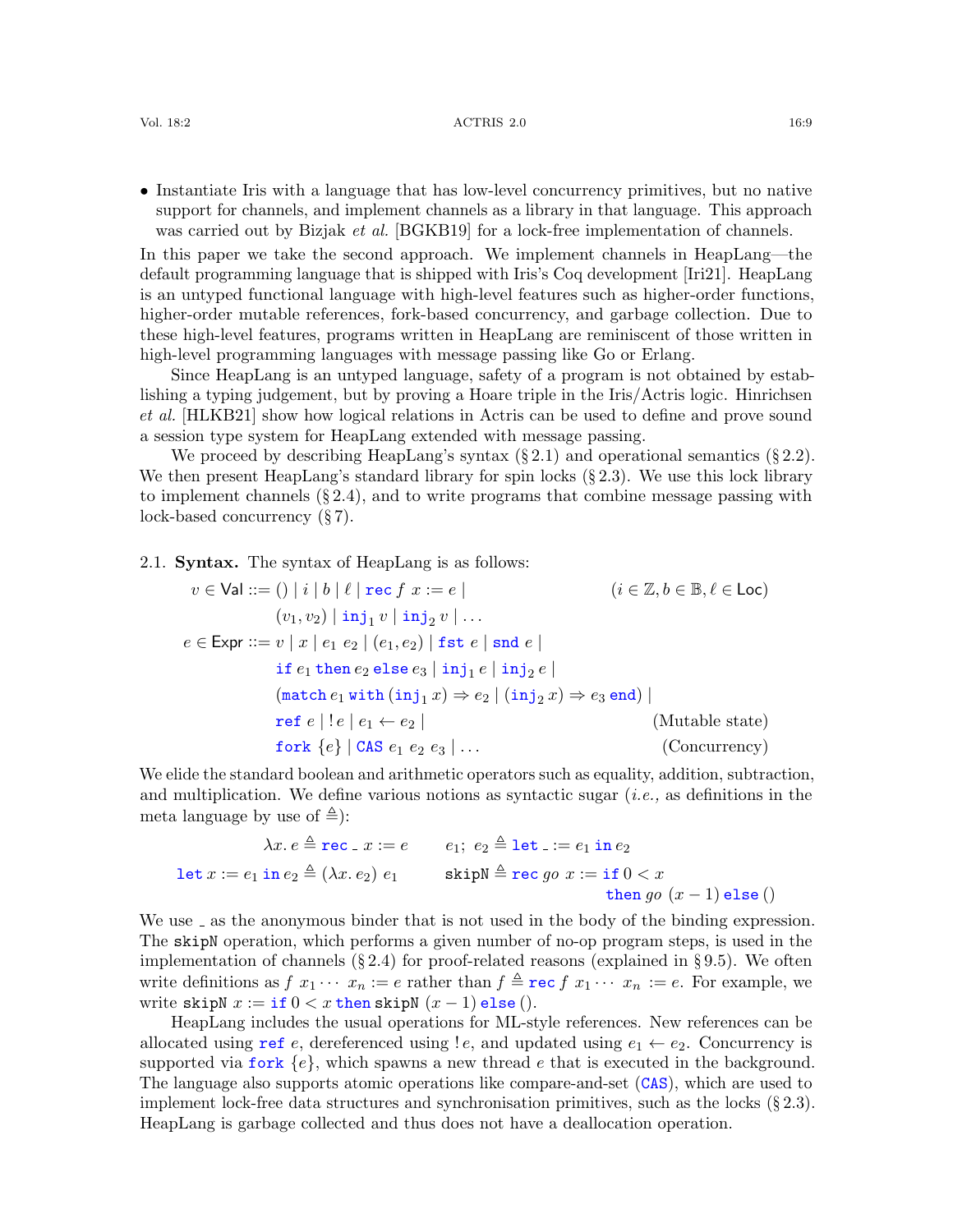## Call-by-value evaluation contexts:

$$
K \in \text{Ctx} ::= \bullet \mid e \ K \mid K \ v \mid (e_1, K) \mid (K, v_2) \mid \text{fst } (K) \mid \text{snd } (K) \mid
$$
\n
$$
\text{if } K \text{ then } e_1 \text{ else } e_2 \mid \text{inj}_1 (K) \mid \text{inj}_2 (K) \mid
$$
\n
$$
(\text{match } K \text{ with } (\text{inj}_1 x) \Rightarrow e_2 \mid (\text{inj}_2 x) \Rightarrow e_3 \text{ end}) \mid
$$
\n
$$
\text{ref } (K) \mid !K \mid e \leftarrow K \mid K \leftarrow v \mid \qquad (\text{Mutable state})
$$
\n
$$
\text{CAS } e_1 \ e_2 \ K \mid \text{CAS } e_1 \ K \ v_2 \mid \text{CAS } K \ v_1 \ v_2 \mid \dots \qquad (\text{Concurrency})
$$

## Head reductions of HeapLang:

$$
((\text{rec } f x := e)(v); \sigma) \rightarrow_{h} (e[v/x][(\text{rec } f x := e)/f]; \sigma; [])
$$
\n
$$
(\text{fst } (v_1, v_2); \sigma) \rightarrow_{h} (v_1; \sigma; [])
$$
\n
$$
(\text{snd } (v_1, v_2); \sigma) \rightarrow_{h} (v_2; \sigma; [])
$$
\n
$$
(\text{if true then } e_1 \text{ else } e_2; \sigma) \rightarrow_{h} (e_1; \sigma; [])
$$
\n
$$
(\text{if false then } e_1 \text{ else } e_2; \sigma) \rightarrow_{h} (e_2; \sigma; [])
$$
\n
$$
\begin{pmatrix}\n\text{match}(\text{inj}_i v) \text{ with} \\
(\text{inj}_1 x) \Rightarrow e_1 \\
|(\text{inj}_2 x) \Rightarrow e_2 \\
\end{pmatrix} \rightarrow_{h} (e_i[v/x]; \sigma; [])
$$
\n
$$
\text{if } i \in \{1, 2\}
$$
\n
$$
(\text{ref } v; \sigma) \rightarrow_{h} (l; \sigma[l \leftarrow v]; [])
$$
\n
$$
(\text{ref } v; \sigma) \rightarrow_{h} (v; \sigma[l \leftarrow v]; [])
$$
\n
$$
(\ell \leftarrow w; \sigma[l \leftarrow v]) \rightarrow_{h} (v; \sigma[l \leftarrow w]; [])
$$
\n
$$
(\text{CAS } \ell v' w; \sigma[l \leftarrow v]) \rightarrow_{h} (\text{true}; \sigma[l \leftarrow w]; [])
$$
\n
$$
(\text{CAS } \ell v' w; \sigma[l \leftarrow v]) \rightarrow_{h} (\text{false}; \sigma[l \leftarrow v]; [])
$$
\n
$$
(\text{for } k \{e\}; \sigma) \rightarrow_{h} (0); \sigma; [e])
$$

#### Thread-local and threadpool reductions of HeapLang:

$$
\frac{e_1; \sigma_1 \rightarrow_h e_2; \sigma_2; \vec{e}}{K[e_1]; \sigma_1 \rightarrow_H K[e_2]; \sigma_2; \vec{e}} \qquad \qquad \frac{e_1; \sigma_1 \rightarrow_H e_2; \sigma_2; \vec{e}}{T \cdot [e_1] \cdot T'; \sigma_1 \rightarrow_{\text{tp}} T \cdot [e_2] \cdot T' \cdot \vec{e}; \sigma_2}
$$

<span id="page-9-1"></span>Figure 1: The operational semantics of HeapLang.

<span id="page-9-0"></span>2.2. Operational semantics. The small-step operational semantics of HeapLang is presented in Figure [1.](#page-9-1) The type of program states State is defined as:

$$
\sigma \in \mathsf{State} \triangleq \mathsf{Loc} \xrightarrow{\mathsf{fin}} \mathsf{Val}
$$

That is, program states are finite partial maps from allocated locations to their stored values.

The head reduction  $(e_1; \sigma_1 \rightarrow_h e_2; \sigma_2; \vec{e})$  describes how an expression  $e_1 \in \text{Expr}$  in an initial program state  $\sigma_1 \in$  State reduces to a new expression  $e_2 \in$  Expr in a possibly updated program state  $\sigma_2 \in$  State. Additionally, it keeps track of a list of newly spawned threads  $\vec{e} \in$  List Expr. The reduction rule  $(\text{fork } \{e\}; \sigma) \rightarrow_h ((); \sigma; [e])$  describes how a new thread e is spawned by adding it to the list of newly spawned threads [e]. Conversely, the list of newly spawned threads is empty for all of the other reduction rules.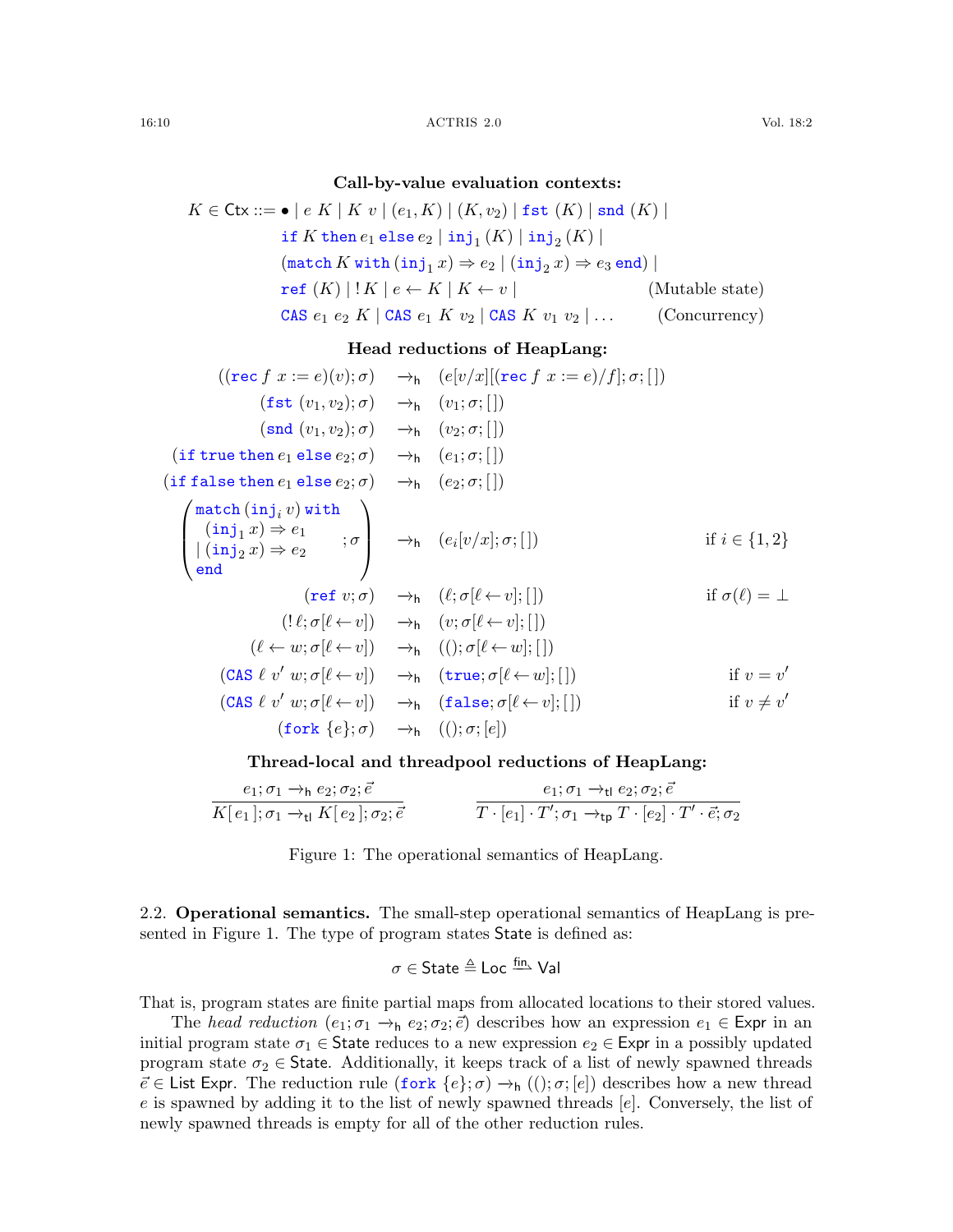$$
\begin{aligned} \texttt{new\_lock} \, ( ) &:= \texttt{ref false} \\ \texttt{try\_acquire} \, &\, k := \texttt{CAS} \, \, k \, \, \texttt{false true} \\ \texttt{acquire} \, \, k := \texttt{if} \, (\texttt{try\_acquire} \, \, k) \, \texttt{then} \, () \, \texttt{else} \, \texttt{acquire} \, \, k \\ \texttt{release} \, \, k := \texttt{lk} \leftarrow \texttt{false} \end{aligned}
$$

#### <span id="page-10-2"></span>Figure 2: Implementation of locks in HeapLang.

The thread-local reduction (e<sub>1</sub>;  $\sigma_1 \rightarrow_{\text{tl}} e_2$ ;  $\sigma_2$ ;  $\vec{e}$ ) lifts the head reduction to whole expressions. It decomposes the initial expression  $e_1$  into  $K[e'_1]$ , where K is a call-by-value evaluation context [\[FH92\]](#page-60-6) and a head expression  $e'_1$ . The head expression  $e'_1$  is then reduced, using  $(e'_1; \sigma_1 \to_h e'_2; \sigma_2; \vec{e})$ , and the final expression  $e_2$  is set to  $K[e'_2]$ . Evaluation contexts (shown in Figure [1\)](#page-9-1) provide a deterministic reduction order of sub-expressions. HeapLang reduces right-to-left, meaning that in expressions such as  $e_1 \leftarrow e_2$  the expression  $e_2$  reduces before  $e_1$ . This is determined by the corresponding evaluation contexts  $e \leftarrow K$  and  $K \leftarrow v$ , which state that we only evaluate sub-expressions of the target location, once the term to store is a value. More precisely, we would initially get  $(e_1 \leftarrow \bullet) [e_2]$ . If  $e_2$  reduces to a value  $v_2$  the context syntax dictates that the hole then moves to  $e_1$  yielding  $(\bullet \leftarrow v_2)[e_1]$ . If  $e_1$  reduces to a value  $v_1$  we finally end up with the expression  $v_1 \leftarrow v_2$ , as there is no context syntax where both constituents are values, and this expression can be reduced using a standard head reduction.

Finally, the threadpool reduction ( $\vec{e}_1$ ;  $\sigma_1 \rightarrow_{\text{tp}} \vec{e}_2$ ;  $\sigma_2$ ) is the top-level reduction relation that describes the interleaving of threads. It describes how a concurrently running list of threads  $\vec{e}_1$ , in an initial program state  $\sigma_1$ , reduce to a new list of threads  $\vec{e}_2$  in an updated program state  $\sigma_2$ . At each step a thread  $e_1$  is picked non-deterministically from  $\vec{e}_1$  and reduced one step to  $e_2$  via the thread-local reduction  $(e_1; \sigma_1 \rightarrow_{\text{tl}} e_2; \sigma_2; \vec{e})$ . The final list of threads  $\vec{e_2}$  is obtained from  $\vec{e_1}$  by replacing the expression  $e_1$  with  $e_2$  and appending the list  $\vec{e}$  of newly spawned threads to the end.

We refer the interested reader to Iris Development Team [\[Iri21,](#page-61-8) docs/heap\_lang.md] for more details on the semantics of HeapLang, and to Jung *et al.* [\[JKJ](#page-62-2)<sup>+</sup>18, §6.1] for details on the language-parametric aspects of Iris.

<span id="page-10-0"></span>2.3. Implementation of locks. Using HeapLang it is possible to implement various kinds of locks/mutexes. We consider the simplest kind of lock—a spin lock—whose implementation from the HeapLang standard library is shown in Figure [2.](#page-10-2)

A spin lock implemented using a reference to a boolean, which is false if the lock is unlocked, and true if the lock is locked. The new lock () operation creates a new lock  $lk$ . which is initially unlocked (*i.e.*, false). The operation acquire lk will atomically (using compare-and-set) take the lock, or loop if the lock is already taken. The release lk operation releases the lock so that it may be acquired by other threads.

<span id="page-10-1"></span>2.4. Implementation of channels. Following the literature on asynchronous session types, the message-passing semantics of our channels is binary (communication is between two parties), asynchronous (sending messages does not block), bidirectional (messages can be in transit in both directions simultaneously), *reliable* (messages are never dropped), and *order* preserving (messages always arrive in the order that they were sent).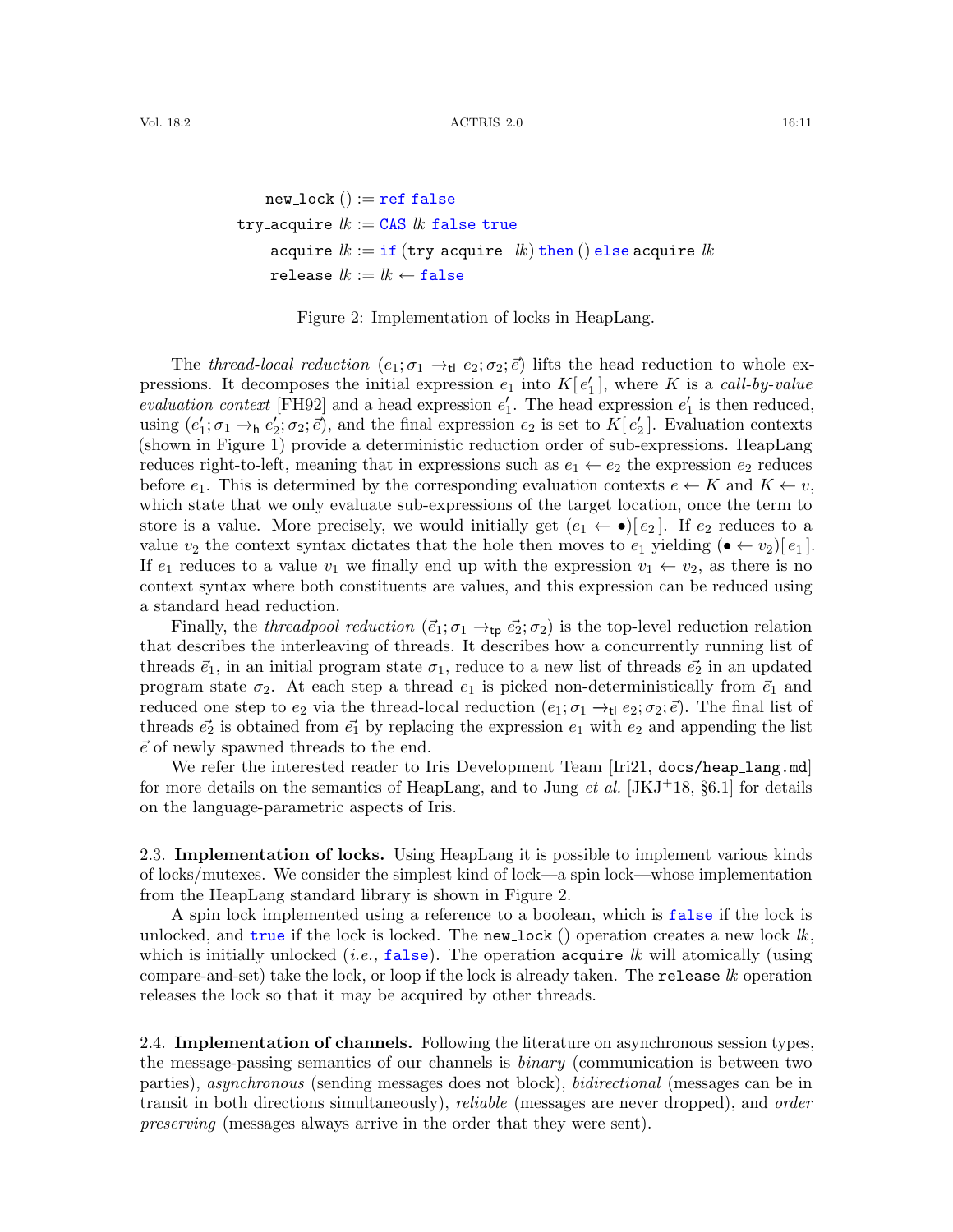```
new_{\text{1}}( ) := \text{let } (l, r, lk) := (1 \text{nil } (), \text{1nil }(), \text{new\_lock }()) \text{ in }((l, r, lk), (r, l, lk))send c v := \text{let } (l, r, lk) := c \text{ in}acquire lk;
                             lsnoc l v;
                             skipN (llength r);
                         release lktry_recv c := \text{let}(l, r, lk) := c \text{ in}acquire lk;
                              \mathtt{let}~ret := (\mathtt{if}~(\mathtt{lishl}~r)~\mathtt{then}~(\mathtt{inj}_1~())~\mathtt{else}~(\mathtt{inj}_2~(\mathtt{1pop}~r)))~\mathtt{in}release lk; ret
        recv c := \text{match}(\text{try\_recv } c) with
                            \mathtt{inj}_1 ()\Rightarrow recv c\vert \verb"inj"_{2} v \Rightarrow vend
```
<span id="page-11-0"></span>Figure 3: Implementation of bidirectional channels in HeapLang.

The implementation of our channels in HeapLang is displayed in Figure [3.](#page-11-0) It uses locks (§ [2.3\)](#page-10-0) and a linked list library. This list library provides functions for creating a empty list (lnil), testing if a list is empty (lisnil), computing the length of a list (llength), adding an element to the back (lsnoc), and popping an element of front (lpop). The last two functions mutate the list, instead of creating a copy. The implementation of the list library is standard, and hence elided.

Intuitively, the channels can be thought of as a pair of buffers  $(\vec{v}_1, \vec{v}_2)$  of unbounded size. The new chan () operation creates a new channel whose buffers are empty, and returns a tuple of endpoints  $(c_1, c_2)$ . Bidirectionality is obtained by having one endpoint receive from the others send buffer and *vice versa*. As such, the send  $c_i$  v operation enqueues the value v in its own buffer, *i.e.*,  $\vec{v_i}$ , and the **recv**  $c_i$  operation dequeues a value from the other buffer, *i.e.*, from  $\vec{v}_2$  if  $i = 1$  and from  $\vec{v}_1$  if  $i = 2$ . The message passing is asynchronous, as send c v will always reduce, while recv c will loop as long as the receiving buffer is empty.

More specifically, the new chan function creates new channels by allocating two empty mutable linked lists l and r using  $\text{lnil}$  (), along with a lock lk using new lock (), and returns the tuples  $(l, r, lk)$  and  $(r, l, lk)$ , where the order of the linked lists l and r determines the side of the endpoints. We refer to the list in the left position as the endpoint's own buffer, and the list in the right position as the other endpoint's buffer.

The send function sends a value v over a given channel endpoint  $(l, r, lk)$ , by enqueueing it in the l buffer. The function operates in an atomic fashion by first acquiring the lock via acquire  $lk$ , thereby entering the critical section, after which the value is enqueued (*i.e.*, appended to the end) of the endpoint's own buffer using the function  $l$  snoc l v. The skipN (llength  $r$ ) instruction is a no-op that is inserted to aid the proof. We come back to the reason why this instruction is needed in § [9.5.](#page-45-0)

The recv function receives a value over a channel endpoint  $(l, r, lk)$ , by dequeueing the first value in the  $r$  buffer. It does so by performing a loop that repeatedly calls the helper function  $try\_recv$ . This helper function attempts to receive a value atomically, and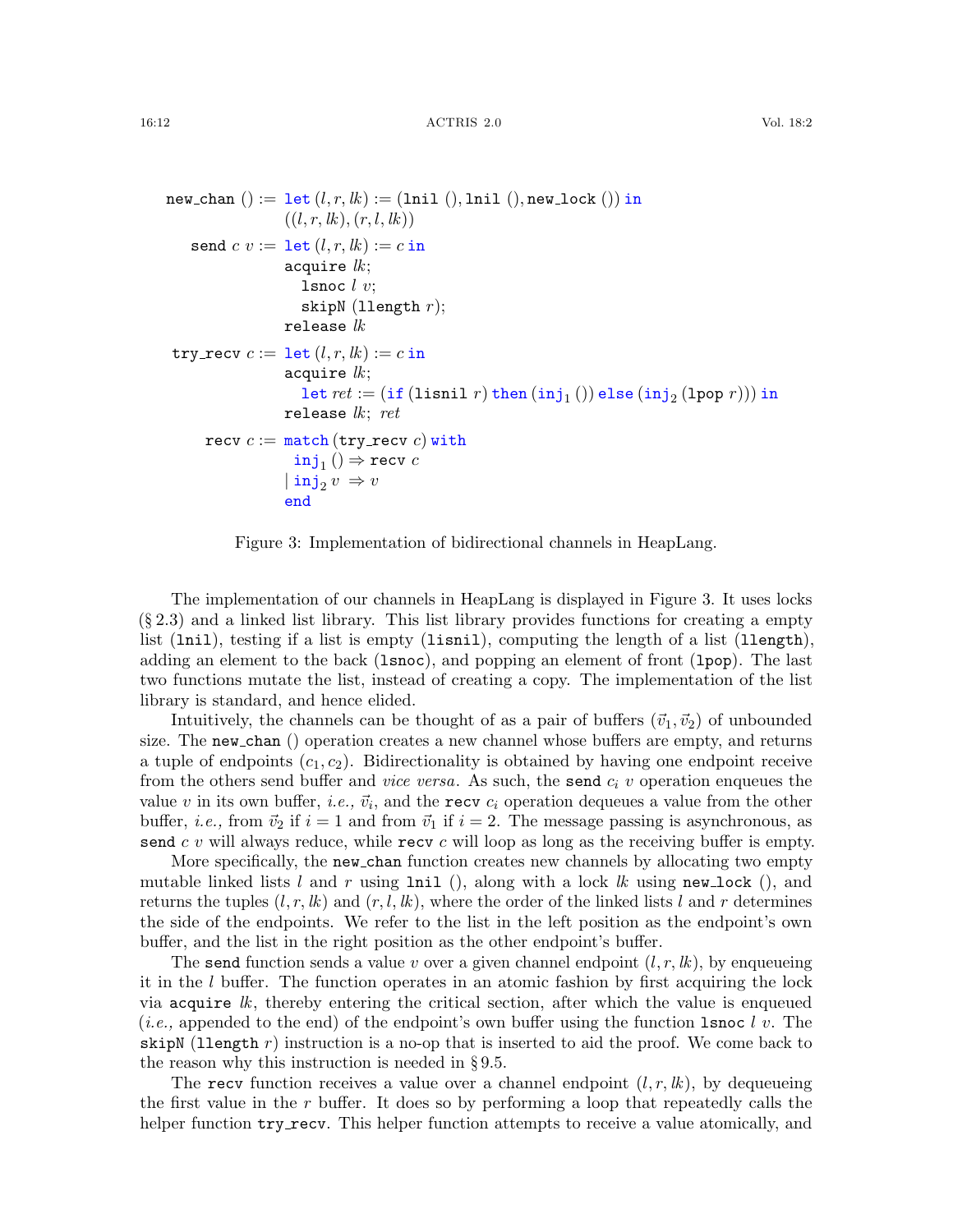fails if there is no value in the other endpoint's buffer. The function  $try\_recv$  acquires the lock with acquire  $lk$ , and then checks whether the other endpoint's buffer is empty using **lisnil** r. If it is empty, nothing is returned  $(i.e., inj<sub>1</sub>())$ , while otherwise the value is dequeued and returned  $(i.e., \mathbf{inj}_2(\texttt{1pop }r)).$ 

Throughout the paper, we often use a combined operation for starting a thread and creating a channel between the parent and child thread:

start  $f := \text{let}(c, c') := \text{new\_chan}()$  in fork  $\{f | c'\}; c$ 

# 3. The Iris logic

<span id="page-12-0"></span>We give a brief introduction to the features of Iris that play an important role in Actris: its support for basic separation logic  $(\S 3.1)$  $(\S 3.1)$ , higher-order impredicative separation logic  $(\S 3.2)$  $(\S 3.2)$ , guarded recursion and step-indexing  $(\S 3.3)$  $(\S 3.3)$ , and Iris's adequacy theorem  $(\S 3.4)$  $(\S 3.4)$ . This section does not present new material, so readers that are already familiar with Iris can skip it. An extensive overview of Iris can be found in  $[JKJ^+18]$  $[JKJ^+18]$ , and a tutorial-style introduction can be found in [\[BB20\]](#page-59-2).

<span id="page-12-1"></span>3.1. Basic separation logic. Propositions in separation logic describe ownership of resources, and can thus intuitively be thought of as predicates over resources. The propositions of Iris  $P, Q \in \mathsf{iProp}$  range over an extensible set of resources, which includes the program state. Iris is a higher-order separation logic, so it has the usual logical connectives such as conjunction  $(P \wedge Q)$ , implication  $(P \Rightarrow Q)$ , universal  $(\forall x : \tau, P)$  and existential  $(\exists x : \tau, P)$ quantification, as well as the connectives of separation logic:

- The points-to connective  $(\ell \mapsto v)$  asserts exclusive resource ownership of a location  $\ell \in \text{Loc}$ in the program state, stating that it holds the value  $v \in \mathsf{Val}$ .
- The separating conjunction  $(P \ast Q)$  states that P and Q holds for disjoint sets of resources.
- The separating implication  $(P \rightarrow Q)$  states that by giving up ownership of the resources described by  $P$ , we obtain ownership of the resources described by  $Q$ . Separating implication is used similarly to implication since (P entails  $Q \twoheadrightarrow R$ ) iff  $(P * Q$  entails R).
- The Hoare triple  $\{P\}$  e  $\{w, Q\}$  states that if the initial program state satisfies the precondition P, then (1) the expression e is safe (*i.e.*, does not go wrong), and, (2) if e reduces to a value v, then the final program state satisfies the postcondition  $Q[v/w]$ . We often omit the binder  $w$  in the postcondition if the result is the unit value ().

We say that an Iris proposition  $P$  is valid iff it holds for all resources, *i.e.*,  $P$  is valid iff True entails P. Note that  $P \rightarrow Q$  is valid iff P entails Q, so we often use the separating implication (−∗) in place of entailment. For readability, we use inference-style rules to denote separation logic rules  $(P_1 * \cdots * P_n) \rightarrow Q$  as:

$$
\begin{array}{ccc}\nP_1 & \dots & P_n \\
\hline\nQ\n\end{array}
$$

Iris is an affine separation logic, which means that propositions are upwards closed in the resources, i.e.,  $P * Q$  entails P (rule AFFINE). Affinity matches up with the use of a garbage-collected programming language—one can simply dispose of an unused points-to connective  $\ell \mapsto v$  using rule AFFINE when a location  $\ell$  is no longer referenced.

While many propositions of separation logic assert exclusive ownership of resources  $(e.g.,)$  $\ell \mapsto v$ , others do not  $(e.g., t = u)$ . Propositions that do not assert exclusive ownership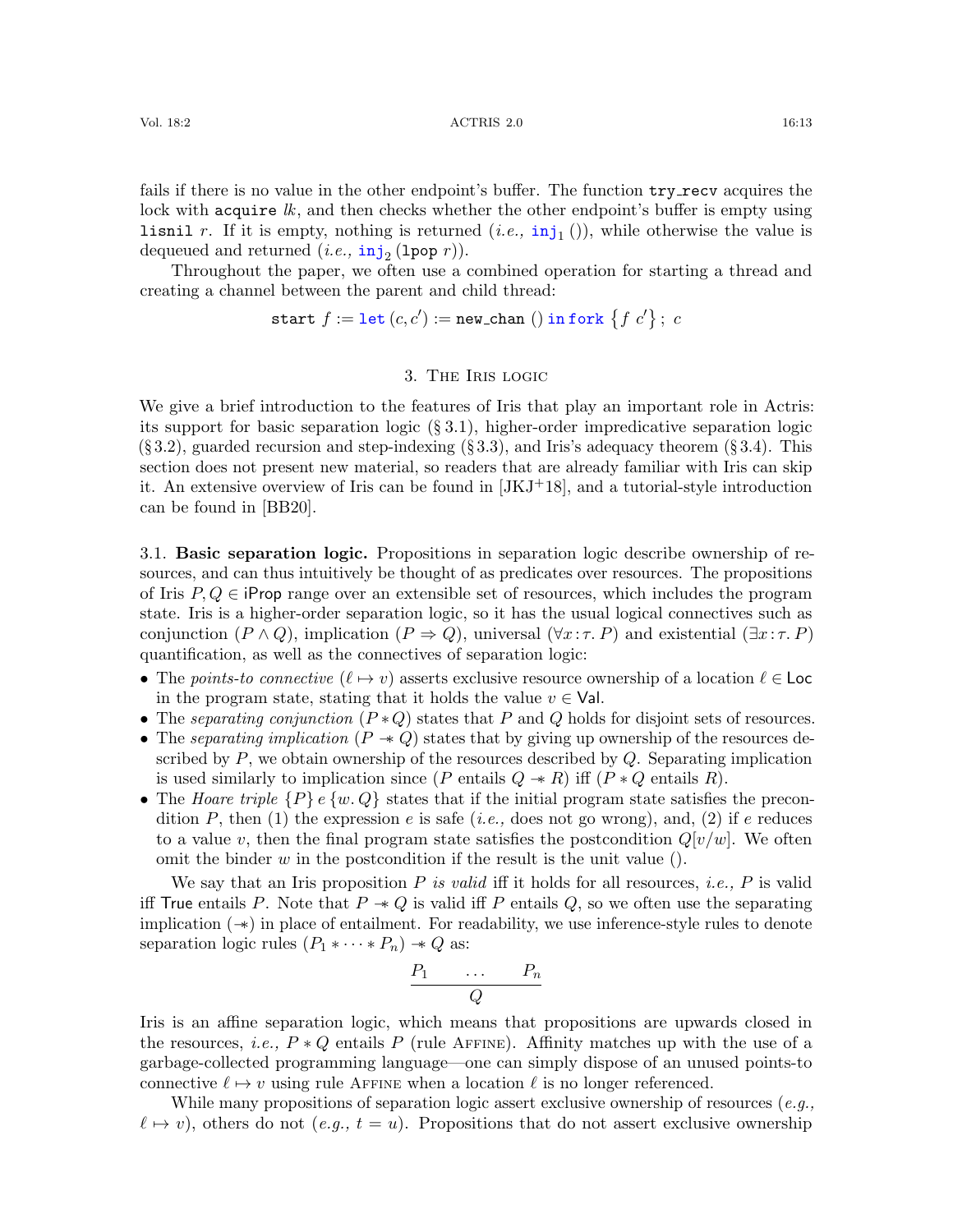## Grammar:

$$
\tau, \sigma ::= x \mid 0 \mid 1 \mid \mathbb{B} \mid \mathbb{N} \mid \mathbb{Z} \mid \text{Type} \mid \forall x : \tau. \sigma \mid
$$
  
\n
$$
\text{Loc } |\text{Val} | \text{Expr} | \text{ iProp} | \text{ List } \tau | ...
$$
  
\n
$$
t, u, P, Q ::= x \mid \lambda x : \tau. t \mid t(u) \mid t(\tau) \mid
$$
 (Polymorphic lambda-calculus)  
\n
$$
\text{True } |\text{False } | P \land Q | P \lor Q | P \Rightarrow Q |
$$
 (Propositional logic)  
\n
$$
\forall x : \tau. P \mid \exists x : \tau. P \mid t = u \mid
$$
 (Higher-order logic with equality)  
\n
$$
P * Q | P \rightarrow Q | \ell \mapsto v | \{P\} e \{v. Q\} |
$$
 (Separation logic)  
\n
$$
\mu x : \tau. t \mid \triangleright P | ...
$$
 (Guarded recursion and step indexing)

## <span id="page-13-9"></span><span id="page-13-8"></span>Basic affine separation logic:

<span id="page-13-0"></span>After the  
\n
$$
P * Q
$$

\nHT-FAME

\nHT-VAL

\nHT-VAL

\nHT-PORK

\nHT-PORK

\nTV-POK

\nTV-POK

\nTV-POK

\nTV-POK

\nTV-POK

\nTV-POK

\nTV-POK

\nTV-POK

\nTV-POK

\nTV-POK

\nTV-POK

\nTV-POK

\nTV-POK

\nTV-POK

\nTV-POK

\nTV-POK

\nTV-POK

\nTV-POK

\nTV-POK

\nTV-POK

\nTV-POK

\nTV-POK

\nTV-POK

\nTV-POK

\nTV-POK

\nTV-POK

\nTV-POK

\nTV-POK

\nTV-POK

\nTV-POK

\nTV-POK

\nTV-POK

\nTV-POK

\nTV-POK

\nTV-POK

\nTV-POK

\nTV-POK

\nTV-POK

\nTV-POK

\nTV-POK

\nTV-POK

\nTV-POK

\nTV-POK

\nTV-POK

\nTV-POK

\nTV-POK

\nTV-POK

\nTV-POK

\nTV-POK

\nTV-POK

\nTV-POK

\nTV-POK

\nTV-POK

\nTV-POK

\nTV-POK

\nTV-POK

\nTV-POK

\nTV-POK

\nTV-POK

\nTV-POK

\nTV-POK

\nTV-POK

\nTV-POK

\nTV-POK

\nTV-POK

\nTV-POK

\nTV-POK

\nTV-POK

\nTV-POK

\nTV-POK

<span id="page-13-2"></span>H<sub>T-BIND</sub>  ${P}$  e {v. Q}  $\forall v. {Q} K[v]$  {w. R}  ${P}{K[e] \{w, R\}}$  K a call-by-value evaluation context

#### Heap manipulation:

Ht-alloc  $\{\mathsf{True}\}$  ref  $v$   $\{\ell.\, \ell \mapsto v\}$ Ht-load  $\{\ell \mapsto v\}$  !  $\ell \{w \ldots (w = v) * \ell \mapsto v\}$ H<sub>T</sub>-store  $\{\ell \mapsto v\} \ell \leftarrow w \{\ell \mapsto w\}$ 

### Guarded recursion and step indexing:

<span id="page-13-6"></span>HT-REC  ${P} e[v/x]$ [rec  $f \ x := e/f$ ]  $\{w \ Q\}$  $\{ \triangleright P \}$  (rec  $f \ x := e \} \ v \ \{ w \ Q \}$ .-intro P  $\triangleright$  F .-mono  $P \twoheadrightarrow Q$  $\triangleright P \twoheadrightarrow \triangleright Q$ Löb  $\triangleright P \Rightarrow P$ P  $\mu$ -UNFOLD

<span id="page-13-10"></span><span id="page-13-7"></span><span id="page-13-5"></span><span id="page-13-4"></span><span id="page-13-3"></span>
$$
(\mu x. t) = t[\mu x. t/x]
$$

Figure 4: The grammar and a selection of rules of Iris.

enjoy some useful laws. Separation conjunction  $(P * Q)$  is logically equivalent to regular conjunction  $(P \wedge Q)$  if at least one conjunct does not assert exclusive ownership, and separating implication  $(P \rightarrow Q)$  is logically equivalent to regular implication  $(P \Rightarrow Q)$  if the premise P does not assert exclusive ownership.<sup>[1](#page-13-1)</sup> For example,  $(t = u) * Q$  and  $(t = u) \wedge Q$ are logically equivalent. Since separating conjunction/implication is omnipresent in Iris, we prefer the use of separating conjunction/implication over regular conjunction/implication if both can be used. This is also the convention used in the Iris Coq development.

Iris's notion of resources is not limited to locations in the program state  $(i.e., \ell \mapsto v)$ , but can be extended with user-defined *ghost* resources. We use ghost resources to define Actris's connective  $c \rightarrow$  prot for exclusive ownership of the channel endpoint c with protocol prot  $(\S 9)$  $(\S 9)$ , and to reason about programs with non-trivial sharing  $(\S 7)$  $(\S 7)$ .

<span id="page-13-1"></span><sup>&</sup>lt;sup>1</sup>Formally, these equivalences hold for the class of *persistent* propositions, see [\[JKJ](#page-62-2)<sup>+</sup>18, §2.3].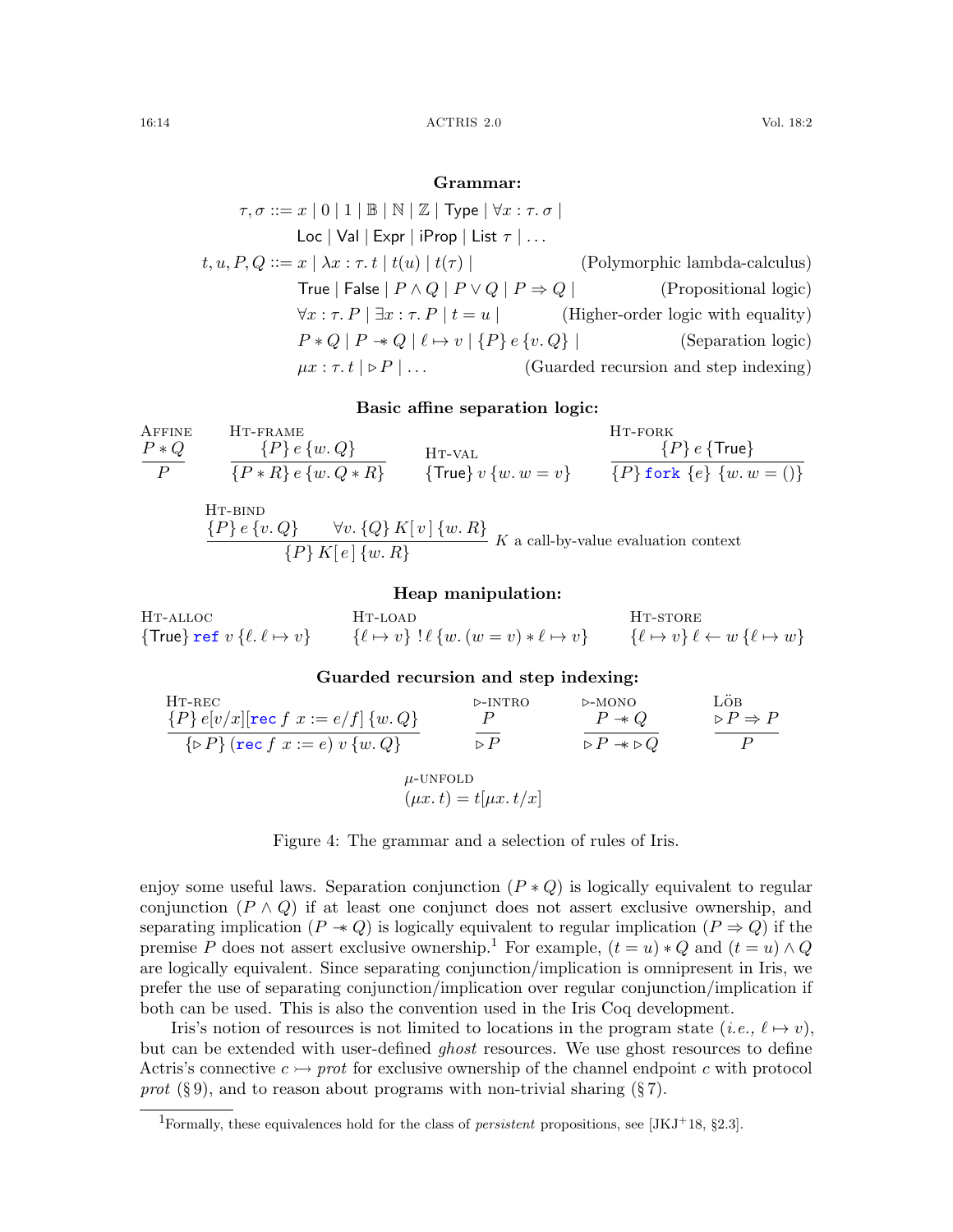The rules for Hoare triples are mostly standard, but it is worth pointing out the rule for HT-BIND. This rule enables reductions of an expression e, in some evaluation context K, based on the precedence enforced by the evaluation contexts presented in § [2.2.](#page-9-0)

## <span id="page-14-0"></span>3.2. Higher-order impredicative separation logic. The Iris logic is:

- Higher-order: Using Iris's quantifiers  $\forall x : \tau$ . P and  $\exists x : \tau$ . P it is not only possible to quantify over first-order types (like  $\mathbb Z$  and List  $\mathbb Z$ ), but over any type, including functions (like  $\mathbb{Z} \to \mathbb{Z}$ ), higher-order functions (like  $(\mathbb{Z} \to \mathbb{Z}) \to \mathbb{Z}$ ), polymorphic functions (like  $\forall T$ . List  $T \to \mathbb{N}$ ), Iris propositions (iProp), and Iris predicates (like  $\mathbb{Z} \to i$ Prop).
- Impredicative: Iris's logical connectives can be nested arbitrarily. Notably,  $\forall P$ : iProp. Q is an Iris proposition, and not an Iris proposition in a higher universe. Similarly, Hoare triples  $\{P\}$  e  $\{v, Q\}$  and other Iris connectives like is lock lk R for lock ownership (§[7\)](#page-33-0) are first-class Iris propositions themselves.

As we will see in this paper, Actris expands on Iris's support for higher-order impredicative separation logic by allowing the variables  $\vec{x}$ :  $\vec{\tau}$  in the dependent separation protocols  $\vec{x}$ : $\vec{\tau} \langle v \rangle$ {P}. prot and  $\vec{x}$ : $\vec{\tau} \langle v \rangle$ {P}. prot to range over any type (including Actris's type of protocols iProto), and the proposition  $P$  to contain any Iris/Actris connective (including the Actris connective  $c \rightarrow$  prot for channel ownership). This is particularly useful to reason about message-passing programs that transfer functions  $(\S 5.2)$  $(\S 5.2)$  and channels  $(\S 5.5)$  $(\S 5.5)$ .

To define (pure) functions and predicates used in program specifications, Iris embeds the polymorphic lambda calculus. In the Coq development of Iris, this lambda calculus is obtained via a shallow embedding, and thus comprises the usual Coq data types and functions.<sup>[2](#page-14-2)</sup> We should stress that Iris's lambda calculus is different from our programming language (HeapLang)—the former is typed and pure, whereas the latter is untyped and impure. Consequently, there are two kinds of lambda abstraction ( $\lambda x : \tau$  for Iris and  $\lambda x$ . e for HeapLang). It should be clear from context which of the lambda abstractions is used.

Figure [4](#page-13-3) includes a subset of the Iris grammar. The typing judgement is mostly standard and can be derived from the use of meta variables—we use the meta variables  $P$  and  $Q$  for propositions (type  $i$ Prop), the meta variable v for values (type VaI), and the meta variables t and u for general terms of any type. Similar to Coq,  $\lambda x : \tau, t$  is used for both term and type abstraction, and we write  $\tau \to \sigma$  for  $\forall x : \tau \cdot \sigma$  if x is free in  $\sigma$ .

<span id="page-14-1"></span>3.3. Guarded recursion and step-indexing. Iris is step-indexed [\[AM01;](#page-59-3) [Ahm04\]](#page-59-4), meaning that propositions are indexed by a natural number—referred to as the step-index—which is used to stratify a number of semantically cyclic constructs and reasoning principles. Iris employs the logical account of step-indexing [\[AMRV07;](#page-59-5) [DAB11\]](#page-60-7) where the step-index is implicit, and internalised in the logic through the *later modality*  $(\triangleright)$  [\[Nak00\]](#page-62-8). Actris and Iris use step-indexing as follows:

• The principle of Löb induction (rule Löb) is used to reason about (among others) recursive functions. When proving  $P$ , Löb induction lets us assume that a proposition holds *later*, denoted  $\triangleright P$ . The proposition  $\triangleright P$  is strictly weaker than P, since P entails  $\triangleright P$  (rule  $\triangleright$ -INTRO), while the reverse does not hold. The later modality ( $\triangleright$ ) can be eliminated by taking a program step, which is formalised by the Iris proof rule [Ht-rec](#page-13-6). In Actris we use Löb induction to reason about infinite protocols  $(\S 6.4)$  $(\S 6.4)$ .

<span id="page-14-2"></span><sup>2</sup>Coq, Iris, and Actris have a predicative Type hierarchy, while propositions are impredicative. For brevity's sake, we omit details about predicativity of Type, as they are standard.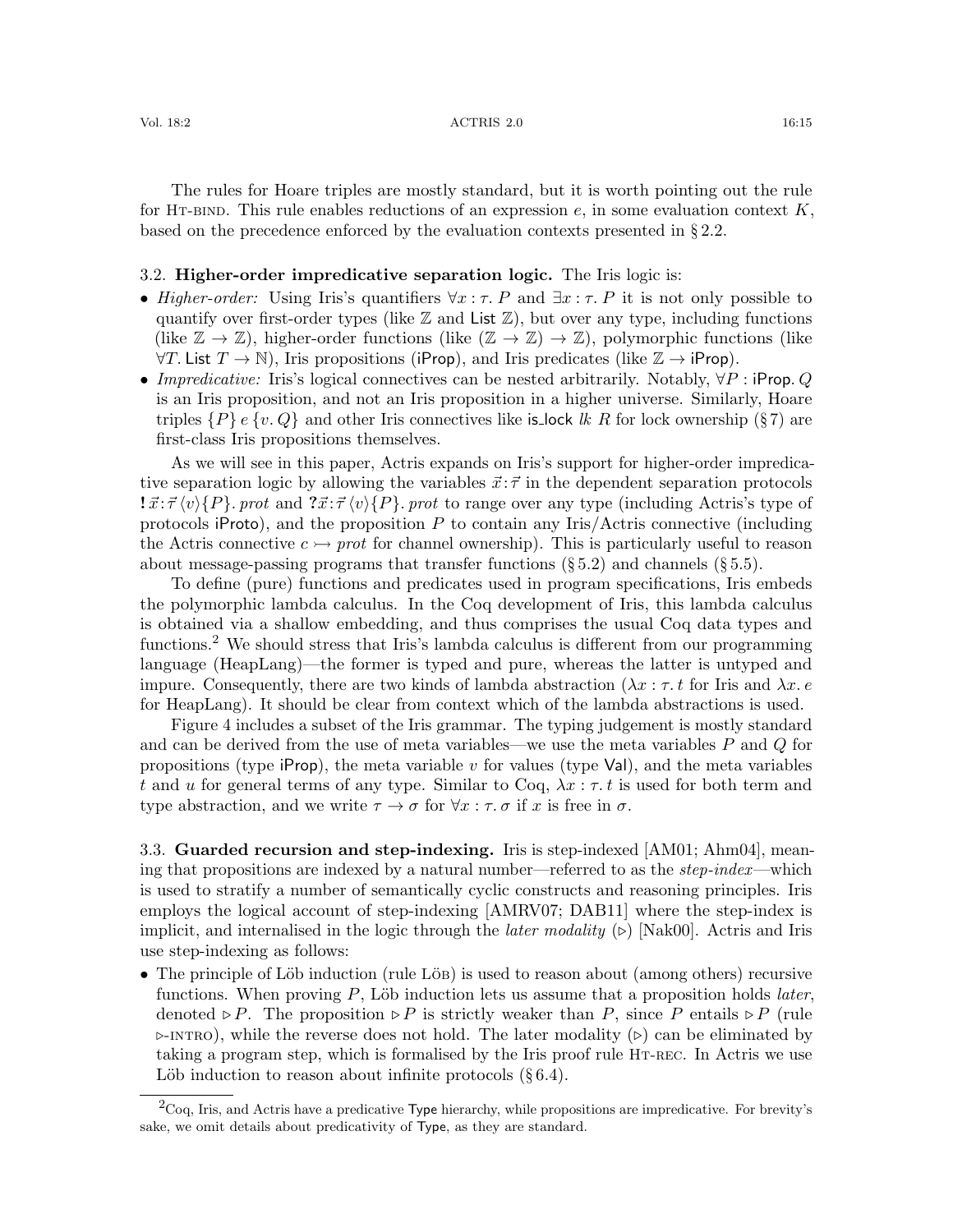#### 16:16 ACTRIS 2.0 Vol. 18:2

- The guarded recursion operator  $(\mu x : \tau, t)$  lets us construct recursive predicates without a restriction on the variance of x in t. Instead, the variable x should be *guarded*, which means that it should appear under a contractive term construct. The prime example of a contractive construct is the later modality ( $\triangleright$ ). The rule  $\mu$ [-unfold](#page-13-7) says that  $\mu x : \tau, t$ is in fact a fixpoint of t. Actris's dependent separation protocols  $\vec{x}$ : $\vec{\tau} \langle v \rangle \{P\}$ . prot and  $\vec{x}$ : $\vec{\tau} \langle v \rangle$ {P}. prot are contractive in the tail argument prot, and thereby make it possible to use Iris's guarded recursion operator to define recursive protocols  $(\S 5.4)$  $(\S 5.4)$ .
- Iris's support for higher-order ghost state [\[JKBD16\]](#page-61-1) is used to provide a model of Actris in Iris (§ [9\)](#page-39-0). Additionally, higher-order ghost state is used by Iris to obtain impredicative invariants [\[SB14\]](#page-63-4), which in turn are used to prove the specification of locks [\[HAN08\]](#page-61-9) used in § [7.](#page-33-0)

<span id="page-15-1"></span>3.4. **Adequacy of Iris.** The adequacy theorem of Iris connects the derivation of Hoare triples to the operational semantics of the programming language. A closed proof of a Hoare triple gives rise to safety and postcondition validity. By safety we mean that the program cannot go wrong, e.g., by resolving an illegal function application (e.g.,  $true + 42$ ), or accessing an invalid location (i.e.,  $\ell \notin \text{dom}(\sigma)$ ). Safety is defined formally as:

$$
\begin{aligned}\n\text{safe } e \triangleq \forall \sigma, T, \sigma'. \left( [e]; \sigma \rightarrow_{\text{tp}}^* T; \sigma' \right) \\
&\text{implies } \forall e' \in T. \left( e' \in \text{Val} \right) \text{ or } \\
(\exists e'', \sigma'', \vec{e}, e'; \sigma' \rightarrow_{\text{tl}} e''; \sigma''; \vec{e})\n\end{aligned}
$$

This definition is not concerned with whether a program terminates (total correctness).

Postcondition validity means that if the main thread terminates with a value  $v$ , then the postcondition holds for that value. This is defined formally as:

post-valid 
$$
(e, \varphi) \triangleq \forall \sigma, v, T, \sigma'. (e; \sigma \rightarrow_{\text{tp}}^* [v] \cdot T; \sigma')
$$
  
implies  $(\varphi \ v)$ 

<span id="page-15-3"></span>**Theorem 3.1** (Adequacy of Iris). Let  $\varphi \in \text{Val} \to \text{Prop }$  be a meta-level (i.e., Coq) predicate over values and suppose  $\{\text{True}\}\in\{v, \varphi\}$  is derivable in Iris, then safe e and post-valid  $(e, \varphi)$ .

#### 4. The Actris logic

<span id="page-15-0"></span>This section describes the core features of Actris 1.0: its dependent separation protocols mechanism  $(\S 4.1)$  $(\S 4.1)$ , proof rules  $(\S 4.2)$  $(\S 4.2)$ , and its adequacy result  $(\S 4.3)$  $(\S 4.3)$ . Actris inherits all features of Iris, which is achieved by defining Actris as an embedded logic in Iris. This means that all of Actris's primitive constructs are defined in Iris, and all of Actris's primitive proof rules are in fact lemmas in Iris. We show how Actris is embedded in Iris in § [9.](#page-39-0)

<span id="page-15-2"></span>4.1. Dependent separation protocols. The key feature of Actris is its session-type like dependent separation protocols mechanism. Dependent separation protocols prot are streams of  $\vec{x} : \vec{\tau} \langle v \rangle$  {P}. prot and  $\vec{x} : \vec{\tau} \langle v \rangle$  {P}. prot constructors that are either infinite or finite. The finite streams are ultimately terminated by an **end** constructor. The value  $v$  denotes the message that is being sent  $(!)$  or received  $(?)$ , the Iris proposition P denotes the ownership that is transferred along the message, and prot denotes the protocol that describes the subsequent messages. The logical variables  $\vec{x}$ :  $\vec{\tau}$  can be used to bind variables in v, P, and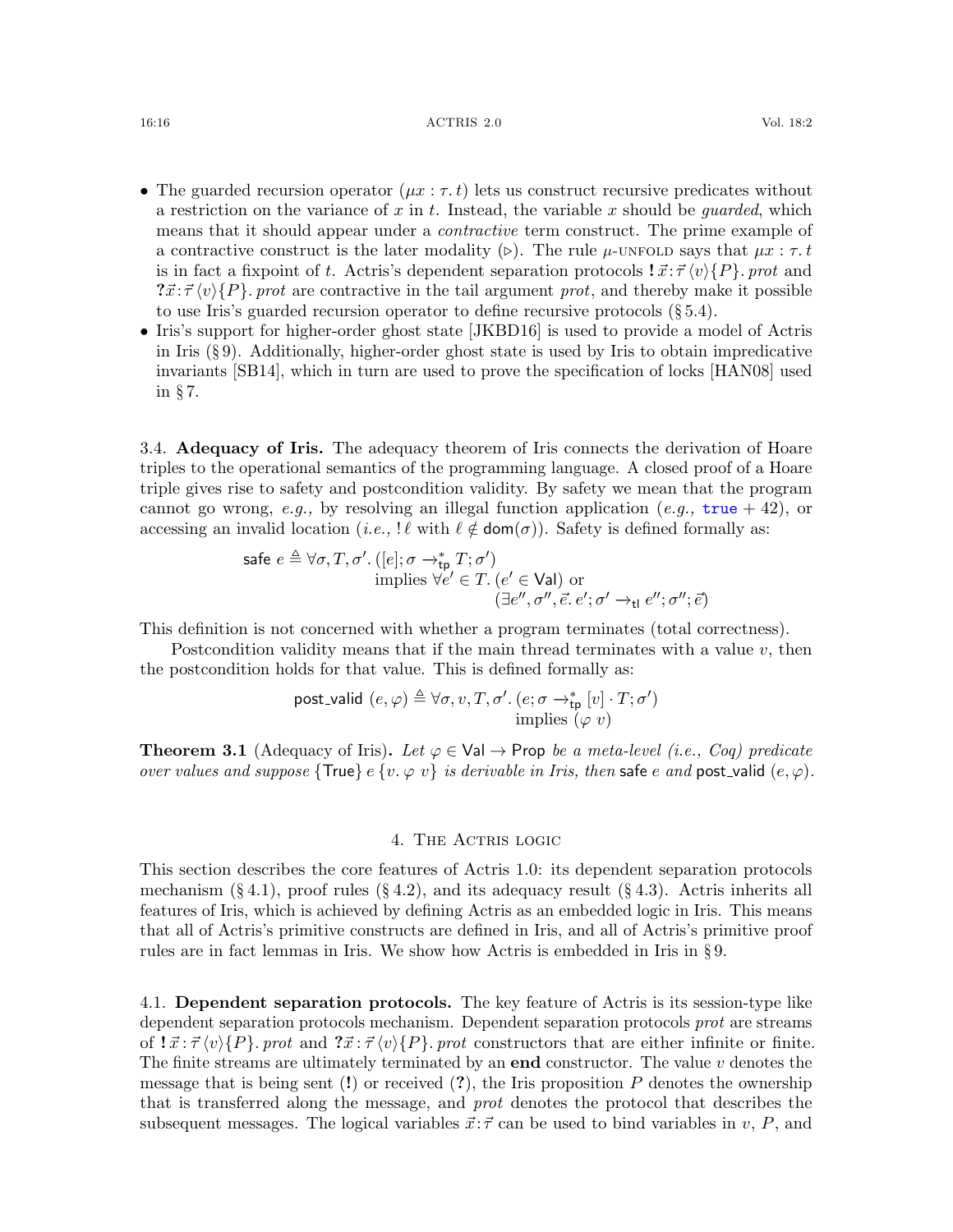#### Grammar:

 $\tau, \sigma ::= \ldots |$  iProto  $| \ldots$  $t, u, P, Q, prot ::= \dots | \mathbf{1} \vec{x} : \vec{\tau} \langle v \rangle \{P\}$ . prot  $| \mathbf{?} \vec{x} : \vec{\tau} \langle v \rangle \{P\}$ . prot  $| \mathbf{end} |$  $\overline{prot} | prot_1 \cdot prot_2 | c \rightarrow prot | \dots$ 

## Dependent separation protocols:

 $\overline{ \{ \vec{x} : \vec{\tau} \langle v \rangle \{P\}.\,prot} = ?\vec{x} : \vec{\tau} \langle v \rangle \{P\}.\, \overline{prot}$  $\overline{?x:\vec{\tau}\langle v\rangle\{P\}$ , prot =  $\exists \vec{x}:\vec{\tau}\langle v\rangle\{P\}$ , prot  $(!\vec{x}; \vec{\tau}\langle v \rangle \{P\}.\;prot_1) \cdot prot_2 = !\vec{x}; \vec{\tau}\langle v \rangle \{P\}.\;(prot_1 \cdot prot_2) \qquad prot \cdot \mathbf{end} = prot$  $(? \vec{x} : \vec{\tau} \langle v \rangle \{P\}$ . prot<sub>1</sub>) · prot<sub>2</sub> = ? $\vec{x} : \vec{\tau} \langle v \rangle \{P\}$ . (prot<sub>1</sub> · prot<sub>2</sub>) • end · prot = prot  $prot_1 \cdot (prot_2 \cdot prot_3) = (prot_1 \cdot prot_2) \cdot prot_3$   $\overline{prot_1 \cdot prot_2} = \overline{prot_1} \cdot \overline{prot_2}$  $\overline{end}$  = end  $\overline{prot} = prot$ 

## Message passing:

<span id="page-16-2"></span>HT-NEW {True} new\_chan ()  $\{w \in \exists c_1, c_2 \ldots w = (c_1, c_2) * c_1 \rightarrow \text{prot} * c_2 \rightarrow \overline{\text{prot}}\}$ 

<span id="page-16-4"></span><span id="page-16-3"></span>
$$
\begin{array}{l} \textrm{HT-SEND} \\ \big\{ c \rightarrow \textbf{1} \, \vec{x} \! : \! \vec{\tau} \, \langle v \rangle \{P\}.\, \textit{prot} * P[\vec{t}/\vec{x}] \big\} \; \textrm{send}\; c \; (v[\vec{t}/\vec{x}]) \; \big\{ c \rightarrow \textit{prot}[\vec{t}/\vec{x}] \big\} \end{array}
$$

HT-RECV  ${c \rightarrow ?\vec{x}:\vec{\tau}\langle v\rangle\{P\}}.$  prot} recv  $c {w \cdot \exists \vec{y} \cdot w = v[\vec{y}/\vec{x}] * c \rightarrow prot[\vec{y}/\vec{x}] * P[\vec{y}/\vec{x}] }$ 

<span id="page-16-5"></span>Figure 5: The primitive constructs and proof rules of Actris 1.0.

prot. For example, the following dependent separation protocols expresses that a pair of a boolean and an integer reference whose value is at least 10 is sent:<sup>[3](#page-16-1)</sup>

$$
!(b:\mathbb{B})(\ell:\mathsf{Loc}) (i:\mathbb{N}) \langle (b,\ell) \rangle \{ \ell \mapsto i*10 < i \}.\text{prot}
$$

We often omit the proposition  $\{P\}$ , which simply means it is True.

Apart from the constructors for dependent separation protocols, Actris provides two primitive operations,  $\overline{prot}$  and  $prot_1 \cdot prot_2$ . The  $\overline{prot}$  operator denotes the *dual* of a protocol. Similar to conventional session types, it transforms the protocol by changing all sends (!) into receives (?), and vice versa. Taking the dual twice thus results in the original protocol. The operator  $prot_1 \cdot prot_2$  appends the protocols  $prot_1$  and  $prot_2$ , which is achieved by substituting any **end** in  $prot_1$  with  $prot_2$ .

Channel endpoints are ascribed with dependent separation protocols using the channel endpoint ownership connective  $c \rightarrow prot$ , which captures unique ownership of the channel endpoint c and states that the endpoint follows the protocol prot.

<span id="page-16-0"></span>4.2. Actris's proof rules for message passing. Actris provides proof rules for the three message passing operations new chan, send, and recv (see  $\S 2.4$  $\S 2.4$  for the definition of these operations). The rule [Ht-new](#page-16-2) allows ascribing any protocol to newly created channels using

<span id="page-16-1"></span><sup>3</sup>Note that  $\ell \mapsto i * 10 < i$  is logically equivalent to  $\ell \mapsto i \wedge 10 < i$  as  $10 < i$  does not describe ownership. As discussed in § [3.1,](#page-12-1) we prefer the version with separation conjunction.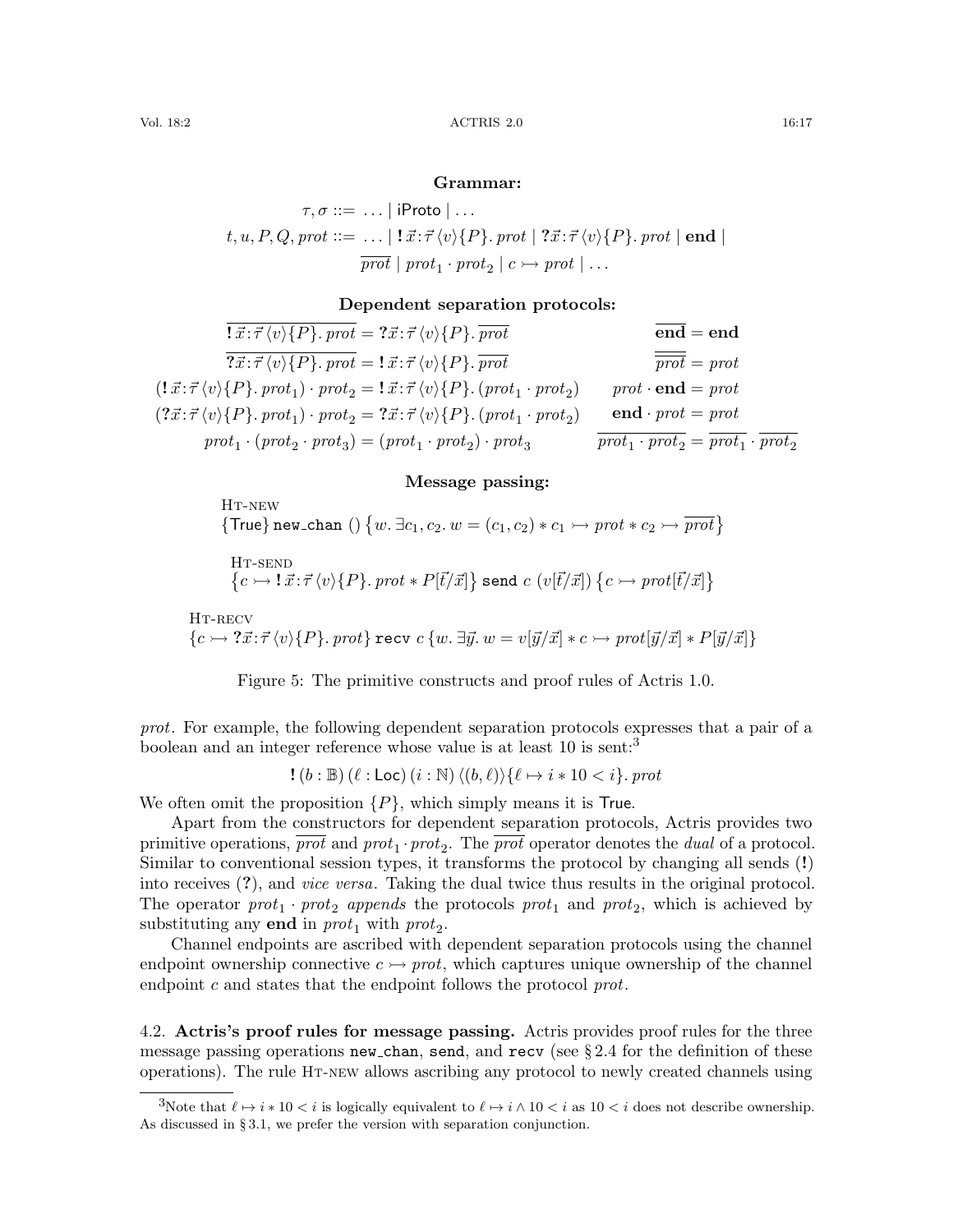new chan (), obtaining ownership of  $c_1 \rightarrow prot$  and  $c_2 \rightarrow \overrightarrow{prot}$  for the respective endpoints. The duality of the protocol guarantees that any receive (?) is matched with a send (!) by the dual endpoint, which is crucial for establishing safety.

The rule HT-SEND for send  $c \, w$  requires the head of the dependent separation protocol of c to be a send (!) constructor, and the value w that is sent to match up with the ascribed value. To send a message w, we need to give up ownership of  $c \rightarrow \mathbf{i} \vec{x}$ :  $\vec{\tau} \langle v \rangle \{P\}$ . prot, pick an appropriate instantiation  $\vec{t}$  for the variables  $\vec{x}$ : $\vec{\tau}$  so that  $w = v[\vec{t}/\vec{x}]$ , give up ownership of the associated resources  $P[\vec{t}/\vec{x}]$ , and finally regain ownership of the protocol tail  $c \rightarrow prot[\vec{t}/\vec{x}]$ .

The rule HT-RECV for  $\texttt{recv}$  c is essentially dual to the rule HT-SEND. We need to give up ownership of  $c \rightarrow ?\vec{x}:\vec{\tau}\langle v\rangle\{P\}$ . prot, and in return acquire the resources  $P[\vec{y}/\vec{x}]$ , the return value w where  $w = v[\vec{y}/\vec{x}]$ , and finally the ownership of the protocol tail  $c \rightarrow prot[\vec{y}/\vec{x}]$ , where  $\vec{y}$  is some instantiation of the protocol variables.

Finally, we derive the following specification for the start construct from Actris's rule HT-NEW and Iris's rule HT-FORK:

<span id="page-17-2"></span>
$$
\frac{\forall c_2. \{c_2 \rightarrow \overline{prot}\} f c_2 \{\text{True}\}}{\{\text{True}\} \text{start } f \{c_1. c_1 \rightarrow \text{prot}\}}
$$

<span id="page-17-1"></span>4.3. Adequacy of Actris. By virtue of being an extension of Iris, Actris inherits Iris's adequacy theorem  $(\S 3.4)$  $(\S 3.4)$ , which says that a closed proof of a Hoare triple gives rise to safety (programs cannot go wrong) and postcondition validity. In Actris this means that the implementation of the message passing operations  $(\S 2.4)$  $(\S 2.4)$  cannot go wrong, and that transferred messages cannot cause the program to go wrong down the line.

Many conventional session-type systems additionally ensure deadlock freedom—which means that program execution cannot result in a state where all threads are waiting on a message to be sent. Deadlock freedom is ensured through a linear type system and combining thread and channel creation into a start primitive. Actris is affine (instead of linear), has a fork and new chan primitive (instead of a start primitive), and supports locks for channel sharing. Actris thus provides more flexibility in terms of what programs can be written and verified (there exist programs that are deadlock free, but cannot be type-checked using conventional session types, while they can be verified using Actris). On the flip side, using Actris one can prove Hoare triples for programs that deadlock, for example:

{True} let 
$$
(c, c')
$$
 ::= new-chain () in recv  $c$  {True}

Indeed, in our operational semantics programs such as the above are safe. The semantics of both lock acquisition (acquire) and message reception (recv) is that the thread loops until it succeeds. Loops are considered safe in Iris (and thus also Actris), as the threads in question will continue to take steps, although they will never terminate.

## 5. A tour of Actris

<span id="page-17-0"></span>This section demonstrates the core features of Actris. We introduce and iteratively extend a simple channel-based merge sort algorithm to demonstrate the main features of Actris  $(\S 5.1-\S 5.6)$  $(\S 5.1-\S 5.6)$ . Note that as the point of the sorting algorithms is to showcase the features of Actris, they are intentionally kept simple and no effort has been made to make them efficient (e.g., to avoid spawning threads for small jobs).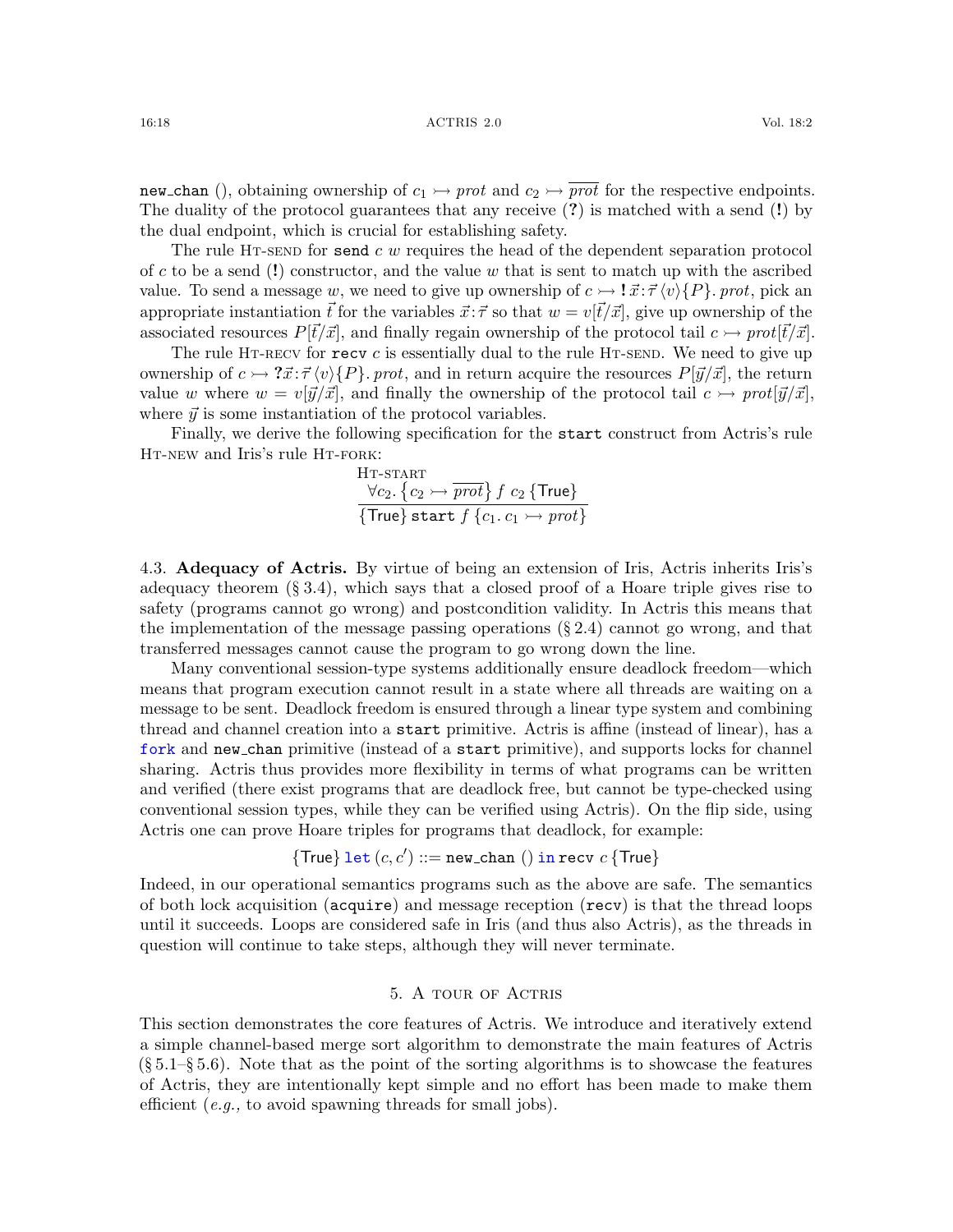```
sort_service cmp c :=
  let l := recv c inif |l| \leq 1 then send c () else
  \det l' := \texttt{lsplit}~l in
  let c_1 := start (sort_service cmp) in
  let c_2 := start (sort_service cmp) in
  send c_1 l; send c_2 l';
  recv c_1; recv c_2;
  lmerge cmp l l'; send c ()sort_client cmp l :=let c :=start (sort_service cmp) in
                                                    send c l;
                                                    recv c
```
<span id="page-18-1"></span>Figure 6: A channel-based merge sort algorithm (the code for lengther and lsplit is standard and thus elided).

<span id="page-18-0"></span>5.1. Basic protocols. We first prove functional correctness of a simple channel-based merge sort algorithm, whose code is shown in Figure [6.](#page-18-1) The function sort-client cmp l takes a comparison function  $cmp$  and a linked list l that will be sorted. The function mutates the linked list  $l$ , so it returns a unit value () when done. The bulk of the work is done by the sort service  $cmp$  c function, which takes a channel endpoint c over which it receives a linked list, and over which it sends back () to inform the sender that the list has been sorted. The function sort\_service is implemented as follows. If the received list is an empty or singleton list, which both are trivially sorted, the function immediately sends back (). Otherwise, the list is split into two partitions using  $1split$  l, which mutates the list  $\ell$  to contain the first partition, while returning  $\ell'$  containing the second partition. These partitions are recursively sorted using two newly started instances of sort service. The results of the processes are then requested and merged using  $\texttt{lmerge}$  cmp l l', which mutates the list  $l$  to contain the merged list. Finally, the unit value () is sent back along the original channel endpoint c.

In order to verify the correctness of the sorting algorithm we first need a specification for the comparison function  $cmp$ , which must satisfy the following specification:

$$
\begin{array}{ll}\texttt{cmp\_spec}(I: T \rightarrow \textsf{Val} \rightarrow \textsf{iProp})\ (R: T \rightarrow T \rightarrow \mathbb{B})\ (cmp: \textsf{Val}) \triangleq\\ (\forall x_1\,x_2.\,R\;x_1\;x_2 \vee R\;x_2\;x_1)*\\ (\forall x_1\,x_2\,v_1\,v_2.\,\{I\;x_1\;v_1 * I\;x_2\;v_2\}\;cmp\;v_1\;v_2\,\{r.\,r = R\;x_1\;x_2 * I\;x_1\;v_1 * I\;x_2\;v_2\})\end{array}
$$

This definition is polymorphic in type T. Here,  $R$  is a total relation in type  $T$ , and I is an interpretation predicate that relates language values to elements of type  $T$ . While the relation R dictates the ordering, the interpretation predicate I allows for flexibility about what is ordered. Setting I to e.g.,  $\lambda x v. v \mapsto x$  orders references by what they point to in memory, rather than the memory address itself. To specify how lists are laid out in memory we use the following notation:

$$
\ell \stackrel{\text{\tiny{def}}}{\mapsto} I \ \vec{x} \triangleq \begin{cases} \ell \mapsto \text{\rm{inl}} \ () & \text{if } \ \vec{x} = \epsilon \\ \exists v_1 \ \ell_2 \ldots \ell \mapsto \text{\rm{inr}} \ (v_1, \ell_2) \ast I \ x_1 \ v_1 \ast \ell_2 \stackrel{\text{\tiny{def}}}{\mapsto} I \ \vec{x}_2 & \text{if } \ \vec{x} = [x_1] \cdot \vec{x}_2 \end{cases}
$$

The channel endpoint c adheres to the following dependent separation protocol:

$$
\begin{array}{c} \text{sort\_prot}\ (I:T\rightarrow \text{Val} \rightarrow \text{iProp})\ (R:T\rightarrow T \rightarrow \mathbb{B})\triangleq \\ \text{!}\ (\vec{x}:\text{List }T)\ (\ell:\text{Loc})\ \langle \ell\rangle \big\{\ell\stackrel{\text{loc}}{\mapsto}_I\vec{x}\big\}.\ ?\vec{y}\ \langle()\rangle\big\{\ell\stackrel{\text{loc}}{\mapsto}_I\vec{y}*\text{sorted\_of}_R\ \vec{y}\ \vec{x}\big\}.\ \textbf{end} \end{array}
$$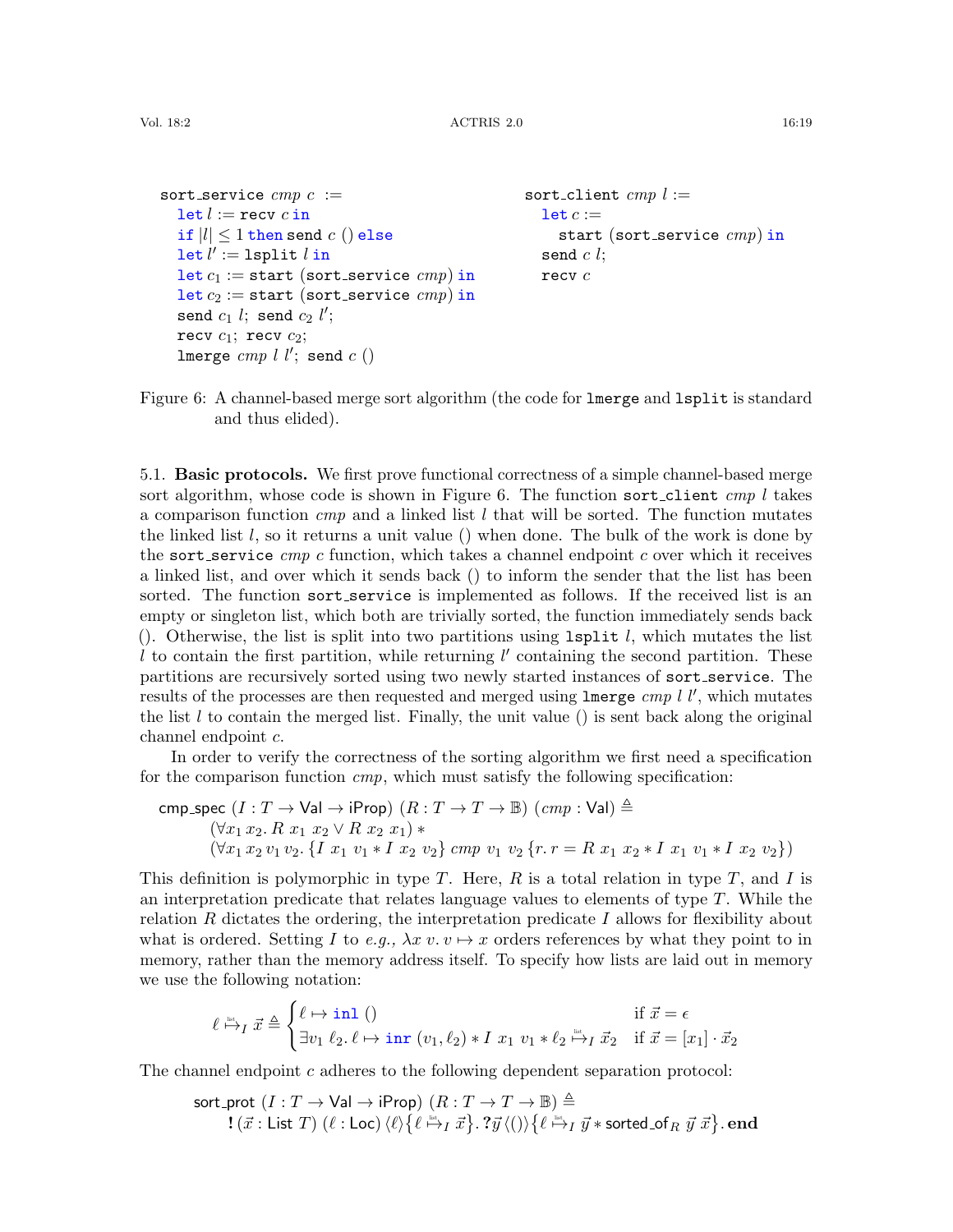```
sort_service_{func} c :=let cmp :=recv c in
  sort_service cmp csort_client_{func} cmp l :=let c := start sort_service_{func} in
                             send c cmp; send c l; recv c
```
<span id="page-19-1"></span>Figure 7: A version of the sort service that receives the comparison function over the channel.

The protocol describes the interaction of first sending a linked list, and then receiving a unit value () once the list is sorted. The predicate sorted of  $_R \vec{y} \cdot \vec{x}$  is true iff  $\vec{y}$  is a sorted version of  $\vec{x}$  with respect to the relation R. We prove the following specifications of the service and the client:

$$
{\begin{array}{ll}\text{comp\_spec }I \; R \; \textit{cmp} * c \rightarrow \overline{\text{sort\_prot } I \; R} \cdot \textit{prot} \} & \{ \text{cmp\_spec } I \; R \; \textit{cmp} * \ell \xrightarrow{\text{lin}} \vec{x} \} \\ \text{sort\_service } \textit{cmp } c & \text{sort\_client } \textit{cmp } \ell \\ \{ c \rightarrow \textit{prot} \} & \{ \exists \vec{y}. \; \text{sorted\_of}_R \; \vec{y} \; \vec{x} * \ell \xrightarrow{\text{lin}} \vec{y} \} \end{array}}
$$

There are two important things to note about these specifications. First, the protocol sort prot I R is written from the point of view of the client. As such, the precondition for sort service requires that c follows the dual sort prot I R. Second, the pre- and postcondition of sort service are generalised to have an arbitrary protocol prot appended at the end. It is important to write specifications this way, so they can be embedded in other protocols. We will see examples of such an embedding in § [5.4](#page-20-0) and § [5.5.](#page-21-0)

The proof of these specifications is almost entirely performed by symbolic execution using the rules [Ht-new](#page-16-2), [Ht-send](#page-16-3), [Ht-recv](#page-16-4), and the standard separation logic rules.

Now that we have proven Hoare triples for sort\_service and sort\_client, we can use them to prove Hoare triples of other programs that use these functions. Recall that if we use them to prove a Hoare triple of a closed program, we obtain safety and postcondition validity by virtue of Actris's adequacy theorem (§ [3.4\)](#page-15-1).

<span id="page-19-0"></span>5.2. Transferring functions. The channel-based sort service from the previous section (Figure [6\)](#page-18-1) is parametric on a comparison function. To demonstrate Actris's support for reasoning about functions transferred over channels, we verify the correctness of the function sort service<sub>func</sub> c in Figure [7.](#page-19-1) This function takes a channel endpoint c, over which it receives the comparison function cmp (instead of via a function argument), followed by the list to sort. Similar to the service in  $\S 5.1$ , it mutates the list, and sends back () when done. To verify this program, we extend the protocol sort prot from  $\S 5.1$  $\S 5.1$  as follows:

$$
\text{sort\_prot}_{func} \triangleq \text{!}(T: \text{Type}) \ (I: T \to \text{Val} \to \text{iProp}) \ (R: T \to T \to \mathbb{B}) \ (cmp: \text{Val})
$$
\n
$$
\langle cmp \rangle \{ \text{cmp\_spec} \ I \ R \ cmp \}.
$$
\n
$$
\text{sort\_prot} \ I \ R
$$

The new protocol specifies that we first send a comparison function *cmp*. It includes binders for the polymorphic type  $T$ , the interpretation predicate  $I$ , and the relation  $R$ . The specifications are much the same as before, with the proofs being similar besides the addition of a symbolic execution step to resolve the sending and receiving of the comparison function:

$$
\begin{array}{ll}\n\{c \mapsto \overline{\text{sort\_prot}_{func}} \cdot \text{prot}\} & \{ \text{cmp\_spec } I \ R \ \text{cmp} * \ell \xrightarrow{\text{in}} I \ \vec{x} \} \\
\text{sort\_service}_{func} \ c & \text{sort\_client}_{func} \ \text{cmp } \ell \\
\{c \mapsto \text{prot}\} & \{\exists \vec{y}. \ell \xrightarrow{\text{in}} I \ \vec{y} * \text{sorted\_of}_R \ \vec{y} \ \vec{x} \}\n\end{array}
$$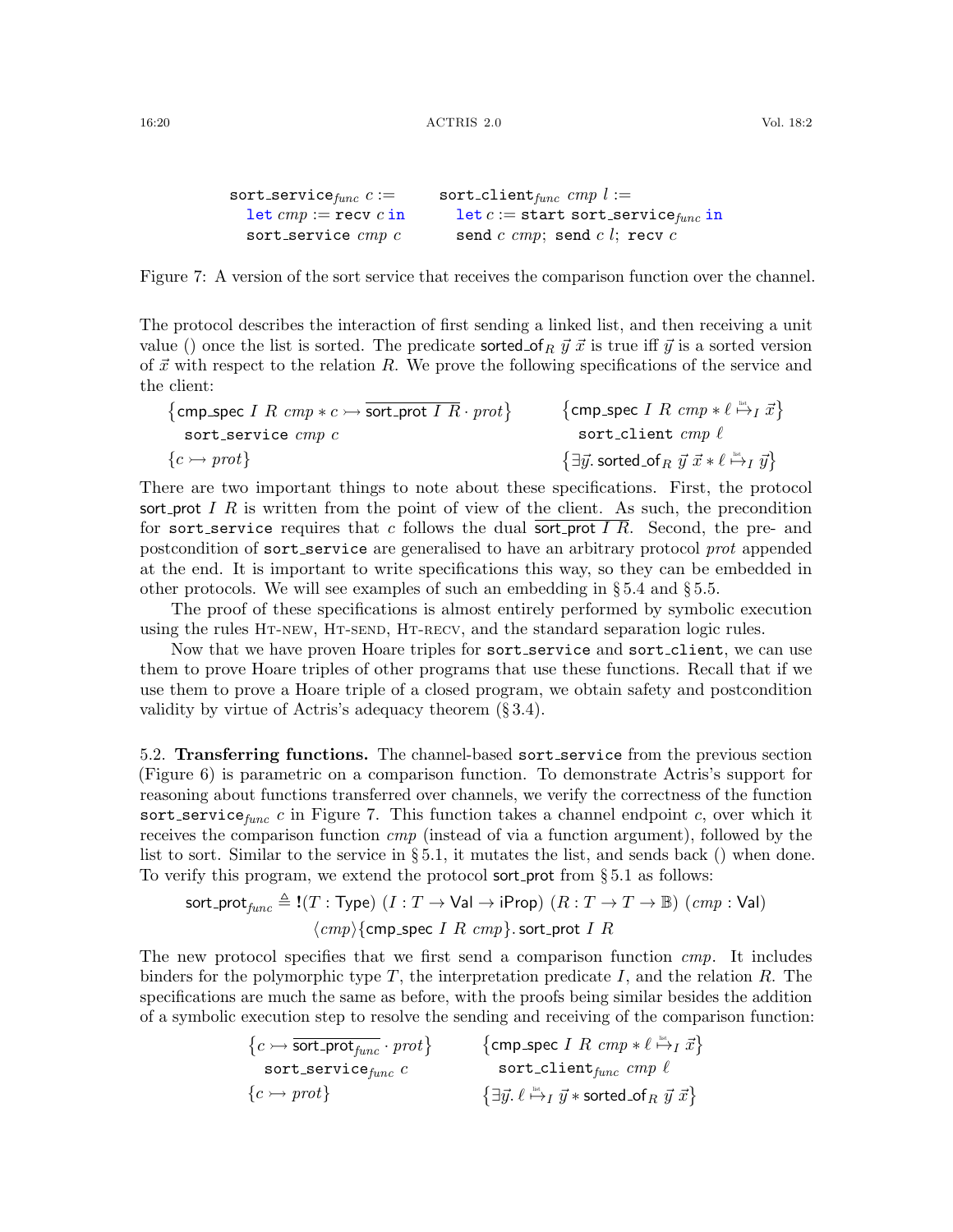```
sort_service<sub>rec</sub> cmp c :=branch c withleft \Rightarrow sort_service cmp c;
               sort_service_{rec} cmp c| right \Rightarrow ()
  end
                                               sort_client<sub>rec</sub> cmp l :=let c := start (sort_service<sub>rec</sub> cmp) in
                                                  liter (\lambda l'. select c left; send c l'; recv c) l;
                                                 select c right
```
<span id="page-20-1"></span>Figure 8: A recursive version of the sort service that can perform multiple jobs in sequence (the code for the function liter, which applies a function to each element of the list, is standard and has been elided).

<span id="page-20-4"></span>5.3. Choice. Branching communication is commonly modelled using the *choice* session types & for branching and  $\oplus$  for selection. We show that corresponding dependent separation protocols can readily be encoded in Actris. At the level of the programming language, the instructions for choice are encoded by sending and receiving a boolean value that is matched using an if-then-else construct:

```
select e e' \triangleq send e e'branch e with left \Rightarrow e_1 | right \Rightarrow e_2 end \triangleq if recv e then e_1 else e_2
```
The instructions are syntactic sugar, *i.e.*, defined in the meta language (using  $\triangleq$ ), which effectively means that the arguments are evaluated lazily. We define syntactic sugar  $\text{left} \triangleq$ true and right  $\triangleq$  false to be used together with select for readability's sake.

Due to the higher-order nature of Actris, the usual protocol specifications for choice from session types can be encoded as regular logical branching within the protocols:

```
prot_{1}\{Q_{1}\}\oplus_{\{Q_{2}\}}prot_{2} \triangleq !(b:\mathbb{B})\langle b\rangle{\{\text{if }b\text{ then }Q_{1}\text{ else }Q_{2}\}}. if b then prot_{1} else prot_{2}
```
 $prot_{1}\{Q_{1}\}\&{Q_{2}\}$ ,  $prot_{2} \triangleq ?(b : \mathbb{B})\langle b\rangle{\{\text{if } b \text{ then } Q_{1} \text{ else } Q_{2}\}}$ . if b then  $prot_{1}$  else  $prot_{2}$ 

We often omit the conditions  $Q_1$  and  $Q_2$ , which simply means that they are True. The following rules can be directly derived from the rules HT-SEND and HT-RECV:

<span id="page-20-3"></span>HT-SELECT

\n
$$
\begin{Bmatrix}\nc \rightarrow prot_1\{Q_1\} \oplus \{Q_2\} \text{ } prot_2 \ast \\
\text{if } b \text{ then } Q_1 \text{ else } Q_2\n\end{Bmatrix}
$$
\nselect  $c b \{c \rightarrow \text{if } b \text{ then } prot_1 \text{ else } prot_2\}$ 

HT-BRANCH

<span id="page-20-2"></span>
$$
\frac{\{P*Q_1*c\rightarrow prot_1\}e_1\{v,R\}}{\{P*c\rightarrow prot_1\{Q_1\}\&\{Q_2\} \;prot_2\} \text{ branch } c \text{ with left }\Rightarrow e_1 \mid \text{right }\Rightarrow e_2 \text{ end } \{v,R\}}
$$

Apart from branching on boolean values, dependent separation protocols can be used to encode choice on any enumeration type  $(e.g.,$  lists, natural numbers, days of the week,  $etc.$ ). These encodings follow the same scheme.

<span id="page-20-0"></span>5.4. Recursive protocols. We now use choice and recursion to verify the correctness of a sorting service that supports performing multiple sorting jobs in sequence. The code of the sorting service sort\_service<sub>rec</sub> and a possible client sort\_client<sub>rec</sub> are displayed in Figure [8.](#page-20-1) The service sort service<sub>rec</sub> cmp c takes a comparison function cmp and a channel endpoint  $c$ , and returns (). It contains a loop in which choice is used to either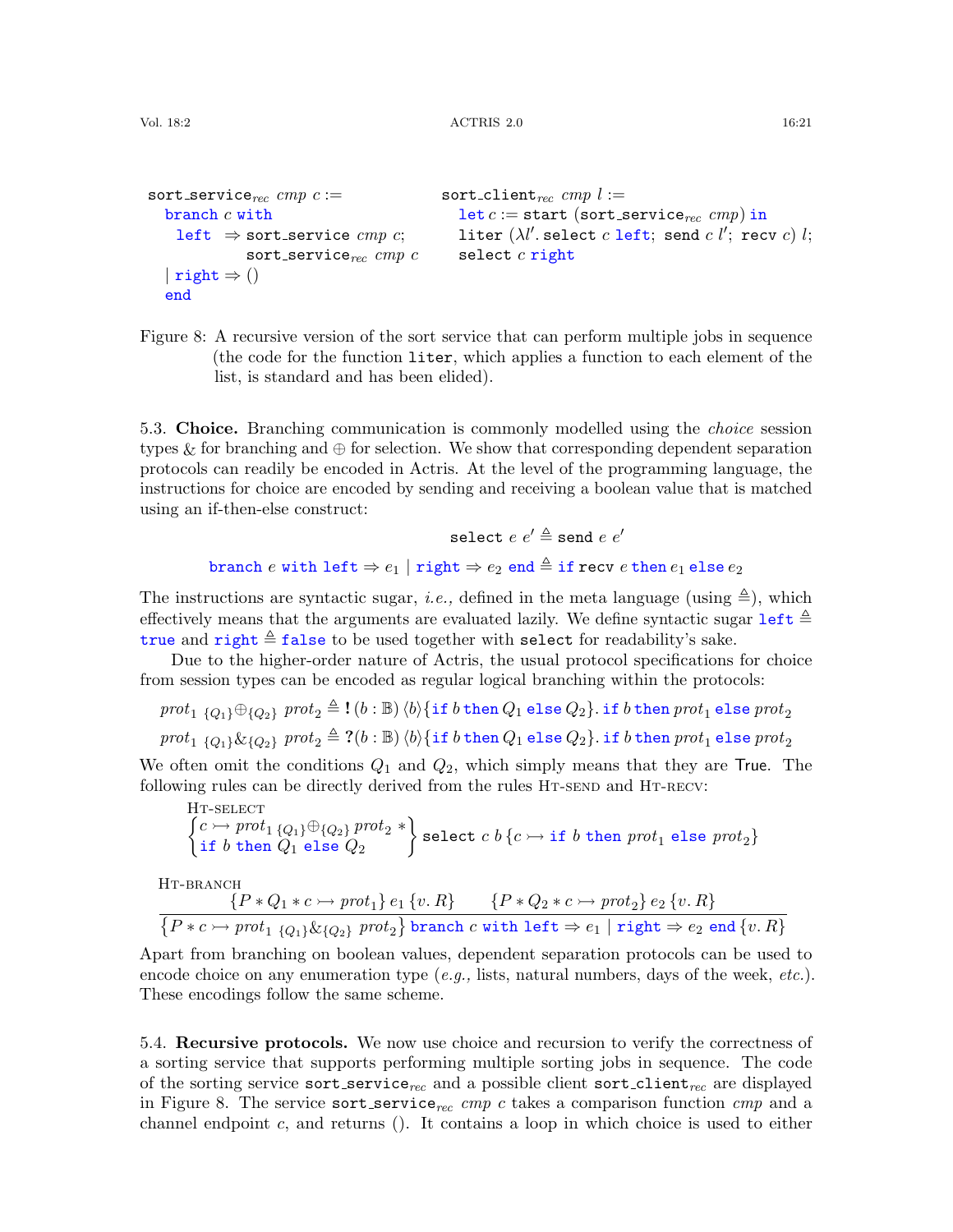16:22 ACTRIS 2.0 Vol. 18:2

terminate the service, or to sort an individual list using the channel-based merge sort algorithm sort service from §[5.1.](#page-18-0) The client sort client<sub>rec</sub> cmp l takes a comparison function  $cmp$  and a nested linked list of linked lists  $l$ , and returns (). It starts a single instance of the service at channel endpoint  $c$ , and then sequentially sends requests to sort each inner linked list  $l'$  in  $l$ . Finally, the client selects the terminating branch to end the communication with the service. A protocol for interacting with the sorting service can be defined as follows:

$$
\begin{array}{c}\n\text{sort\_prot}_{rec} \ (I: T \to \text{Val} \to \text{iProp}) \ (R: T \to T \to \mathbb{B}) \triangleq \\
\mu (rec: \text{iProb}). \ (\text{sort\_prot} \ I \ R \cdot rec) \oplus \text{end}\n\end{array}
$$

The protocol uses the choice operator  $\oplus$  to specify that the client may either request the service to perform a sorting job, or terminate communication with the service. After the job has been finished the protocol proceeds recursively.

We use Iris's operator  $\mu x : \tau t$  for guarded recursion (§ [3.3\)](#page-14-1) to define recursive protocols. It is important to recall that—as is usual in logics with guarded recursion—the variable  $x$ should appear under a *contractive* term construct in the body t of  $\mu x : \tau$ . In our protocol, the recursive variable rec appears under the argument of  $\oplus$ , which is defined in terms of  $\vec{x}$ :  $\vec{\tau} \langle v \rangle$ {P}. prot, which, similarly to  $\vec{x}$ :  $\vec{\tau} \langle v \rangle$ {P}. prot, is contractive in the tail protocol prot. We can then prove the following specifications of the service and the client:

$$
\begin{array}{ll}\n\left\{\text{cmp\_spec } I \ R \ cmp * \right\} & \left\{\text{cmp\_spec } I \ R \ cmp * \ell \overset{\text{in}}{\mapsto} J \ \vec{x}\right\} \\
\text{sort\_sort\_prot}_{rec} \ \text{cmp } c & \left\{\text{c} \mapsto \text{prot}\right\} & \left\{\exists \vec{y}. \ |\vec{y}| = |\vec{x}| * \ell \overset{\text{in}}{\mapsto} J \ \vec{y} * (\forall i < |\vec{x}|. \ \text{sorted\_of}_R \ \vec{y}_i \ \vec{x}_i)\right\}\n\end{array}
$$

We let  $J \triangleq \lambda \ell' \vec{y}$ .  $\ell' \stackrel{\text{def}}{\mapsto} I \vec{y}$  to express that  $\ell$  points to a list of lists  $\vec{\vec{x}}$ . The proof of the service follows naturally by symbolic execution using the induction hypothesis (obtained from  $\overline{\text{L}}$  $\ddot{\text{o}}$ B), the rules HT-BRANCH and HT-SELECT, and the specification of sort\_service. Note that we rely on the specification of sort\_service having an arbitrary protocol as its suffix.

It is worth pointing out that protocols in Actris provide a lot of flexibility. Using just minor changes, we can extend the protocol to support transferring a comparison function over the channel, like the extension made in  $sort$ -client<sub>func</sub>, or in a way such that a different comparison function can be used for each sorting job.

<span id="page-21-0"></span>5.5. Higher-order protocols. Higher-order communication is a common feature within communication protocols, and particularly the session-types community—it is the concept of transferring a channel endpoint over a channel, often called delegation. Due to the impredicativity of dependent separation protocols in Actris, higher-order reasoning about programs with delegation is readily available. The protocols  $\vec{x} \cdot \vec{\tau} \langle v \rangle \{P\}$ , prot and  $\vec{x} \cdot \vec{\tau} \langle v \rangle \{P\}$ , prot can simply refer to the channel endpoint ownership  $c \rightarrow prot'$  in the proposition P.

An example of a program that uses delegation is the sort service  $_{del}$  variant of the recursive sorting service in Figure [9,](#page-22-1) which allows multiple sorting jobs to be performed in parallel. The function sort service  $_{del}$  cmp c takes a comparison function cmp, a channel endpoint  $c$ , and returns (). Using the channel endpoint  $c$ , a client can request the service to start a new inner sorting service  $c'$ , which the service delegates over channel endpoint c.

Similar to the client in §[5.4,](#page-20-0) the client sort\_client<sub>del</sub> cmp l takes a comparison function  $cmp$  and a nested linked list of linked lists  $l$ , and returns (). The client starts a connection  $c$ to the service, and for each inner list  $l'$ , it acquires a delegated channel endpoint  $c'$ , over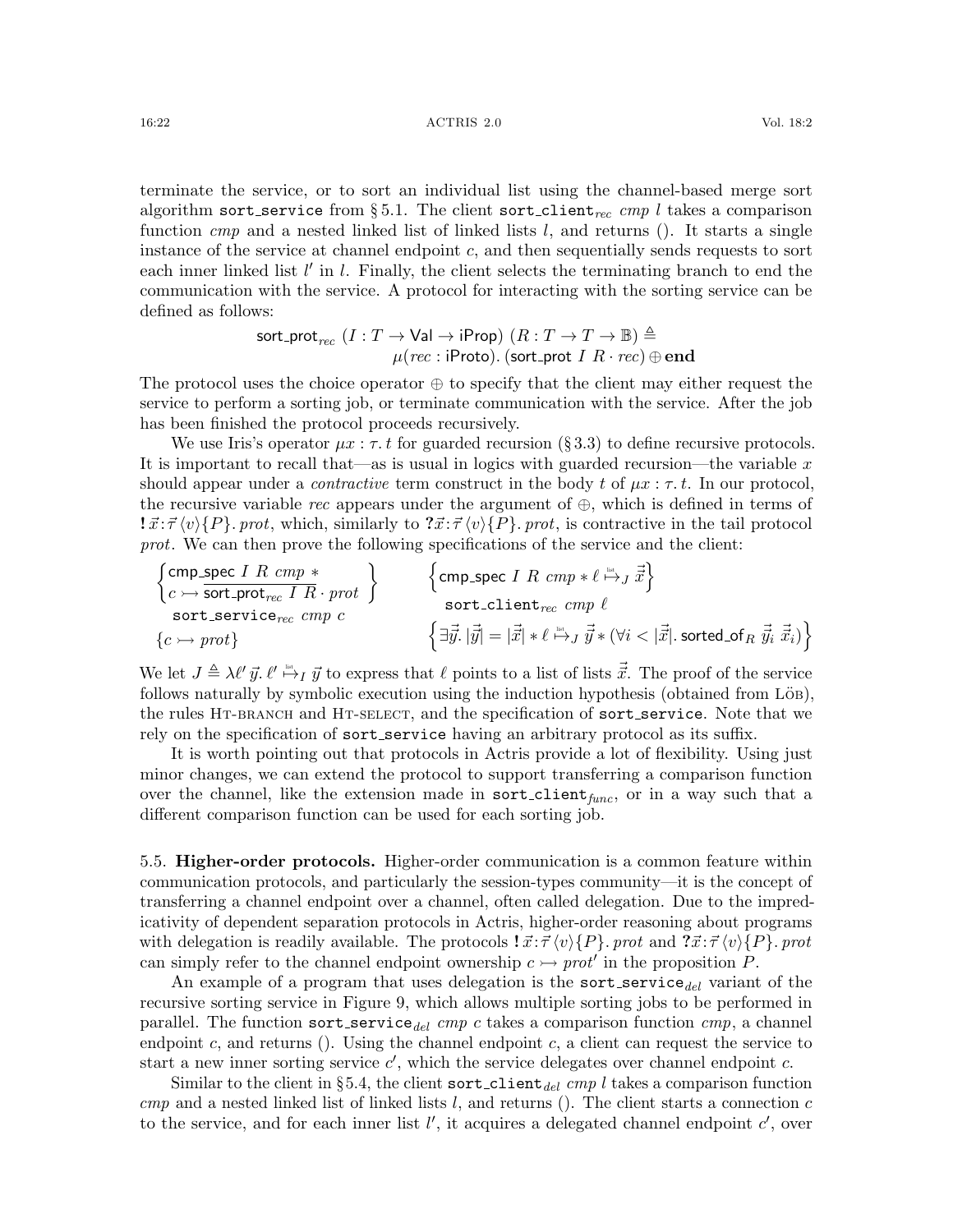```
sort_service_{del} cmp c :=branch c withleft \Rightarrow\det c':=start (sort_service cmp) in
         send c c';
        sort_service_{del} cmp c| right \Rightarrow ()
   end
                                                     sort-client<sub>del</sub> cmp l :=let c := start (sort_service<sub>del</sub> cmp) in
                                                        \texttt{let } k := \texttt{lnil}() \texttt{in}liter (\lambda l'. select c left;
                                                                       \mathtt{let}\,c' := \mathtt{recv}\,c\,\mathtt{in}send c' l'; lcons c' k) lselect c right;
                                                        liter recv k
```
<span id="page-22-1"></span>Figure 9: A recursive version of the sort service that uses delegation to perform multiple jobs in parallel (the code for the function lcons, which pushes an element to the head of a list, has been elided).

which it sends the inner list  $l'$  that should be sorted. The client keeps track of all channels to delegated services in a linked list  $k$  so that it can wait for all of them to finish (using liter recv).

A protocol for the delegation service can be defined as follows, denoting that the client can select whether to acquire a connection to a new delegated service or to terminate:

> $\mathsf{sort\_prot}_{del} \; (I : T \to \mathsf{Val} \to \mathsf{iProp}) \; (R : T \to T \to \mathbb{B}) \triangleq$  $\mu(rec: \mathsf{iProb})$ .  $(? (c : \mathsf{Val}) \left\langle c \right\rangle\!\{c \rightarrow \mathsf{sort\_prot}\ I\ R\}$ .  $rec) \oplus \mathbf{end}$

We can then prove the following specifications of the service and the client:

$$
\begin{array}{l}\n\left\{\text{cmp\_spec } I \ R \ \text{cmp} \ast \right\} \\
\left\{\text{cmp\_spec } I \ R \ \text{cmp} \ast \right\} \\
\text{sort\_perfect } \left\{\text{cmp} \ c \right\} \\
\text{sort\_service}_{del} \ \text{cmp } c \\
\left\{\overrightarrow{y} \cdot |\overrightarrow{y}| = |\overrightarrow{x}| \ast \ell \stackrel{\text{list.}}{\mapsto} J \ \overrightarrow{y} \ast \left(\forall i < |\overrightarrow{x}|. \ \text{sorted\_of}_R \ \overrightarrow{y}_i \ \overrightarrow{x}_i\right)\right\}\n\end{array}
$$

As before, we let  $J \triangleq \lambda \ell' \vec{y}$ .  $\ell' \stackrel{\text{def}}{\mapsto} I \vec{y}$  to express that  $\ell$  points to a list of lists  $\vec{\vec{x}}$ . Once again the proofs are straightforward, as they are simply a combination of recursive reasoning combined with the application of Actris's rules for channels.

<span id="page-22-0"></span>5.6. Dependent protocols. The protocols we have seen so far have only made limited use of Actris's support for recursion. We now demonstrate Actris's support for dependent protocols, which make it possible to keep track of the history of what messages have been sent and received. We demonstrate this feature by considering a fine-grained version of the channel-based merge-sort service as shown in Figure [10.](#page-23-0) Like previous versions, the function sort service<sub>fg</sub> cmp c takes a comparison function cmp and a channel endpoint c, and returns (). However, unlike previous versions, the input list should be transferred element by element over the channel endpoint c to the service, and when done, the service sends back the sorted list element by element. We use choice to indicate whether the whole list has been sent (right) or another element remains to be sent (left).

The structure of sort service<sub>fq</sub> is somewhat similar to the coarse-grained merge-sort algorithm that we have seen before. The base cases of the empty or the singleton list are handled initially. This is achieved by waiting for at least two values before starting the recursive sub-services  $c_1$  and  $c_2$ . In the base cases the values are sent back immediately,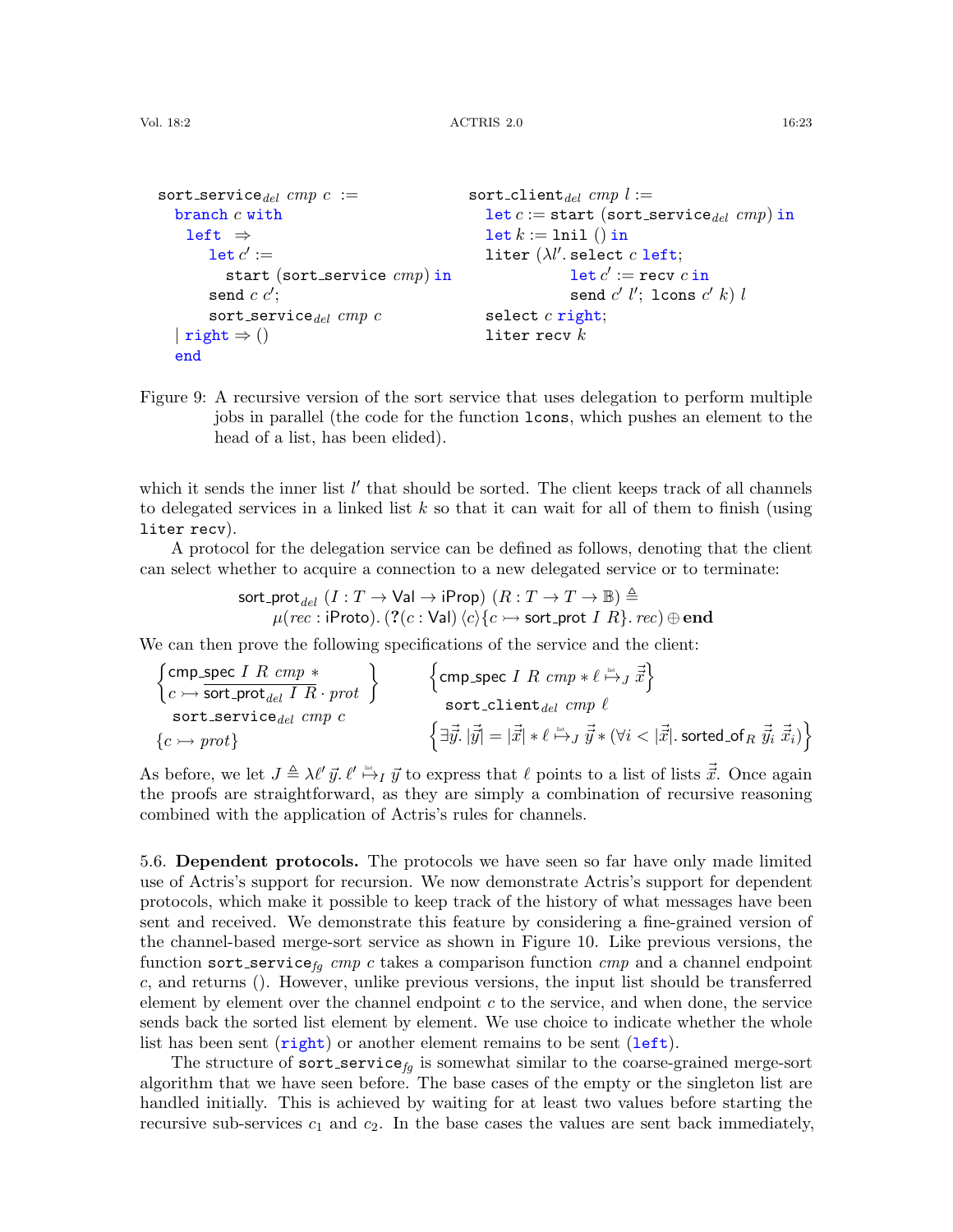```
sort_service_{fq} cmp c :=branch c with
    right \Rightarrow select c right
   | left \Rightarrowlet x_1 := \text{recv } c in
      branch c with
        right \Rightarrow select c left; send c x_1;
                    select c right
      | left \Rightarrowlet x_2 := \texttt{recv}~c in
         let c_1 := start (sort_service<sub>fa</sub> cmp) in
         let c_2 := start (sort_service<sub>fq</sub> cmp) in
        select c_1 left; send c_1 x_1;
        select c_2 left; send c_2 x_2;
        split_{fq} c c_1 c_2; merge<sub>fq</sub> cmp c c_1 c_2end
   end
split_{fa} c c_1 c_2 :=branch c with
    right \Rightarrow select c_1 right;
                 select c_2 right
   | left \Rightarrowlet x := recv c inselect c_1 left; send c_1 x;
      \texttt{split}_{fq} c c_2 c_1end
                                                                   merge<sub>fq</sub> cmp c c_1 c_2 :=branch c_1 with
                                                                        right ⇒ assert false
                                                                      | left \Rightarrowlet x := \text{recv } c_1 in
                                                                         \mathsf{merge}^{aux}_{fg} cmp c x c_1 c_2end
                                                                   \texttt{merge}^{aux}_{fg}\textit{cmp}\textit{c}\textit{x}\textit{c}_1\textit{c}_2 :=branch c_2 with
                                                                        \text{right} \Rightarrow \text{select } c \text{ left}; send c x_1;
                                                                                    transfer c_1 c
                                                                      | left \Rightarrowlet y := \text{recv } c_2 in
                                                                         if cmp x y then
                                                                            select c left; send c x;
                                                                            \texttt{merge}^{aux}_{fg} cmp c y c_2 c_1else
                                                                            select c left; send c y;
                                                                            merge_{fg}^{aux} cmp c x c<sub>1</sub> c<sub>2</sub>
                                                                      end
                                                                   sort_client<sub>fq</sub> cmp l :=let c :=start (sort_service_{fq} cmp) in
                                                                      send_all c l; recv_all c l
```
<span id="page-23-0"></span>Figure 10: A fine-grained version of the sort service that transfers elements one by one (the code for the functions transfer, send all, and recv all has been elided).

as they are trivially sorted. The inductive case is handled by starting two sub-services at the channel endpoints  $c_1$  and  $c_2$ . First, each of the channel endpoints are sent one of the two initially received elements. The remaining elements are then received by the parent service on  $c$ , and forwarded to the sub-services alternatingly on  $c_1$  and  $c_2$ , using the function  $\text{split}_{fg}$  c  $c_1$   $c_2$ . Once the right flag is received, the  $\text{split}_{fg}$  function terminates, and the algorithm moves to the second phase.

In the second phase, the function merge<sub>fq</sub> cmp c  $c_1$   $c_2$  is used to merge the stream of elements returned by the sub-services on  $c_1$  and  $c_2$  and forwards them to the parent service on  $c$ . It initially acquires the first element  $x$  from the first sub-service on  $c_1$ , which it passes to the auxiliary function  $\mathbf{merge}_{fg}^{aux}$  as the current largest value. The auxiliary function merge $f_g^{aux}$  cmp c x  $c_1$   $c_2$  recursively requests a value y from the sub-service from which the current largest value was not acquired from (initially  $c_2$ ). It then compares x and y using the comparison function  $cmp$ , and forwards the smallest element on c. This is repeated until the right flag is received from either sub-service, after which the remaining values of the other sub-service are forwarded to the parent service on c using transfer  $c_1$  c.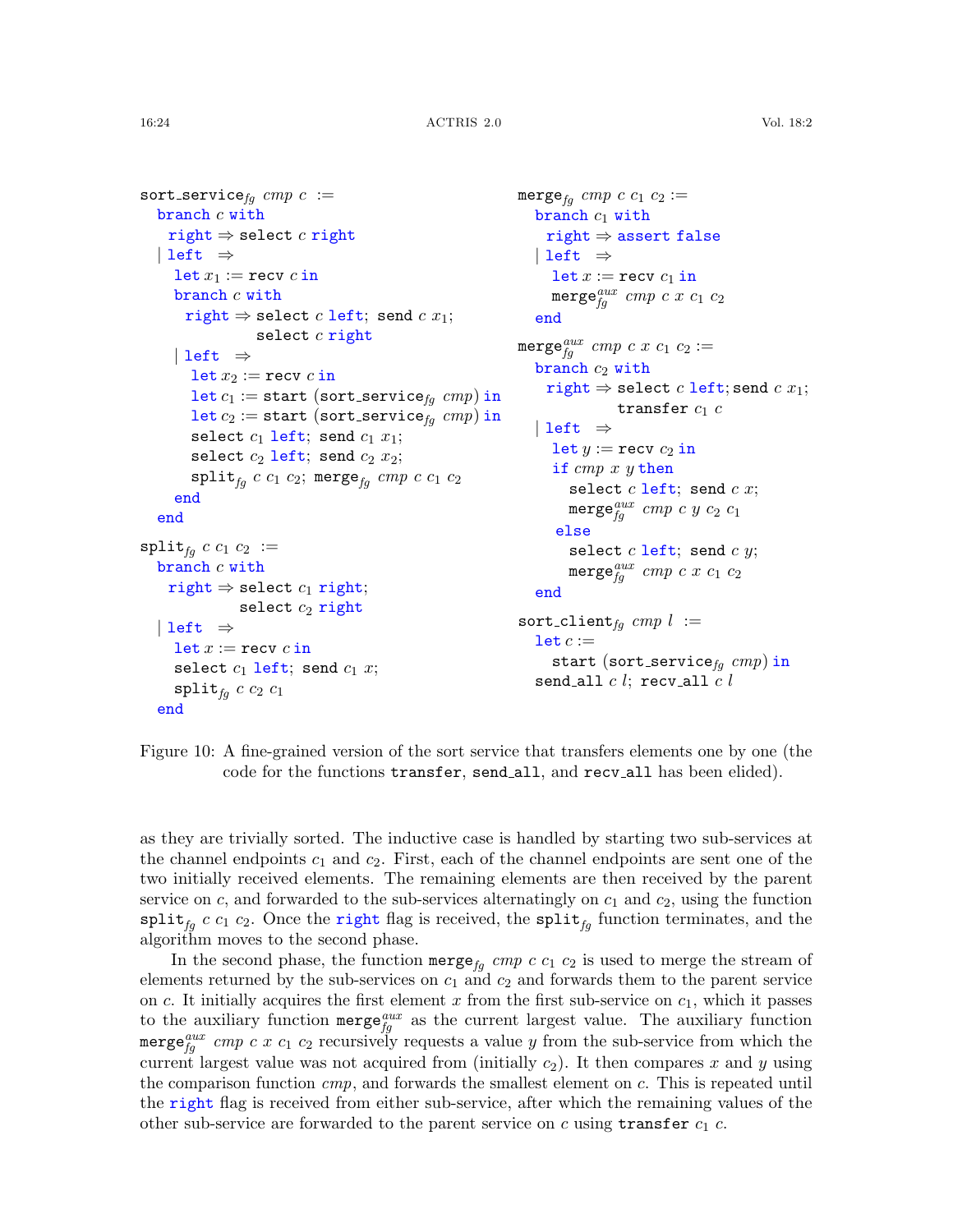The interface of the client sort client<sub>fg</sub> cmp l is similar to the one from § [5.1](#page-18-0) and [5.2.](#page-19-0) It takes a comparison function  $cmp$  and a linked lists l, sorts the linked list l, and returns () when done. The client sorts the list  $l$  by sending its elements to the sort service using the send all c l function (which mutates the list  $l$  by removing all of its values and sending them over the channel c), and puts the received values back into the linked list using the recv all c l function (which also mutates the list l). A suitable protocol for proving functional correctness of the fine-grained sorting service is as follows:

 ${\sf sort\_prot}_{fg}$   $(I:T\to \mathsf{Val}\to \mathsf{iProp}) \;(R:T\to T\to \mathbb B) \triangleq {\sf sort\_prot}_{fg}^{head} \; I \; R \; \epsilon$ 

$$
\text{sort\_prot}_{fg}^{head}(I: T \to \text{Val} \to \text{iProp})\ (R: T \to T \to \mathbb{B}) \triangleq \mu (rec: \text{List } T \to \text{iProb}).
$$
\n
$$
\lambda \vec{x}. \ (\mathbf{!} \ (x:T) \ (v: \text{Val}) \ \langle v \rangle \{ I \ x \ v \}.\ \text{rec } (\vec{x} \cdot [x])) \ \oplus \ \text{sort\_prot}_{fg}^{tail} \ I \ R \ \vec{x} \ \epsilon
$$

 $\mathsf{sort\_prot}^{\mathit{tail}}_{\mathit{fg}} \; (I : T \to \mathsf{Val} \to \mathsf{iProp}) \; (R : T \to T \to \mathbb{B}) \triangleq \mu(\mathit{rec} : \mathsf{List}\; T \to \mathsf{List}\; T \to \mathsf{iProb}).$  $\lambda\vec{x}~\vec{y}.~(?(\overline{y}~:~T)~(\overline{v}~:~\textsf{Val})~\langle \overline{v}\rangle\{(\forall i < |\vec{y}|.~R~\vec{y_i}~y) * I~y~\overline{v}\}$ . rec  $\vec{x}~(\vec{y}~\cdot~[\overline{y}])) ~\&_{\{\vec{x} \equiv_{\mathsf{p}}\vec{y}\}}$  end

The protocol is split into two phases sort-prot $f_g^{head}$  and sort-prot $f_g^{tail}$ , mimicking the behaviour of the program. The sort-prot $_{fg}^{head}$  phase is indexed by the values  $\vec{x}$  that have been sent so far. The protocol describes that one can either send another value and proceed recursively, or stop, which moves the protocol to the next phase.

The sort prot<sup>tail</sup> phase is dependent on the list of values  $\vec{x}$  received in the first phase, and the list of values  $\vec{y}$  returned so far. The condition ( $\forall i < |\vec{y}|$ . R  $\vec{y}_i$  y) states that the received element is larger than any of the elements that have previously been returned, which maintains the invariant that the stream of received elements is sorted. When the right flag is received  $\vec{x} \equiv_p \vec{y}$  shows that the received values  $\vec{y}$  are a permutation of the ones  $\vec{x}$  that were sent, making sure that all of the sent elements have been accounted for.

We can then prove top-level specifications for the service and client that are similar to the coarse-grained version of the channel-based merge sort:

$$
\begin{array}{ll}\text{comp\_spec }I \ \textit{R} \ \textit{cmp} * c \rightarrow \overline{\text{sort\_prot}_{fg} \ I \ R} \cdot \textit{prot}\} & \text{ \{cmp\_spec }I \ \textit{R} \ \textit{cmp} * \ell \xrightarrow{\text{int}}_I \vec{x}\} \\ \text{sort\_prot}_{fg} \ c \\ \{c \rightarrow \textit{prot}\} & \text{ \{d \rightarrow opt}\} & \text{ \{d \rightarrow eq \ i \} } \end{array}
$$

Proving these specifications requires one to pick appropriate specifications for the auxiliary functions to capture the required invariants with regard to sorting. After having picked these specifications, the parts of the proofs that involve communication are mostly straightforward, but require a number of trivial auxiliary results about sorting and permutations.

#### 6. Subprotocols

<span id="page-24-0"></span>This section describes Actris 2.0, which extends Actris 1.0—as presented in the conference version of this paper [\[HBK20\]](#page-61-7)—with *subprotocols*, inspired by asynchronous subtyping of session types [\[MYH09;](#page-62-6) [MY15\]](#page-62-7). The intention of both of these relations is to capture protocolpreserving changes, that allow for some internal flexibility of how an endpoint fulfills a protocol, while being indistinguishable by the other endpoint. In particular, subprotocols have two key features. First, they exploit the asynchronous semantics of channels by relaxing the notion of duality, thereby making it possible to prove functional correctness of a larger class of programs. Second, they give rise to a more extensional approach to reasoning about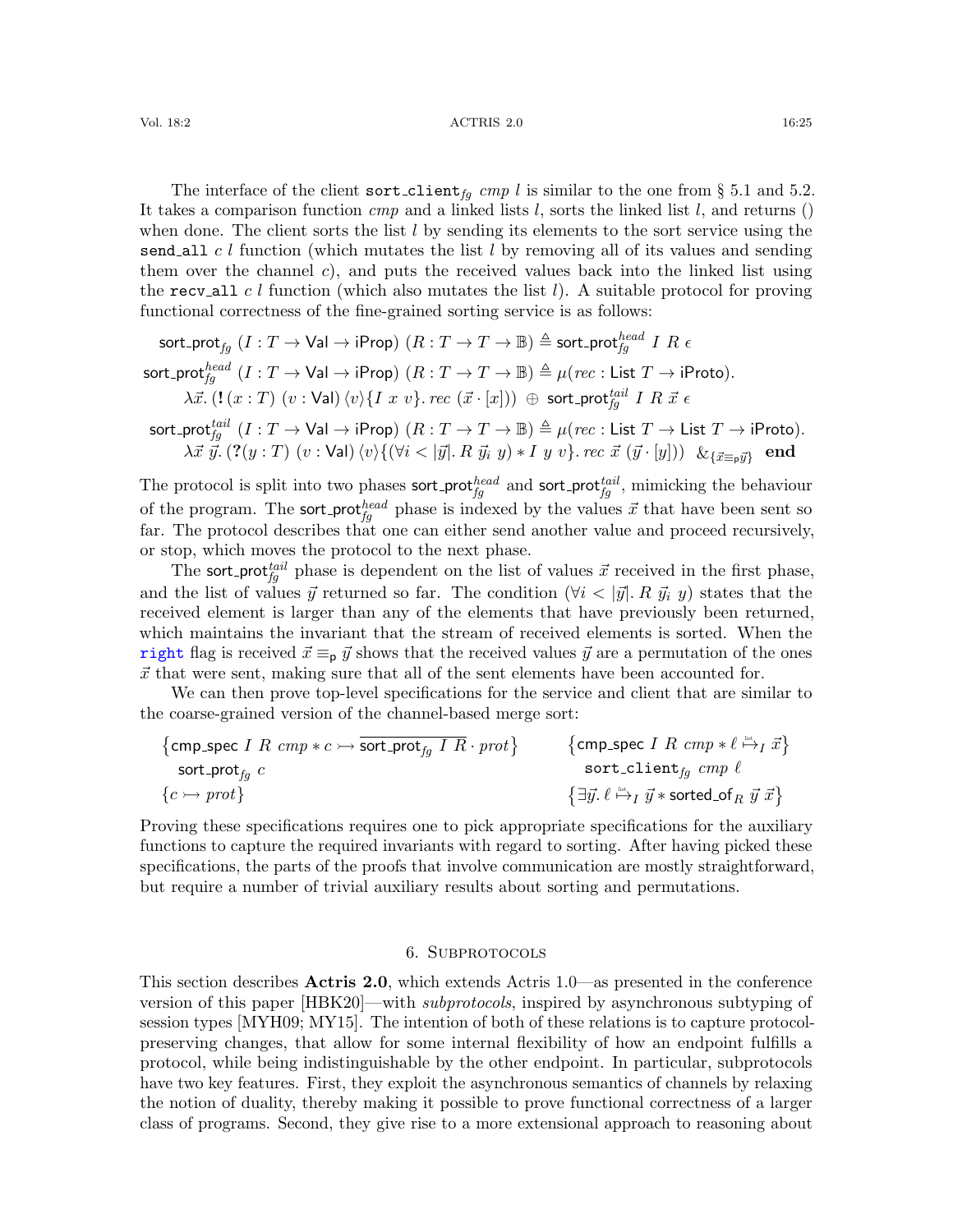dependent separation protocols, as we can work up to the subprotocol relation rather than equality, thereby providing more flexibility in the design and reuse of protocols.

We first introduce Actris 2.0's subprotocol relation and its proof rules  $(\S 6.1)$  $(\S 6.1)$ . These should (similar to the Actris 1.0 logic, presented in § [4\)](#page-15-0) be considered to be primitives of Actris; in § [9.2](#page-41-0) we define and prove them in Iris. We then show how subprotocols can be employed to prove a mapper service, which handles requests one at a time, while its client may send multiple requests up front  $(\S 6.2)$  $(\S 6.2)$ . Next, we demonstrate how the subprotocol relation allows for the composition of slightly differing protocols, by composing a list reversal service whose protocol is based on a list predicate that does not carry ownership, with a client whose protocol is based on a list predicate that does carry ownership  $(\S 6.3)$  $(\S 6.3)$ . Finally, we show that the subprotocol relation is coinductive, and, when combined with Löbe induction, can be used to reason about recursive protocols  $(\S 6.4)$  $(\S 6.4)$ .

<span id="page-25-0"></span>6.1. The subprotocol relation. The dependent separation protocols of channel endpoints are picked on channel creation (using the rule [Ht-new](#page-16-2) shown in Figure [5\)](#page-16-5), which then determines how the channel endpoints should interact. To ensure safe communication, Actris adapts the notion of duality from session types, which requires every send (!) of one endpoint to be paired with a receive (?) for the other endpoint, and *vice versa*. However, working with a channel's protocol and its dual is more restrictive than strictly necessary. Some variations from the original protocol preserve the externally observed interaction, as the other endpoint is agnostic to the variations in question, which will be made clear momentarily. We capture some of these so-called protocol-preserving variations via a new notion—the subprotocol relation—denoted as follows:

# $prot_1 \sqsubseteq prot_2$

The subprotocol relation describes that protocol  $prot_1$  is *stronger* than  $prot_2$ , or conversely, that protocol  $prot_2$  is weaker than  $prot_1$ . More specifically, this means that  $prot_2$  can be used in place of prot<sub>1</sub> whenever such a protocol is expected during verification. This property is captured by the following monotonicity rule for channel ownership:

<span id="page-25-2"></span>
$$
\cfrac{c \rightarrow \mathit{prot}_1}{c \rightarrow \mathit{prot}_2} \xrightarrow{prot_1} \; \sqsubseteq \mathit{prot}_2
$$

The subprotocol relation is inspired by asynchronous subtyping for session types [\[MYH09;](#page-62-6) [MY15\]](#page-62-7), which allows (1) sending subtypes (contravariance), (2) receiving supertypes (covariance), and (3) swapping sends ahead of receives. These variations preserve the protocol, as (1) the originally expected type that is to be sent can be derived from the subtype, (2) the originally expected type to be received can be derived from the supertype, and (3) sends do not block because channels are buffered in both directions, so messages can be enqueued ahead of time. These variations, including the swapping property, are generalised to dependent separation protocols using the following proof rules:

<span id="page-25-3"></span><span id="page-25-1"></span>
$$
\begin{array}{ll}\n\Xi\text{-SEND-MONO'} & \xrightarrow{\nabla \vec{x}:\vec{\tau}. P_2 \twoheadrightarrow P_1} & \forall \vec{x}:\vec{\tau}. \text{prot}_1 \sqsubseteq \text{prot}_2 \\
\hline\n\{\vec{x}:\vec{\tau}\langle v\rangle\{P_1\}. \text{prot}_1 \sqsubseteq \mathbf{1} \vec{x}:\vec{\tau}\langle v\rangle\{P_2\}. \text{prot}_2 & \nabla \vec{x}:\vec{\tau}\langle v\rangle\{P_1\}. \text{prot}_1 \sqsubseteq \mathbf{2} \vec{x}:\vec{\tau}\langle v\rangle\{P_2\}. \text{prot}_2 \\
\hline\n\Xi\text{-SWAP'} & \xrightarrow{\nabla \vec{x}:\vec{\tau}\langle v\rangle\{P_2\}. \text{prot}_2} & \nabla \vec{x}:\vec{\tau}\langle v\rangle\{P_1\}. \text{prot}_1 \sqsubseteq \mathbf{2} \vec{x}:\vec{\tau}\langle v\rangle\{P_2\}. \text{prot}_2 \\
\hline\n\Xi\text{-SWAP'} & \xrightarrow{\nabla \vec{x}:\vec{\tau}\langle v\rangle\{P_1\}. \text{prot}_1 \sqsubseteq \mathbf{2} \vec{x}:\vec{\tau}\langle v\rangle\{P_2\}. \text{prot}_2 \\
\end{array}
$$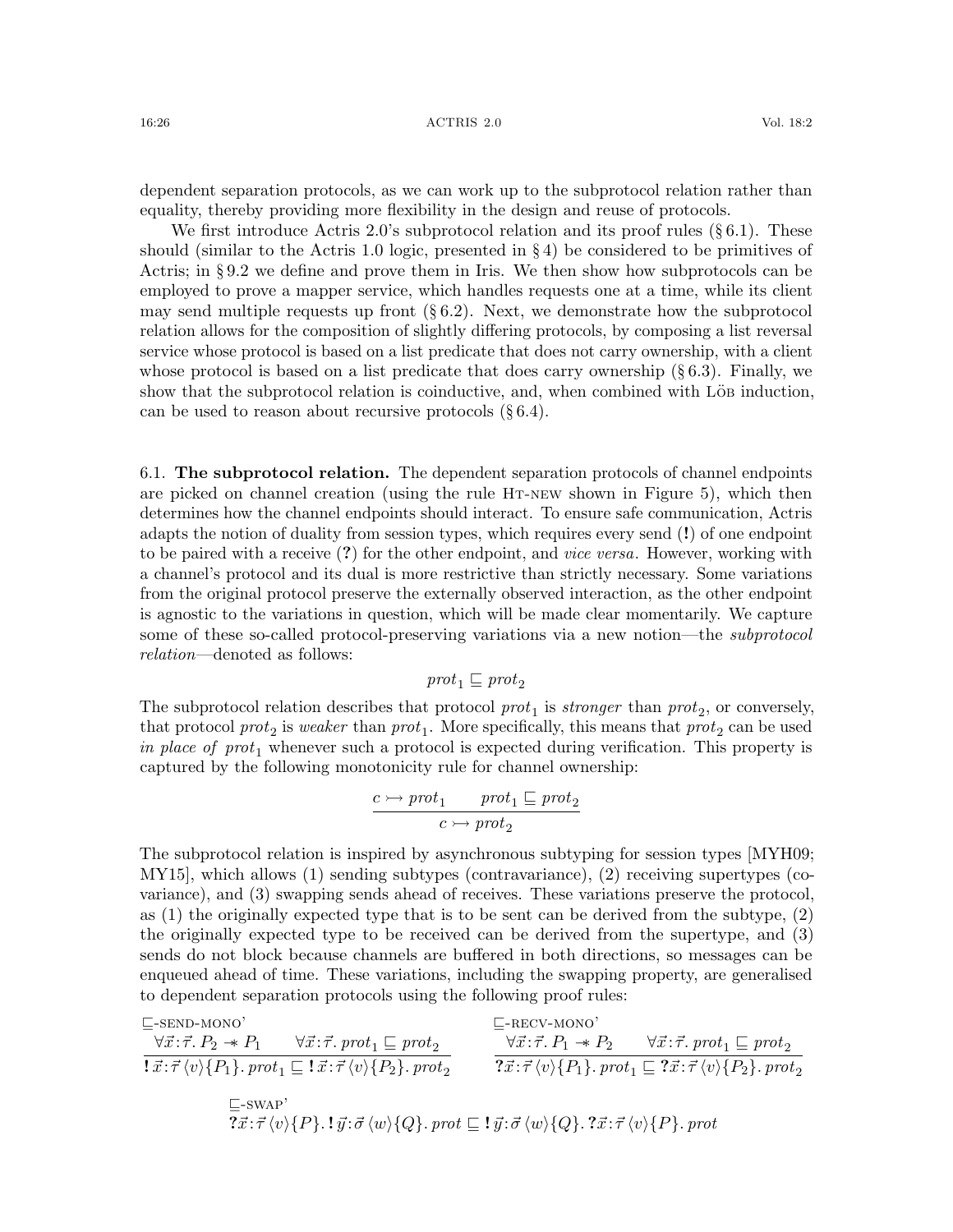#### Vol. 18:2 16:27 16:27 16:27 16:27 16:27 16:27 16:27 16:27

The rules  $\subseteq$ [-send-mono'](#page-25-1) and  $\subseteq$ [-recv-mono'](#page-25-2) use separation implication  $P \rightarrow Q$ —which states that ownership of  $Q$  can be obtained by giving up ownership of  $P$ —to mimic the contraand covariance of session subtyping. The rule  $\sqsubseteq$ [-swap'](#page-25-3) states that sends can be swapped ahead of receives. To be well-formed, this rule has the implicit side condition that  $\vec{x}$ : $\vec{\tau}$  does not bind into w and Q, and that  $\vec{y}$ : $\vec{\sigma}$  does not bind into v and P.

To give an intuition behind the protocol-consistent changes that the above rules capture, consider the following subprotocol derivation:

$$
7(i : \mathbb{Z}) \langle i \rangle \{i < 42\}.\mathbf{1}(j : \mathbb{Z}) \langle j \rangle \{j > 42\}.\text{prot} \qquad \text{E-sEND-MONO'}\n\subseteq ?(i : \mathbb{Z}) \langle i \rangle \{i < 42\}.\mathbf{1}(j : \mathbb{Z}) \langle j \rangle \{j > 50\}.\text{prot} \qquad \text{E-RECV-MONO'}\n\subseteq ?(i : \mathbb{Z}) \langle i \rangle \{i < 40\}.\mathbf{1}(j : \mathbb{Z}) \langle j \rangle \{j > 50\}.\text{prot} \qquad \text{E-swap'}\n\subseteq !(j : \mathbb{Z}) \langle j \rangle \{j > 50\}.\mathbf{2}(i : \mathbb{Z}) \langle i \rangle \{i < 40\}.\text{prot}
$$

Here, we first strengthen the proposition of the send (by increasing the bound from  $j > 42$ to  $j > 50$ , then weaken the proposition of the receive (by reducing the bound from  $i < 42$ ) to  $i < 40$ , and finally swap the send ahead of the receive.

While the aforementioned rules cover the intuition behind Actris's subprotocol relation, Actris's actual subprotocol rules provide a number of additional features:

(1) They can be used to manipulate the logical variables  $\vec{x}$ :  $\vec{\tau}$  that appear in protocols.

(2) They can be used to transfer ownership of resources in and out of messages.

 $(3)$  They can be used to reason about recursive protocols defined using Löb induction.

The full set of primitive rules for subprotocols is shown in Figure [11.](#page-27-0) The first four rules account for logical variable manipulation and resource transfer: Rules  $\Box$ [-send-out](#page-27-1) and  $\sqsubseteq$ [-recv-out](#page-27-2) generalise over the logical variables  $\vec{x}$ :  $\vec{\tau}$  and transfer ownership of P out of the weaker sending protocol  $\vec{x}:\vec{\tau} \langle v \rangle \{P\}$ . prot, and stronger receiving protocol  $\vec{x}:\vec{\tau} \langle v \rangle \{P\}$ . prot, respectively. Rule  $\subseteq$ [-send-in](#page-27-3) weakens a sending protocol  $\colon \vec{x} : \vec{\tau} \langle v \rangle \{P\}$ . prot by instantiating the logical variables  $\vec{x}$ :  $\vec{\tau}$  and transferring ownership of  $P[\vec{t}/\vec{x}]$  into the protocol. Dually, the rule  $\subseteq$ [-recv-in](#page-27-4) strengthens a receiving protocol  $\vec{x}$ : $\vec{\tau}$  (v)  $\{P\}$ . prot by instantiating the logical variables  $\vec{x}$ :  $\vec{\tau}$  and transferring ownership of  $P[\vec{t}/\vec{x}]$  into the protocol.

To demonstrate the intuition behind these rules consider the following proof of the subprotocol relation presented in § [1.3,](#page-5-0) where we transfer ownership of  $\ell'_1 \mapsto 20$  into a protocol, while instantiating the logical variable  $\ell_1$  with  $\ell'_1$ :

| $\ell'_1 \mapsto 20 * \ell_2 \mapsto 22 * \ell'_1 \mapsto 20 * \ell_2 \mapsto 22$                                                                                                         | $\mathsf{L}\text{-}\mathrm{SEND}\text{-}\mathrm{IN}$ |
|-------------------------------------------------------------------------------------------------------------------------------------------------------------------------------------------|------------------------------------------------------|
| $\ell'_1 \mapsto 20 * \ell_2 \mapsto 22 *$                                                                                                                                                |                                                      |
| $!(\ell_1, \ell_2:\text{Loc})\langle (\ell_1, \ell_2)\rangle \{\ell_1 \mapsto 20 * \ell_2 \mapsto 22\}.$ $prot \sqsubseteq !\langle (\ell'_1, \ell_2)\rangle.$ $prot \sqsubset$ -SEND-OUT |                                                      |
| $\ell'_1 \mapsto 20 \rightarrow$                                                                                                                                                          |                                                      |
| $!(\ell_1, \ell_2:\text{Loc})\langle(\ell_1, \ell_2)\rangle\{\ell_1 \mapsto 20 * \ell_2 \mapsto 22\}$ . prot $\sqsubseteq$                                                                |                                                      |
| $\langle \ell_2:\textsf{Loc}\rangle \langle \ell'_1,\ell_2\rangle \rangle \{\ell_2 \mapsto 22\}$ . prot                                                                                   |                                                      |

We first use rule  $\subseteq$ [-send-out](#page-27-1) to generalise over the logical variable  $\ell_2$  and transfer ownership of  $\ell_2 \to 22$  out of the weaker protocol (*i.e.*, the send on the RHS), and then use  $\subseteq$ [-send-in](#page-27-3) to instantiate the logical variables  $\ell'_1$  and  $\ell_2$  and transfer ownership of  $\ell'_1 \mapsto 20$  and  $\ell_2 \mapsto 22$ into the stronger protocol (i.e., the send on the LHS).

The rules for monotonicity ( $\subseteq$ [-send-mono](#page-27-5) and  $\subseteq$ [-recv-mono](#page-27-6)) and swapping ( $\subseteq$ [-swap](#page-27-7)) in Figure [11](#page-27-0) differ in two aspects from the rules for monotonicity ( $\subseteq$ [-send-mono'](#page-25-1) and  $\subseteq$  $recv-MONO'$  and swapping ( $\sqsubseteq$ [-swap'](#page-25-3)) that we have seen in the beginning of this section. First, the actual rules only apply to protocols whose head does not have logical variables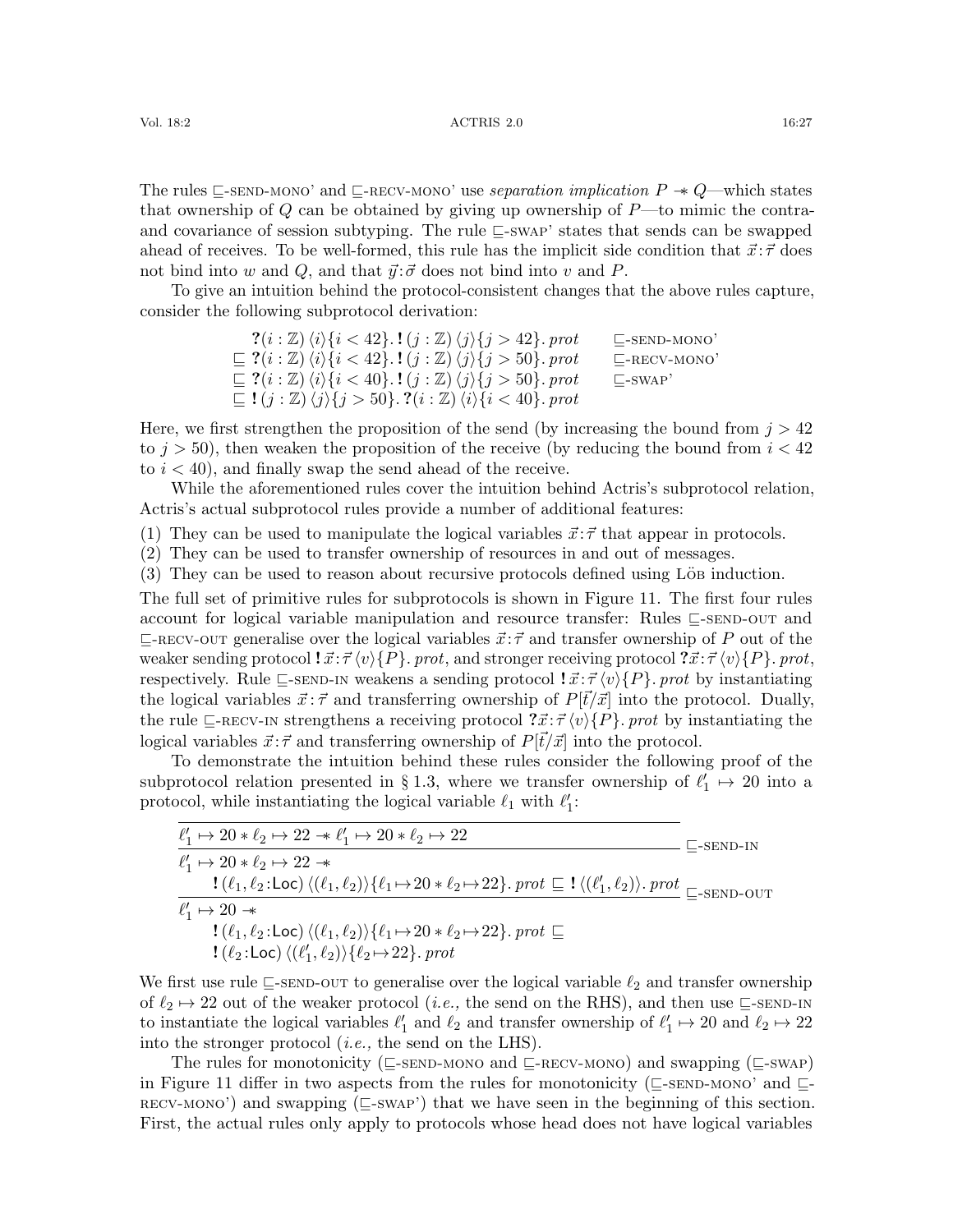#### Grammar:

$$
t, u, P, Q, prot ::= \dots | prot_1 \sqsubseteq prot_2 | \dots
$$

### <span id="page-27-1"></span>Logical variable manipulation and resource transfer:

 $\square$ -send-in

$$
\frac{\forall \vec{x} : \vec{\tau}. P \rightarrow (prot_1 \sqsubseteq ! \langle v \rangle. \text{ }prot_2)}{\text{ }prot_1 \sqsubseteq ! \vec{x} : \vec{\tau} \langle v \rangle \{P\}. \text{ }prot_2} \text{ } prot_1 \neq \text{end}
$$

$$
\sqsubseteq \text{-}RECV-OUT
$$

<span id="page-27-2"></span> $\forall \vec{x}$ : $\vec{\tau}$ .  $P \rightarrow (\langle v \rangle$ . pro $t_1 \sqsubseteq prot_2)$  $\overbrace{? \vec{x} : \vec{\tau} \langle v \rangle \{P\}.\;prot_1 \sqsubseteq prot_2}^{(v \lor v \lor T \lor \neg T \sqsubseteq \neg T \lor \neg Z)} \;prot_2 \neq \mathbf{end}$ 

 $\exists \vec{x}$ :  $\vec{\tau} \langle v \rangle \{P\}$ . prot  $\boxed{\underline{\tau}}$ ! $\langle v | \vec{t}/\vec{x} | \rangle$ . prot $| \vec{t}/\vec{x} |$  $\Box$ -RECV-IN

<span id="page-27-3"></span> $P[\vec{t}/\vec{x}]$ 

<span id="page-27-7"></span><span id="page-27-4"></span>
$$
\frac{P[\vec{t}/\vec{x}]}{? \langle v[\vec{t}/\vec{x}] \rangle.\;prot[\vec{t}/\vec{x}] \sqsubseteq ?\vec{x} : \vec{\tau} \langle v \rangle \{P\}.\;prot}
$$

# <span id="page-27-6"></span>Monotonicity and swapping:

<span id="page-27-5"></span> $\sqsubseteq$ -send-mono  $\triangleright$ (prot<sub>1</sub>  $\sqsubseteq$  prot<sub>2</sub>) !  $\langle v \rangle$ .  $prot_1 \sqsubseteq ! \langle v \rangle$ .  $prot_2$  $\sqsubseteq$ -RECV-MONO  $\triangleright$ (prot<sub>1</sub>  $\sqsubseteq$  prot<sub>2</sub>)  $? \langle v \rangle$ . pro $t_1 \sqsubseteq ?\langle v \rangle$ . pro $t_2$  $\sqsubseteq$ -swap  $? \langle v \rangle$ .!  $\langle w \rangle$ . prot  $\sqsubseteq$ ! $\langle w \rangle$ . ? $\langle v \rangle$ . prot

#### Reflexivity and transitivity:

<span id="page-27-8"></span>

|                         | $\mathsf{L}\text{-}\text{TRANS}$ |                             |
|-------------------------|----------------------------------|-----------------------------|
| $\n  –REFL\n$           | $prot_1 \sqsubseteq prot_2$      | $prot_2 \sqsubseteq prot_3$ |
| $prot \sqsubseteq prot$ | $prot_1 \sqsubseteq prot_3$      |                             |

#### <span id="page-27-11"></span><span id="page-27-9"></span>Dual and append:

<span id="page-27-10"></span> $\mathrel{{\sqsubseteq}\text{-}\mathrm{DUAL}}$  $\mathit{prot}_2 \sqsubseteq \mathit{prot}_1$  $\overline{\textit{prot}_1} \sqsubseteq \overline{\textit{prot}_2}$  $\sqsubseteq$ -APPEND  $\mathit{prot}_1 \sqsubseteq \mathit{prot}_2 \qquad \mathit{prot}_3 \sqsubseteq \mathit{prot}_4$  $\mathit{prot}_1 \cdot \mathit{prot}_3 \sqsubseteq \mathit{prot}_2 \cdot \mathit{prot}_4$ 

# Channel ownership:

 $\Box$ -CHAN-MONO  $c \rightarrow prot_1 \quad prot_1 \sqsubseteq prot_2$  $\overline{c \rightarrow prot_2}$ 

<span id="page-27-0"></span>Figure 11: The grammar and primitive rules of Actris 2.0 for subprotocols.

 $\vec{x}$ :  $\vec{\tau}$  and resources P, *i.e.*, protocols of the shape  $\psi$ . prot or ? $\langle v \rangle$ . prot, instead of those of the shape  $\vec{x}$ :  $\vec{\tau} \langle v \rangle$ { $P$ }. prot or  $\vec{x}$ :  $\vec{\tau} \langle v \rangle$ { $P$ }. prot. While this restriction might seem to make the rules more restrictive, the more general rules for monotonicity ( $\subseteq$ [-send-mono'](#page-25-1) and  $\sqsubseteq$ [-recv-mono'](#page-25-2)) and swapping ( $\sqsubseteq$ [-swap'](#page-25-3)) are derivable from these simpler rules. This is done using the rules for logical variable manipulation and resource transfer. Second, the actual rules for monotonicity have a later modality  $(\triangleright)$  in their premise. The later modality makes these rules stronger (by  $\triangleright$ [-intro](#page-13-5) we have that P entails  $\triangleright$  P), and thereby internalizes its coinductive nature into the Actris logic so Löbe induction can be used to prove subprotocol relations for recursive protocols (§ [6.4\)](#page-31-0).

 $\square$ -send-out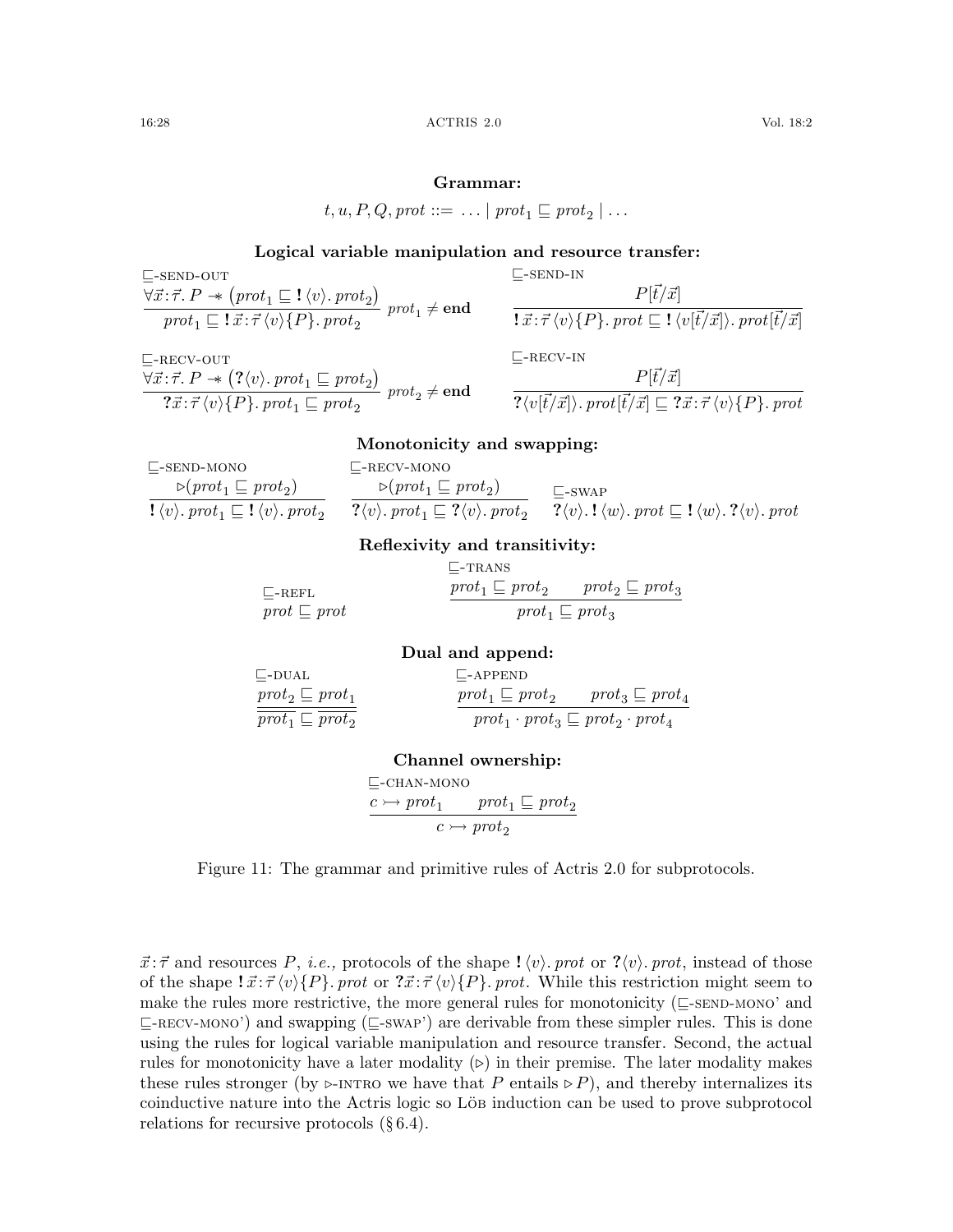```
mapper service f_v c :=branch c with
    left \Rightarrow let x := recv c in
             let y := f_v x in
              send c y;
             mapper service f_v c| right \Rightarrow ()
  end
                                             mapper_client f_v l :=let c := start (mapper_service f_v) in
                                                let n := |l| in
                                                send all c l;
                                               recvN c l n;
                                                select c right;
```
<span id="page-28-0"></span>Figure 12: A mapper service whose verification relies on swapping (the code for the functions send\_all and recvN has been elided).

The remaining rules in Figure [11](#page-27-0) express that the subprotocol relation is reflexive  $(\sqsubseteq$ -REFL) and transitive ( $\sqsubseteq$ -TRANS), as well as that the dual operation is anti-monotone  $(\square$ -DUAL) and the append operation is monotone ( $\square$ -APPEND).

Let us consider the following subprotocol relation to provide some further insight into the expressivity of our rules, (where logical variables are omitted for simplicity):

$$
\mathcal{!}\langle v \rangle \{P\}.\mathcal{?}\langle w \rangle \{Q\}.\;prot \sqsubseteq \mathcal{!}\langle v \rangle \{P * R\}.\mathcal{?}\langle w \rangle \{Q * R\}.\;prot
$$

Here we extend the protocol  $\langle \psi \rangle \{P\}$ . ? $\langle \psi \rangle \{Q\}$ . prot with a frame R. The proposition R describes resources that can be sent along with the originally expected resources  $P$ , and which are reacquired along with the resources  $Q$  that are sent back. We demonstrate the usefulness of this notion of framing at the protocol level in § [6.3.](#page-30-0)

The above subprotocol relation mimics the frame rule of separation logic (HT-FRAME), which makes it possible to apply specifications while maintaining a *frame* of resources  $R$ :

$$
\frac{\{P\} e \{w, Q\}}{\{P * R\} e \{w, Q * R\}}
$$

The frame-like subprotocol relation is proven as follows:

|                     |                                                                                                                                                                   | $\mathsf{L}\text{-}\mathrm{RECV-IN}$              |
|---------------------|-------------------------------------------------------------------------------------------------------------------------------------------------------------------|---------------------------------------------------|
| $Q * R \rightarrow$ | $? \langle w \rangle$ . prot $\subseteq ? \langle w \rangle \{Q * R\}$ . prot                                                                                     | $\mathrel{\Box}$ -RECV-OUT                        |
| $R \rightarrow$     | $? \langle w \rangle \{Q\}$ . prot $\subseteq ? \langle w \rangle \{Q \ast R\}$ . prot                                                                            | $\sqsubseteq$ -SEND-MONO, $\triangleright$ -INTRO |
| $R \rightarrow$     | $\{ \langle v \rangle \cdot \langle w \rangle \{Q\} \cdot \text{prot} \sqsubseteq \{ \langle v \rangle \cdot \langle w \rangle \{Q \ast R\} \cdot \text{prot} \}$ | $\sqsubseteq$ -SEND-IN, $\sqsubseteq$ -TRANS      |
|                     | $P * R \rightarrow \{\langle v \rangle\{P\}.\ ?\langle w \rangle\{Q\}.\ prot \sqsubseteq !\langle v \rangle.\ ?\langle w \rangle\{Q * R\}.\ prot$                 | $\Box$ -SEND-OUT                                  |
|                     | $! \langle v \rangle \{P\}$ . $? \langle w \rangle \{Q\}$ . prot $\subseteq ! \langle v \rangle \{P * R\}$ . $? \langle w \rangle \{Q * R\}$ . prot               |                                                   |

We use rule  $\Box$ [-send-out](#page-27-1) to transfer P and the frame R out of the weaker protocol (*i.e.*, the send on the RHS), and then use rule  $\subseteq$ [-send-in](#page-27-3) to transfer P into the stronger protocol  $(i.e.,$  the send on the LHS), leaving us with a context in which we still own the frame R. We then use rule  $\sqsubseteq$ [-send-mono](#page-27-5) to proceed with the receiving part of the protocol in a dual fashion—we use rule  $\sqsubseteq$ -RECV-OUT to transfer out Q of the stronger protocol (*i.e.*, the receive on the LHS), and use rule  $\Box$ [-recv-in](#page-27-4) to transfer Q and the frame R into the weaker protocol  $(i.e., the receive on the RHS).$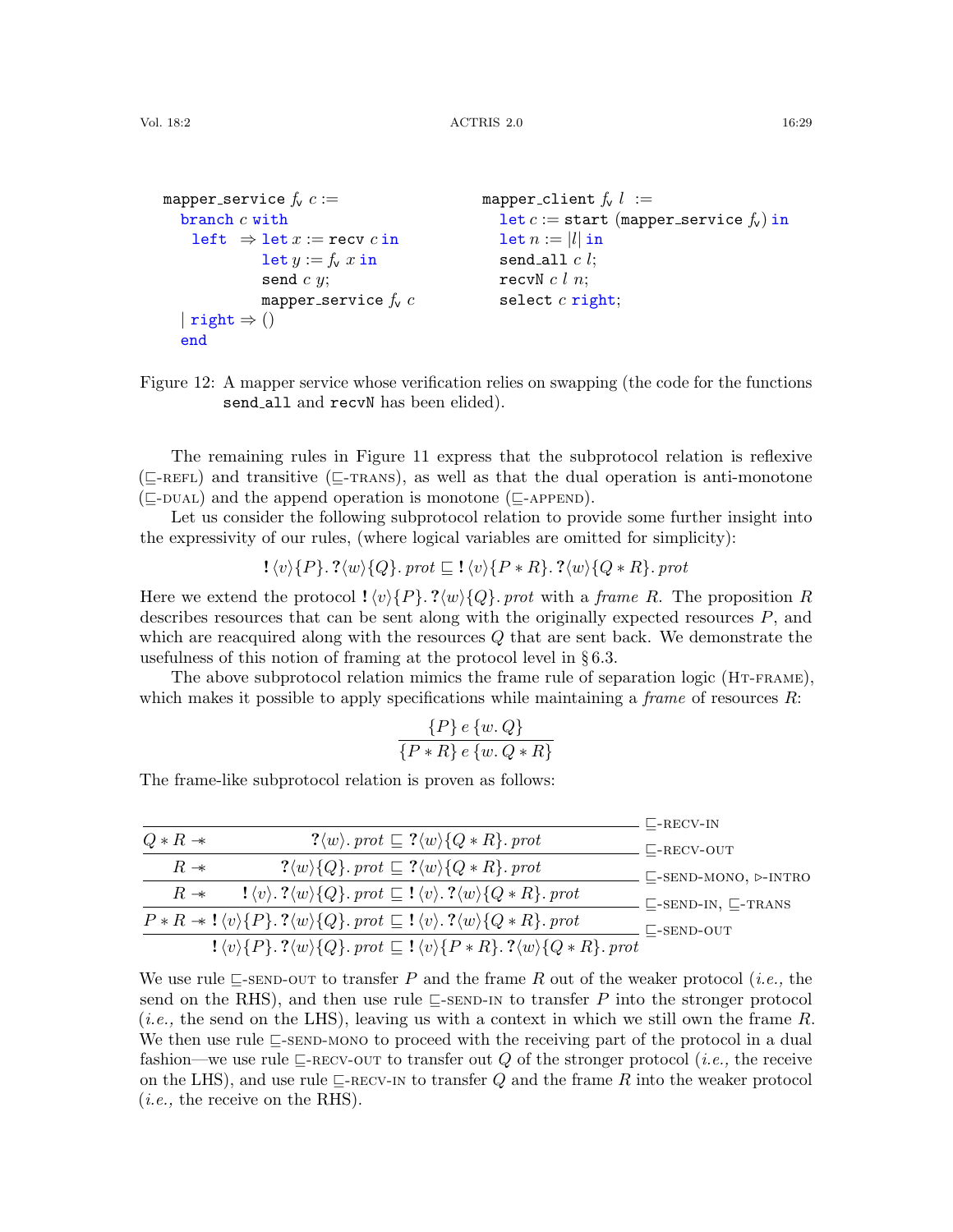<span id="page-29-0"></span>6.2. Swapping. Subprotocols make it possible to verify message-passing programs whose order of sends and receives does not match up w.r.t. duality. As an example of such a program, let us consider the mapper service and client in Figure [12.](#page-28-0) The service mapper service  $f_v c$  is a loop, which iteratively receives an element over channel endpoint c, maps the function  $f_v$  over that element, and sends the resulting value back. Conversely, the client mapper client  $f_v$  l sends all of the elements of the list  $l$  up front, and only requests the mapped results back once all elements have been sent. Since the service interleaves the sends and receives, while the client does not, the dependent separation protocols for the service and client cannot be dual of each other. However, the communication between the service and client is in fact safe as messages are buffered. We now show that using subprotocols we can prove that this is indeed the case. We define the protocol based on the communication where sends and receives are interleaved:

$$
\begin{array}{l} \texttt{mapper\_prot} \ (I_T : T \rightarrow \textsf{Val} \rightarrow \textsf{iProp}) \ (I_U : U \rightarrow \textsf{Val} \rightarrow \textsf{iProp}) \ (f : T \rightarrow U) \triangleq \\ \texttt{\mu} (rec : \textsf{iProb}) . \ (\texttt{!} \ (x : T) \ (v : \textsf{Val}) \ \langle v \rangle \{ I_T \ x \ v \} . \ ?(w : \textsf{Val}) \ \langle w \rangle \{ I_U \ (f \ x) \ w \} . \ rec) \oplus \texttt{end} \end{array}
$$

The protocol is parameterised by representation predicates  $I_T$  and  $I_U$  that relate HeapLang values to elements of type T and U in the Iris/Actris logic, and a function  $f: T \to U$  in Iris/Actris that specifies the behaviour of the HeapLang function  $f_v$ . The connection between f and  $f_{\mathsf{v}}$  is formalised as:

$$
\begin{array}{l} \texttt{f\_spec}\ (I_T: T \rightarrow \textsf{Val} \rightarrow \textsf{iProp})\ (I_U: U \rightarrow \textsf{Val} \rightarrow \textsf{iProp})\ (f: T \rightarrow U)\ (f_\mathsf{v}: \textsf{Val}) \triangleq \\ \forall x \, v.\, \{I_T\ x \ v\}\, f_\mathsf{v}\ v\, \{w.\, I_U\ (f\ x)\ w\} \end{array}
$$

Since mapper\_prot describes an interleaved sequence of transactions, mapper\_service can be readily verified against the protocol mapper prot using just the symbolic execution rules of Actris 1.0 as presented in §[4.2.](#page-16-0) However, to verify mapper client against the protocol mapper prot, we need to weaken the protocol using the rules for subprotocols of Actris 2.0. Given a list of n elements, the subprotocol relation (together with an intermediate step) that describes this weakening is:

mapper-prot 
$$
I_T I_U f
$$
  
\n
$$
\subseteq !\langle \text{left} \rangle .!(x_1:T) (v_1:Val) \langle v_1 \rangle \{I_T x_1 v_1\}.
$$
  
\n
$$
?(y_1:U) \langle y_1 \rangle \{I_U (f x_1) y_1\} ...
$$
  
\n
$$
?(y_n:U) \langle y_n \rangle \{I_U (f x_1) y_1\} ...
$$
  
\n
$$
?(y_n:U) \langle y_n \rangle \{I_U (f x_n) y_n\}.
$$
  
\n
$$
?(y_n:U) \langle y_n \rangle \{I_U (f x_n) y_n\}.
$$
  
\n
$$
?(y_n:U) \langle y_n \rangle \{I_U (f x_n) y_n\}.
$$
  
\n
$$
?(let) .!(x_1:T) (v_1:Val) \langle v_1 \rangle \{I_T x_1 v_1\} ...
$$
  
\n
$$
?((let) .!(x_n:T) (v_n:Val) \langle v_n \rangle \{I_T x_n v_n\}.
$$
  
\n
$$
?(y_1:U) \langle y_1 \rangle \{I_U (f x_1) y_1\} ...
$$
  
\n
$$
?(y_n:U) \langle y_n \rangle \{I_U (f x_n) y_n\}.
$$
  
\n
$$
?(y_n:U) \langle y_n \rangle \{I_U (f x_n) y_n\}.
$$
  
\n
$$
?(y_n:U) \langle y_n \rangle \{I_U (f x_n) y_n\}.
$$
  
\n
$$
?(y_n:U) \langle y_n \rangle \{I_U (f x_n) y_n\}.
$$

Both steps are proven by induction on  $n$ . In the first step, we unfold the recursive protocol n times using  $\mu$ -UNFOLD, and use the derived rule  $(\text{prot}_1 \oplus \text{prot}_2) \sqsubseteq ! \langle \text{left} \rangle$ .  $\text{prot}_1$  to weaken the choices to the left choice left. Recall from § [5.3](#page-20-4) that  $\oplus$  is defined in terms of the send protocol (!). This allows us to prove the derived rule  $(\text{prot}_1 \oplus \text{prot}_2) \sqsubseteq ! \langle \text{left} \rangle \text{. prot}_1$ using  $\subseteq$ [-send-out](#page-27-1) and  $\subseteq$ [-send-in](#page-27-3). The second step involves swapping all sends ahead of the receives using the rule  $\Box$ [-swap'](#page-25-3).

The weakened protocol that we have obtained follows the behaviour of the client, making its verification straightforward using Actris's rules for symbolic execution. Concretely, we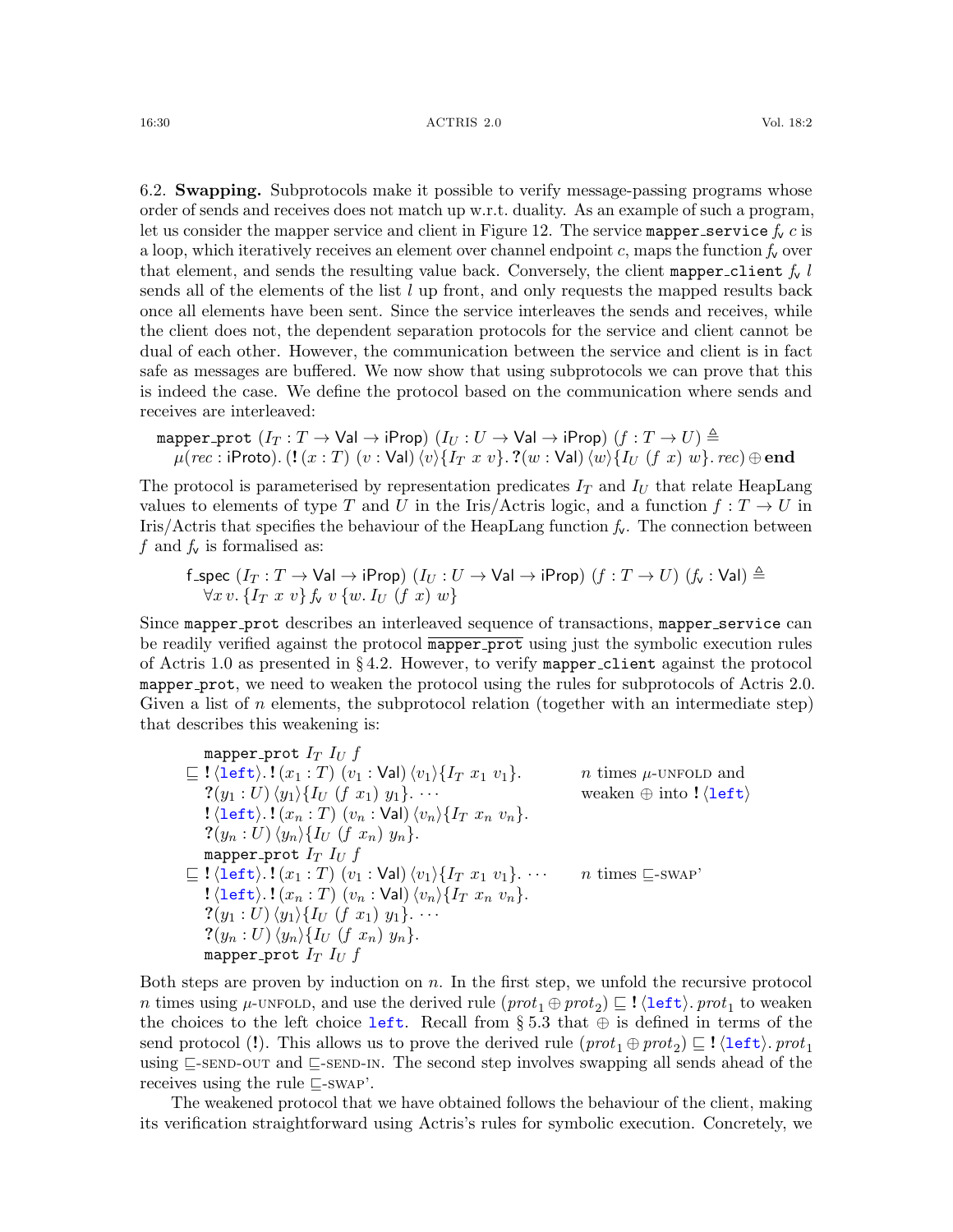```
list_rev_service c :=let l := recv c inlreverse l; send c ()
                           list_rev_client l :=let c := start list\_rev\_service insend c l; recv c
```
Figure 13: A list reversing service (the code for the function lreverse has been elided).

prove the following specifications for the service and the client:

$$
\begin{array}{ll}\n\{\text{f\_spec } I_T \ I_U \ f \ f_v \ *c \rightarrow \overline{\text{mapper\_prot } I_T \ I_U \ f} \cdot \text{prot}\} & \{\text{f\_spec } I_T \ I_U \ f \ f_v \ * \ell \overset{\text{int.}}{\mapsto} I_T \ \vec{x}\} \\
& \text{mapper\_client } f_v \ \ell \\
& \{c \rightarrow \text{prot}\} & \{\ell \overset{\text{int.}}{\mapsto} I_U \ \text{map } f \ \vec{x}\}\n\end{array}
$$

<span id="page-30-0"></span>6.3. Protocol compositionality. An essential feature of separation logic is the ability to compose specifications of different libraries, so that each library can be defined and verified once against its own specification, while being used in the context of slightly differing specifications and proofs of other libraries. To achieve a similar property for our dependent separation protocols we would similarly like to be able to compose compatible protocols.

A key ingredient that enables such compositionality in traditional separation logic is the frame rule (HT-FRAME). In § [6.1](#page-25-0) we demonstrated how subprotocols allow for similar framing in our protocols. In this section we give a more detailed example of such framing in our protocols by considering the service list rev service c in Figure [13,](#page-30-1) which receives a linked list over channel endpoint c, reverses it, and sends it back over c.

To specify this service, we could use a protocol similar to the sorting service in § [5.1,](#page-18-0) defined in terms of the representation predicate  $\ell \stackrel{\text{def}}{\mapsto} I_T \vec{x}$  for linked lists:

$$
\mathsf{list\_rev\_prot}_{I_T} \triangleq \mathbf{!}\ (\ell:\mathsf{Loc})(\vec{x}:\mathsf{List}\ T)\ \langle \ell \rangle \big\{\ell \stackrel{\text{\tiny{def}}}{\mapsto}_{I_T} \vec{x}\big\}.\ \mathsf{?}\langle ()\rangle \big\{\ell \stackrel{\text{\tiny{def}}}{\mapsto}_{I_T} \mathsf{reverse}\ \vec{x}\big\}.\ \mathbf{end}
$$

Although it is possible to verify the service against the protocol list\_rev\_prot<sub> $I_T$ </sub>, this approach is not quite satisfactory. Unlike the sorting service, the reversal service does not access the list elements, but only changes the structure of the list. Hence, there is no need to keep track of the ownership of the elements through the predicate  $I_T$ . A self-contained and simpler protocol for this service would instead be the following:

 ${\sf list\_rev\_prot} \triangleq {\sf !\ } (\ell : {\sf Loc})(\vec v : {\sf List~Val}) \: \langle \ell \rangle \{\ell \stackrel {\scriptscriptstyle{\sf list}}{\mapsto} \vec v \} . \; ? \langle () \rangle \{\ell \stackrel {\scriptscriptstyle{\sf list}}{\mapsto} \sf reverse \; \vec v \} . \; {\sf end}$ 

Here,  $\ell \stackrel{\text{def}}{\mapsto} \vec{v}$  is a version of the list representation predicate that does not keep track of the resources of the elements, but only describes the structure of the list. It is defined as:

$$
\ell \stackrel{\text{\tiny{list}}}{\mapsto} \vec{v} \triangleq \begin{cases} \ell \mapsto \text{\rm{in1}}~() & \text{if}~\vec{v} = \epsilon \\ \exists \ell_2 .~\ell \mapsto \text{\rm{inr}}~(v_1,\ell_2) * \ell_2 \stackrel{\text{\tiny{list}}}{\mapsto} \vec{v}_2 & \text{if}~\vec{v} = [v_1] \cdot \vec{v}_2 \end{cases}
$$

However, once we have verified the service against the simple protocol, the proof of a client might prefer to interact with the list reversal service through the general protocol list\_rev\_prot<sub>IT</sub>. Doing so can be achieved by proving the subprotocol relation list\_rev\_prot  $\sqsubseteq$  $\mathsf{list\_rev\_prot}_{I_T}$ . To prove this subprotocol relation, we first establish the following relation between the two versions of the list representation predicate:

<span id="page-30-2"></span>
$$
\ell \stackrel{\text{list.}}{\mapsto} I_T \ \vec{x} \ \ast \ast \ (\exists \vec{v}.\ \ell \stackrel{\text{list.}}{\mapsto} \vec{v} \ast \mathbf{\ast}_{(x,v) \in (\vec{x}, \vec{v})} . I_T \ x \ v)
$$
\n(LIST-REL)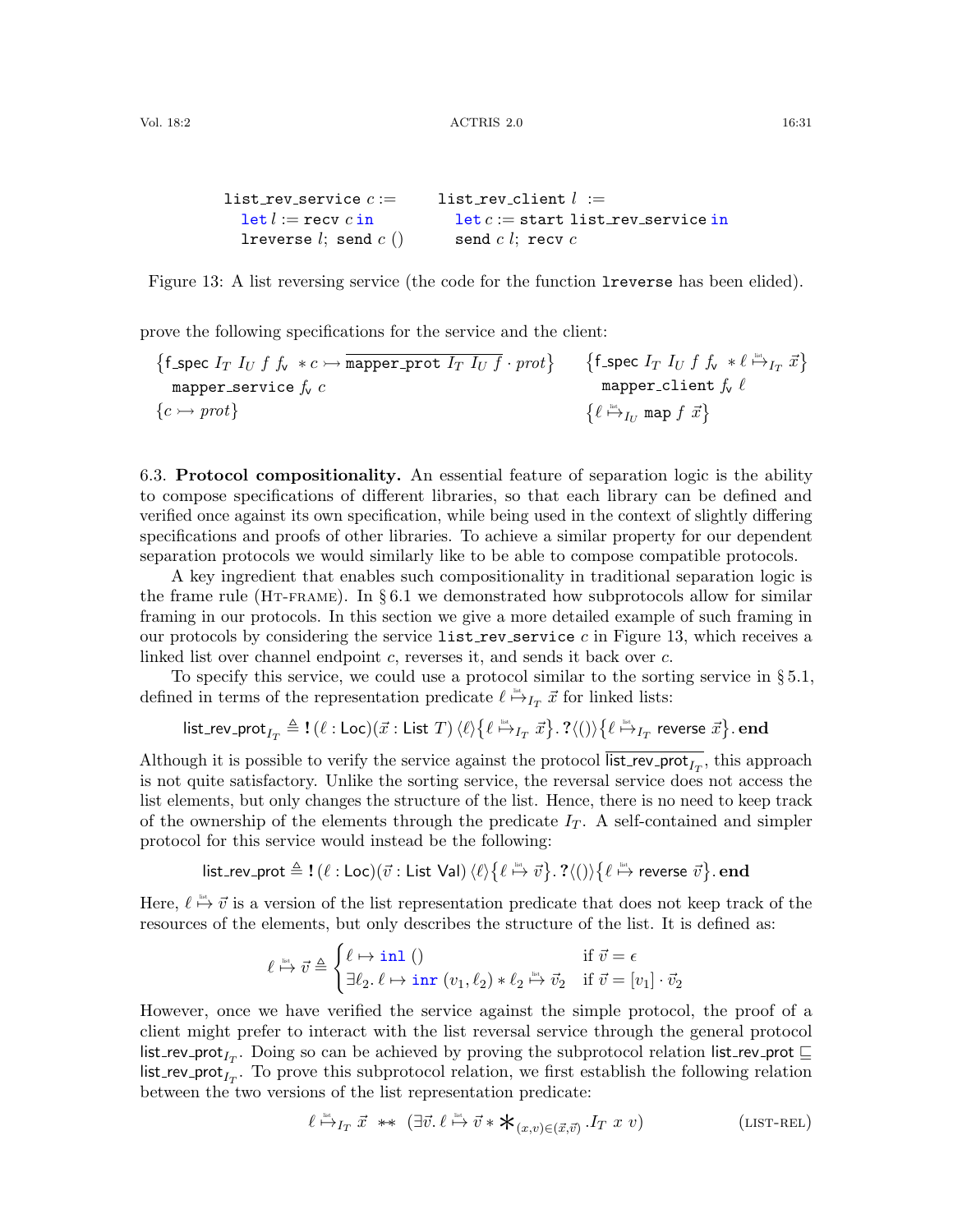Here,  $\mathbf{\dot{X}}_{(x,v)\in(\vec{x},\vec{v})}$  is the pairwise iterated separation conjunction over two lists of equal length, and ∗−∗ is a bi-directional separation implication. The above result thus states that  $\ell \stackrel{\text{list}}{\mapsto} I_T \vec{x}$  can be split into two parts, ownership of the links of the list  $\ell \stackrel{\text{list}}{\mapsto} \vec{v}$ , and a range of interpretation predicates  $I_T$  for each element of the list, and *vice versa*. With this result at

$$
\begin{array}{rl} &\text{list\_rev\_prot} \\ = &\text{!}\ (\ell:\text{Loc})(\vec{v}:\text{List Val}) \braket{\ell}{\{\ell \stackrel{\text{ins}}{\mapsto}\vec{v}\}}.\ ? \langle () \rangle \big\{\ell \stackrel{\text{ins}}{\mapsto}\text{reverse }\vec{v} \big\}.\ \text{end} \\ \sqsubseteq & \text{!}\ (\ell:\text{Loc})(\vec{v}:\text{List Val})(\vec{x}:\text{List }T) \braket{\ell}{\{\ell \stackrel{\text{ins}}{\mapsto}\vec{v}*\bigstar_{(x,v)\in (\vec{x},\vec{v})}. I_T\ x\ v} }. \\ & \text{?}\langle () \big\{\ell \stackrel{\text{ins}}{\mapsto}\text{(reverse }\vec{v})*\bigstar_{(x,v)\in (\vec{x},\vec{v})}. I_T\ x\ v \big\}.\ \text{end} \\ \sqsubseteq & \text{!}\ (\ell:\text{Loc})(\vec{x}:\text{List }T) \braket{\ell}{\{\ell \stackrel{\text{ins}}{\mapsto}\! I_T\ \vec{x}\}}.\ ? \langle () \big\{\ell \stackrel{\text{ins}}{\mapsto}\! I_T\ \text{reverse }\vec{x} \big\}.\ \text{end} \\ & = \text{ list\_rev\_prot}_{I_T} \end{array}
$$

hand, the proof of the desired subprotocol relation is carried out as follows:

We first frame the range of interpretation predicates owned by the list  $\mathbf{\dot{*}}_{(x,v)\in(\vec{x},\vec{v})}$ . IT x v, using an approach similar to the frame example in  $\S 6.1$ , and then use LIST-REL to combine it with  $\ell \overset{\text{list}}{\mapsto} \vec{v}$  and  $\ell \overset{\text{list}}{\mapsto}$  reverse  $\vec{v}$  for the sending and receiving step, to turn them into  $\ell \overset{\text{list}}{\mapsto} _{I_T} \vec{x}$ and  $\ell \stackrel{\text{list}}{\mapsto}_{I_T}$  reverse  $\vec{x}$ , respectively. Note that the logical variable  $\vec{v}$  is changed into  $\vec{x}$ , using the subprotocol rules for logical variable manipulation. With this subprotocol relation at hand, it is possible to prove the following specifications for the service and client:

> $\{c \rightarrow \overline{\text{list\_rev\_prot}} \cdot \text{prot}\}$ list\_rev\_service  $c$  ${c \rightarrow prot}$  $\left\{\ell \stackrel{\mbox{\tiny{list}}}{\mapsto}_{I_T} \vec{x}\right\}$ list\_rev\_client  $\ell$  $\{ \ell \stackrel{\text{\tiny{list}}}{\mapsto} _{I_T}$  reverse  $\vec{x} \}$

<span id="page-31-0"></span>6.4. Subprotocols and recursion. We conclude this section by showing how subprotocol relations involving recursive protocols can be proven using LöB induction. Recall from  $\S 5$  $\S 5$ that the principle of Löb induction is as follows:

$$
\frac{\triangleright P \Rightarrow P}{P}
$$

By letting P be  $prot_1 \sqsubseteq prot_2$ , we can prove  $prot_1 \sqsubseteq prot_2$  using the induction hypothesis  $\triangleright(prot_1 \sqsubseteq prot_2)$ . The later modality  $(\triangleright)$  ensures that the induction hypothesis is not used immediately, but a monotonicity rule for send ( $\sqsubset$ -SEND-MONO) or receive ( $\sqsubset$ -RECV-MONO) is applied first. This is done typically after unfolding the recursion operator using  $\mu$ [-unfold](#page-13-7). The monotonicity rules  $\subseteq$ [-send-mono](#page-27-5) or  $\subseteq$ [-recv-mono](#page-27-6) contain a later modality ( $\triangleright$ ) in their premise, which makes it possible to strip off the later of the induction hypotheses (by rule  $\triangleright$ -MONO for monotonicity of  $\triangleright$ ).

Our approach for proving subprotocol relations using Löb induction is similar to the approach of Brandt and Henglein [\[BH98\]](#page-60-4) for proving subtyping relations for recursive types using coinduction. Brand and Henglein [\[BH98\]](#page-60-4) however have a syntactic restriction on proofs to ensure that the induction hypothesis is not used immediately (i.e., is used in a *contractive* fashion), while we use the later modality  $(\triangleright)$  of Iris to achieve that.

To demonstrate how our approach works, we prove  $prot_1 \sqsubseteq prot_2$ , where:

$$
prot_1 \triangleq \mu (rec: \mathsf{iProb}) \text{. (list\_rev\_prot} \cdot rec) \oplus \mathbf{end}
$$

$$
prot_2 \triangleq \mu (rec: \mathsf{iProb}) \text{. (list\_rev\_prot}_{I_T} \cdot rec) \oplus \mathbf{end}
$$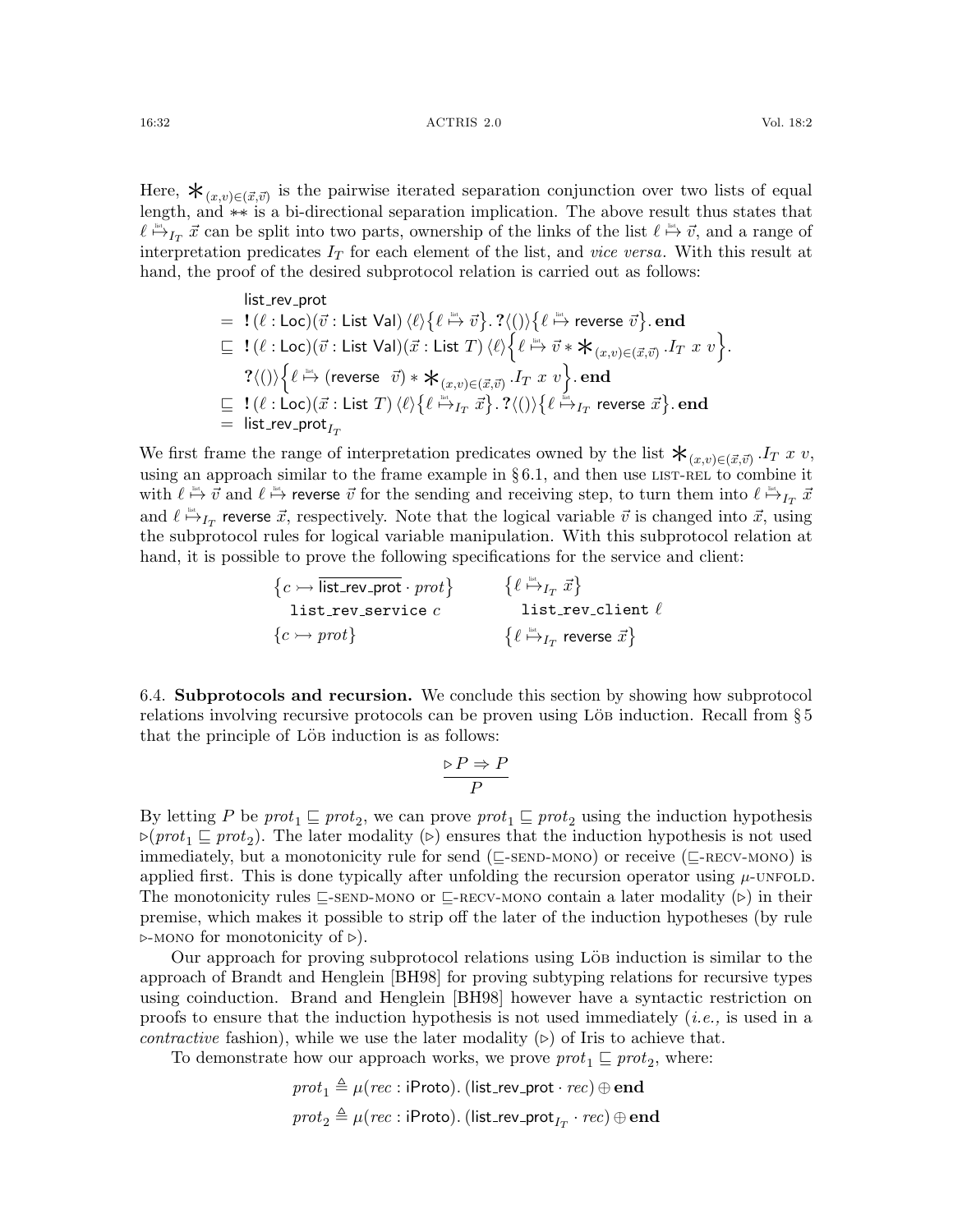| $prot_1 \sqsubseteq prot_2 \rightarrow$                                             | $prot_1 \sqsubseteq prot_2$                                                                                                                                                                                                                                                  | $\mathsf{L}\mathsf{-APPEND}$ |
|-------------------------------------------------------------------------------------|------------------------------------------------------------------------------------------------------------------------------------------------------------------------------------------------------------------------------------------------------------------------------|------------------------------|
| $prot_1 \sqsubseteq prot_2 \rightarrow$                                             | list_rev_prot · $prot_1 \sqsubseteq$ list_rev_prot <sub>I<math>r</math></sub> · $prot_2$                                                                                                                                                                                     | $\triangleright$ -MONO       |
| $\triangleright$ (prot <sub>1</sub> $\sqsubseteq$ prot <sub>2</sub> ) $\rightarrow$ | $\triangleright$ (list_rev_prot · pro $t_1 \sqsubseteq$ list_rev_prot <sub>I<math>\tau</math></sub> · pro $t_2$ )                                                                                                                                                            | $+AONO$                      |
|                                                                                     | $\overline{\triangleright(\textit{prot}_1 \sqsubseteq \textit{prot}_2) \twoheadrightarrow (\textsf{list\_rev\_prot} \cdot \textit{prot}_1) \oplus \textbf{end}} \sqsubseteq (\textsf{list\_rev\_prot}_{I_T} \cdot \textit{prot}_2) \oplus \textbf{end}}_{\mu\text{-UNFOLD}}$ |                              |
| $\triangleright$ (prot <sub>1</sub> $\sqsubseteq$ prot <sub>2</sub> ) $\rightarrow$ | $prot_1 \sqsubseteq prot_2$                                                                                                                                                                                                                                                  | LÖB                          |
|                                                                                     | $prot_1 \sqsubseteq prot_2$                                                                                                                                                                                                                                                  |                              |

Here, list\_rev\_prot and list\_rev\_prot<sub>IT</sub> are the protocols from §[6.3,](#page-30-0) for which we have already proven list\_rev\_prot  $\sqsubseteq$  list\_rev\_prot $_{I_T}.$  The proof of  $prot_1 \sqsubseteq prot_2$  is as follows:

The proof starts with the Löb rule, followed by unfolding the recursive types with  $\mu$ [-unfold](#page-13-7). We then proceed with the following derived rule for monotonicity of selection  $(\oplus)$ :

> <span id="page-32-0"></span>⊕-mono  $\triangleright(prot_1 \sqsubseteq prot_2 \wedge prot_3 \sqsubseteq prot_4)$  $(\text{prot}_1 \oplus \text{prot}_3) \sqsubseteq (\text{prot}_2 \oplus \text{prot}_4)$

Due to the regular conjunction in the premise, the same resources can be used to prove both branches of ⊕. This is sound because only one branch of  $\oplus$  will be chosen. The rule  $\oplus$ [-mono](#page-32-0) follows from  $\subseteq$ [-send-mono](#page-27-5) as selection  $(\oplus)$  is defined in terms of send (!).

We continue the main proof with monotonicity of the later modality  $(\triangleright$ -MONO), which lets us strip off the later of the induction hypothesis  $\triangleright(prot_1 \sqsubseteq prot_2)$ . We then use  $\sqsubseteq$ [-append](#page-27-11), along with list\_rev\_prot  $\sqsubseteq$  list\_rev\_prot<sub>IT</sub>, which we have proven in §[6.3.](#page-30-0) The remaining proof obligation  $prot_1 \sqsubseteq prot_2$  follows from the induction hypothesis.

While the protocols in the prior examples are similar in structure, our approach scales to protocols for which that is not the case. For example, consider  $prot_1 \sqsubseteq prot_2$ , where:

> $prot_1 \triangleq \mu (rec : \text{iProto}).$   $!(x : \mathbb{Z})\langle x\rangle$ .  $? \langle x + 2\rangle$ . rec  $prot_2 \triangleq \mu (rec : \text{iProb}. \cdot ! (x : \mathbb{Z}) \langle x \rangle . ! (y : \mathbb{Z}) \langle y \rangle . ?\langle x + 2 \rangle . ?\langle y + 2 \rangle . rec$

Intuitively, these protocols are related, as we can unfold the body of  $prot_1$  twice, the body of  $prot_2$  once, and swap the second receive over the first send. The proof is as follows:

| $prot_1 \sqsubseteq prot_2 \rightarrow$                                             |                                                                                                                                                                                                                                          | $\mathit{prot}_1 \sqsubseteq \mathit{prot}_2 \sqsubseteq \textsc{recv-Mono}, \texttt{\unr}.\textsc{intra}$ |
|-------------------------------------------------------------------------------------|------------------------------------------------------------------------------------------------------------------------------------------------------------------------------------------------------------------------------------------|------------------------------------------------------------------------------------------------------------|
| $prot_1 \sqsubseteq prot_2 \rightarrow$                                             | $? \langle x+2 \rangle$ . $? \langle y+2 \rangle$ . prot <sub>1</sub> $\sqsubseteq$                                                                                                                                                      |                                                                                                            |
|                                                                                     | $? \langle x+2 \rangle$ . $? \langle y+2 \rangle$ . prot <sub>2</sub>                                                                                                                                                                    | $\sqsubseteq$ -SEND-MONO', $\triangleright$ -INTRO                                                         |
| $prot_1 \sqsubseteq prot_2 \rightarrow$                                             | $\langle y \rangle \langle y \rangle$ . $\langle x+2 \rangle$ . $\langle y+2 \rangle$ . prot <sub>1</sub> $\sqsubseteq$                                                                                                                  |                                                                                                            |
|                                                                                     | $\langle y \rangle \langle y \rangle$ . $\langle x+2 \rangle$ . $\langle y+2 \rangle$ . prot <sub>2</sub>                                                                                                                                | $\sqsubseteq$ -SWAP', $\sqsubseteq$ -TRANS                                                                 |
| $prot_1 \sqsubseteq prot_2 \rightarrow$                                             | $? \langle x+2 \rangle$ .! $y \langle y \rangle$ .? $\langle y+2 \rangle$ . prot <sub>1</sub> $\sqsubseteq$                                                                                                                              |                                                                                                            |
|                                                                                     | $\langle y \rangle \langle y \rangle$ . $\langle x+2 \rangle$ . $\langle y+2 \rangle$ . prot <sub>2</sub>                                                                                                                                | $\triangleright$ -MONO                                                                                     |
| $\triangleright$ (prot <sub>1</sub> $\sqsubseteq$ prot <sub>2</sub> ) $\rightarrow$ | $\triangleright$ (? $\langle x+2 \rangle$ .! $y \langle y \rangle$ .? $\langle y+2 \rangle$ . prot <sub>1</sub> $\sqsubseteq$                                                                                                            |                                                                                                            |
|                                                                                     | $(y \langle y \rangle \cdot ? \langle x+2 \rangle \cdot ? \langle y+2 \rangle \cdot prot_2)$                                                                                                                                             | $\Box$ -SEND-MONO'                                                                                         |
|                                                                                     | $\triangleright$ $(\text{prot}_1 \sqsubseteq \text{prot}_2) \rightarrow \mathbf{l} \cdot x \langle x \rangle$ . $? \langle x+2 \rangle$ . $\mathbf{l} \cdot y \langle y \rangle$ . $? \langle y+2 \rangle$ . $\text{prot}_1 \sqsubseteq$ |                                                                                                            |
|                                                                                     | $\langle x \rangle \langle x \rangle$ . $\langle y \rangle$ , $\langle x+2 \rangle$ , $\langle y+2 \rangle$ , prot <sub>2</sub>                                                                                                          | $\mu$ -UNFOLD                                                                                              |
| $\triangleright$ (prot <sub>1</sub> $\sqsubseteq$ prot <sub>2</sub> ) $\rightarrow$ | $prot_1 \sqsubseteq prot_2$ <sub>LÖB</sub>                                                                                                                                                                                               |                                                                                                            |
|                                                                                     | $prot_1 \sqsubseteq prot_2$                                                                                                                                                                                                              |                                                                                                            |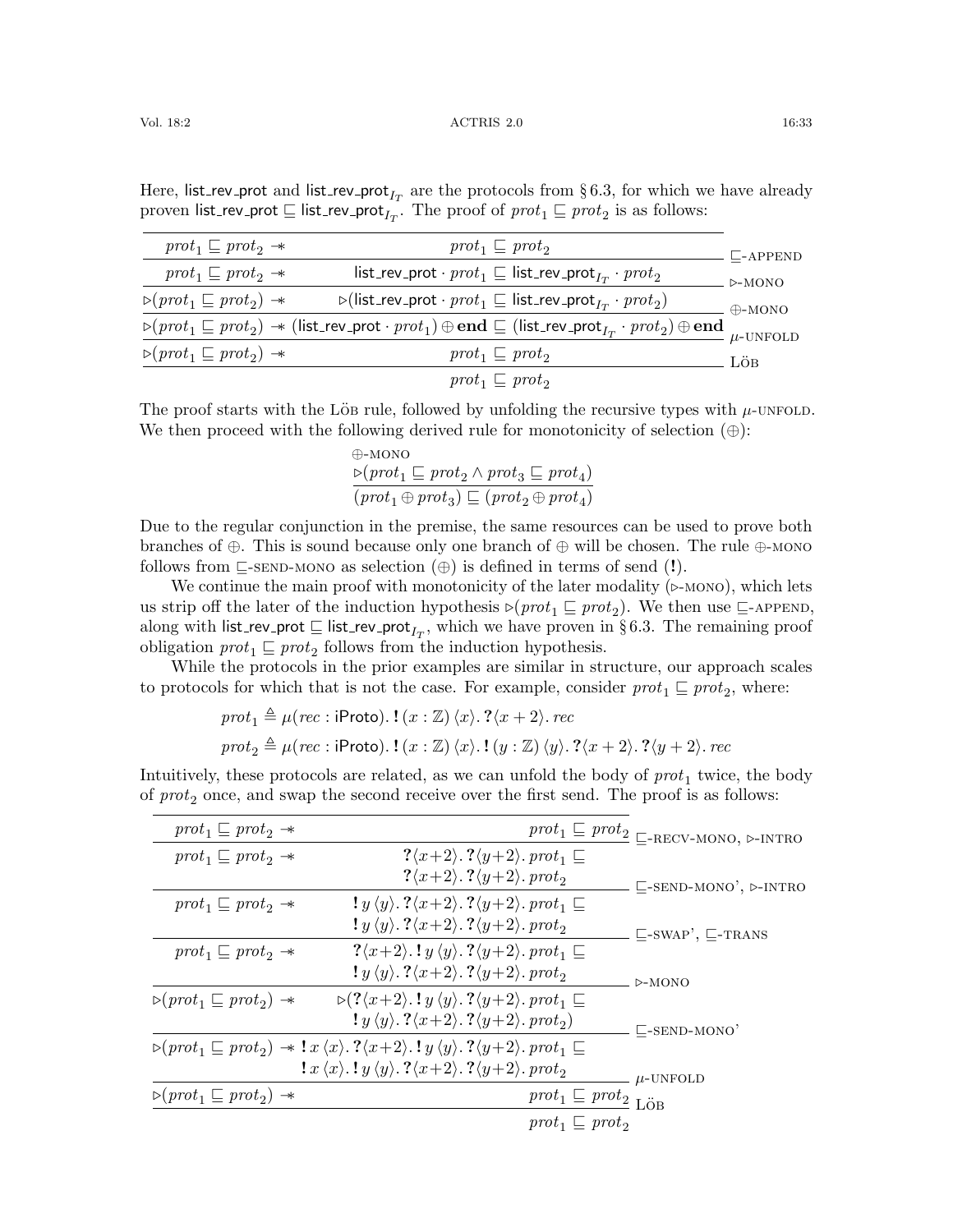#### Grammar:

 $t, u, P, Q, prot ::= \dots |$  is lock  $lk \ P | \dots$ 

<span id="page-33-6"></span><span id="page-33-5"></span><span id="page-33-4"></span><span id="page-33-3"></span>Locks:

| ${R}$ new_lock () ${lk. is\_lock lk R}$                    | $(HT-NEW-LOCK)$ |
|------------------------------------------------------------|-----------------|
| {is_lock $lk R$ } acquire $lk \{R\}$                       | $(HT-ACQUIRE)$  |
| $\{$ is_lock $lk R * R\}$ release $lk \{True\}$            | $(HT-RELEASE)$  |
| is_lock $lk R \rightarrow$ is_lock $lk R *$ is_lock $lk R$ | $(Lock-DUP)$    |

<span id="page-33-2"></span>Figure 14: The grammar and rules of locks in Iris.

After we use  $\subseteq$ [-send-mono'](#page-25-1) for the first time, we strip off the later of the induction hypothesis  $\triangleright(prot_1 \sqsubseteq prot_2)$ , using  $\triangleright$ -MONO. Subsequently, when we use  $\sqsubseteq$ -SEND-MONO' and  $\sqsubseteq$ -RECV[mono](#page-27-6), there are no more laters to strip. We therefore instead introduce the laters using  $\triangleright$ -INTRO before applying the appropriate subprotocol monotonicity rule.

#### 7. Manifest sharing via locks

<span id="page-33-0"></span>Since dependent separation protocols and the connective  $c \rightarrow$  prot for ownership of protocols are first-class objects of the Actris logic, they can be used like any other logical connective. This means that protocols can be combined with any other mechanism that Actris inherits from Iris. In particular, they can be combined with Iris's generic invariant and ghost state mechanism, and can be used in combination with Iris's abstractions for reasoning about other concurrency connectives like locks, barriers, lock-free data structures, etc.

In this section we demonstrate how dependent separation protocols can be combined with lock-based concurrency. This combination allows us to prove functional correctness of programs that make use of the notion of *manifest sharing* [\[BP17;](#page-60-8) [BTP19\]](#page-60-9), where channel endpoints are shared between multiple parties. Instead of having to extend Actris, we make use of the locks and ghost state that Actris inherits from Iris. We present the basic idea with a simple introductory example of sharing a channel endpoint between two parties  $(\xi 7.1)$  $(\xi 7.1)$ . We then consider a more challenging example of a channel-based load-balancing mapper (§ [7.2\)](#page-35-0).

<span id="page-33-1"></span>7.1. Locks and ghost state. As presented in  $\S$ [2,](#page-7-0) HeapLang includes a lock library, with the operations new lock (), acquire  $lk$ , and release  $lk$ . The operations satisfy the separation logic specifications shown in Figure [14.](#page-33-2)

The specifications for locks make use of the representation predicate is lock  $lk R$ , which expresses that a lock  $lk$  guards the resources described by the proposition  $R$ . When creating a new lock one has to give up ownership of  $R$ , and in turn, obtains the representation predicate is lock  $lk R$  (HT-NEW-LOCK). The representation predicate can then be freely duplicated so it can be shared between multiple threads (Lock-DUP). When entering a critical section using acquire lk, a thread gets exclusive ownership of R (HT-ACQUIRE), which has to be given up when releasing the lock using release  $lk$  (HT-RELEASE). The resources R that are protected by the lock are therefore invariant in-between any of the critical sections. The lock can only ever be acquired by one thread at a time, as acquire lk will loop until the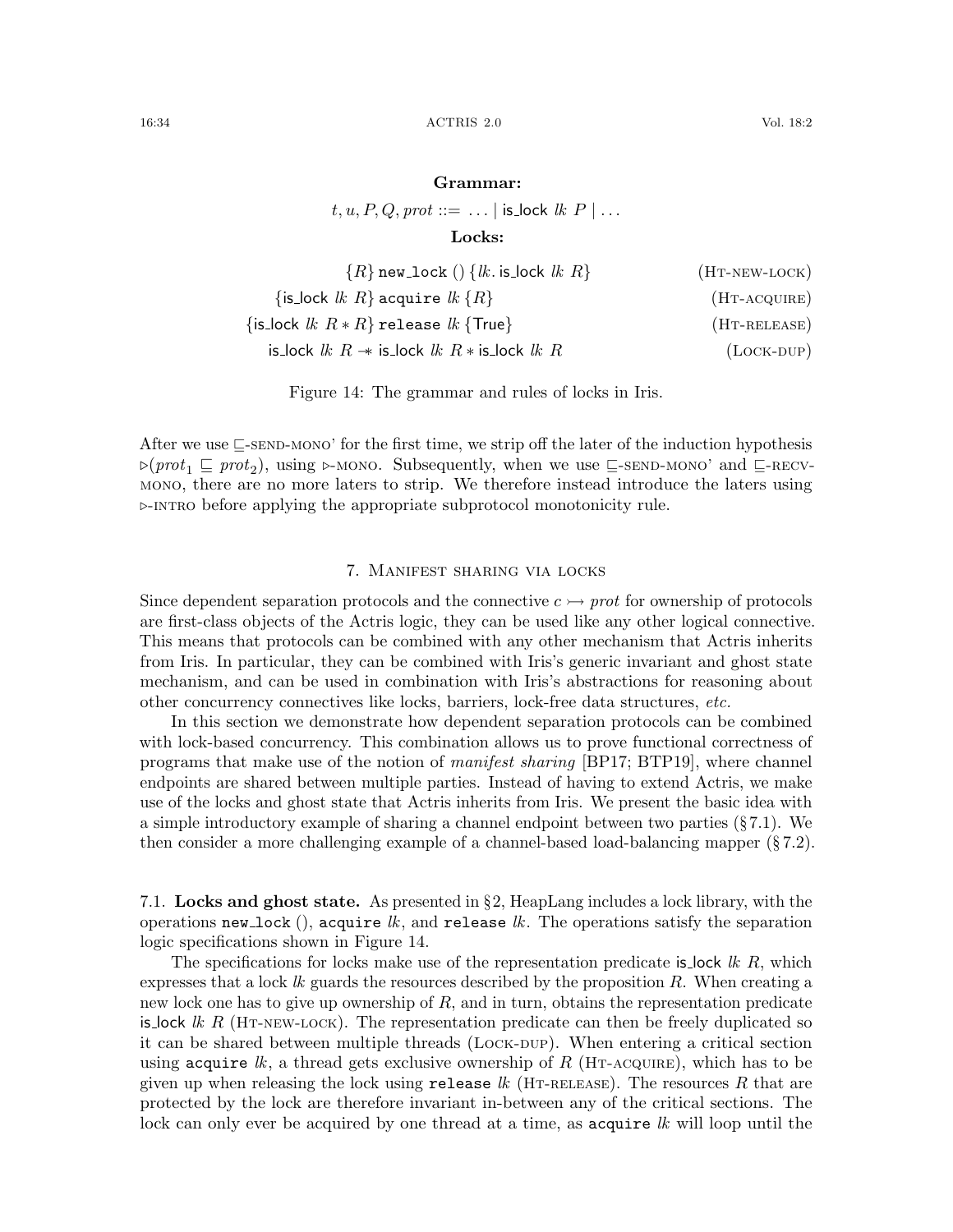```
prog_lock := let c := start (\lambda c. let lk := new_lock () in
                                  fork {acquire lk; send c 21; release lk};
                                  acquire lk; send c 21; release lk) in
              recv c + recv c
```
<span id="page-34-0"></span>Figure 15: A sample program that combines locks and channels to achieve manifest sharing.

True V ∃γ. auth<sup>γ</sup> 0 (Auth-init) auth<sup>γ</sup> n V contrib<sup>γ</sup> ∗ auth<sup>γ</sup> (1 + n) (Auth-alloc) auth<sup>γ</sup> (1 + n) ∗ contrib<sup>γ</sup> V auth<sup>γ</sup> n (Auth-dealloc) auth<sup>γ</sup> n ∗ contrib<sup>γ</sup> −∗ n > 0 (Auth-contrib-pos)

<span id="page-34-6"></span><span id="page-34-5"></span><span id="page-34-4"></span><span id="page-34-3"></span><span id="page-34-2"></span>Figure 16: The authoritative contribution ghost theory.

lock is released. The HT-ACQUIRE rule reflects this, as the exclusive resources  $R$  are only obtained once the function terminates, i.e., when the lock is available.

To show how locks can be used, consider the program prog lock in Figure [15.](#page-34-0) This program uses a lock to share a channel endpoint between two threads, which each send the integer 21 to the main thread. The following dependent protocol specifies the expected interaction from the point of view of the main thread:

$$
\text{lock\_prot} \triangleq \mu(rec: \mathbb{N} \to \text{iProb}). \ \lambda n. \ \text{if} \ (n=0) \ \text{then end} \ \text{else} \ ?\langle 21 \rangle. \ rec \ (n-1)
$$

Here,  $n$  denotes the number of messages that should be exchanged. In the example program, n is initially 2. Since  $c \mapsto \overline{\text{lock}}$  prot n is an exclusive resource, we need a lock to share it between the threads that send 21. For this we will use the following lock invariant:

is lock  $lk$   $(\exists n$ . auth<sub>γ</sub>  $n * c \rightarrow \overline{\text{lock\_prot } n}$ )

The natural number  $n$  is existentially quantified since it changes whenever a message is exchanged. To keep track of the number of exchanges that each thread is allowed to make we then need to tie the number  $n$  to some local resource. We achieve this by using Iris's ghost *theory* mechanism for creating user-defined ghost state  $[JSS<sup>+</sup>15; JKJ<sup>+</sup>18]$  $[JSS<sup>+</sup>15; JKJ<sup>+</sup>18]$  $[JSS<sup>+</sup>15; JKJ<sup>+</sup>18]$  $[JSS<sup>+</sup>15; JKJ<sup>+</sup>18]$ . In particular, we define two logical connectives auth<sub>γ</sub> n and contrib<sub>γ</sub> using Iris.<sup>[4](#page-34-1)</sup>

The auth<sub> $\gamma$ </sub> n fragment can be thought of as an authority that keeps track of the number of ongoing contributions n, while each contrib<sub>γ</sub> is a token that witnesses that a contribution is still in progress. This intuition is made precise by the rules in Figure [16.](#page-34-2) The rule [Auth-init](#page-34-3) expresses that an authority  $\text{auth}_{\gamma}$  0 can always be created, capturing that 0 contributions are initially in progress. A fresh ghost identifier  $\gamma$  is given, which is conceptually similar to how we obtain fresh locations for newly allocated references on the physical heap. Using the rules AUTH-alloc and AUTH-DEALLOC, we can allocate and deallocate contrib<sub>γ</sub> tokens as long as the number n of ongoing contributions in  $\text{auth}_{\gamma}$  n is updated accordingly. The rule AUTH-CONTRIB-POS expresses that ownership of a token contrib<sub>γ</sub> implies that the count n of auth<sub> $\gamma$ </sub> must be positive.

<span id="page-34-1"></span><sup>&</sup>lt;sup>4</sup>Defining a ghost theory in Iris involves picking an appropriate *resource algebra* with which one can define a set of abstract predicates (here  $\text{auth}_{\gamma}$  n and  $\text{contrib}_{\gamma}$ ). The details of resource algebras are beyond the scope of this paper and can be found in Jung *et al.* [\[JKJ](#page-62-2)<sup>+</sup>18].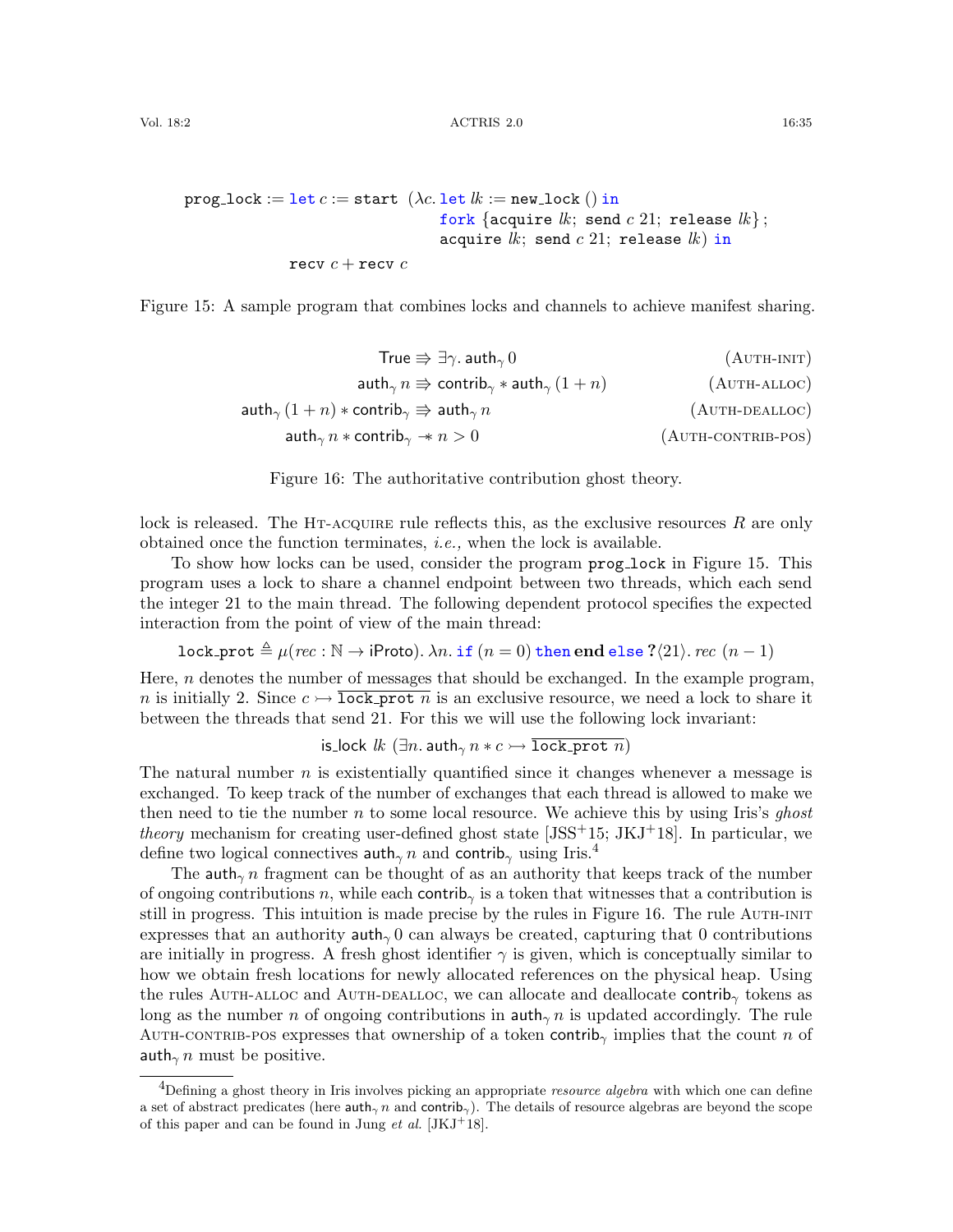Most of the rules in Figure [16](#page-34-2) involve Iris's *view shift* connective  $\Rightarrow$  for performing ghost updates. This is made precise by the structural rules [Vs-csq](#page-35-1) and [Vs-frame](#page-35-2), which establish the connection between  $\Rightarrow$  and Iris's Hoare triples:

<span id="page-35-2"></span><span id="page-35-1"></span>
$$
\frac{V \text{s-csq}}{P \Rightarrow P'} \qquad \{P'\} e \{v, Q'\} \qquad \forall v, Q' \Rightarrow Q
$$
\n
$$
\frac{V \text{s-Frame}}{P \Rightarrow Q}
$$
\n
$$
\frac{V \text{s-Frame}}{P * R \Rightarrow Q * R}
$$

With the ghost theory in place, we can now prove suitable specifications for the program. The specification of the top-level program is shown on the right, while the left Hoare triple shows the auxiliary specification of both threads that send the integer 21:

$$
{\begin{array}{ll}\left\{\text{contrib}_{\gamma}* \text{is\_lock } lk \ (\exists n.\ \text{auth}_{\gamma}\ n \ast c \rightarrow \overline{\text{lock\_prot }} n) \right\} & \{\text{True}\} \\ \text{acquire } lk; \ \text{send } c \ 21; \ \text{release } lk & \text{prog\_lock} \\ \{\text{True}\} & \{v.v=42\} & \end{array}
$$

We use rule HT-NEW to assign protocol lock prot 2 to the channel. To establish the initial lock invariant, we use the rules AUTH-INIT and AUTH-ALLOC to create the authority  $\text{auth}_\gamma 2$ and two contrib<sub>γ</sub> tokens. The contrib<sub>γ</sub> tokens play a crucial role in the proofs of the sending threads to establish that the existentially quantified variable  $n$  is positive (using AUTHcontribation-pros). Knowing  $n > 0$ , these threads can establish that the protocol lock prot n has not terminated yet (*i.e.*, is not end). This is needed to use the rule HT-SEND to prove the correctness of sending 21, and thereby advancing the protocol from  $\overline{lock\ post}$  n to lock prot  $(n-1)$ . Subsequently, the sending threads can deallocate the token contrib<sub>γ</sub> (using AUTH-DEALLOC) to decrement the n of auth $\gamma$  n accordingly to restore the lock invariant.

<span id="page-35-0"></span>7.2. A channel-based load-balancing mapper. This section demonstrates a more interesting use of manifest sharing. We show how Actris can be used to verify functional correctness of a channel-based load-balancing mapper that maps the HeapLang function  $f_{\mathbf{v}}$ over a list. Our channel-based mapper consists of one client that distributes the work, and a number of workers that perform the function  $f_v$  on individual elements of the list. To enable communication between the client and the workers, we make use of a single channel. One endpoint is used by the client to distribute the work between the workers, while the other endpoint is shared between all workers to request and return work from the client. The implementation of the workers par mapper worker  $f_v$  lk c, which can be found in Figure [17,](#page-36-0) consists of a loop over three phases:

- (1) The worker notifies the client that it wants to perform work (using select  $c$  left), after which it is then notified (using branch) whether there is more work or all elements have been mapped. If there is more work, the worker receives an element x that needs to be mapped. Otherwise, the worker will terminate.
- (2) The worker maps the function  $f_v$  on x.
- (3) The worker notifies the client that it wants to send back a result (using select  $c$  right), and subsequently sends back the result y of mapping  $f_v$  on x.

The first and last phases are in a critical section guarded by a lock  $lk$  since they involve interaction over a shared channel endpoint. As the sharing behaviour is encapsulated by the worker, we omit the code of the client for brevity's sake.<sup>[5](#page-35-3)</sup>

<span id="page-35-3"></span> ${}^{5}$ The entire code is present in the accompanied Coq development [\[HBK21\]](#page-61-6).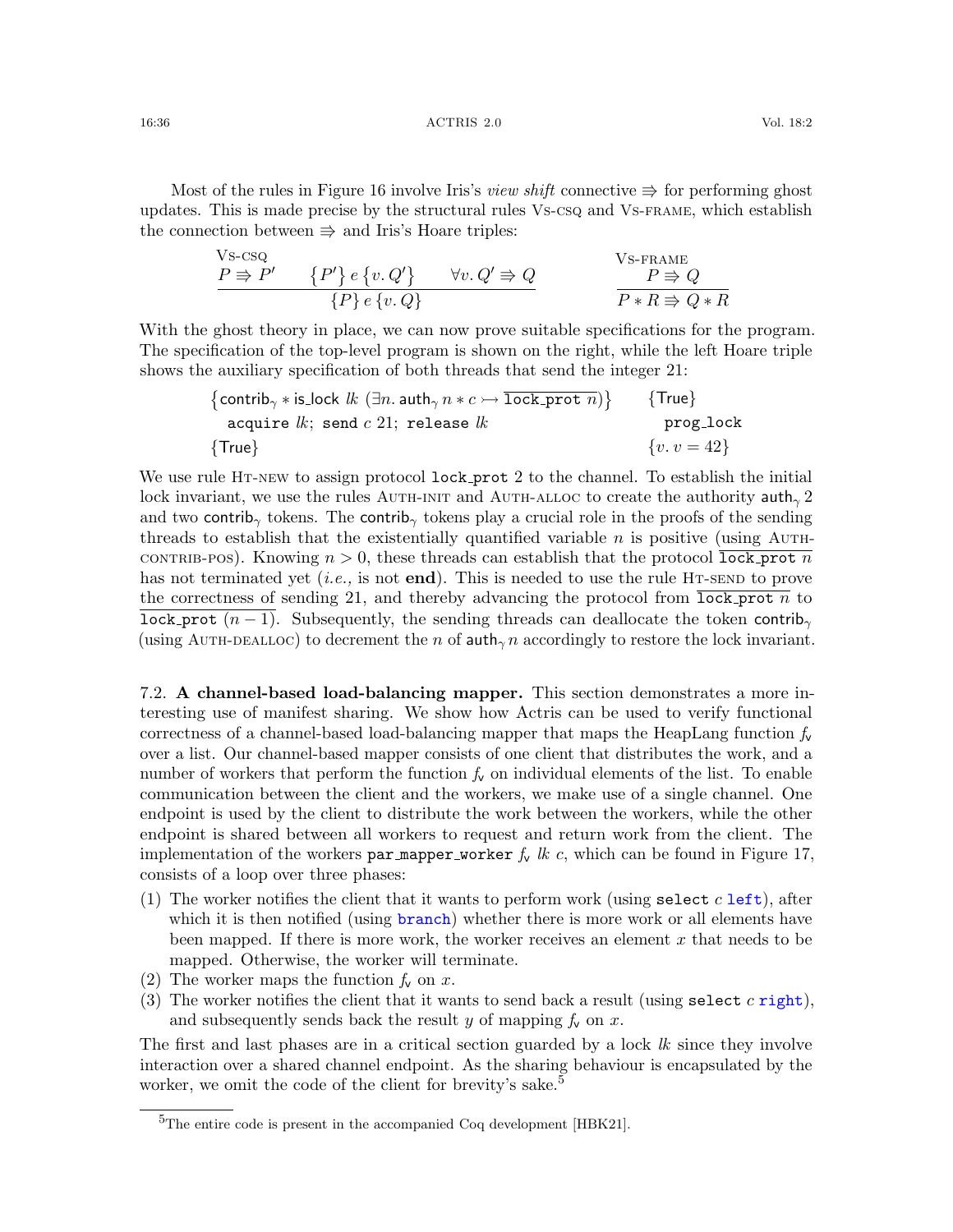```
par mapper worker f_v lk c :=acquire lk;
  select c left;
  branch c withright \Rightarrow release lk\vert left \Rightarrow let x := recv c in release lk; (* acquire work *)
            \text{let } y := f_y \ x \text{ in} (* map it *)
            acquire lk;
               select c right; send c y; (*) send it back *)release lk;
            par mapper worker f_v lk c
  end
```
<span id="page-36-8"></span><span id="page-36-7"></span><span id="page-36-6"></span><span id="page-36-5"></span><span id="page-36-4"></span><span id="page-36-3"></span><span id="page-36-2"></span><span id="page-36-0"></span>Figure 17: A worker of the channel-based mapper service.

| True $\Rightarrow \exists \gamma$ . auth <sub><math>\gamma</math></sub> 0 $\emptyset$                                                                                    | $(AUTHM-INT)$             |
|--------------------------------------------------------------------------------------------------------------------------------------------------------------------------|---------------------------|
| $\int \mathsf{auth}_{\gamma} n \; X \Rightarrow \mathsf{auth}_{\gamma} (1+n) \; X * \mathsf{contrib}_{\gamma} \; \emptyset$                                              | $(AUTHM-ALLOC)$           |
| auth <sub><math>\gamma</math></sub> $n$ $X$ $*$ contrib $\gamma$ $\emptyset \Rightarrow$ auth $\gamma$ $(n-1)$ $X$                                                       | $(AUTHM-DEALLOC)$         |
| $\mathsf{auth}_{\gamma} \, n \; X * \mathsf{contrib}_{\gamma} \; Y \Rightarrow \mathsf{auth}_{\gamma} \, n \; (X \uplus Z) * \mathsf{contrib}_{\gamma} \; (Y \uplus Z)$  | $(AUTHM-ADD)$             |
| $Z \subseteq Y *$ auth $_{\gamma} n X *$ contrib $_{\gamma} Y \Rrightarrow$ auth $_{\gamma} n (X \setminus Z) *$ contrib $_{\gamma} (Y \setminus Z)$ $\;$ (AUTHM-REMOVE) |                           |
| $\int$ auth <sub><math>\gamma</math></sub> $n \times \infty$ scontrib $\gamma$ $Y \rightarrow n > 0 * Y \subseteq X$                                                     | $(AUTHM-CONTRIB-AGREE)$   |
| $\mathsf{auth}_{\gamma} 1 \; X * \mathsf{contrib}_{\gamma} \; Y \to Y = X$                                                                                               | $(AUTHM$ -CONTRIB-AGREE1) |

<span id="page-36-1"></span>Figure 18: The authoritative contribution ghost theory extended with multisets.

A protocol that describes the interaction from the client's point of view is as follows: par mapper prot  $(I_T : T \to \text{Val} \to \text{iProp})$   $(I_U : U \to \text{Val} \to \text{iProp})$   $(f : T \to \text{List } U) \triangleq$  $\mu(rec: \mathbb{N} \to \text{MultiSet } T \to \text{iProto}).$   $\lambda n X$ . if  $n = 0$  then end else  $(!(x : T) (v : \text{Val}) \langle v \rangle \{I_T x v\}$ . rec  $n (X \oplus \{x\}) \oplus rec (n - 1) X$  $\{(n=1) \rightarrow (X=\emptyset)\}\&$ {True}  $\mathcal{R}(x:T) \; (\ell : \mathsf{Loc}) \, \langle \ell \rangle \big\{ x \in X * \ell \stackrel{\text{\tiny{list}}}{\mapsto}_{I_U} (f \ x) \big\} \text{. } rec \ n \; (X \setminus \{x\})$ 

Similarly to mapper prot from § [6.2,](#page-29-0) the protocol is parameterised by representation predicates  $I_T$  and  $I_U$ , and a function  $f: T \to \text{List } U$  in the Iris/Actris logic that will be related to  $f_{\mathbf{v}}$  through a f-spec specification. Similar to the protocol lock-prot from §[7.1,](#page-33-1) the protocol  $par$ -mapper prot is indexed by the number of remaining workers n. On top of that, it carries a multiset X describing the values currently being processed by all the workers. The multiset X is used to make sure that the returned results are in fact the result of mapping the function f. The condition  $(n = 1) \rightarrow (X = \emptyset)$  on the branching operator  $(\&)$  expresses that the last worker may only request more work if there are no ongoing jobs.

To accommodate sharing of the channel endpoint between all workers using a lock invariant, we extend the authoritative contribution ghost theory from § [7.1.](#page-33-1) We do this by adding multisets X and Y to the connectives  $\text{auth}_{\gamma}$  n X and contrib<sub> $\gamma$ </sub> Y. These multisets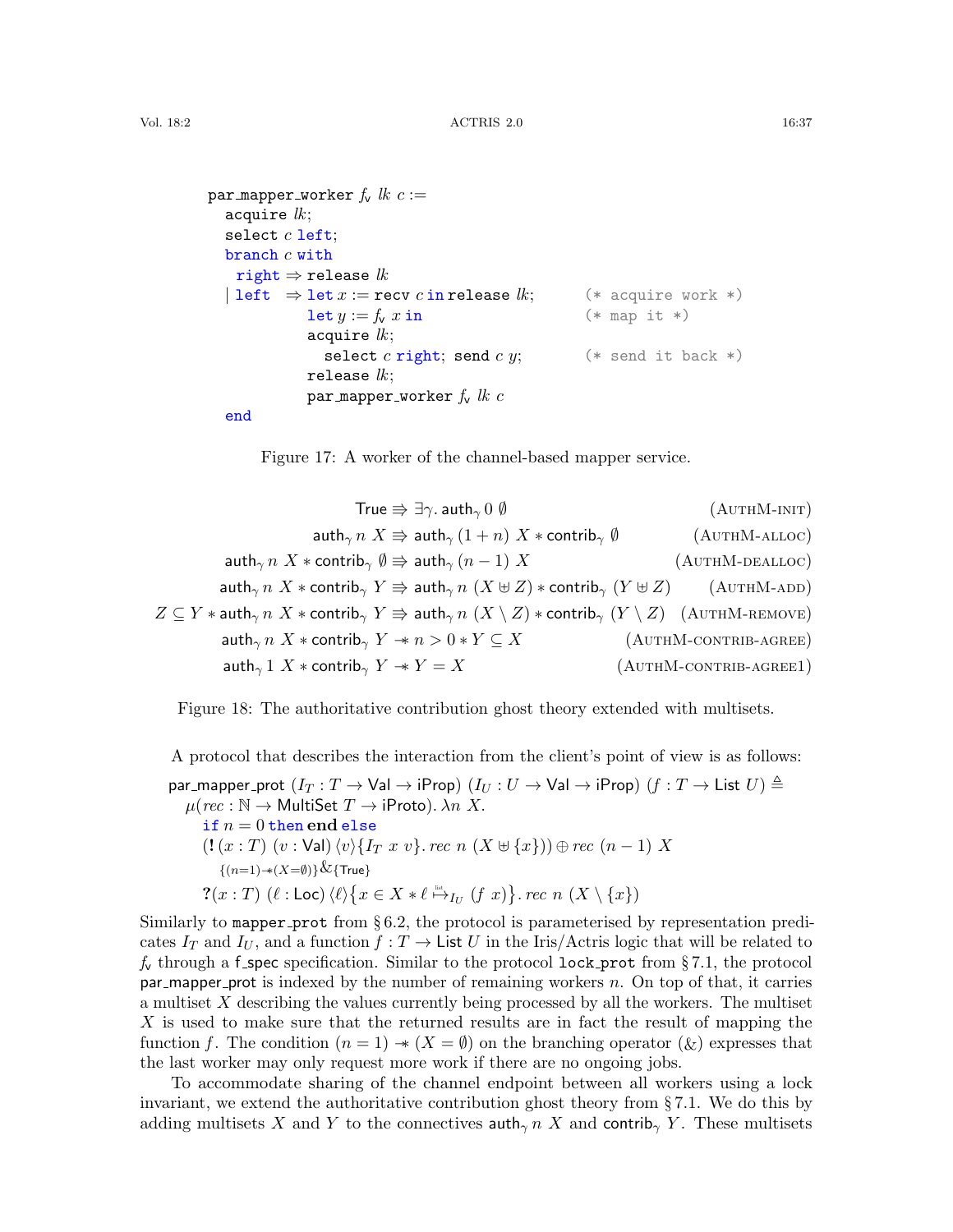keep track of the values held by the workers. The rules for the ghost theory extended with multisets are shown in Figure [18.](#page-36-1) The rules AUTHM-INIT, AUTHM-ALLOC and AUTHMdefinition are straightforward generalisations of the ones we have seen before. The new rules AUTHM-ADD and AUTHM-REMOVE determine that the multiset Y of contrib<sub>γ</sub> Y can be updated as long as it is done in accordance with the multiset X of  $\text{auth}_{\gamma}$  n X. Finally, the AUTHM-CONTRIB-AGREE rule expresses that the multiset Y of contrib<sub>γ</sub> Y must be a subset of the multiset X of auth<sub> $\gamma$ </sub> n X, while the stricter rule AUTHM-CONTRIB-AGREE1 asserts equality between  $X$  and  $Y$  when only one contribution remains.

We then prove the following specifications of par mapper worker and a possible top-level client par mapper client that uses n workers to map  $f_v$  over the linked list  $\ell$ :

$$
\begin{Bmatrix} \text{f\_spec } I_T \ I_U \ f \ f_\mathsf{v} \ast \text{contribution} \ \emptyset \ \text{is\_lock } \ lk \ \begin{Bmatrix} \exists n \ X \ \mathsf{.} \ \mathsf{auth}_\gamma \ n \ X \ast \end{Bmatrix} \end{Bmatrix} \quad \begin{Bmatrix} \text{f\_spec } I_T \ I_U \ f \ f_\mathsf{v} \ast \end{Bmatrix} \\ \text{par\_mapper\_worker } \ f_\mathsf{v} \ lk \ c \\ \text{array} \end{Bmatrix} \quad \begin{Bmatrix} \text{f\_spec } I_T \ I_U \ f \ f_\mathsf{v} \ast \end{Bmatrix} \\ \text{par\_mapper\_cluster } \ f \ \ lk \ c \\ \begin{Bmatrix} \exists \vec{y} \ \mathsf{.} \ \vec{y} \equiv_\text{p} \ \mathsf{flatMap } \ f \ \vec{x} \ast \ell \ \stackrel{\text{int}}{\mapsto} \ I_U \ \vec{y} \end{Bmatrix} \end{Bmatrix}
$$

The lock invariant and specification of par mapper worker are similar to those used in the simple example in §[7.1.](#page-33-1) The specification of par mapper client n  $f_v \ell$  simply states that the resulting linked contains a permutation of performing the map at the level of the logic. To specify that, we make use of  $\texttt{flatMap}: (T \to \textsf{List } U) \to (\textsf{List } T \to \textsf{List } U)$ , whose definition is standard.

The proof of the client involves allocating the channel with the protocol par mapper prot, with the initial number of workers n. Subsequently, we use the rules  $AUTHM-INT$  and AUTHM-ALLOC to create the authority auth<sub>γ</sub> n  $\emptyset$  and n tokens contrib<sub>γ</sub>  $\emptyset$ , which allow us to establish the lock invariant and to distribute the tokens among the mappers. The proof of the mapper proceeds as usual. After acquiring the lock, the mapper obtains ownership of the lock invariant. Since the worker owns the token contrib<sub>γ</sub>  $\emptyset$ , it knows that the number of remaining workers  $n$  is positive, which allows it to conclude that the protocol has not terminated (*i.e.*, is not **end**). After using the rules for channels, the rules AUTHM-ADD and [AuthM-remove](#page-36-6) are used to update the authority, which is needed to reestablish the lock invariant so the lock can be released.

## 8. Case study: map-reduce

<span id="page-37-0"></span>As a means of demonstrating the use of Actris for verifying more realistic programs, we present a proof of functional correctness of a simple channel-based load-balancing implementation of the map-reduce model by Dean and Ghemawat [\[DG04\]](#page-60-5).

Since Actris is not concerned with distributed systems over networks, we consider a version of map-reduce that delegates the work over forked-off threads on a single machine. This means that we do not consider mechanics like handling the failure, restarting, and rescheduling of nodes that a version that operates on a network has to consider.

In order to implement and verify our map-reduce version we make use of the implementation and verification of the fine-grained channel-based merge sort algorithm (§ [5.6\)](#page-22-0) and the channel-based load-balancing mapper  $(\S 7.2)$  $(\S 7.2)$ . As such, our map-reduce implementation is mostly a suitable client that glues together communication with these services. The purpose of this section is to give a high-level description of the implementation. The actual code and proofs can be found in the accompanied Coq development [\[HBK21\]](#page-61-6).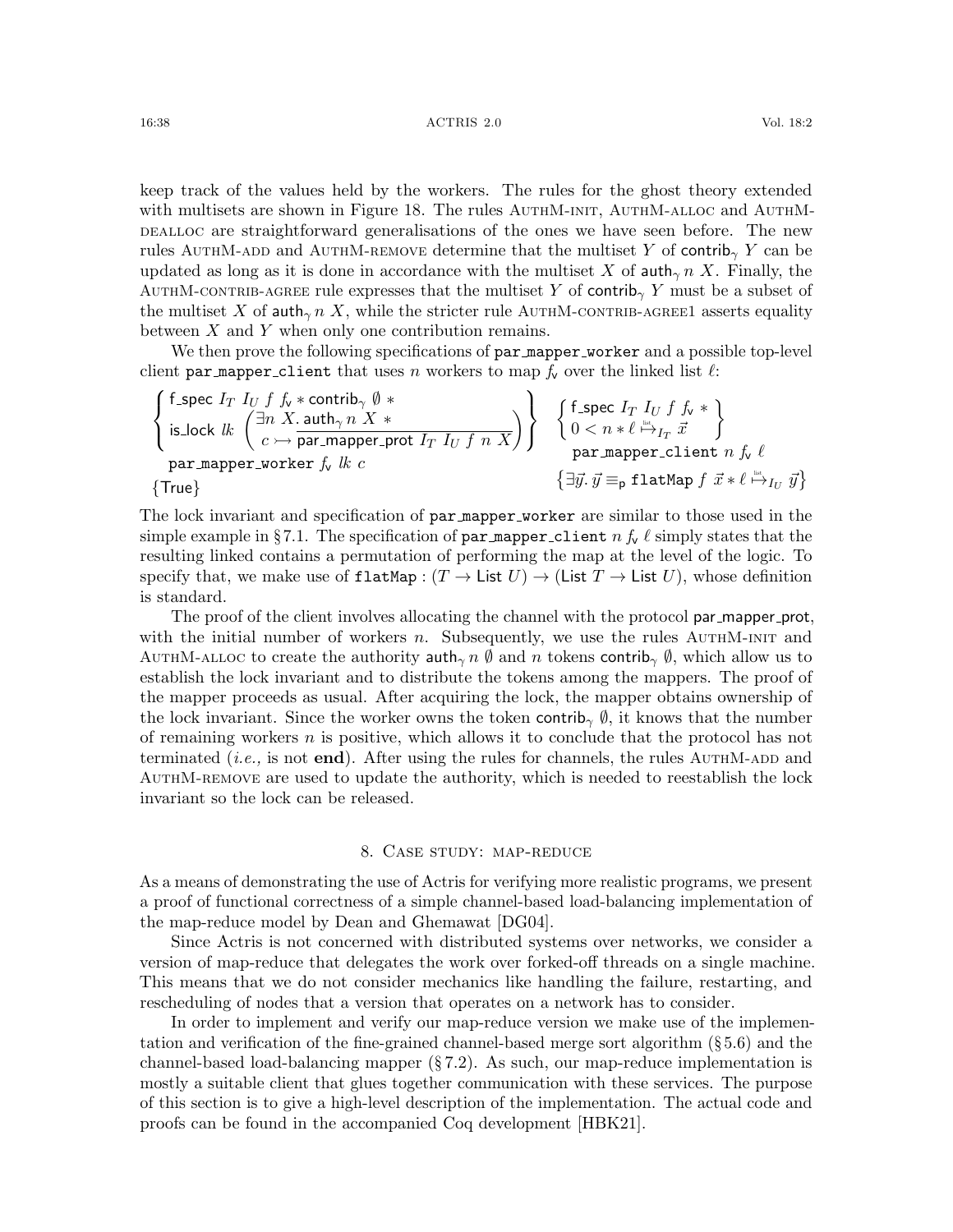<span id="page-38-0"></span>8.1. A functional specification of map-reduce. The purpose of the map-reduce model is to transform an input set of type List T into an output set of type List V using two functions  $f$  (often called "map") and  $g$  (often called "reduce"):

$$
f: T \to \mathsf{List}(K * U) \qquad g: (K * \mathsf{List} U) \to \mathsf{List} V
$$

An implementation of map-reduce performs the transformation in three steps:

(1) First, the function f is applied to each element of the input set. This results in lists of key/value pairs which are then flattened using a flatMap operation (an operation that takes a list of lists and appends all nested lists):

$$
flatMap f : List T \to List (K * U)
$$

(2) Second, the resulting lists of key/value pairs are grouped together by their key (this step is often called "shuffling"):

$$
\text{group} \quad : \quad \text{List } (K * U) \to \text{List } (K * \text{List } U)
$$

(3) Finally, the grouped key/value pairs are passed on to the  $g$  function, after which the results are flattened to aggregate the results. This is done using a flatMap operation:

$$
\mathtt{flatMap}\ g\quad:\quad \mathsf{List}\ (K\ast\mathsf{List}\ U)\to\mathsf{List}\ V
$$

The complete functionality of map-reduce is equivalent to applying the following map reduce function on the entire data set:

map reduce : List  $T \to L$ ist  $V \triangleq$  (flatMap g)  $\circ$  group  $\circ$  (flatMap f)

A standard instance of map-reduce is counting word occurrences, where we let  $T \triangleq K \triangleq$  String and  $U \triangleq \mathbb{N}$  and  $V \triangleq$  String  $* \mathbb{N}$  with:

$$
f: \text{String} \to \text{List } (\text{String} * \mathbb{N}) \triangleq \lambda x. [(x, 1)]
$$

$$
g: (\text{String} * \text{List } \mathbb{N}) \to \text{List } (\text{String} * \mathbb{N}) \triangleq \lambda (k, \vec{n}). [(k, \Sigma_{i \leq |\vec{n}|} \cdot \vec{n}_i)]
$$

8.2. Implementation of map-reduce. The general distributed model of map-reduce is achieved by delegating the phases of mapping, shuffling, and reducing, over a number of worker nodes  $(e.g.,\,n$  nodes of a cluster or individual CPUs). To perform the computation in a delegated way, there is some work involved in coordinating the jobs over these worker nodes, which is usually done as follows:

- (1) Split the input data into chunks and delegate these chunks to worker nodes, that each apply the "map" function  $f$  to their given data in parallel. We call these nodes the "mappers".
- (2) Collect the complete set of mapped results and "shuffle" them, *i.e.*, group them by key. The grouping is commonly implemented using a parallel sorting algorithm.
- (3) Split the shuffled data into chunks and delegate these chunks to worker nodes that each apply the "reduce" function  $g$  to their given data in parallel. We call these nodes the "reducers".
- (4) Collect and aggregate the complete set of result of the reducers.

Our variant of the map-reduce model is defined as a function map reduce, n m f,  $g_v \ell$ in HeapLang, which coordinates the work for performing map-reduce on a linked list  $\ell$ between n mappers applying the HeapLang "map" function  $f_v$ , and m reducers applying the HeapLang "reduce" function  $g_v$ . To make the implementation more interesting, we prevent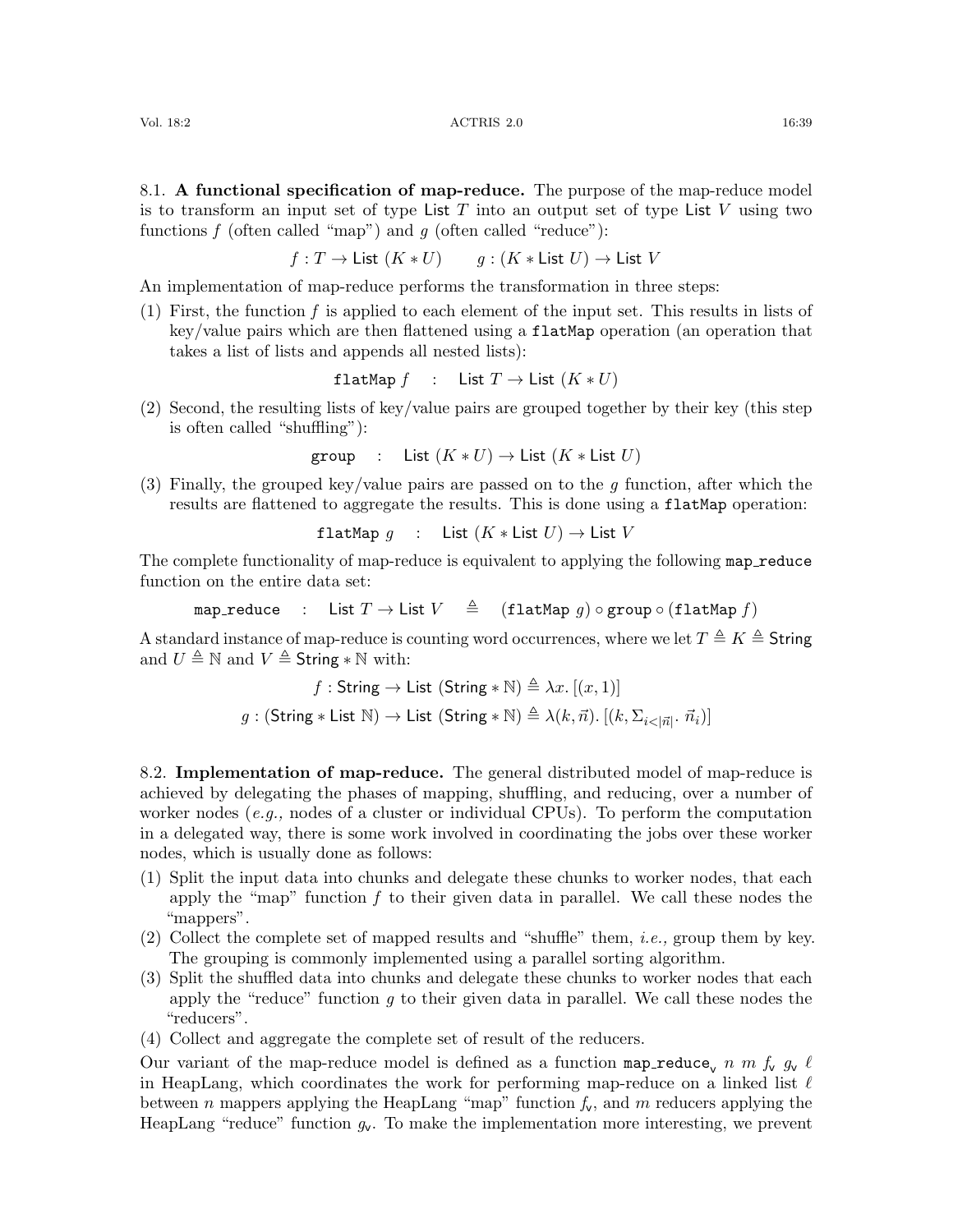#### 16:40 ACTRIS 2.0 Vol. 18:2

storing intermediate values locally by forwarding/returning them immediately as they are available/requested. The global structure is as follows:

- (1) Start *n* instances of the load-balancing  $\text{par\_mapper\_worker}$  from §[7,](#page-33-0) parameterised with the  $f_v$  function, acting as the mappers. Additionally start an instance of sort\_service<sub>fg</sub> from § [5.6,](#page-22-0) parameterised by a concrete comparison function on the keys, corresponding to  $\lambda(k_1, \ldots)$   $(k_2, \ldots)$ .  $k_1 < k_2$ . Note that the type of keys are restricted to be integers for brevity's sake.
- (2) Perform a loop that handles communication with the mappers. If a mapper requests work, pop a value from the input list. If a mapper returns work, forward it to the sorting service. This process is repeated until all inputs have been mapped and forwarded.
- (3) Start m instances of the par mapper worker, parameterised by  $g_v$ , acting as the reducers.
- (4) Perform a loop that handles communication with the mappers. If a mapper requests work, group elements returned by the sort service. If a mapper returns work, aggregate the returned value in a the linked list. Grouped elements are created by requesting and aggregating elements from the sorter until the key changes.

The aggregated linked list then contains the fully mapped input set upon completion.

8.3. Functional correctness of map-reduce. The specification of the map-reduce program that we prove is as follows:

$$
\{0 < n * 0 < m * f\_spec \ I_T \ I_{\mathbb{Z}*U} \ f \ f_v * f\_spec \ I_{\mathbb{Z}*List \ U} \ I_V \ g \ g_v * \ell \overset{\text{def}}{\mapsto}_{I_T} \vec{x}\}
$$
\n
$$
\{\exists \vec{z}.\ \vec{z} \equiv_p \text{map\_reduce} \ f \ g \ \vec{x} * \ell \overset{\text{def}}{\mapsto}_{I_V} \vec{z}\}
$$

The f spec predicates (as introduced in  $\S 6.2$ ) establish a connection between the functions f and g in Iris/Actris and the functions  $f_v$  and  $g_v$  in HeapLang. These make use of the various interpretation predicates  $I_T$ ,  $I_{\mathbb{Z}*U}$ ,  $I_{\mathbb{Z}*List}$  U, and  $I_V$  for the types in question. Lastly, the  $\ell \stackrel{\text{list}}{\mapsto} I_T \vec{x}$  predicate determines that the input is a linked list of the initial type T. The postcondition asserts that the result  $\vec{z}$  is a permutation of the original linked list  $\vec{x}$  applied to the functional specification map reduce of map-reduce from  $\S 8.1$ .

### 9. The model of Actris

<span id="page-39-0"></span>We construct a model of Actris as a shallow embedding in the Iris framework  $[KJB^{+}17;$  $[KJB^{+}17;$ [JSS](#page-62-0)+15; [JKBD16;](#page-61-1) [JKJ](#page-62-2)+18]. This means that the type iProto of dependent separation protocols, the subprotocol relation  $prot_1 \subseteq prot_2$ , and the connective  $c \rightarrow prot$  for the channel ownership, are definitions in Iris, and the Actris proof rules are lemmas about these definitions in Iris.

In this section we describe the relevant aspects of the model of Actris. We model the type iProto of dependent separation protocols as the solution of a recursive domain equation, and describe how the operations for dual and composition are defined  $(\S 9.1)$  $(\S 9.1)$ . We then define the subprotocol relation  $prot_1 \sqsubseteq prot_2$  and prove its proof rules as lemmas (§ [9.2\)](#page-41-0). To connect protocols to the endpoint channel buffers in the semantics we define the protocol consistency relation, which ensures that a pair of protocols is consistent with the messages in their associated buffers (§ [9.3\)](#page-42-0). On top of the protocol consistency relation, we define the Actris ghost theory for dependent separation protocols  $(\S 9.4)$  $(\S 9.4)$ , which forms the key ingredient for defining the connective  $c \rightarrow prot$  for channel ownership (§ [9.5\)](#page-45-0) that links protocols to the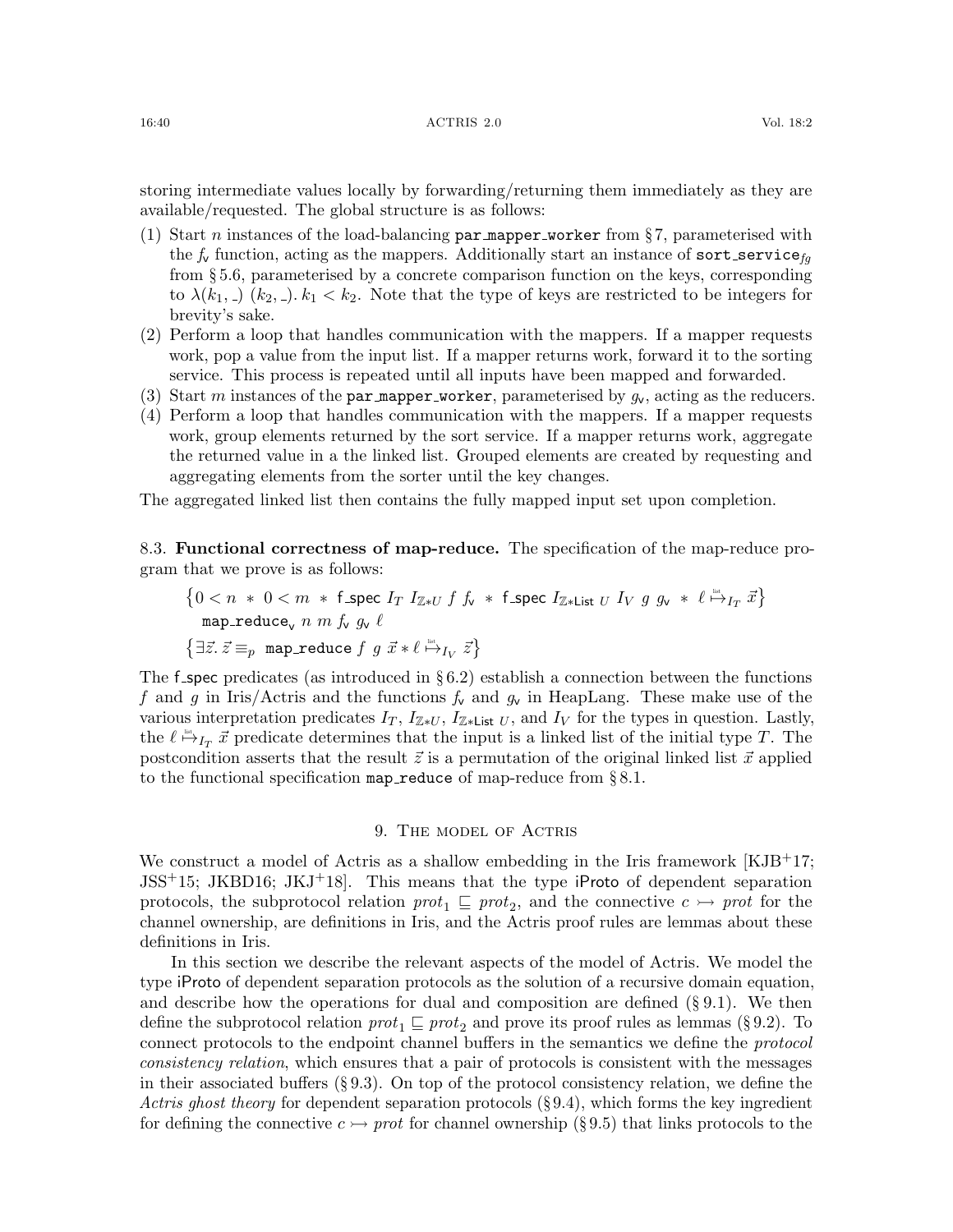semantics of channels  $(\S 2.4)$  $(\S 2.4)$ . We then show how adequacy follows from the embedding in Iris  $(\S 9.6)$  $(\S 9.6)$ . Finally, we show how to solve the recursive domain equation for the type iProto of dependent separation protocols (§ [9.7\)](#page-46-1).

<span id="page-40-0"></span>9.1. The model of dependent separation protocols. To construct a model of dependent separation protocols, we first need to determine what they mean semantically. The challenging part involves the constructors  $\vec{x} \cdot \vec{\tau} \langle v \rangle \{P\}$ . prot and  $\vec{x} \cdot \vec{\tau} \langle v \rangle \{P\}$ . prot, whose (higher-order and impredicative) logical variables  $\vec{x}$ :  $\vec{\tau}$  bind into the communicated value v, the transferred resources P, and the tail protocol prot. We model these constructors as predicates over the communicated value and the tail protocol. To describe the transferred resources  $P$ , we model these protocols as Iris predicates (functions to iProp). This gives rise to the following recursive domain equation:

$$
\begin{aligned}\n\text{action} & ::= \mathbf{send} \mid \mathbf{recv} \\
\text{if} \quad \cong 1 + (\text{action} \times (\text{Val} \to \blacktriangleright \text{if} \quad \text{Proto} \to \text{if} \quad \text{Prop}))\n\end{aligned}
$$

The left part of the sum type (the unit type 1) indicates that the protocol has terminated, while the right part describes a message that is exchanged, expressed as an Iris predicate. Since the recursive occurrence of iProto in the predicate appears in negative position, we guard it using Iris's type-level later  $(\blacktriangleright)$  operator (whose only constructor is next :  $T \to \blacktriangleright T$ ). The exact way the solution is constructed is detailed in § [9.7.](#page-46-1) For now, we assume a solution exists, and define the dependent separation protocols constructors as:

 $\mathbf{end} \triangleq \mathbf{inj}_1()$  $\exists \vec{x}:\vec{\tau}\left\langle v\right\rangle \{P\}.\;prot\triangleq \verb"inj|_{2} \left(\textbf{send}, \lambda w\,prot'. \exists \vec{x}:\vec{\tau}.\left(v=w\right)*P*(prot'=\textbf{next} \,prot)\right)$  $? \vec{x}$ : $\vec{\tau} \langle v \rangle \{P\}$ . prot  $\triangleq \text{inj}_2$  (recv,  $\lambda w$  prot'.  $\exists \vec{x}$ : $\vec{\tau}$ .  $(v = w) * P * (prot' = \text{next} prot))$ 

The definitions of  $\vec{x} : \vec{\tau} \langle v \rangle \{P\}$ . prot and  $\vec{x} : \vec{\tau} \langle v \rangle \{P\}$ . prot make use of the (higher-order and impredicative) existential quantifiers of Iris to constrain the actual message  $w$  and tail prot' so that they agree with the message  $v$  and tail prot prescribed by the protocol.

**Recursive protocols.** Iris's guarded recursion operator  $\mu x$ . t requires the recursion variable x to appear under a *contractive* term construct in t. Hence, to use Iris's recursion operator to construct recursive protocols, it is essential that the protocols  $\vec{x} : \vec{\tau} \langle v \rangle \{P\}$ . prot and  $\mathcal{T}x:\mathcal{T}\langle v\rangle\{P\}$ . prot are contractive in the tail prot. To show why this is the case, let us first define what it means for a function  $f: T \to U$  to be contractive:

$$
\forall x, y. \; \mathbf{D}(x = y) \Rightarrow f \; x = f \; y
$$

Examples of contractive functions are the later modality  $\triangleright$  : iProp  $\rightarrow$  iProp and the constructor  $\text{next}: T \to \blacktriangleright T$ . The protocols  $\exists \vec{x} : \vec{\tau} \langle v \rangle \{P\}$ . prot and  $\exists \vec{x} : \vec{\tau} \langle v \rangle \{P\}$ . prot are defined so that prot appears below a next, and hence we can prove that they are contractive in prot.

**Operations.** With these definitions at hand, the dual  $\overline{(.)}$  and append  $\overline{(-)}$  operations are defined using Iris's guarded recursion operator  $(\mu x. t)$ :

$$
\overline{(-)} \triangleq \mu rec. \lambda prot. \begin{cases} \text{inj}_1() & \text{if } prot = \text{inj}_1() \\ \text{inj}_2(\overline{a}, \lambda w \text{ prot}'. \exists prot''. \\ \Phi w \text{ (next } prot') * \\ prot' = \text{next } (rec \text{ prot}'') \end{cases}
$$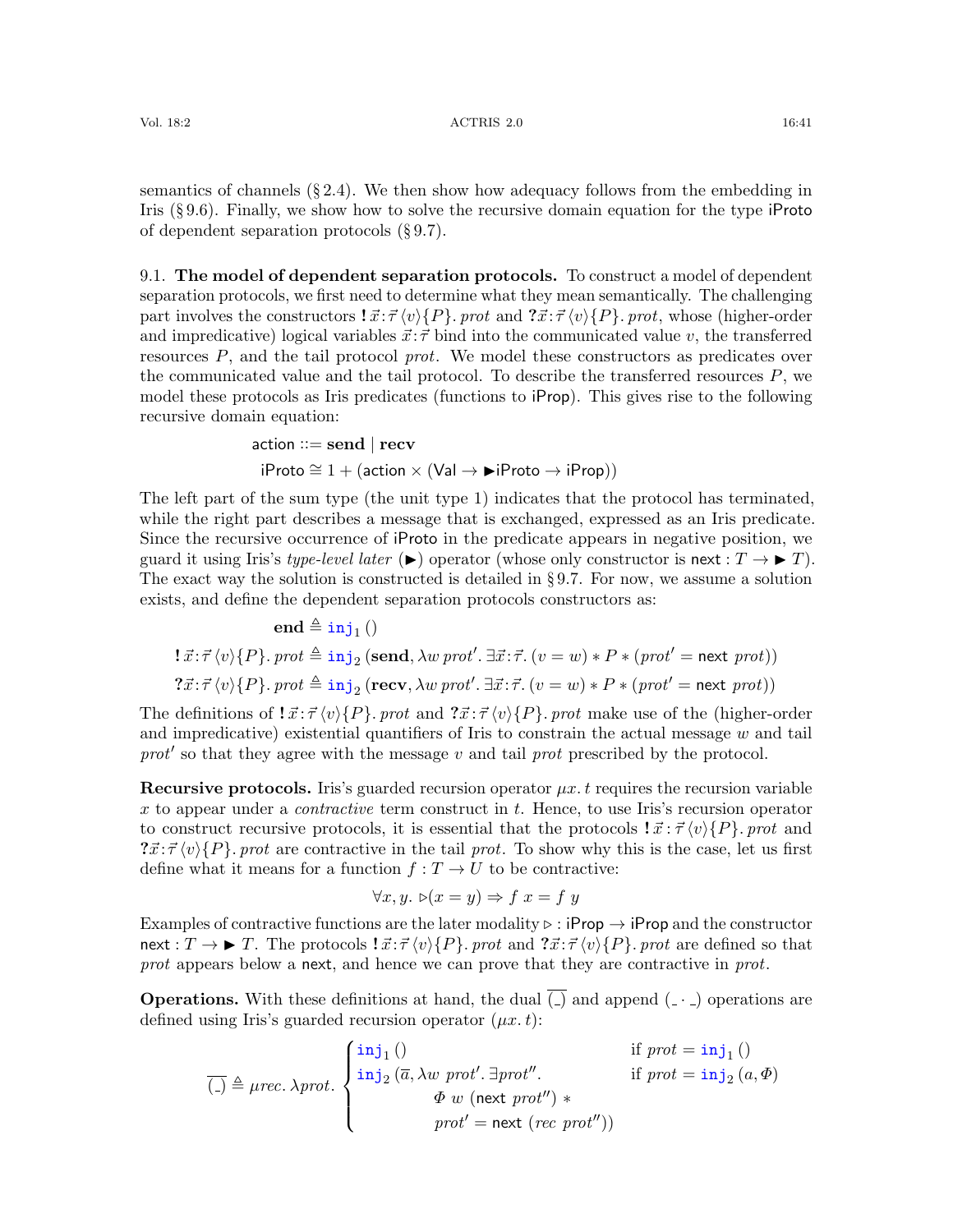$$
(\text{-} \cdot \text{prot}_2) \triangleq \text{prec. } \lambda \text{prot}_1. \begin{cases} \text{prot}_2 & \text{if } \text{prot}_1 = \text{inj}_1 \text{ } ( ) \\ \text{inj}_2 \text{ } (a, \lambda w \text{ prot'. } \exists \text{prot''}. & \text{if } \text{prot}_1 = \text{inj}_2 \text{ } (a, \Phi) \\ \varPhi \text{ } w \text{ } (\text{next } \text{prot''}) * \\ \text{prot' = next } (\text{rec } \text{prot''}) ) \end{cases}
$$

In the above definitions, we let  $\overline{\text{send}} \triangleq \text{recv}$  and  $\overline{\text{recv}} = \text{send}$ .

The base cases of both definitions are as expected. In the recursive cases, we construct a new predicate, given the original predicate  $\Phi$ . In these new predicates, we quantify over an original tail protocol prot<sup>n</sup> such that  $\Phi w$  (next prot<sup>n</sup>) holds, and unify the new tail protocol  $prot'$  with the result of the recursive call rec prot".

The equational rules for dual  $\Box$  and append  $\Box$  from Figure [5](#page-16-5) are proven as lemmas in Iris using Löb induction. This is possible as the recursive call rec prot<sup> $n$ </sup> appears below a next constructor—since the next constructor is contractive, we can strip-off the later from the induction hypothesis when proving the equality for the tail.

Difference from the conference version. In the conference version of this paper [\[HBK20\]](#page-61-7), we described two versions of the recursive domain equation for dependent separation protocols: an "ideal" version (as used in this paper), where iProto appears in negative position, and an "alternative" version, where iProto appears in positive position. At that time, we were unable to construct a solution of the "ideal" version, so we used the "alternative" version. In § [9.7](#page-46-1) we show how we are now able to solve the "ideal" version.

In the conference version of this paper, the proposition  $P$  appeared under a later modality in the definitions of the protocols  $\vec{x}$ :  $\vec{\tau} \langle v \rangle \{P\}$ . prot and  $\vec{x}$ :  $\vec{\tau} \langle v \rangle \{P\}$ . prot, making these protocols contractive in P. This choice was motivated by the ability to construct recursive protocols like  $\mu$ rec. ! (c: Val)  $\langle c \rangle \{c \rightarrow prot\}$ . prot', where the payload refers to the recursion variable rec. In the current version (without the later modality) we can still construct such protocols, because  $c \rightarrow prot$  is contractive in *prot*. We removed the later modality because it is incompatible with the rules  $\sqsubseteq$ [-send-out](#page-27-1) and  $\sqsubseteq$ [-recv-out](#page-27-2) for subprotocols.

<span id="page-41-0"></span>9.2. The model of the subprotocol relation. We now model the subprotocol relation  $prot_1 \sqsubseteq prot_2$  from §[6.](#page-24-0) For legibility, we present it in the style of an inference system through its constructors, whereas it is formally defined using Iris's guarded recursion operator  $(\mu x. t)$ :

$$
\mathtt{inj}_1\left(\right) \sqsubseteq \mathtt{inj}_1\left(\right)
$$

$$
\forall v, prot_2.\Phi_2\ v\ (\textrm{next}\ prot_2)\ *\ \exists prot_1.\Phi_1\ v\ (\textrm{next}\ prot_1)\ *\ \textrm{short}\ \exists prot_2.\Phi_2\ v\ (\textrm{next}\ prot_2)\ *\ \textrm{not}_1.\Phi_1\ v\ (\textrm{next}\ prot_1)\ *\ \textrm{short}\ \exists prot_2.\Phi_2\ v\ (\textrm{next}\ prot_2)\ *\ \textrm{not}_2.\Phi_2\ v\ (\textrm{next}\ prot_2)\ *\ \textrm{not}_1\ \textrm{not}_2\ (\textrm{send},\Phi_1)\sqsubseteq\textrm{inj}_2\ (\textrm{send},\Phi_2)\ \hspace{2.5cm}\ \textrm{inj}_2\ (\textrm{recv},\Phi_1)\sqsubseteq\textrm{inj}_2\ (\textrm{recv},\Phi_2)\ \hspace{2.5cm}\ \textrm{not}_2\ \textrm{not}_1,\ \textrm{prot}_2.\ (\Phi_1\ v_1\ (\textrm{next}\ prot_1)\ * \Phi_2\ v_2\ (\textrm{next}\ prot_2))\ *\ \hspace{2.5cm}\ \textrm{inj}_2\ (\textrm{recv},\Phi_1)\sqsubseteq\textrm{inj}_2\ (\textrm{send},\Phi_2)\ \hspace{2.5cm}\ \textrm{inj}_2\ (\textrm{send},\Phi_2)
$$

To be a well-formed guarded recursion definition, every recursive occurrence of  $\Box$  is guarded by the later modality  $(\triangleright)$ . Aside from later being required for well-formedness, these laters make it possible to reason about the subprotocol relation using Löb induction; both to prove the subprotocol rules from Figure [11](#page-27-0) as lemmas, and for Actris users to reason about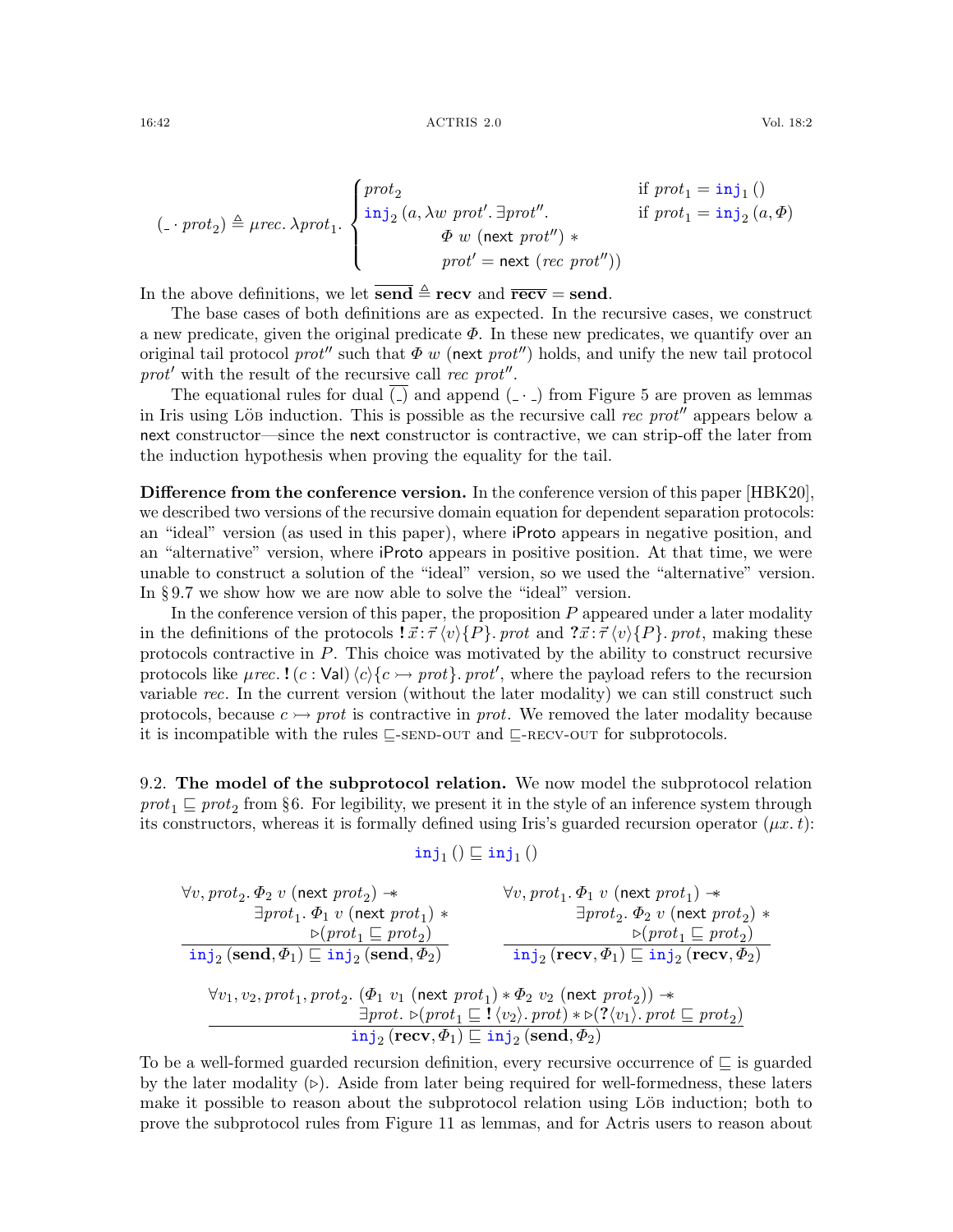recursive protocols as shown in § [6.4.](#page-31-0) The relation is defined in a syntax directed fashion (i.e., there are no overlapping rules), and therefore all constructors need to be defined so that they are closed under monotonicity and transitivity.

The first constructor states that terminating protocols  $(\mathbf{end} \triangleq \text{inj}_1()$  are related. The other constructors concern the protocols  $\vec{x}$ :  $\vec{\tau} \langle v \rangle \{P\}$ . prot and  $\vec{x}$ :  $\vec{\tau} \langle v \rangle \{P\}$ . prot, which are modelled as  $\text{inj}_2(\text{send}, \Phi)$  and  $\text{inj}_2(\text{recv}, \Phi)$ , where  $\Phi : \text{Val} \to \text{Piroto} \to \text{iProp}$  is a predicate over the communicated value and tail protocol. While the actual constructors are somewhat intimidating because they are defined in terms of these predicates in the model, they essentially correspond to the following high-level versions:

$$
\frac{\forall \vec{y} \colon \vec{\sigma} \colon P_2 \twoheadrightarrow \exists \vec{x} \colon \vec{\tau}. (v_1 = v_2) * P_1 * \triangleright (prot_1 \sqsubseteq prot_2) \n\mathbf{1} \vec{x} \colon \vec{\tau} \langle v_1 \rangle \{P_1\}. \text{ }prot_1 \sqsubseteq \mathbf{1} \vec{y} \colon \vec{\sigma} \langle v_2 \rangle \{P_2\}. \text{ }prot_2
$$
\n
$$
\frac{\forall \vec{x} \colon \vec{\tau}. P_1 \twoheadrightarrow \exists \vec{y} \colon \vec{\sigma}. (v_1 = v_2) * P_2 * \triangleright (prot_1 \sqsubseteq prot_2) \n\mathbf{2} \vec{x} \colon \vec{\tau} \langle v_1 \rangle \{P_1\}. \text{ }prot_1 \sqsubseteq \mathbf{2} \vec{y} \colon \vec{\sigma} \langle v_2 \rangle \{P_2\}. \text{ }prot_2
$$
\n
$$
\frac{\forall \vec{x} \colon \vec{\tau}, \vec{y} \colon \vec{\sigma}. (P_1 * P_2) \twoheadrightarrow \exists prot. \triangleright (prot_1 \sqsubseteq \mathbf{1} \langle v_2 \rangle. \text{ }prot) * \triangleright (\mathbf{2} \langle v_1 \rangle. \text{ }prot \sqsubseteq prot_2)}{? \vec{x} \colon \vec{\tau} \langle v_1 \rangle \{P_1\}. \text{ }prot_1 \sqsubseteq \mathbf{1} \vec{y} \colon \vec{\sigma} \langle v_2 \rangle \{P_2\}. \text{ }prot_2
$$

To obtain syntax directed rules, the first rule combines  $\sqsubseteq$ [-send-out](#page-27-1),  $\sqsubseteq$ [-send-in](#page-27-3), and  $\sqsubseteq$ [-send](#page-27-5)[mono](#page-27-5), and dually, the second rule combines  $\sqsubseteq$ [-recv-out](#page-27-2),  $\sqsubseteq$ -recv- $\sqcap$ , and  $\sqsubseteq$ [-recv-mono](#page-27-6). The third rule combines  $\sqsubseteq$ [-recv-out](#page-27-2),  $\sqsubseteq$ [-send-out](#page-27-1) and  $\sqsubseteq$ [-swap](#page-27-7) and bakes in transitivity, instead of asserting that  $prot_1$  and  $prot_2$  are equal to  $! \langle v_2 \rangle$ . prot and  $? \langle v_1 \rangle$ . prot, respectively.

The rules from the beginning of this section are defined by generalising the high-level rules to arbitrary predicates. For example, rule  $\text{inj}_2$  (send,  $\Phi_1$ )  $\sqsubseteq$   $\text{inj}_2$  (send,  $\Phi_2$ ) requires that for any value v and tail protocol  $prot_2$  that are allowed by the predicate  $\Phi_2$ , there is a stronger tail protocol  $prot_1$  (*i.e.*, where  $prot_1 \sqsubseteq prot_2$ ), so that the same value v and stronger tail protocol  $prot_1$  are allowed by the predicate  $\Phi_1$ .

The rules in Figure [11](#page-27-0) on page [28](#page-27-0) are proven as lemmas. Those for logical variable and resource manipulation ( $\sqsubseteq$ [-send-out](#page-27-1),  $\sqsubseteq$ [-send-in](#page-27-3),  $\sqsubseteq$ [-recv-out](#page-27-2) and  $\sqsubseteq$ [-recv-in](#page-27-4)), monotonicity  $(\sqsubseteq$ -SEND-MONO and  $\sqsubseteq$ -RECV-MONO), and swapping ( $\sqsubseteq$ -SWAP) follow almost immediately from the definition, whereas those for reflexivity ( $\subseteq$ [-refl](#page-27-8)exivity ( $\subseteq$ -reflexivity ( $\subseteq$ -reflexivity ( $\subseteq$ -reflexivity ( $\subseteq$ -reflexivity ( $\subseteq$ -reflexivity ( $\subseteq$ -reflexivity ( $\subseteq$ -reflexivity ( $\subseteq$ -reflexivity ( $\subseteq$ -reflexi and append operator ( $\sqsubseteq$ -DUAL and  $\sqsubseteq$ -APPEND) are proven using LöB induction.

<span id="page-42-0"></span>9.3. Protocol consistency. To connect dependent separation protocols to the semantics of channels in §[9.5,](#page-45-0) we define the *protocol consistency relation* prot\_consistent  $\vec{v}_1 ~ \vec{v}_2 ~prot_1 ~prot_2,$ which expresses that protocols  $prot_1$  and  $prot_2$  are consistent w.r.t. channel buffers containing values  $\vec{v}_1$  and  $\vec{v}_2$ . The consistency relation is defined as:

prot\_consistent  $\vec{v}_1$   $\vec{v}_2$  prot<sub>1</sub> prot<sub>2</sub>  $\triangleq \exists \text{prot.}$ 

 $(?\langle \vec{v}_{2.1} \rangle \ldots ?\langle \vec{v}_{2.|\vec{v}_2|} \rangle$ . prot  $\sqsubseteq \text{prot}_1) * (?\langle \vec{v}_{1.1} \rangle \ldots ?\langle \vec{v}_{1.|\vec{v}_1|} \rangle$ .  $\overline{\text{prot}} \sqsubseteq \text{prot}_2)$ 

Intuitively, prot\_consistent  $\vec{v}_1 ~\vec{v}_2 ~prot_1 ~prot_2$  ensures that for all messages  $\vec{v}_1 = \vec{v}_{1,1} \ldots \vec{v}_{1,|\vec{v}_1|}$ in transit from the endpoint described by  $prot_1$  to the endpoint described by  $prot_2$ , the protocol  $prot_2$  is expecting to receive these message in order (and *vice versa* for  $\vec{v}_2$ ), after which the remaining protocols *prot* and *prot* are dual. To account for weakening we close the consistency relation under subprotocols (by using  $\subseteq$  instead of equality). Closure under the subprotocol relation additionally implicitly captures ownership of the quantifiers and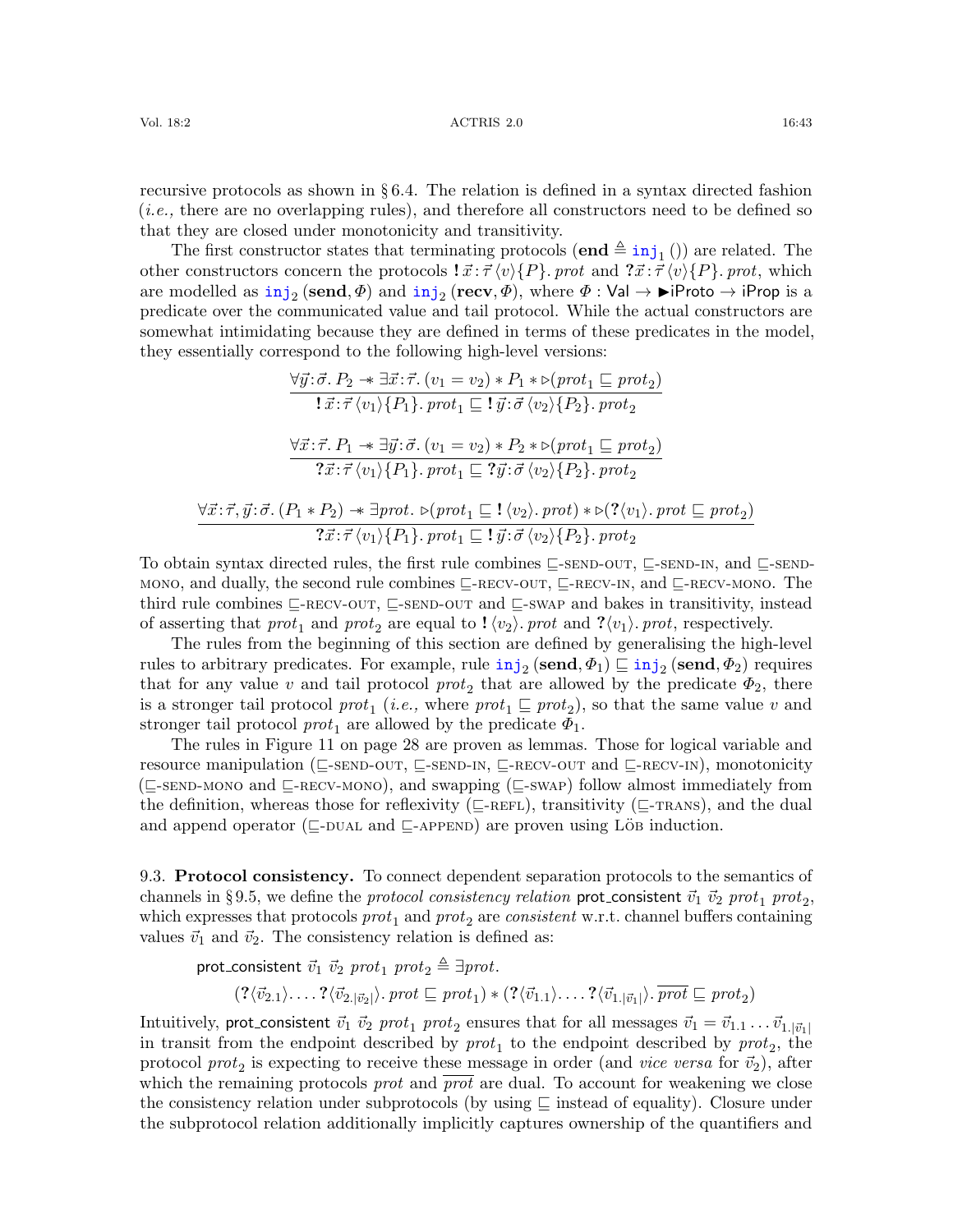$$
True \nArr \exists \gamma. (\gamma \mapsto prot) * (\gamma \mapsto prot) \qquad (HO-GHOST-ALLOC)
$$
\n
$$
(\gamma \mapsto prot) * (\gamma \mapsto port') \nArr (\gamma \mapsto prot'') * (\gamma \mapsto prot'')
$$
\n
$$
(\gamma \mapsto prot) * (\gamma \mapsto port') * \triangleright (prot = prot')
$$
\n
$$
(HO-GHOST-UPDATE)
$$
\n
$$
(\gamma \mapsto prot) * (\gamma \mapsto port') * \triangleright (prot = prot')
$$
\n
$$
(HO-GHOST-AGREE)
$$

<span id="page-43-4"></span><span id="page-43-3"></span><span id="page-43-2"></span><span id="page-43-1"></span>Figure 19: Ghost theory for higher-order ghost variables in Iris.

resources associated with the messages  $\vec{v}_1$  and  $\vec{v}_2$ . That is, since the subprotocol relations relate the protocol arguments  $prot_1$  and  $prot_2$  with protocols that specify no quantifiers or resources. More precisely, by the definition of the subprotocol relation (shown in § [9.2\)](#page-41-0), a relation such as  $? \langle v \rangle$ . prot<sub>1</sub>  $\subseteq ?(\vec{x}:\vec{\tau}) \langle v \rangle \{P\}$ . prot<sub>2</sub> is equivalent to a separation implication of the form True  $* \exists \vec{x} : \vec{r}$ .  $P * \triangleright prot_1 \sqsubseteq prot_2$ , where the obligation True is trivial, meaning that it implicitly asserts ownership of P.

Finally, closure under the subprotocol relation gives that prot\_consistent  $\vec{v}_1$   $\vec{v}_2$  prot<sub>1</sub> prot<sub>2</sub> and  $prot_1 \sqsubseteq prot'_1$  implies prot\_consistent  $\vec{v}_1$   $\vec{v}_2$   $prot'_1$   $prot_2$ , and ensures that the consistency relation enjoys the following rules corresponding to creating a channel, sending a message, and receiving a message:

prot\_consistent  $\epsilon \epsilon$  prot  $\overline{prot}$ 

 $(\mathsf{prot}\_\mathsf{consistent} ~ \vec{v}_1 ~ \vec{v}_2 ~(\mathbf{!} ~ \vec{x}~:~ \vec{\tau}~ \langle v \rangle \{P\}~. ~prot_1) ~prot_2 * P[\vec{t}/\vec{x}] ) \twoheadrightarrow$  $\varphi^{|\vec v_2|}(\mathsf{prot}\_\mathsf{consistent}\;(\vec v_1\cdot[v[\vec t/\vec x]])\;\vec v_2\;prot_1\;prot_2)$ 

prot\_consistent  $~\vec{v}_1 ~([w] \cdot \vec{v}_2) ~ (?\vec{x} \!:\! \vec{\tau} \, \langle v \rangle \{P\} .~ prot_1)~prot_2~\! \rightarrow$  $\exists \vec{y}.~(w=v[\vec{y}/\vec{x}]) * P[\vec{y}/\vec{x}] * \triangleright$ (prot\_consistent  $\vec{v}_1$   $\vec{v}_2$   $prot_1$   $prot_2)$ 

The first rule states that dual protocols are consistent w.r.t. a pair of empty buffers. The second rule states that a protocol  $\vec{x} \cdot \vec{\tau} \langle v \rangle \{P\}$ . pro $t_1$  can be advanced to pro $t_1$  by giving up ownership of  $P[\vec{t}/\vec{x}]$  and enqueueing the value  $v[\vec{t}/\vec{x}]$  in the buffer  $\vec{v}_1$ . Dually, the third rule states that given a protocol  $\mathcal{Z} \vec{x} : \vec{\tau} \langle v \rangle \{P\}$ . prot<sub>1</sub> and a buffer that contains value w as its head, we learn that w is equal to  $v[\vec{y}/\vec{x}]$ , and that we can obtain ownership of  $P[\vec{y}/\vec{x}]$  by advancing the protocol to  $prot_1$  and dequeuing the value w from the buffer. Since the relation is symmetric,  $i.e.,$  if prot\_consistent  $\vec{v}_1 ~\vec{v}_2 ~prot_1 ~prot_2$  then prot\_consistent  $\vec{v}_2 ~\vec{v}_1 ~prot_2 ~prot_1,$ we obtain similar rules for the protocol  $prot<sub>2</sub>$  on the right-hand side.

The last two rules are proven by case analysis on the subprotocol relation  $(\sqsubseteq)$  in the assumption. Since the subprotocol relation  $(\subseteq)$  is defined using guarded recursion, we obtain a later modality  $(\triangleright)$  for each case analysis. To prove the first of the rules, we need to perform a number of case analyses equal to the size of the buffer  $\vec{v}_2$ , whereas for the second rule we need to perform just a single case analysis. These later modalities are eliminated through the skipN operation in the send operation, see  $\S 9.5$  $\S 9.5$  for further discussion.

<span id="page-43-0"></span>9.4. The Actris ghost theory. To provide a general interface for making Actris's reasoning principles independent of HeapLang, we employ a standard ghost theory approach in Iris to compartmentalise channel ownership. In §[9.5](#page-45-0) we define the connective  $c \rightarrow$  prot for channel endpoint ownership that links the ghost theory to the buffers of our implementation of channels in HeapLang.

The Actris ghost theory is similar in its interface to the ghost theory for contributions that we used in §[7.](#page-33-0) We define three new logical connectives—an authority prot\_ctx  $\chi \vec{v}_1 \vec{v}_2$ ,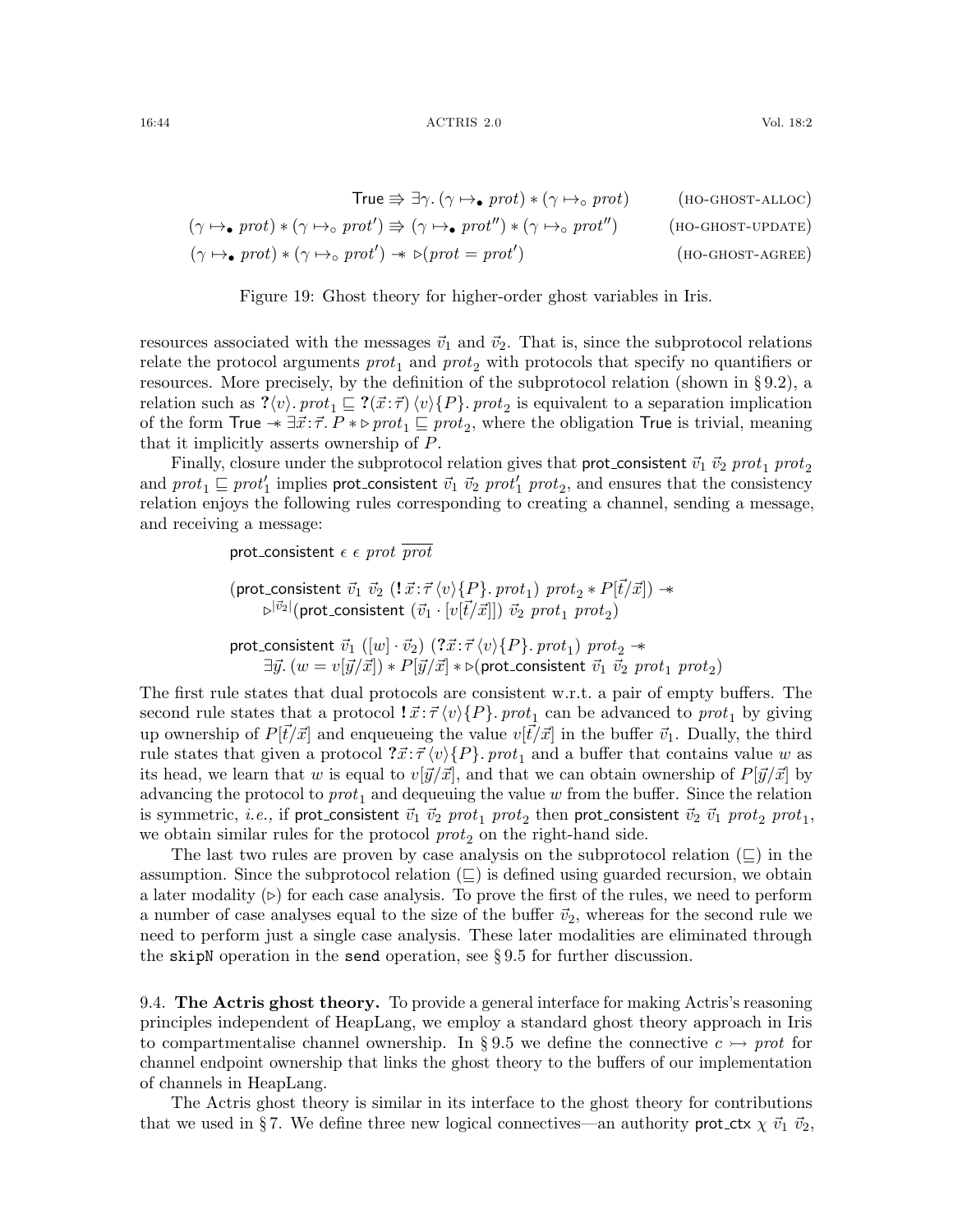| True $\Rightarrow \exists \chi$ . prot_ctx $\chi \in \epsilon *$ prot_own <sub>1</sub> $\chi$ prot $*$ prot_own <sub>r</sub> $\chi$ prot                                                                                                                                                                                                                                                                                                                       | (PROTO-ALLOC)                    |
|----------------------------------------------------------------------------------------------------------------------------------------------------------------------------------------------------------------------------------------------------------------------------------------------------------------------------------------------------------------------------------------------------------------------------------------------------------------|----------------------------------|
| $\begin{array}{c} \textnormal{prot\_ctx} \ \chi \ \vec{v_1} \ \vec{v_2} * \textnormal{prot\_own}_1 \ \chi \ (!\ \vec{x} \!:\! \vec{\tau} \ \langle v \rangle \{P\}.\ \textnormal{prot}) * P[\vec{t}/\vec{x}] \Rrightarrow \\ \left(\triangleright^{ \vec{v_2} } \textnormal{prot\_ctx} \ \chi \ \left(\vec{v_1} \cdot [v[\vec{t}/\vec{x}]]) \ \vec{v_2}\right) * \textnormal{prot\_own}_1 \ \chi \ \left(\textnormal{prot}[\vec{t}/\vec{x}]\right)\end{array}$ | $(PROTO-SEND-L)$                 |
| prot_ctx $\chi \vec{v_1} \vec{v_2} * \text{prot\_own}_{r} \chi (\vec{1} \vec{x} : \vec{\tau} \langle v \rangle \{P\} \cdot \text{prot}) * P[\vec{t}/\vec{x}] \Rightarrow$<br>$(\triangleright^{ \vec{v_1} } \text{prot\_ctx} \chi \vec{v_1} (\vec{v_2} \cdot [v[\vec{t}/\vec{x}]])) * \text{prot\_own}_{r} \chi (\text{prot}[\vec{t}/\vec{x}])$                                                                                                                | $(PROTO-SEND-R)$                 |
| $\begin{array}{l} \mbox{prot\_ctx} \ \chi \ \vec{v}_1 \ ([w] \cdot \vec{v}_2) * \mbox{prot\_own}_\textsf{I} \ \chi \ (? \vec{x} \!:\! \vec{\tau} \ \langle v \rangle \{P\}. \ \mbox{prot} ) \Rrightarrow \\ \mbox{$\triangleright$} \exists \vec{y}. \ w = v[\vec{y}/\vec{x}] * P[\vec{y}/\vec{x}] * \mbox{prot\_ctx} \ \chi \ \vec{v}_1 \ \vec{v}_2 * \mbox{prot\_own}_\textsf{I} \ \chi \ (prot[\vec{y}/\vec{x}]) \end{array}$                               | $(PROTO-RECV-L)$                 |
| $\begin{array}{l} \mbox{prot\_ctx} \ \chi \ ([w] \cdot \vec{v_1}) \ \vec{v_2} * \mbox{prot\_own}_r \ \chi \ (? \vec{x} \!:\! \vec{\tau} \ \langle v \rangle \{P\}. \ \mbox{prot} ) \Rrightarrow \\ \triangleright \exists \vec{y}. \ w = v[\vec{y}/\vec{x}] * P[\vec{y}/\vec{x}] * \mbox{prot\_ctx} \ \chi \ \vec{v_1} \ \vec{v_2} * \mbox{prot\_own}_r \ \chi \ (prot[\vec{y}/\vec{x}]) \end{array}$                                                          | $(PROTO-RECV-R)$                 |
| prot_own <sub>l</sub> $\chi$ prot $*$ prot $\sqsubseteq$ prot' $*$ prot_own <sub>l</sub> $\chi$ prot'                                                                                                                                                                                                                                                                                                                                                          | $(PROTO-\sqsubseteq-\mathbb{L})$ |
| prot_own <sub>r</sub> $\chi$ prot $*$ prot $\sqsubseteq$ prot' $*$ prot_own <sub>r</sub> $\chi$ prot'                                                                                                                                                                                                                                                                                                                                                          | $(PROTO-E-R)$                    |
|                                                                                                                                                                                                                                                                                                                                                                                                                                                                |                                  |

<span id="page-44-7"></span><span id="page-44-6"></span><span id="page-44-5"></span><span id="page-44-4"></span><span id="page-44-3"></span><span id="page-44-2"></span><span id="page-44-1"></span><span id="page-44-0"></span>Figure 20: The Actris ghost theory.

and tokens prot\_own<sub>l</sub>  $\chi$  prot<sub>l</sub> and prot\_own<sub>r</sub>  $\chi$  prot<sub>r</sub>—and prove rules about how they can be allocated, updated, and used. Similar to prior ghost theories, the identifier  $\chi$  associates the connectives to each other. The **prot**\_ctx  $\chi \vec{v_1} \vec{v_2}$  connective can be thought of as an authority that governs the global state of the buffers  $\vec{v}_1$  and  $\vec{v}_2$ . The tokens prot-own<sub>l</sub>  $\chi$  prot<sub>l</sub> and prot own<sub>r</sub>  $\chi$  prot<sub>r</sub> provide local views of the buffers state in terms of the protocols prot<sub>l</sub> and prot<sub>r</sub>. As we will see in §[9.5,](#page-45-0) the authority can be shared using a lock, while the tokens provide unique ownership of each endpoint.

To define the connectives of the Actris ghost theory we use Iris's existing ghost theory for higher-order ghost variables, revolving around the two connectives  $\gamma \mapsto_{\bullet} \text{prot}$  and  $\gamma \mapsto_{\circ} \text{prot}',$ which we call the inner and outer fragments, respectively. As before, the  $\gamma$  is the ghost identifier that associates the connectives. The fragments can be thought of as two pieces of a single variable, which can only be updated in the presence of both fragments. As a result, we know that inner and outer fragment with the same ghost identifier  $\gamma$  always point to the same protocol *prot*. This is made precise by the rules as shown in Figure [19.](#page-43-1) In particular, higher-order ghost variables are allocated in pairs  $\gamma \mapsto_{\bullet} \text{prot}$  and  $\gamma \mapsto_{\circ} \text{prot}$  for an identical protocol prot (HO-GHOST-ALLOC), and they can only be updated together (HO-GHOST-UPDATE). This means that they will always hold the same protocol ([ho-ghost-agree](#page-43-4)). The subtle part of the higher-order ghost variables is that they involve ownership of a protocol of type iProto, which is defined in terms of Iris propositions iProp. Due to the dependency on iProp (which is covered in detail in  $\S 9.1$  $\S 9.1$  and  $9.7$ ) the rule HO-GHOST-AGREE only gives the equality between the protocols under a later modality  $(\triangleright)$ .

With Iris's higher-order ghost variables at hand, we can define the Actris ghost theory connectives as:

$$
\begin{array}{l} \text{prot\_ctx } (\gamma_1, \gamma_2) \ \vec{v}_1 \ \vec{v}_2 \triangleq \exists prot_1, prot_2. \ \gamma_1 \mapsto_\bullet \ prot_1 * \gamma_2 \mapsto_\bullet \ prot_2 * \\ \text{prot\_consistent } \ \vec{v}_1 \ \vec{v}_2 \ prot_1 \ prot_2 \ \text{prot\_own}_1 \ (\gamma_1, \gamma_2) \ prot_1 \triangleq \exists prot'_1. \ \gamma_1 \mapsto_\circ \ prot'_1 * \triangleright (prot'_1 \sqsubseteq prot_1) \\ \text{prot\_own}_r \ (\gamma_1, \gamma_2) \ prot_r \triangleq \exists prot'_r. \ \gamma_2 \mapsto_\circ \ prot'_r * \triangleright (prot'_r \sqsubseteq prot_r) \end{array}
$$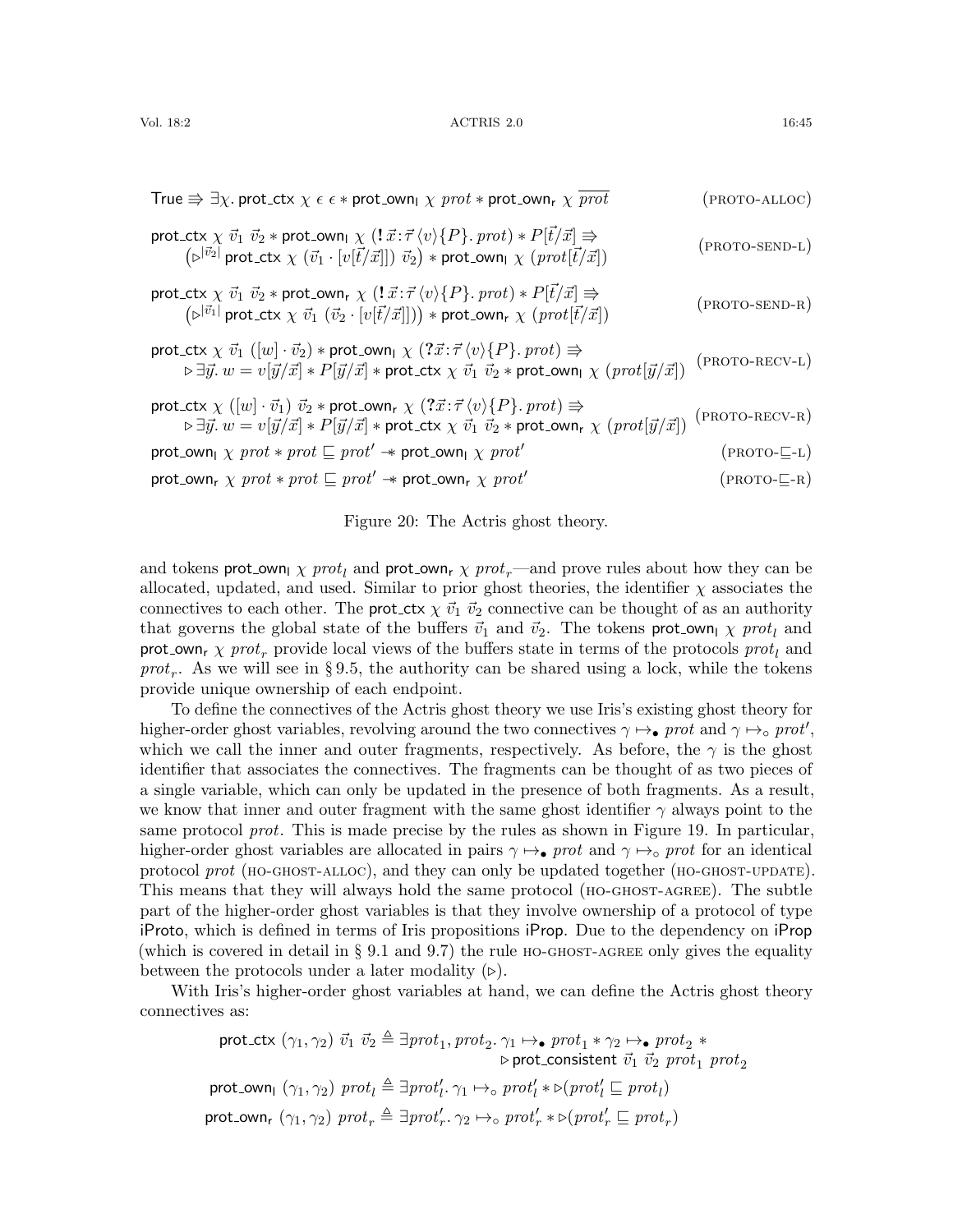Since we use two higher-order ghost variables, our identifiers  $\chi ::= (\gamma_1, \gamma_2)$  are pairs of Iris ghost identifiers. The authority prot\_ctx  $(\gamma_1, \gamma_2) \vec{v}_1 \vec{v}_2$  asserts ownership of the inner fragments of the higher-order ghost variables  $\gamma_1 \mapsto$  pro $t_1$  and  $\gamma_2 \mapsto$  pro $t_2$  for some protocols pro $t_1$  and *prot*<sub>2</sub>. It then asserts that the buffers  $\vec{v}_1$  and  $\vec{v}_2$  are consistent with respect to those protocols  $prot_1$  and  $prot_2$  (via prot\_consistent  $\vec{v}_1$   $\vec{v}_2$   $prot_1$   $prot_2).$  The tokens prot\_own<sub>l</sub>  $(\gamma_1,\gamma_2)$   $prot_l$ and prot-own<sub>r</sub> ( $\gamma_1, \gamma_2$ ) prot<sub>r</sub> respectively assert ownership of the outer higher-order ghost variable fragments  $\gamma_1 \mapsto_{\circ} prot'_l$  and  $\gamma_2 \mapsto_{\circ} prot'_r$ . Here  $prot'_l$  and  $prot'_r$  are protocols that are weaker than the protocol arguments  $prot_l$  and  $prot_r$  (via  $prot_l' \sqsubseteq prot_l$  and  $prot_r' \sqsubseteq prot_r$ ). The explicit weakening under the subprotocol relation may seem redundant, as weakening is already accounted for in prot consistent. However, it allows us to weaken the protocols of the tokens without the presence of the authority as shown momentarily. The later modality  $(\triangleright)$ makes sure that prot own<sub>l</sub>  $(\gamma_1, \gamma_2)$  prot and prot own<sub>r</sub>  $(\gamma_1, \gamma_2)$  prot are contractive in prot.

With the definitions of the ghost theory connectives at hand, we prove the rules of the ghost theory presented in Figure [20.](#page-44-0) The rule PROTO-ALLOC corresponds to allocation of a buffer pair, the rules PROTO-SEND-L and PROTO-SEND-R correspond to sending a message, and the rules PROTO-RECV-L and PROTO-RECV-R correspond to receiving a message. Finally, the rules  $PROTO-\subseteq$ -L and  $PROTO-\subseteq$ -R captures that we can weaken the protocols of the tokens without the presence of the authority. The rules of Figure [20](#page-44-0) are proven through a combination of the rules for higher-order ghost state from Figure [19,](#page-43-1) and the rules for the protocol consistency relation prot consistent from § [9.3.](#page-42-0)

<span id="page-45-0"></span>9.5. The model of channel ownership. To link the physical contents of the bidirectional channel  $c$  to the Actris ghost theory we define the channel ownership connective as follows:

$$
c \rightarrow \text{prot} \triangleq \exists \chi, l, r, \text{lk.} \begin{pmatrix} (c = (l, r, \text{lk}) * \text{prot\_own}_l \chi \text{ prot}) \\ (c = (r, l, \text{lk}) * \text{prot\_own}_r \chi \text{ prot}) \end{pmatrix} * \text{is\_lock } \text{lk } (\exists \vec{v}_1 \ \vec{v}_2. \ l \stackrel{\text{int}}{\mapsto} \vec{v}_1 * r \stackrel{\text{int}}{\mapsto} \vec{v}_2 * \text{prot\_ctx} \chi \ \vec{v}_1 \ \vec{v}_2)
$$

The predicate states that the referenced channel endpoint c is either the left  $(l, r, lk)$  or the right  $(r, l, lk)$  side of a channel, and that we have exclusive ownership of the ghost token prot own  $\chi$  prot or prot own<sub>r</sub>  $\chi$  prot for the corresponding side. Iris's lock representation predicate is lock (previously presented in  $\S 7$ ) is used to make sharing of the buffers possible. The lock invariant is governed by lock  $lk$ , and carries the ownership  $l \stackrel{\text{def}}{\mapsto} \vec{v}_1$  and  $r \stackrel{\text{def}}{\mapsto} \vec{v}_2$  of the mutable linked lists containing the channel buffers, as well as prot  $c$ tx  $\chi \vec{v}_1 \vec{v}_2$ , which asserts protocol consistency of the buffers with respect to the protocols.

With the definition of the channel endpoint ownership along with the ghost theory and lock rules we then prove the channel rules HT-NEW, HT-SEND and HT-RECV from Figure [5.](#page-16-5) The proofs are carried out through symbolic execution to the point where the critical section is entered, after which the rules of the Actris ghost theory (Figure [20\)](#page-44-0) are used to allocate or update the ghost state appropriately so that it matches the physical channel buffers.

The need for skip instructions. The rules PROTO-SEND-L and PROTO-SEND-R from Fig-ure [20](#page-44-0) contain a number of later modalities  $(\triangleright)$  proportional to the other endpoint's buffer. As explained in § [9.3](#page-42-0) these later modalities are the consequence of having to perform a number of case analyses on the subprotocol relation, which is defined using guarded recursion, and thus contains a later modality for each recursive unfolding.

To eliminate these later modalities, we instrument the code of the send function with the skipN (llength  $r$ ) instruction, which performs a number of skips equal to the size of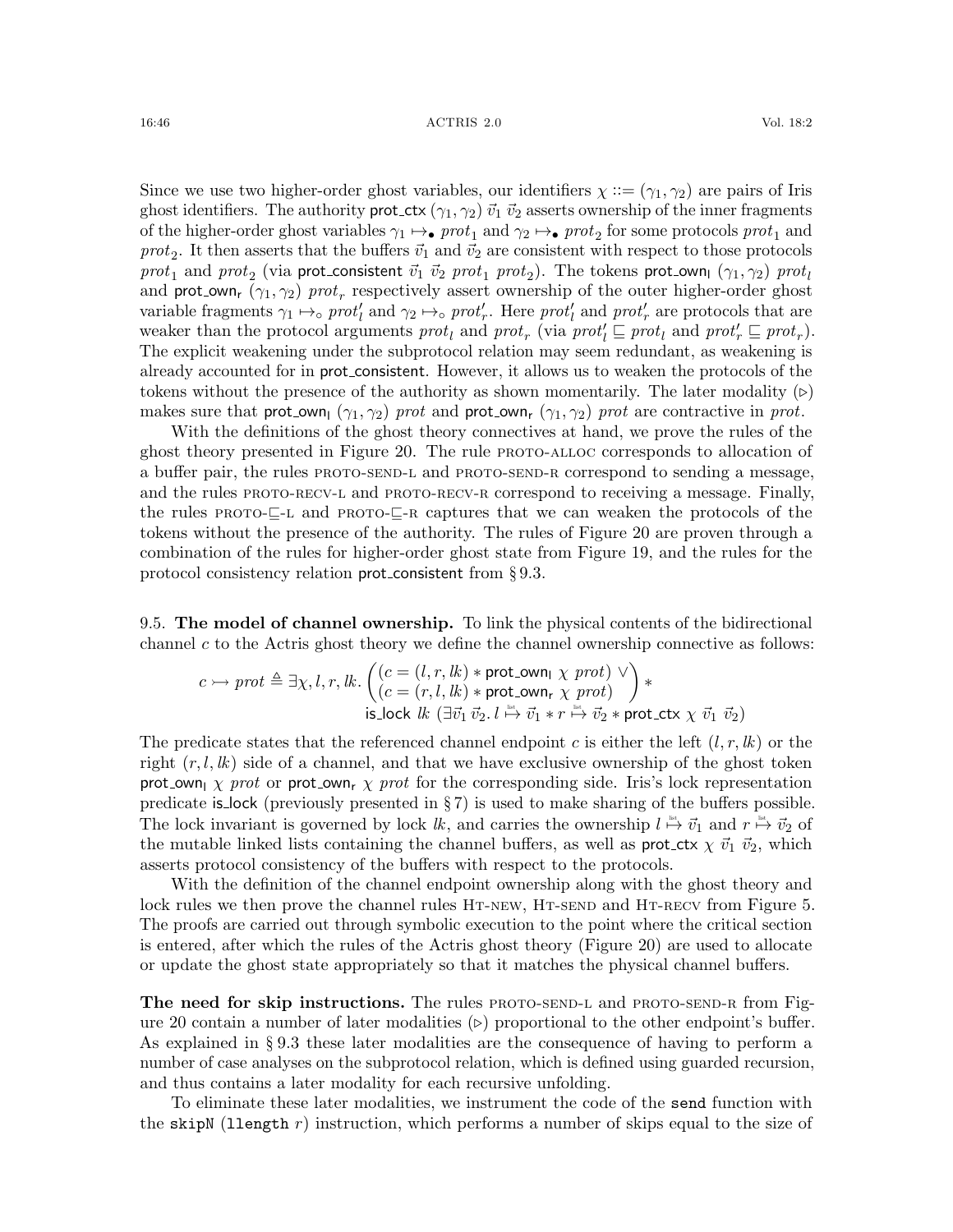Vol. 18:2 16:47 16:47 16:47 16:47 16:47 16:47 16:47

the other endpoint's buffer  $r$ . The skipN instruction has the following specification:

 $\{\triangleright^n P\}$  skipN  $n \{P\}$ 

Instrumentation with skip instructions is used often in work on step-indexing, see e.g.,  $[SSB16;$  $\text{GST}^+20$  $\text{GST}^+20$  $\text{GST}^+20$ . Instrumentation is needed because current step-indexed logics like Iris unify physical/program steps and logical steps, i.e., for each physical/program step at most one later can be eliminated from the hypotheses. In recent work by Svendsen *et al.* [\[SSB16\]](#page-63-7), Matsushita and Jourdan [\[MJ20\]](#page-62-9), and Spies *et al.* [\[SGG](#page-63-8)<sup>+</sup>21] more liberal versions of stepindexing have been proposed, but none of these versions of step-indexing have been integrated into the main Coq development of Iris and HeapLang.

<span id="page-46-0"></span>9.6. Adequacy of Actris. Having constructed the model of Actris in Iris, we obtain the following main result, as first presented in § [3.4:](#page-15-1)

**Theorem 9.1** (Adequacy of Actris). Let  $\varphi \in \text{Val} \to \text{Prop }$  be a meta-level (i.e., Coq) predicate over values and suppose {True} e {v.  $\varphi$  v} is derivable in Iris, then safe e and post\_valid  $(e, \varphi)$ .

Since Actris is an internal logic embedded in Iris, the proof is an immediate consequence of Iris's adequacy theorem (Theorem [3.1\)](#page-15-3).

<span id="page-46-1"></span>9.7. Solving the recursive domain equation for protocols. Recall the recursive domain equation for dependent separation protocols from § [9.1:](#page-40-0)

$$
iProb \cong 1 + (action \times (Val \rightarrow \blacktriangleright iProb \rightarrow iProp))
$$

This recursive domain equation shows that iProto depends on the type iProp of Iris propositions. To use types that depend on iProp as part of higher-order ghost state in Iris, such types need to be bi-functorial in iProp. Hence, this means that to construct iProto, in a way that it can be used in combination with the higher-order ghost variables in Figure [19,](#page-43-1) we need to solve the following recursive domain equation:

$$
\mathsf{iProb}(X^-, X^+) \cong 1 + (\mathsf{action} \times (\mathsf{Val} \to \mathbf{I}) \mathsf{Proto}(X^+, X^-) \to X^+))
$$

Since the recursive occurrence of iProto appears in negative position, the polarity needs to be inverted for iProto to be bi-functorial.

The version of Iris's recursive domain equation solver based on [\[AR89;](#page-59-6) [BST10\]](#page-60-10) as mechanised in Iris's Coq development is not readily able to construct a solution of  $iProof(X^-, X^+).$ Concretely, the solver can only construct solutions of non-parameterised recursive domain equations. While a general construction for solving such recursive domain equations exists [\[BMSS12,](#page-60-11) § 7], that construction has not been mechanised in Coq. We circumvent this shortcoming by solving the following recursive domain equation instead, in which we unfold the recursion once by hand:

$$
iProb_2(X^-, X^+) \cong 1 + \Big(\text{action} \times (\text{Val} \to \blacktriangleright (1 + (\text{action} \times (\text{Val} \to \blacktriangleright iProb_2(X^-, X^+) \to X^-))) \to X^+\big)\Big)
$$

Here, the polarity in the recursive occurrence is fixed, allowing us to solve  $iProto<sub>2</sub>(X<sup>-</sup>, X<sup>+</sup>)$ using Iris's existing recursive domain equation solver. This is sufficient because a solution of iProto<sub>2</sub>( $X^-$ ,  $X^+$ ) is isomorphic to a solution of iProto( $X^-$ ,  $X^+$ ).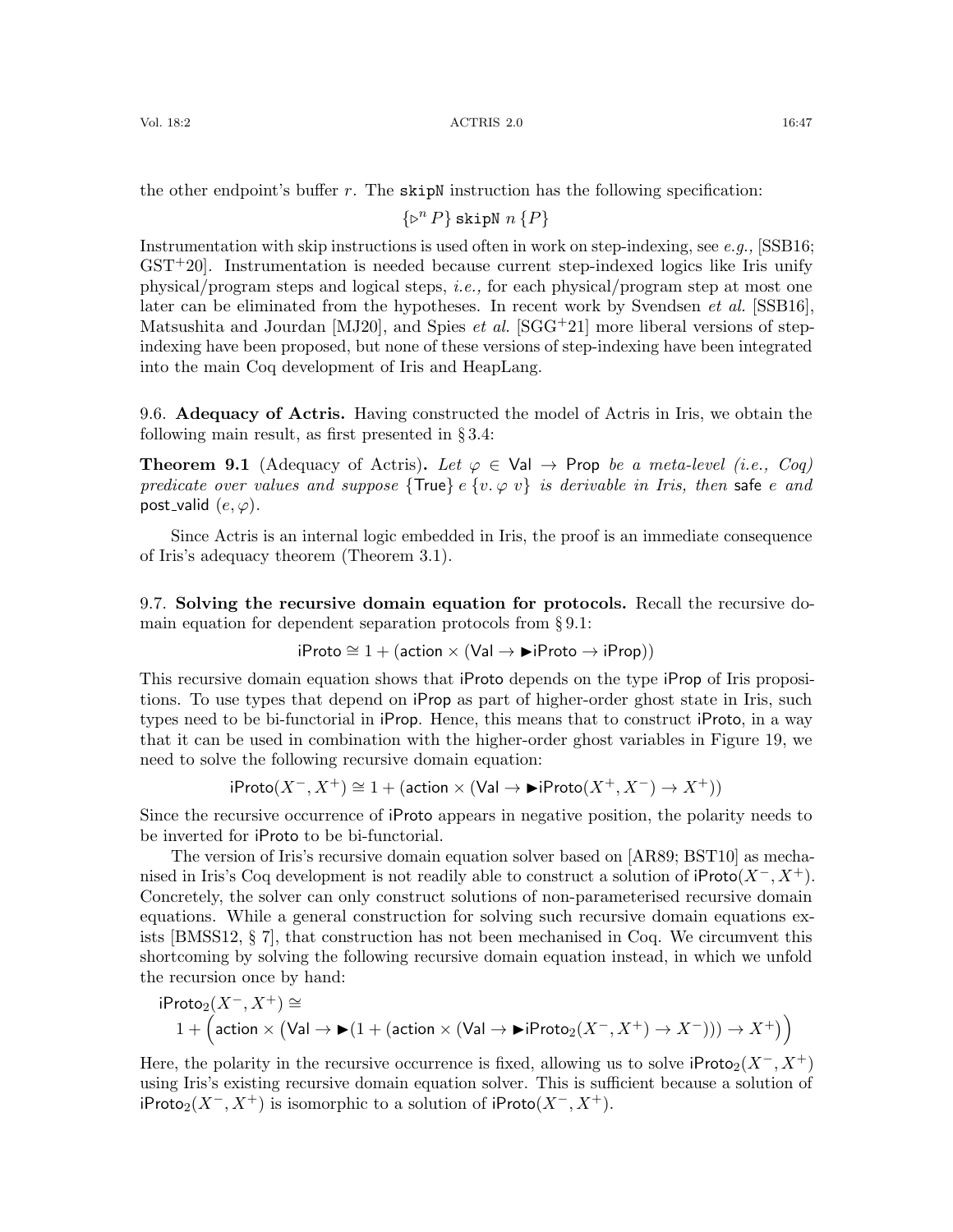|                                                  | Notation on paper                                 | Notation in Coq                  |
|--------------------------------------------------|---------------------------------------------------|----------------------------------|
| Send                                             | $x_1 \ldots x_n \langle v \rangle \{P\}$ . prot   | x_1  x_n MSG v {{ P }}; prot     |
| Receive                                          | $\{x_1 \ldots x_n \langle v \rangle \{P\}.\;prot$ | $ $ x_1  x_n MSG v {{ P }}; prot |
| End                                              | end                                               | <b>END</b>                       |
| Dual                                             | $\overline{prot}$                                 | iProto_dual prot                 |
| Literals                                         | (), 5, true                                       | # $(),$ #5, #true                |
| Logical variables $\mid x, y, z, \ldots \rangle$ |                                                   | $''x''$ , "y", "z", <>           |
| <b>Types</b>                                     | 1, N, Z                                           | (), nat, Z                       |

<span id="page-47-3"></span>Figure 21: Overview of notations in the Actris Coq mechanisation.

## 10. COQ MECHANISATION

<span id="page-47-0"></span>The definition of the Actris logic, its model, and the proofs of all examples in this paper have been fully mechanised using the Coq proof assistant [\[Coq20\]](#page-60-12). In this section we will elaborate on the mechanisation effort  $(\S 10.1)$  $(\S 10.1)$ , and go through the full proof of a message-passing program  $(\S 10.2)$  $(\S 10.2)$  and a subprotocol relation  $(\S 10.3)$  $(\S 10.3)$  showcasing the tactics for Actris. We display proofs and proof states taken directly from the Coq mechanisation, which differ in notation from the paper as shown in Figure [21.](#page-47-3)

<span id="page-47-1"></span>10.1. Mechanisation effort. The mechanisation of Actris is built on top of the mechanisation of Iris  $[KJB^+17$  $[KJB^+17$ ; [JKBD16;](#page-61-1) [JKJ](#page-62-2)<sup>+</sup>18. To carry out proofs in separation logic, we use the MoSeL Proof Mode (formerly Iris Proof Mode) [\[KTB17;](#page-62-10) [KJJ](#page-62-11)+18], which provides an embedded proof assistant for separation logic in Coq. Building Actris on top of the Iris and MoSeL framework in Coq has a number of tangible advantages:

- By defining channels on top of HeapLang, we do not have to define a full programming language semantics, and can reuse all of the program libraries and Coq machinery, including the tactics for symbolic execution of non message-passing programs.
- Since Actris is mechanised as an Iris library we get all of the features of Iris for free, such as the ghost state mechanisms for reasoning about concurrency.
- When proving the Actris proof rules, we can make use of the MoSeL Proof Mode to carry out proofs directly using separation logic, thus reasoning at a high level of abstraction.
- We can make use of the extendable nature of the MoSeL Proof Mode to define custom tactics for symbolic execution of message-passing programs.

These advantages made it possible to mechanise Actris, along with the examples of the paper, with a small Coq development of a total size of about 5000 lines of code (comments and whitespace included). The line count of the different components are shown in Figure [22.](#page-48-0)

<span id="page-47-2"></span>10.2. Tactic support for session type-based reasoning. To carry out interactive Actris proofs using symbolic execution, we follow the methodology described in the original Iris Proof Mode paper [\[KTB17\]](#page-62-10). In particular, this means that the logic in Coq is presented in weakest precondition style rather than using Hoare triples. For handling send or recv we define the following tactics:

 $wp\_send$  (t1 .. tn) with "[H1 .. Hn]" and  $wp\_recv$  (y1 .. yn) as "H". These tactics roughly perform the following actions:

• Find a send or recv in evaluation position of the program under consideration.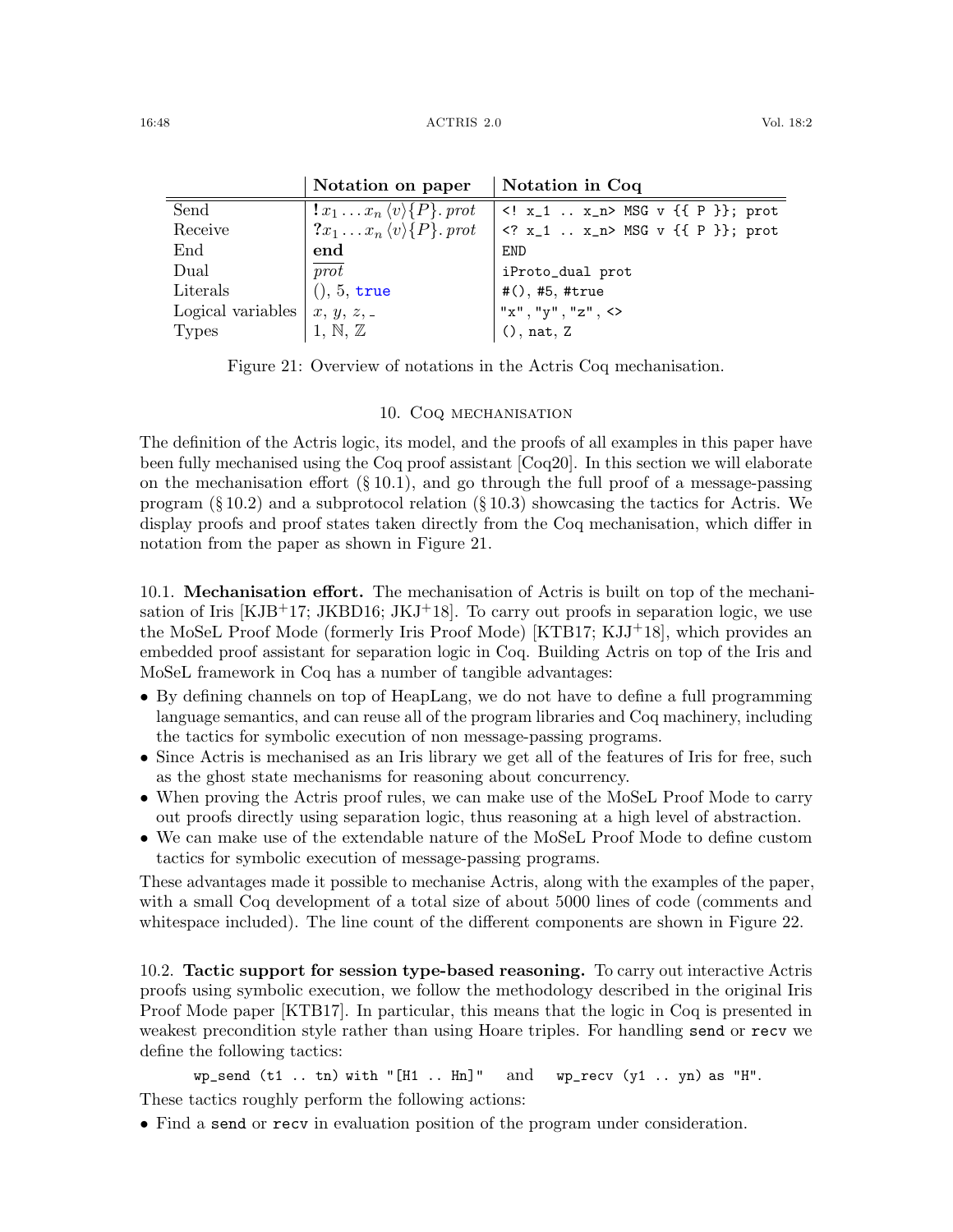| Vol. 18:2 | ACTRIS 2.0 | 16:49 |
|-----------|------------|-------|
|           |            |       |

| Component                                    | <b>Sections</b>    | $\sim$ LOC |
|----------------------------------------------|--------------------|------------|
| The Actris model                             | $\S 9.1 - \S 9.4$  | 1500       |
| Channel implementation and proof rules       | $\S 2.4$ and $9.5$ | 350        |
| Tactics for symbolic execution               | §10.2              | 500        |
| Utilities (linked lists, permutations, etc.) | n.a.               | 450        |
| Authoritative contribution ghost theory      | $\S 7$             | 150        |
| Recursive domain equation theory solver      | $\S 9.7$           | 100        |
| Examples:                                    |                    |            |
| $\bullet$ Basic examples                     | $\S 1$ and 7.1     | 400        |
| • Coarse-grained channel-based merge sort    | $\S 5.1 - \S 5.5$  | 250        |
| • Fine-grained channel-based merge sort      | $\S 5.6$           | 300        |
| $\bullet$ Mapper with swapping               | $\S 6.2$           | 400        |
| $\bullet$ List reversal                      | §6.3               | 100        |
| • Channel-based load-balancing mapper        | § 7.2              | 200        |
| • Channel-based map-reduce                   | $\S 8$             | 300        |
| Total                                        |                    | 5000       |

<span id="page-48-0"></span>Figure 22: Overview of components of the Actris Coq mechanisation.

- Find a corresponding  $c \rightarrow prot$  hypothesis in the separation logic context.
- Normalise the protocol *prot* using the rules for duals, composition, recursion, and swapping so it has a  $\vec{x} \cdot \vec{\tau} \langle v \rangle \{P\}$ . prot or  $\vec{x} \cdot \vec{\tau} \langle v \rangle \{P\}$ . prot construct in its head position.
- In case of wp\_send, instantiate the variables  $\vec{x}$ :  $\vec{\tau}$  using the terms (t1... tn), and create a goal for the proposition P with the hypotheses  $[H1 \dots Hn]$ . Hypotheses prefixed with \$ will automatically be consumed to resolve a subgoal of  $P$  if possible. In case the terms (t1 .. tn) are omitted, an attempt is made to determine these using unification.
- In case of  $wp\_recv$ , introduce the variables  $\vec{x}$ :  $\vec{\tau}$  into the context by naming them (y1 .. yn), and create a hypothesis H for P.

The implementation of these tactics follows the approach by Krebbers *et al.* [\[KTB17\]](#page-62-10). The protocol normalisation is implemented via logic programming with type classes.

As an example we will go through a proof of the following program:

```
\texttt{prog\_ref\_swap\_loop} := \lambda. let c := \texttt{start}\ \ (\texttt{rec}\ go\ c' := \texttt{let}\ l := \texttt{recv}\ c' \ \texttt{in}l \leftarrow l + 2;
                                                                                         send c' (); go\ c') in
                                          let l_1 := \mathtt{ref} 18 in let l_2 := \mathtt{ref} 20 in
                                          send c l_1; send c l_2;
                                          recv c; recv c;
                                          ! l_1 + 1 l_2
```
Here, the forked-off thread acts as a service that recursively receives locations, adds 2 to their stored number, and then sends back a flag indicating that the location has been updated. The main thread, acting like a client, first allocates two new references, to 18 and 20, respectively, which are both sent to the service after which the update flags are received. It finally dereferences the updated locations, and adds their values together, thus returning 42. To verify this program, we use the following recursive protocol:

prot\_ref\_loop  $\triangleq \mu(rec : \text{if} \text{Proto}).$  !  $(\ell : \text{Loc})(x : \mathbb{Z})\langle \ell \rangle \{\ell \mapsto x\}.$  ? $\langle () \rangle \{\ell \mapsto x + 2\}.$  rec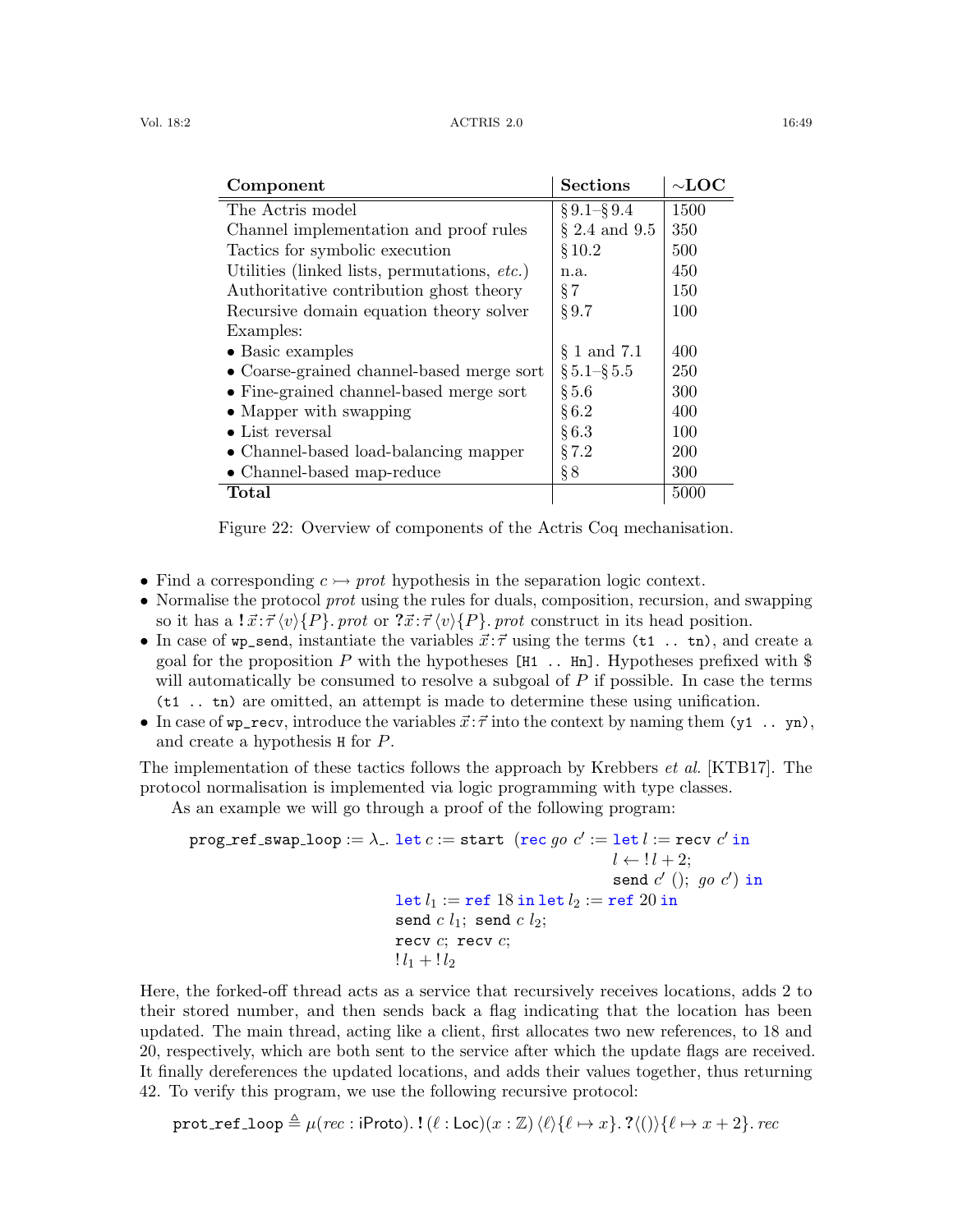```
1 Lemma prog_ref_swap_loop_spec : \forall \Phi, \Phi #42 -* WP prog_ref_swap_loop #() {{ \Phi }}.
 2 Proof.
 3 iIntros (\Phi) "H\Phi". wp_lam.
 4 wp_apply (start_chan_spec prot_ref_loop); iIntros (c) "Hc".
 5 - iLöb as "IH". wp_lam.
 6 wp_recv (1 \t x) as "H1". wp_load. wp_store. wp_send with "[$H1]".
 7 do 2 wp_pure _. by iApply "IH".
 8 - wp_alloc l1 as "Hl1". wp_alloc l2 as "Hl2".
 9 wp_send with "[$Hl1]". wp_send with "[$Hl2]".
10 wp_recv as "Hl1". wp_recv as "Hl2".
11 wp_load. wp_load.
12 wp_pures. by iApply "H\Phi".
13 Qed.
```
<span id="page-49-9"></span><span id="page-49-8"></span><span id="page-49-0"></span>

<span id="page-49-10"></span>The (forked-off) service follows the (dual of) the protocol exactly, while the main thread follows a weakened version. The recursion is unfolded twice, after which the second send has been swapped ahead of the first receive, allowing it to first send both values before receiving:

$$
\texttt{prot\_ref\_loop} \sqsubseteq ! (\ell_1 : \texttt{Loc})(x_1 : \mathbb{Z}) \langle \ell_1 \rangle \{ \ell_1 \mapsto x_1 \}.
$$
\n
$$
! (\ell_2 : \texttt{Loc})(x_2 : \mathbb{Z}) \langle \ell_2 \rangle \{ \ell_2 \mapsto x_2 \}.
$$
\n
$$
? \langle () \rangle \{ \ell_1 \mapsto (x_1 + 2) \}.
$$
\n
$$
? \langle () \rangle \{ \ell_2 \mapsto (x_2 + 2) \}.\texttt{prot\_ref\_loop}
$$

The full Coq proof of the program is shown in Figure [23.](#page-49-0) The proven lemma is logically equivalent to the specification {True} prog\_ref\_swap\_loop () {v.  $v = 42$ }, but is presented in weakest precondition style as is common in Iris in Coq. The initial proof state is:

```
∀Φ, Φ #42 -∗ WP prog_ref_swap_loop #() {{ v, Φ v }}
```
--------------------------------------∗

We start the proof on [line 3](#page-49-1) by introducing the postcondition  $\Phi$ , and the hypothesis  $H\Phi$ :  $\Phi$ #42, and then continue by evaluating the lambda expression with wp\_lam. On [line 4](#page-49-2) we apply the specification start\_chan\_spec, which is the weakest precondition variant of HT-START for start by picking the expected protocol prot\_ref\_loop. This leaves us with two subgoals, separated by bullets "-": one for the forked-off thread, and one for the main thread.

Proof of the forked-off thread. In the proof of the recursively-defined forked-off thread we use iLöb as "IH" for Löb induction on [line 5.](#page-49-3) This leaves us with the proof state:

```
"IH" : \triangleright (c \rightarrow iProto_dual prot_ref_loop -*
           WP (rec: "go" "c'" :=
                  let: "1" := recv "c" in
                  "l" <- ! "l" + #2;;
                  send "c'" #();; "go" "c'") c \{{[ _, True }})
                  --------------------------------------
"Hc" : c \rightarrow iProto_dual prot_ref_loop
    --------------------------------------∗
WP (rec: "go" "c'" :=
      let: "l" := recv "c'" in
      "l" <- ! "l" + #2;;
      send "c'" #();; "go" "c'") c \{{ _, True }}
```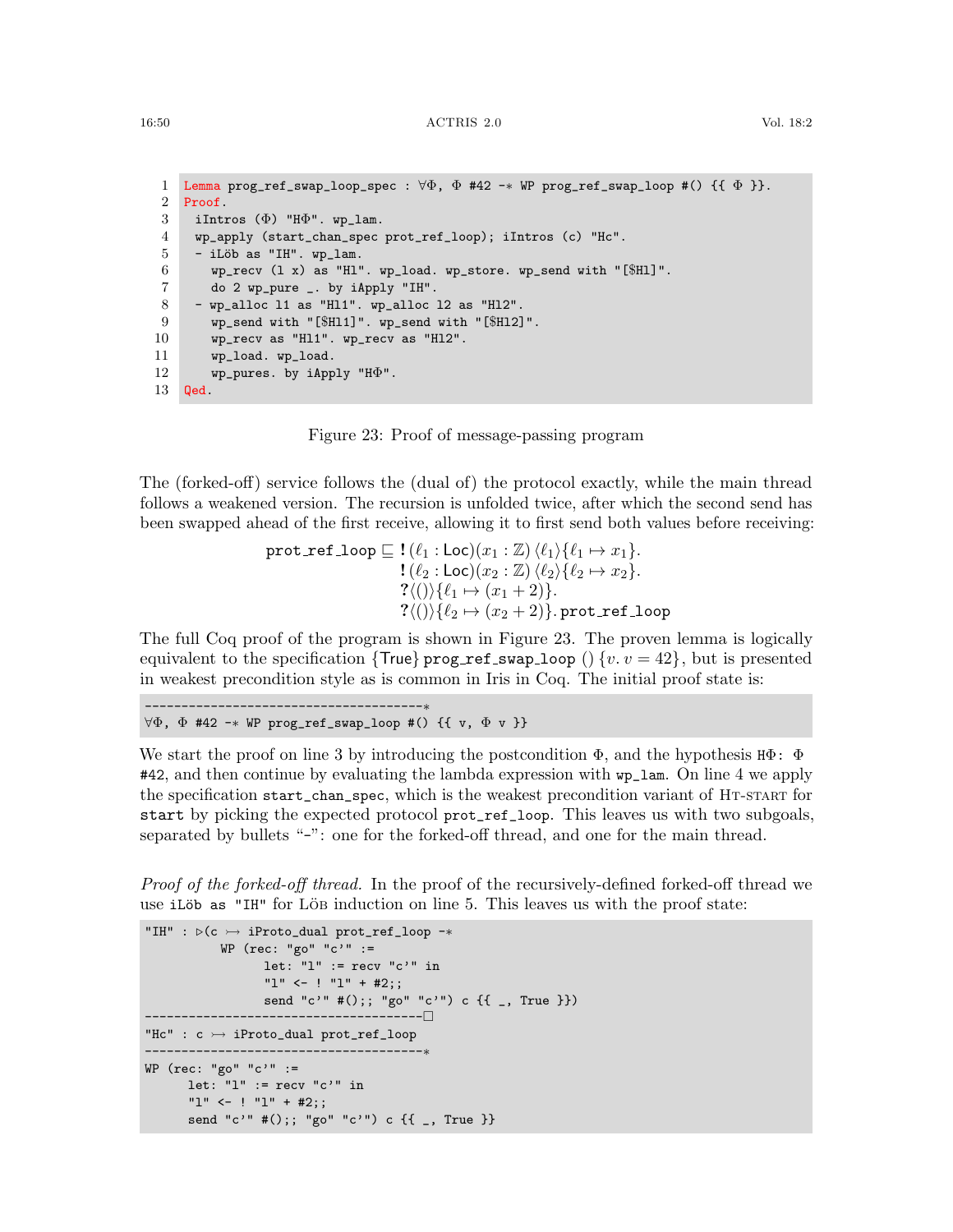We now resolve the application of c to the recursive function with  $wp\_lam$ . This lets us strip the later from the Löb induction hypothesis, as the program has taken a step. The proof state is then as follows:

```
"IH" : c \rightarrow iProto_dual prot_ref_loop -* WP prog_rec c {{ _, True }}
               --------------------------------------
"Hc" : c \rightarrow iProto_dual prot_ref_loop
     --------------------------------------∗
WP let: "l" := recv c in
   "l" <- ! "l" + #2;;
   send c #();; prog_rec c \{{ _, True }}
```
For brevity's sake we abbreviate the recursive code in "IH" as prog\_rec c.

On [line 6](#page-49-4) we resolve the proof of the body of the recursive function. So far, the proof only used Iris's standard tactics, we now use the Actris tactic for receive  $wp\_recv$  (1 x) as "H1", to resolve the receive in evaluation position, introducing the received logical variables l and x, along with the predicate of the protocol  $1 \mapsto \#x$  naming it Hl. To do so, the protocol is normalised, unfolding the recursive definition once, as well as resolving the dualisation of the head, turning it into a receive as expected. This leads to the following proof state:

```
"IH" : c \rightarrow iProto_dual prot_ref_loop -* WP prog_rec c {{ _, True }}
         --------------------------------------
"Hl" : 1 \mapsto \#x"Hc" : c \rightarrow iProto_dual (<?> MSG #() {{ 1 \rightarrow #(x + 2) }}; prot_ref_loop)
                              --------------------------------------∗
WP let: "l" := #l in
   "l" <- ! "l" + #2;;
   send c #();; prog_rec c \{{ _, True }}
```
We then use the HeapLang tactics  $wp\_load$  and  $wp\_store$  to resolve the dereferencing and updating of the location:

```
"IH" : c \rightarrow iProto_dual prot_ref_loop -* WP prog_rec c {{ _, True }}
--------------------------------------
"H1" : 1 \mapsto #(x + 2)"Hc" : c \rightarrow iProto_dual (<?> MSG #() {{ 1 \rightarrow #(x + 2) }}; prot_ref_loop)
--------------------------------------∗
WP send c #();; prog_rec c {f_{-}}, True }
```
We then use the Actris tactic  $wp\_send$  with "[\$Hl]" to resolve the send operation in evaluation position, by giving up the ownership of "Hl". Again, the protocol is automatically normalised by resolving the dualisation of the receive (?) to obtain the send (!) as expected.

We finally close the proof of the forked-off thread on [line 7.](#page-49-5) We first take two pure evaluation steps revolving the sequencing of operations with do 2 wp\_pure \_ to reach the recursive call. This results in the proof state:

```
"IH" : c \rightarrow iProto_dual prot_ref_loop -* WP prog_rec c {{ _, True }}
 --------------------------------------
"Hc" : c \rightarrow iProto_dual prot_ref_loop
     ------------------
WP prog_rec c {{ _, True }}
```
We then use by iApply "IH" to close the proof by using the Löb induction hypothesis.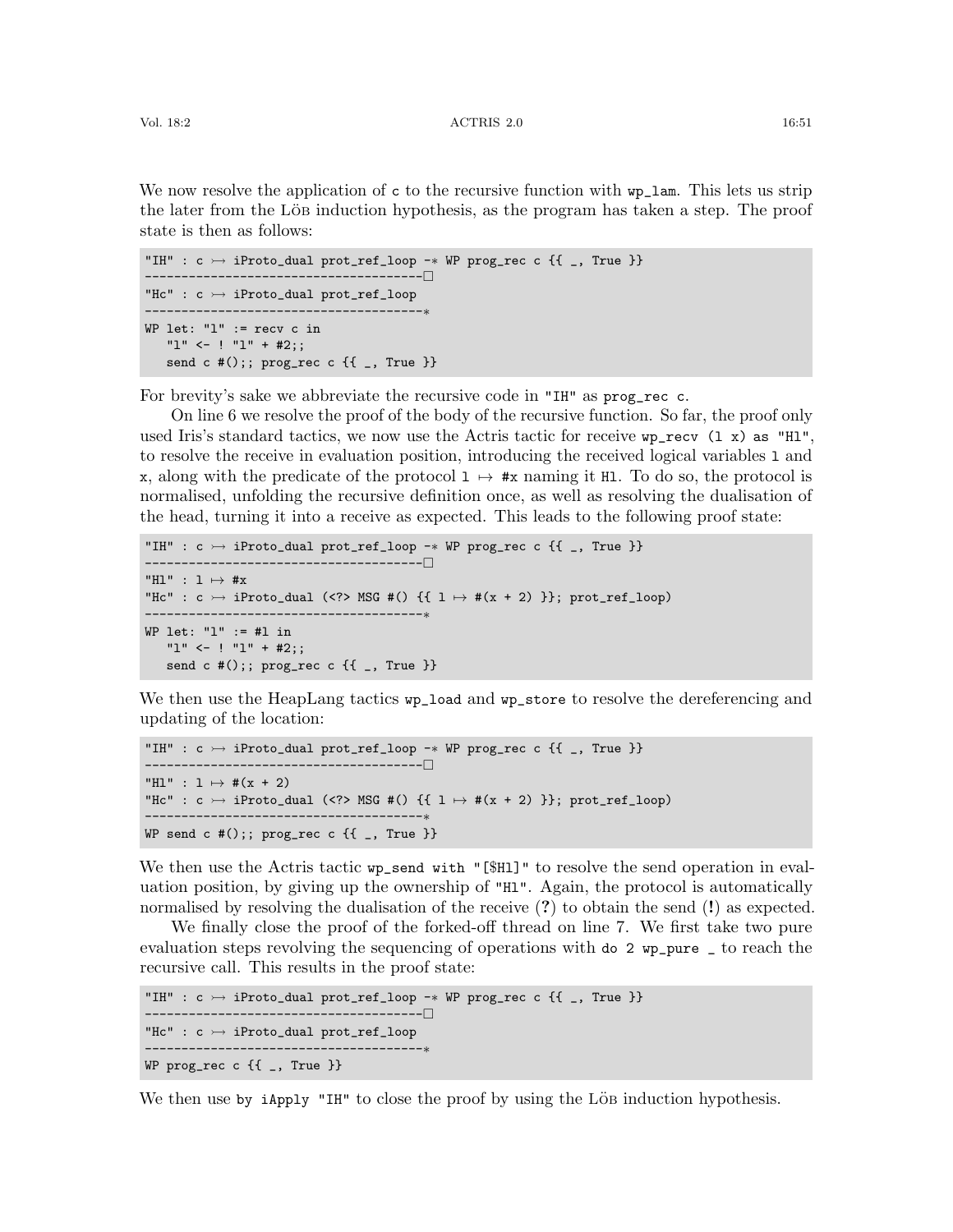Proof of the main thread. The proof of the main thread follows similarly. On [line 8](#page-49-6) we use wp\_alloc l1 as "Hl1" and wp\_alloc l2 as "Hl2", to resolve the allocations of the new locations, binding the logical variables of the locations to l1 and l2, and adding hypotheses "Hl1" and "Hl2" for ownership of these locations to the separation logic proof context. The proof state is then:

```
"HΦ" : Φ #42
"Hc" : c \rightarrow prot_ref_loop
"Hl1" : l1 7→ #18
"H12" : 12 \mapsto #20
--------------------------------------∗
WP send c #11;; send c #12;; recv c;; recv c;; ! #11 + ! #12 \{\{ v, \Phi v \} \}
```
On [line 9,](#page-49-7) we resolve the first send operation with the Actris tactic wp\_send with "[\$Hl1]", by giving up ownership of the location l1. Here, the protocol is normalised by unfolding the recursive definition, after which the head symbol is a send (!) as expected. The resulting proof state is as follows:

```
"HΦ" : Φ #42
"H12" : 12 \mapsto #20
"Hc" : c \rightarrow (<?> MSG #() {{ 11 \mapsto #(18 + 2) }}; prot_ref_loop)
      .-------------------------------<sub>*</sub>
WP send c #12;; recv c;; recv c;; ! #11 + ! #12 \{\{\ v, \ \Phi \ v\ \}\}\
```
To resolve the second send operation, we need to weaken the protocol using swapping (rule  $\Box$ [-swap'](#page-25-3)), which is taken care of automatically by the Actris tactic wp\_send with "[\$H12]". The normalisation detects that the protocol has a receive (?) as a head symbol, and therefore attempts swapping. To do so it steps ahead of the receive (?), and unfolds the recursive definition, which results in a send (!) as the first symbol after the head. It then detects that there are no dependencies between the two, and can thus apply the swapping rule  $\Box$ [-swap'](#page-25-3), moving the send  $(!)$  ahead of the receive  $(?)$ . With the head symbol now being a send  $(!)$ , the symbolic execution continues as normal, resulting in the proof state:

```
"HΦ" : Φ #42
"Hc" : c \rightarrow (<?> MSG #() {{ 11 \mapsto #(18 + 2) }};
               \langle ? \rangle MSG #() {{ 12 \mapsto #(20 + 2) }}; prot_ref_loop)
         --------------------------------------∗
WP recv c;; recv c;; ! #11 + ! #12 \{ \{ v, \Phi v \} \}
```
On [line 10](#page-49-8) we then proceed as expected with wp\_recv as "Hl1" and wp\_recv as "Hl2", to resolve the receive operations, giving us back the updated point-to resources:

```
"HΦ" : Φ #42
"H11" : 11 \mapsto #(18 + 2)
"H12" : 12 \mapsto #(20 + 2)
"Hc" : c \rightarrow prot_ref_loop
--------------------------------------∗
WP ! #11 + ! #12 \{\{ v, \Phi v \} \}
```
At [line 11](#page-49-9) we then continue by using wp\_load twice to dereference the reacquired and updated locations, and then use trivial symbolic execution using wp\_pures to resolve the remaining computations. On [line 12](#page-49-10) we finally close the proof by applying the hypothesis "HΦ" about the postcondition.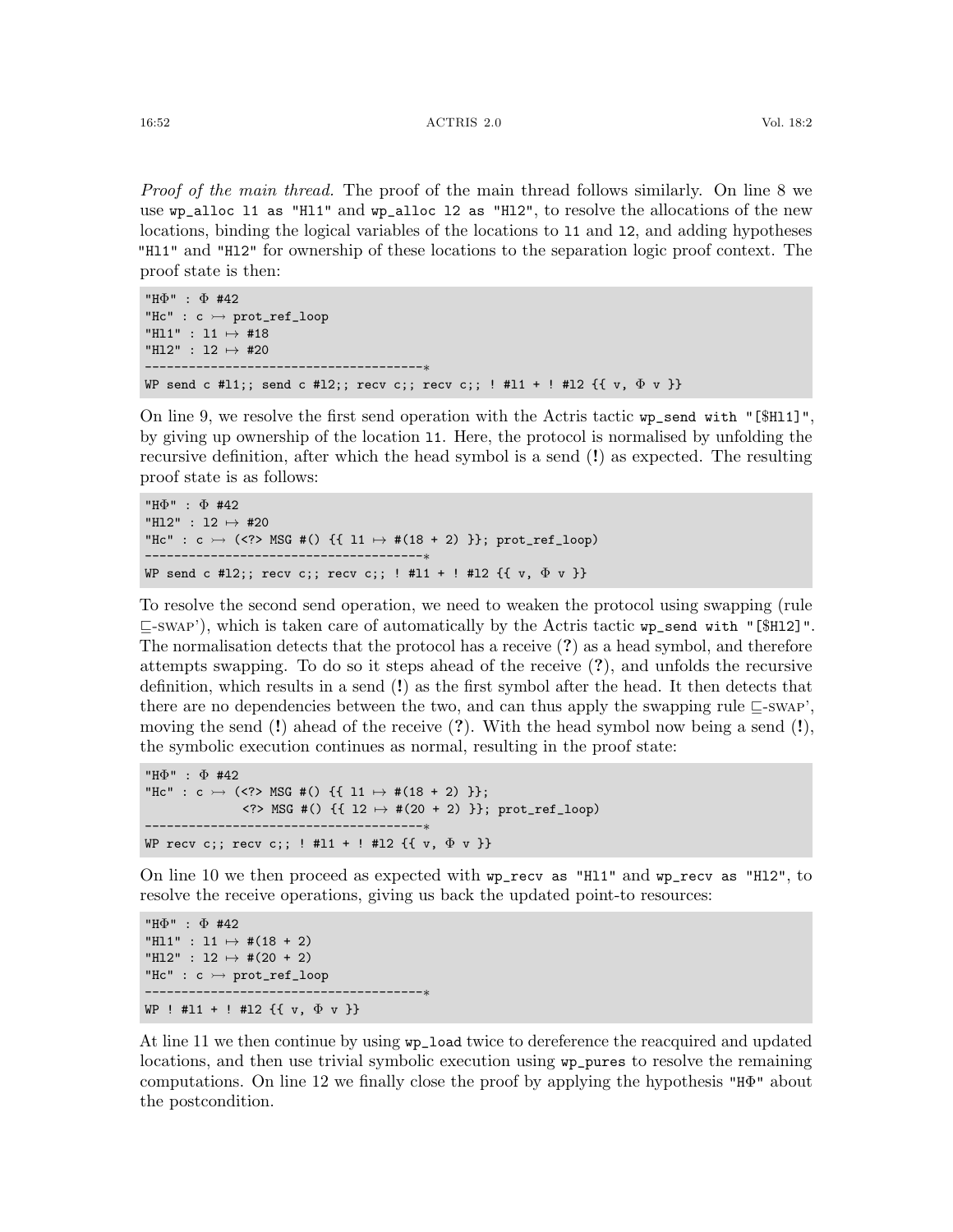```
1 Lemma list_rev_subprot :
 2 \vdash (<! (1 : loc) (vs : list val)> MSG #l {{ llist l vs }};
 3 <?> MSG #() {{ llist internal_eq l (reverse vs) }}; END) \sqsubseteq4 (<! (l : loc) (xs : list T)> MSG #l {{ llistI IT l xs }};
 5 <?> MSG #() {{ llistI IT l (reverse xs) }}; END).
 6 Proof.
 7 iIntros (l xs) "Hl".
 8 iDestruct (Hlr with "Hl") as (vs) "[Hl HIT]".
 9 iExists l, vs. iFrame "Hl".
10 iModIntro. iIntros "Hl".
11 iSplitL.
12 { rewrite big_sepL2_reverse_2. iApply Hlr.
13 iExists (reverse vs). iFrame "Hl HIT". }
14 done.
15 Qed.
```
<span id="page-52-1"></span>Figure 24: Proof of subprotocol relation

<span id="page-52-9"></span><span id="page-52-8"></span><span id="page-52-7"></span><span id="page-52-0"></span>10.3. Tactic support for subprotocols. While the Actris tactics automatically apply the subprotocol rules during symbolic execution, as shown in § [10.2,](#page-47-2) we sometimes want to prove subprotocol relations as explicit lemmas. We have tactic support for such proofs as well. We extend the existing MoSeL tactics iIntros, iExists, iFrame, iModIntro, and iSplitL/ iSplitR to automatically use the subprotocol rules to turn the goal into an equivalent goal where the regular Iris tactics apply.

- iIntros (x1 .. xn) "H1 .. Hm" transforms the subprotocol goal to begin with n universal quantification and  $m$  implications, using the rules  $\sqsubseteq$ [-send-out](#page-27-1) and  $\sqsubseteq$ [-recv-out](#page-27-2), and then introduces the quantifiers (naming them  $x1$ ...  $xn$ ) into the Coq context, and the hypotheses (naming them  $H1$ ..  $Hm$ ) into the separation logic context.
- iExists (t1 .. tn) transforms the subprotocol goal to start with n existential quantifiers, using the  $\subseteq$ [-send-in](#page-27-3),  $\subseteq$ [-recv-in](#page-27-4) and  $\subseteq$ -reans rules, and then instantiates these quantifiers with the terms  $t1$ . tn specified by the pattern.
- iFrame "H" transforms the subprotocol goal into a separating conjunction between the payload predicates of the head symbols of either protocol, using the rules  $\subseteq$ [-send-in](#page-27-3) and  $\sqsubseteq$ -RECV-IN, and then tries to solve the payload predicate subgoal using "H".
- iModIntro transforms the subprotocol goal into a goal starting with a later modality  $(\triangleright)$ , using the rules  $\sqsubset$ [-send-mono](#page-27-5) and  $\sqsubset$ [-recv-mono](#page-27-6), and then introduces that later by stripping off a later from any hypothesis in the separation logic context.
- iSplitL/iSplitR "H1 .. Hn" transforms the subprotocol goal into a separating conjunction between the payload predicates of the head symbols of either protocol, using the  $\Box$ [-send-in](#page-27-3),  $\sqsubseteq$ -RECV-IN and  $\sqsubseteq$ -TRANS rules, and then creates two subgoals. For iSplitL the left subgoal is given the hypotheses H1 .. Hn from the separation logic context, while the right subgoal is given any remaining hypotheses, and vice versa for iSplitR.

The extensions of these tactics are implemented by defining custom type class instances that hook into the existing MoSeL tactics as described by Krebbers *et al.* [\[KTB17\]](#page-62-10).

To demonstrate these tactics, we will go through a proof of the subprotocol relation for the list reversing service presented in § [6.3:](#page-30-0)

$$
\begin{array}{l} \textbf{!}\ (\ell:\mathsf{Loc})(\vec{v}:\mathsf{List\; Val}) \ \langle \ell \rangle \big\{ \ell \stackrel{\text{\tiny{list.}}}{\mapsto} \vec{v} \big\}.\ \textbf{?}\langle () \rangle \big\{ \ell \stackrel{\text{\tiny{list.}}}{\mapsto} \text{reverse}\ \vec{v} \big\}.\ \textbf{end} \\ \sqsubseteq \textbf{!}\ (\ell:\mathsf{Loc})(\vec{x}:\mathsf{List}\;T) \ \langle \ell \rangle \big\{ \ell \stackrel{\text{\tiny{list.}}}{\mapsto}_{I_T} \vec{x} \big\}.\ \textbf{?}\langle () \rangle \big\{ \ell \stackrel{\text{\tiny{list.}}}{\mapsto}_{I_T} \ \text{reverse}\ \vec{x} \big\}.\ \textbf{end} \\ \end{array}
$$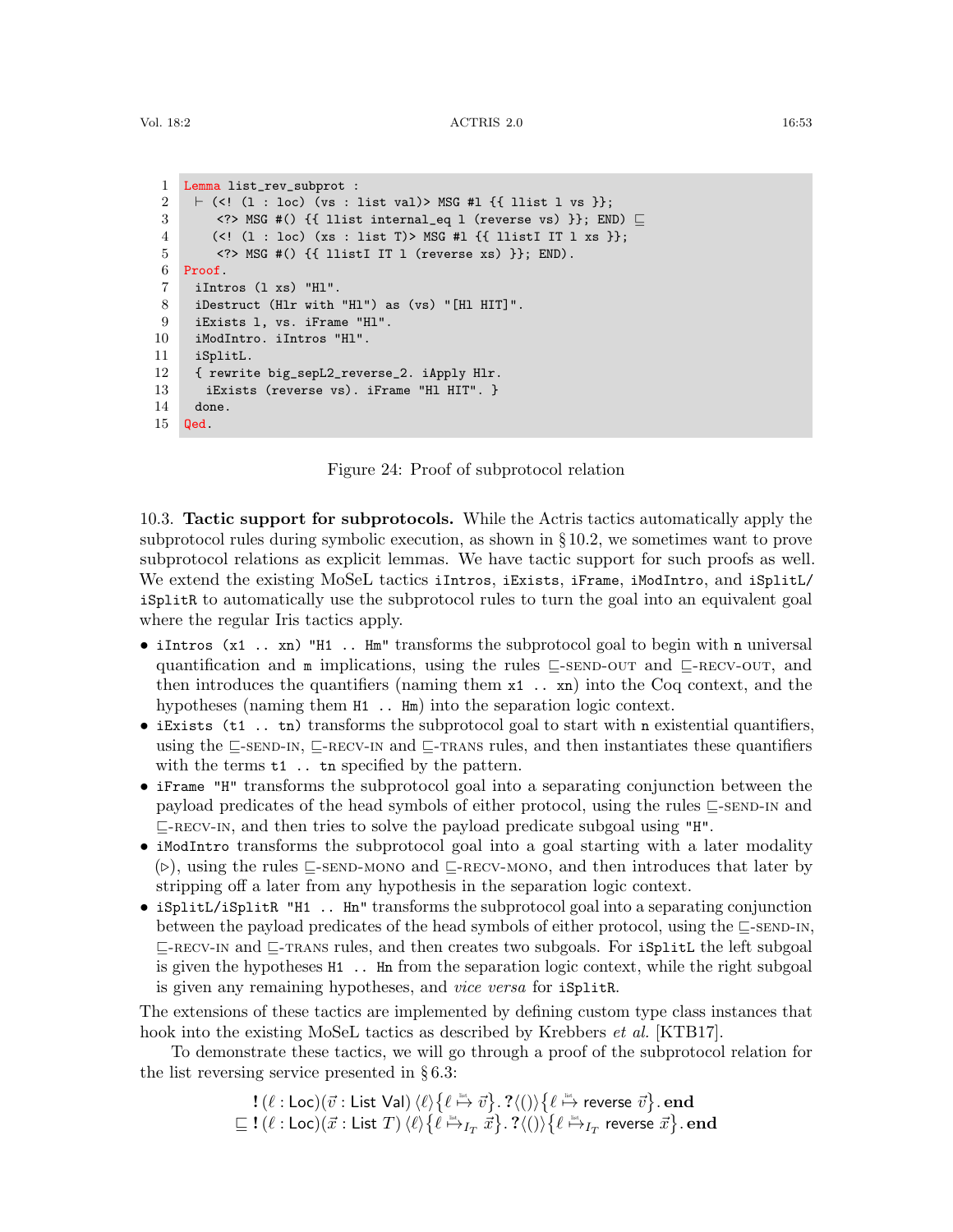Recall that the following conversion between the list representation predicate with payload  $\ell \stackrel{\text{dist}}{\mapsto} I_T \vec{x}$  and one without payload  $\ell \stackrel{\text{dist}}{\mapsto} \vec{v}$  holds:

H1r : 
$$
\ell \stackrel{\text{list}}{\mapsto} I_T \vec{x} \ast \ast (\exists \vec{v}.\ell \stackrel{\text{list}}{\mapsto} \vec{v} \ast \mathbf{\ast}_{(x,v) \in (\vec{x}, \vec{v})}.I_T x v)
$$

The full Coq proof of the subprotocol relation is shown in Figure [24.](#page-52-1) The initial proof state is identical to the lemma statement. On [line 7](#page-52-2) we start by introducing the logical variables l, xs and the payload llistI IT l xs of the weaker protocol with the tactic iIntros (l xs) "Hl". This tactic will implicitly apply the rule  $\subseteq$ [-send-out](#page-27-1), so the goal starts with a universal quantification ∀(l : loc)(xs : list T). llistI IT l xs -∗..., which is then introduced based on the regular Iris introduction pattern. This gives us:

```
"Hl" : llistI IT l vs
--------------------------------------∗
(<! (1 : \text{loc}) (vs : list val)> MSG #1 \{ { llist 1 vs }};
\langle ? \rangle MSG #() {{ llist l (reverse vs) }}; END) \Box(\langle\cdot|\rangle) MSG #1; \langle\cdot|\rangle MSG #(\rangle) {{ llistI IT 1 (reverse xs) }}; END)
```
To obtain the payload predicate expected by the stronger protocol, we use the lemma Hlr, to derive llist l vs and [∗list] x;v ∈ xs;vs, IT x v from llistI l xs with the tactic iDestruct (Hlr with "Hl") as (vs) "[Hl HIT]" on [line 8.](#page-52-3) The resulting proof state is:

```
"Hl" : llist l vs
"HIT" : [∗ list] x;v ∈ xs;vs, IT x v
        .------------------------------
(<! (1 : \text{loc}) (vs : list val)> MSG #1 \{ { llist 1 vs }};
\langle?> MSG #() {{ llist l (reverse vs) }}; END) \subseteq(<!> MSG #l; <?> MSG #() {{ llistI IT l (reverse xs) }}; END)
```
At [line 9](#page-52-4) we instantiate the logical variables of the stronger protocol with the logical variables 1 and vs using iExists 1, vs. This will implicitly apply the rules  $\subseteq$ [-send-in](#page-27-3) and  $\subseteq$ [-trans](#page-27-9), which makes the goal start with ∃(l : loc) (vs : list val), so the existentials can be instantiated. To resolve the payload predicate obligation llist l vs, we use iFrame "Hl". This uses the rules  $\subseteq$ [-send-in](#page-27-3) and  $\subseteq$ [-trans](#page-27-9) to turn the goal into llist l vs  $*$  ..., where the left subgoal is resolved using "Hl". We then have the following remaining proof state:

```
"HIT" : [* list] x; v \in xs; vs. IT x v--------------------------------------∗
(<!> MSG #1; <?> MSG #() {{ llist l (reverse vs) }}; END) \sqsubseteq(<!> MSG #l; <?> MSG #() {{ llistI IT l (reverse xs) }}; END)
```
As the head symbols of both protocols are sends (!) with no logical variables or payload predicates, we use iModIntro on [line 10,](#page-52-5) which first applies  $\subseteq$ [-send-mono](#page-27-5) to step over the sends, and then introduces the later modality  $(\triangleright)$ . This gives us the proof state:

```
"HIT" : [* list] x; v \in xs; vs, IT x v-------------------------<sub>*</sub>
(<?> MSG #() {{ llist l (reverse vs) }}; END) \sqsubseteq(<?> MSG #() {{ llistI IT l (reverse xs) }}; END)
```
On [line 10,](#page-52-5) similarly to before, we use iIntros "Hl", to introduce the payload predicate, but this time we do it for the stronger protocol, as dictated by  $\sqsubseteq$ -RECV-OUT:

"HIT" : [∗ list] x;v ∈ xs;vs, IT x v "Hl" : llist l (reverse vs) --------------------------------------∗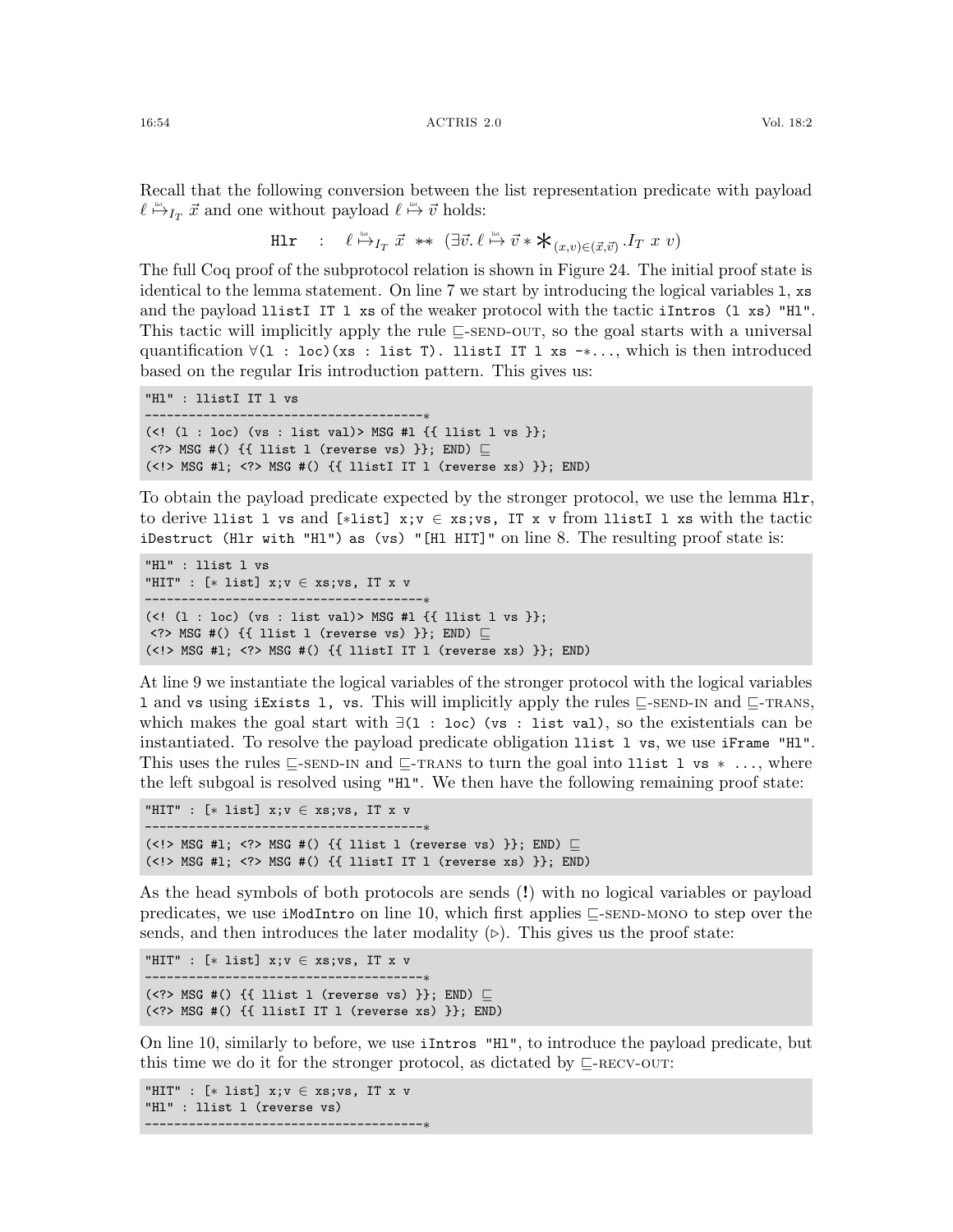```
(\leq ?> MSG #() ; END) \sqsubseteq(\langle ? \rangle MSG #() \{ [listI IT l (reverse xs) \}; END)
```
To resolve the payload predicate of the weaker protocol, we use iSplitL "Hl HIT" on [line 11,](#page-52-6) that first use  $\subseteq$ -RECV-IN and  $\subseteq$ -TRANS, to turn the goal into llistI IT l (reverse xs)  $*$ ... and then use the goal splitting pattern of Iris, to give us two subgoals, where we use the hypotheses "H<sub>1</sub>" and "H<sub>1</sub>T" in the left subgoal. The first subgoal is then:

```
"HIT" : [* list] x; v \in xs; vs, IT x v"Hl" : llist l (reverse vs)
--------------------------------------∗
llistI IT l (reverse xs)
```
On [line 12,](#page-52-7) we first use the lemma Hlr in the right-to-left direction, and then rewrite the hypothesis "HIT" using a lemma from the Iris library with rewrite big\_sepL2\_reverse\_2. We do this to obtain [\*list]  $x; v \in$  reverse xs;reverse vs, IT x v, in order to match the proof goal. This gives the proof obligation:

```
"HIT" : [∗ list] x;v ∈ reverse xs;reverse vs, IT x v
"Hl" : llist l (reverse vs)
--------------------------------------∗
\exists vs : list val, llist l vs * ([* list] x; v \inreverse xs; vs, IT x v)
```
We finally close the proof on [line 13](#page-52-8) with iExists (reverse vs), followed by iFrame "Hl HIT", as the goal matches the hypotheses exactly, when picking reverse vs as the existential quantification. We then move on to the second subgoal:

--------------------------------------∗  $(\langle ? \rangle$  MSG #(); END)  $\sqsubseteq$  ( $\langle ? \rangle$  MSG #(); END)

We resolve this subgoal, on [line 14,](#page-52-9) with the tactic done, which tries to close the proof, by automatically applying  $\subseteq$ -REFL.

#### 11. Related work

This section elaborates on the relation to message passing in separation logic  $(\S 11.1)$  $(\S 11.1)$  and process calculi  $(\S 11.2)$  $(\S 11.2)$ , session types  $(\S 11.3)$  $(\S 11.3)$ , session subtyping  $(\S 11.4)$  $(\S 11.4)$ , endpoint sharing  $(\S 11.5)$  $(\S 11.5)$ , and verification of map-reduce  $(\S 11.6)$  $(\S 11.6)$ .

<span id="page-54-0"></span>11.1. Message passing and separation logic. Lozes and Villard [\[VLC09;](#page-63-9) [LV12\]](#page-62-3) present a logic for contract-based reasoning about programs in a small imperative language with bi-directional asynchronous channels. Contracts are represented by finite-state automata with labelled send or receive transitions, equipped with separation logic predicates. Similar to session types (and Actris), contracts have a notion of duality, but unlike Actris they do not support dependencies between messages. Their logic supports ownership transfer (including ownership transfer of channels, akin to delegation), session-type like choice, and a form of recursive contracts. Their language has a close operation for channel deallocation instead of being garbage collected. A restriction to structured concurrency (i.e., par instead of fork-based), structured channel deallocation (i.e., must close both endpoints together) and linear (instead of affine) logic ensures memory-leak freedom. A form of channel sharing is supported, which we further discuss in § [11.5.](#page-57-1)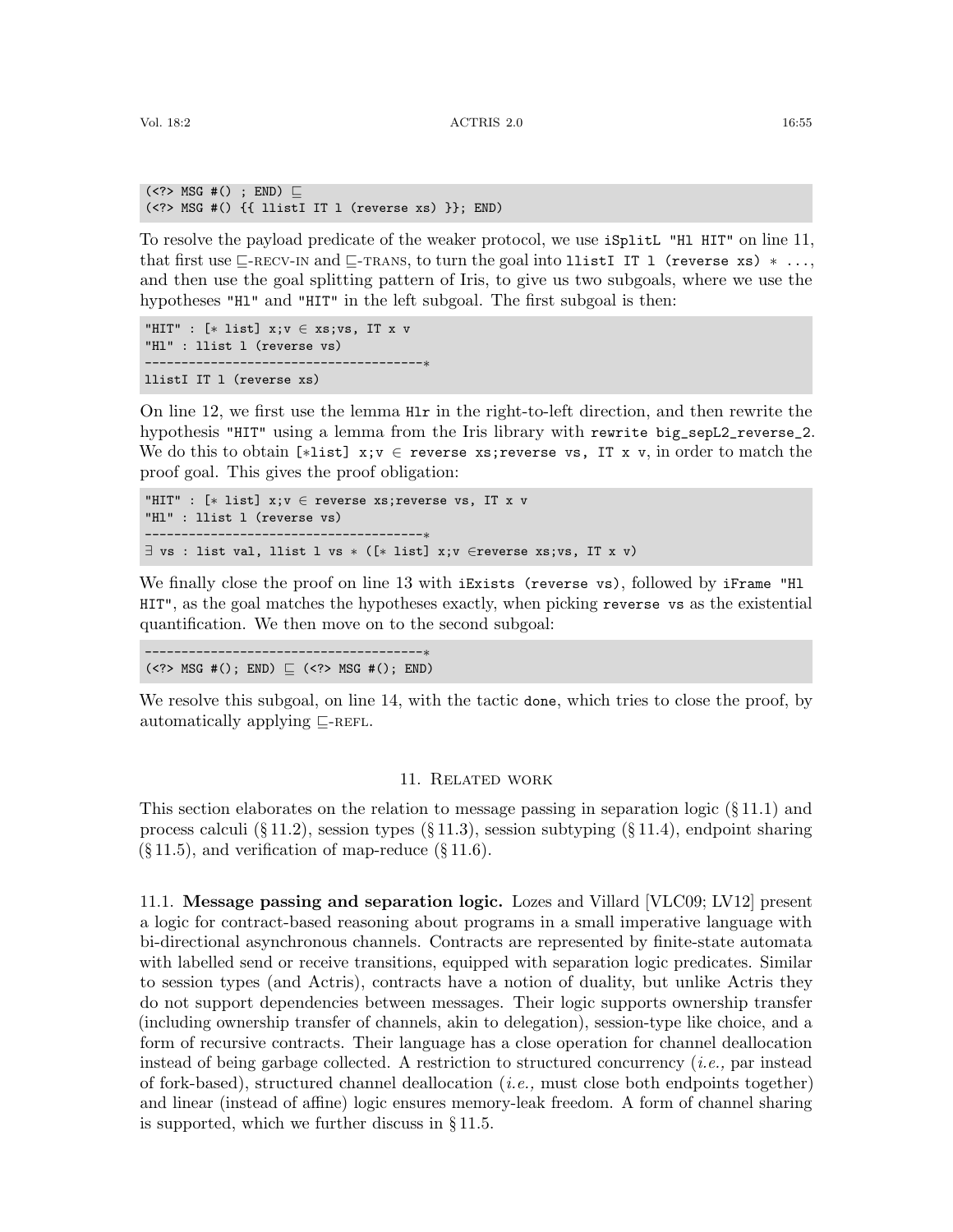#### 16:56 ACTRIS 2.0 Vol. 18:2

Craciun *et al.* [\[CKC15\]](#page-60-1) introduced *session logic*, a variant of separation logic that includes predicates for protocol specifications similar to ours. This work includes support for mutable state, ownership transfer (including ownership transfer of channels, akin to delegation), session-type like choice using a special type of disjunction operator on the protocol level, and a sketch of an approach to verify deadlock freedom of programs. Combined, these features allow them to verify interesting and non-trivial message-passing programs. Their logic as a whole is not higher-order, which means that sending functions over channels is not possible. Moreover, their logic does not support protocol-level logical variables that can connect the transferred message with the tail protocol. It is therefore not possible to model dependent protocols like we do in Actris. Their work includes a notion of subtyping as weakening and strengthening of the payload predicates, however they do not consider swapping, and do not allow manipulation of resources as a part of their subtyping relation. There also exists no support for other concurrency primitives such as locks, which by extension means that manifest sharing is not possible. In Actris we get this for free by building on top of Iris, and reusing its ghost state mechanism. Their work has not been mechanised in a proof assistant, but example programs can be checked using the HIP/SLEEK verifier.

The original Iris paper [\[JSS](#page-62-0)+15] includes a small message-passing language with channels that do not preserve message order. It was included to demonstrate that Iris is flexible enough to handle other concurrency models than standard shared-memory concurrency. Since the Hoare triples for send and receive reason about the entire channel buffer, protocol reasoning must be done via STSs or other forms of ghost state.

Hamin and Jacobs [\[HJ19\]](#page-61-11) take an orthogonal direction and use separation logic to prove deadlock freedom of programs that communicate via message passing using a custom logic tailored to this purpose. They do not provide abstractions akin to our session-type based protocols. Instead one has to reason using invariants and ghost state explicitly.

Mansky et al. [\[MAN17\]](#page-62-12) verify the functional correctness of a message-passing system written in C using the VST framework in Coq [\[App14\]](#page-59-0). While they do not verify messagepassing programs like we do, they do verify that the implementation of their message-passing system is resilient to faulty behaviour in the presence of malicious senders and receivers.

Tassarotti et al. [\[TJH17\]](#page-63-6) prove correctness and termination preservation of a compiler from a simple language with session types to a functional language with mutable state, where channels are implemented using references on the heap. This work is also done in Iris in Coq. The session types they consider are more like standard session types, which cannot express functional properties of messages, but only their types.

The Disel logic by Sergey et al. [\[SWT18\]](#page-63-5) and the Aneris logic by Krogh-Jespersen et al.  $[KTO<sup>+</sup>20]$  $[KTO<sup>+</sup>20]$  can be used to reason about message-passing programs that work on network sockets. Channels can only be used to send strings, are not order preserving, and messages can be dropped but not duplicated. Since only strings are sent over channels complex data (such as functions) must be marshalled and unmarshalled in order to be sent over the network. Both Disel and Aneris therefore address a different problem than we do.

SteelCore [\[SRF](#page-63-10)<sup>+</sup>20] is a framework for concurrent separation logic embedded in the  $F^*$ language. SteelCore has been used to encode unidirectional synchronous channels that can be typed with protocols akin to session types. Their protocols are defined as a dependent sequence of value obligations with associated separation logic predicates, dictating what can be sent over the channel, including the transfer of ownership. Channels are first-class and can also be transferred (akin to delegation), but their protocols do not include higher-order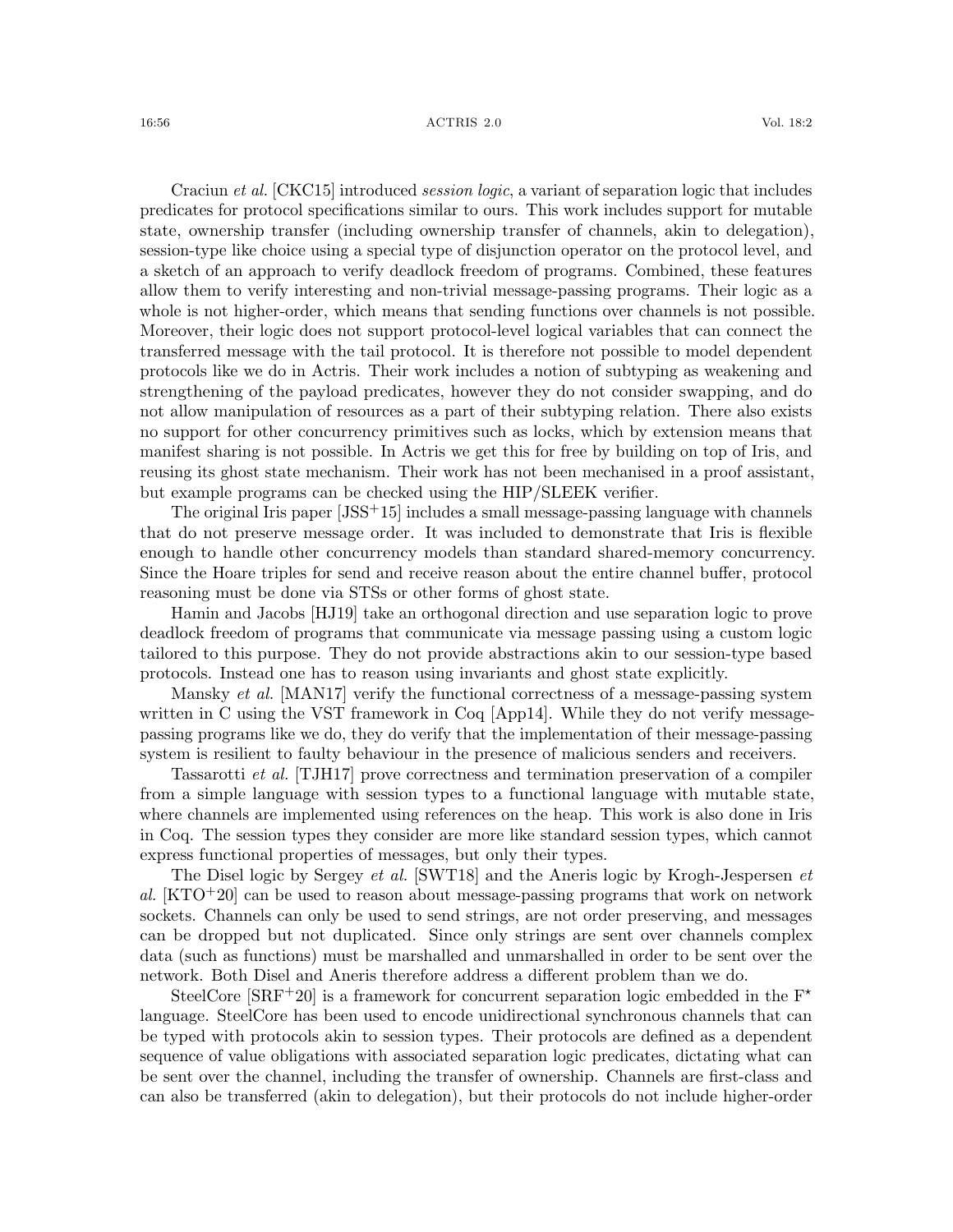protocol-level logical variables, or subtyping. They postulated that their approach scales to bidirectional asynchronous communication, but left that for future work.

<span id="page-56-0"></span>11.2. Separation logic and process calculi. Another approach to verify message-passing programs is to combine separation logic and process calculus. Neither of the approaches below support delegation or concurrency paradigms other than message passing.

Francalanza et al. [\[FRS11\]](#page-60-0) use separation logic to verify programs written in a CCS-like language. Channels model memory location, which has the effect that their input-actions behave a lot like our updates of mutable state with variable substitutions updating the state. As a proof of concept they prove the correctness of an in-place quick-sort algorithm.

Oortwijn et al. [\[OBH16\]](#page-63-3) use separation logic and the mCRL2 process calculus to model communication protocols. The logic itself operates on a high level of abstraction and deals exclusively with intraprocess communication where a fractional separation logic is used to distribute channel resources to concurrent threads. Protocols are extracted from code, but there is no formal connection between the specification logic and the underlying language.

<span id="page-56-1"></span>11.3. Session types. Seminal work on linear type systems for the  $\pi$ -calculus by Kobayashi et al. [\[KPT96\]](#page-62-13) led to the creation of binary session types by Honda *et al.* [\[HVK98\]](#page-61-2), and consequentially multiparty session types by Honda et al. [\[HYC08\]](#page-61-12).

Later work by Dardha *et al.* [\[DGS12\]](#page-60-13) helped merge the linear type systems of Kobayashi with Honda's session types, which facilitated the incorporation of session types in mainstream programming languages like Go [\[LNTY18\]](#page-62-14), OCaml [\[Pad17;](#page-63-11) [IYY19\]](#page-61-13), and Java [\[HKP](#page-61-14)+10]. These works focus on adding session-typed support for message passing in existing languages, but do not target functional correctness.

Bocchi et al. [\[BHTY10\]](#page-60-3) pushed the boundaries of what can be verified with (multiparty) session types while staying within a decidable fragment of first-order logic. They use firstorder predicates to describe properties of values being sent and received. Decidability is maintained by imposing restrictions on these predicates, such as ensuring that nothing is sent that will be invalidated down the line. The constraints on the logic do, however, limit what programs can be verified. The work includes standard subtyping on communicated values and on choices, but no notion of swapping sends ahead of receives.

Caires and Pfenning [\[CP10\]](#page-60-14) discovered a correspondence between intuitionistic linear logic and  $\pi$ -calculus with session types, which was extended with quantifiers and dependent types by Toninho *et al.* [\[TCP11\]](#page-63-12). These quantifiers range over both terms and propositions of an LF-based logic [\[CP96\]](#page-60-15), and can be used to specify basic properties of the exchanged values. Toninho and Yoshida [\[TY18\]](#page-63-13) extended this work by allowing the structure of the protocol to depend on the quantifiers. This notion of dependency allows for protocols where the length of the (tail) protocol depends on the values that were previously exchanged, similar to what we do in § [5.6.](#page-22-0) Finally, Das and Pfenning [\[DP20a;](#page-60-16) [DP20b\]](#page-60-17) developed a dependent session-type system with domain-specific logic for verifying arithmetic properties of programs with message passing.

Another approach to dependent session types was carried out by Thiemann and Vasconcelos [\[TV20\]](#page-63-14) who introduced label-dependent session types. They unify universal and existential quantifiers with the send and receive primitives of conventional session types. Hence, similar to Actris, the choice connectives ( $\&$  and  $\oplus$ ) can be derived.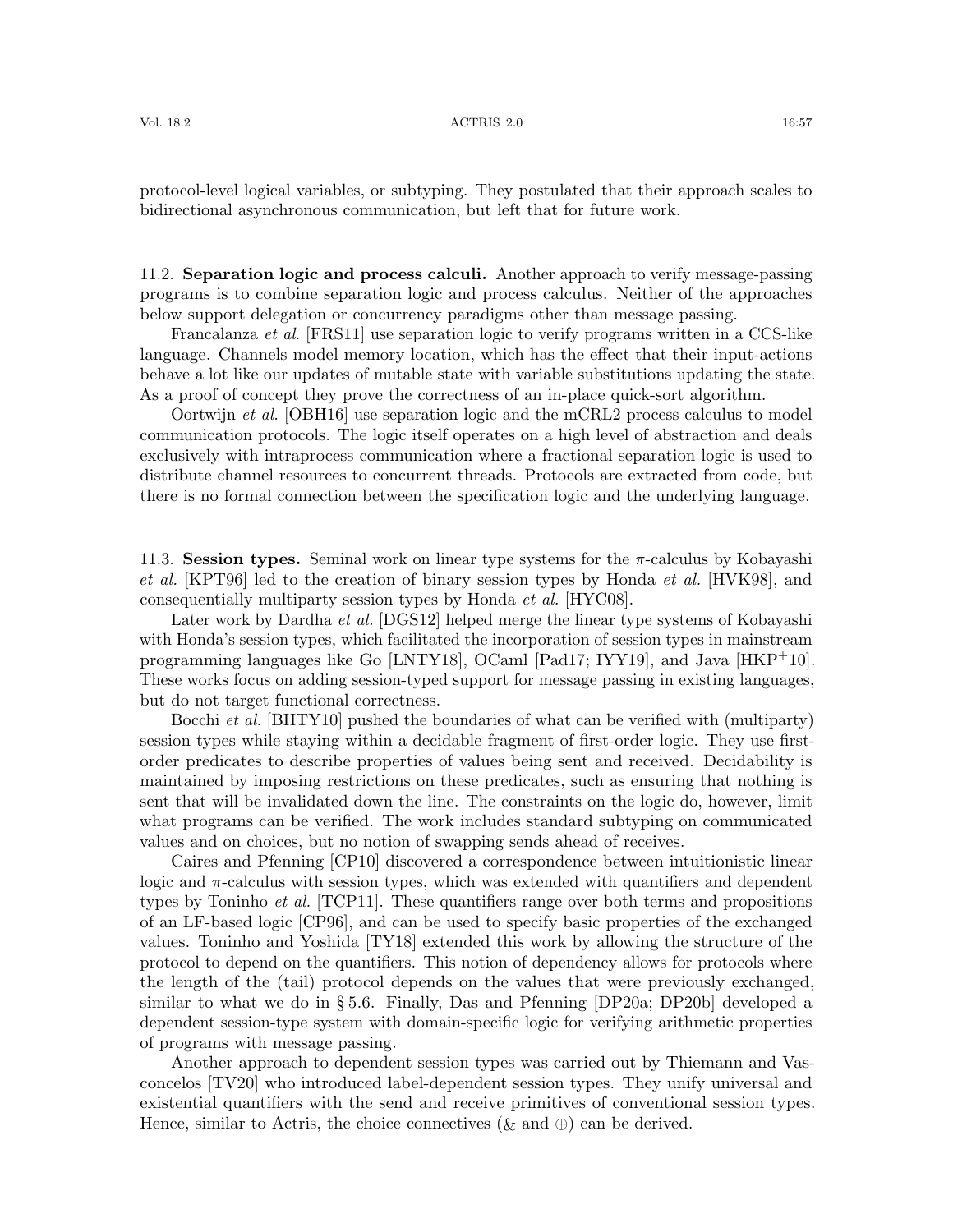Toninho et al. [\[TCP14\]](#page-63-15) and Lindley and Morris [\[LM16\]](#page-62-15) developed session-type systems with termination guarantees in the presence of recursive (session) types. This is achieved by imposing a discipline similar to (co)inductive definitions in Coq and Agda. In contrast, Actris poses no usage discipline on recursive dependent separation protocols, and hence guarantees partial correctness.

<span id="page-57-0"></span>11.4. Session subtyping. Actris's subprotocol relation is inspired by the notion of session subtyping, for which seminal work was carried out by Gay and Hole [\[GH05\]](#page-61-15). Mostrous  $et$ al. [\[MYH09\]](#page-62-6) extended session subtyping to multiparty asynchronous session types, and as part of that, introduced the notion of swapping sends ahead of receives for independent channels. Mostrous et al. [\[MY15\]](#page-62-7) later considered swapping over the same channel in the context of binary session types. Our subprotocol relation is most closely related to the work of Mostrous *et al.* [\[MY15\]](#page-62-7), although they define subtyping as a simulation on infinite trees, using so-called asynchronous contexts, whereas we define it using Iris's support for guarded recursion. It should be noted that the work by Gay and Hole [\[GH05\]](#page-61-15) differs from the work by Mostrous et al. [\[MYH09\]](#page-62-6) and Mostrous et al. [\[MY15\]](#page-62-7) in the orientation of the subtyping relation, as discussed by Gay [\[Gay16\]](#page-60-18). Our subprotocol relation uses the orientation of Gay and Hole [\[GH05\]](#page-61-15).

Session subtyping for recursive type systems is universally carried out as a type simulation on infinite trees [\[GH05;](#page-61-15) [MYH09;](#page-62-6) [MY15\]](#page-62-7), which complicates subtyping under the recursion operator. Bernardi et al. [\[BDGK14\]](#page-59-7) and Gay et al. [\[GTV20\]](#page-61-16) provide further insights on this problem, although they primarily investigate duality rather than subtyping.

To reason about recursive subtyping, Brand and Henglein [\[BH98\]](#page-60-4) present a coinductive formulation of subtyping (which they apply to regular type systems, rather than session types). We use a similar coinductive formulation, but instead of ordinary coinduction, we use Iris's support for guarded recursion, which lets us prove subtyping relations of recursive protocols using Lö<sub>B</sub> induction.

<span id="page-57-1"></span>11.5. Endpoint sharing. One of the key features of conventional session types is that endpoints are owned by a single thread. While endpoints can be delegated  $(i.e.,$  transferred from one thread to another), they typically cannot be shared  $(i.e.,$  be accessed by multiple threads concurrently). However, as demonstrated in § [7,](#page-33-0) sharing channels endpoints is often desirable, and possible in Actris.

As a simple way to relax this limitation of sharing in conventional session types, Vasconcelos [\[Vas12\]](#page-63-16) allows session types of the form ( $\mu$ rec. !T. rec) or ( $\mu$ rec. ?T. rec) to be shared. Lozes and Villard [\[LV12\]](#page-62-3) present a similar idea in the context of their contract-based separation logic (see also  $\S 11.1$ ) by equipping the connective for channel endpoint ownership with a fractional permission. If the fraction is smaller than 1, then the endpoint can be shared, but at the cost of only permitting transitions to the same contract state. Using fractional permissions they prove a lock specification à la Gotsman *et al.* [\[GBC](#page-60-19)+07] of an implementation of locks in terms of channels. This approach to locks is dual to ours in Actris, where we implement channels in terms of locks. Unlike Iris (and Actris), their logic does not support ghost state, so it cannot express complex protocols like the ones from § [7.](#page-33-0)

In the  $\pi$ -calculus community there has been prior work on endpoint sharing, e.g., by Atkey et al. [\[ALM16\]](#page-59-8), Kobayashi [\[Kob06\]](#page-62-16), and Padovani [\[Pad14\]](#page-63-17). The latest contribution in this line of work is by Balzer et al. [\[BTP19\]](#page-60-9), who developed a type system based on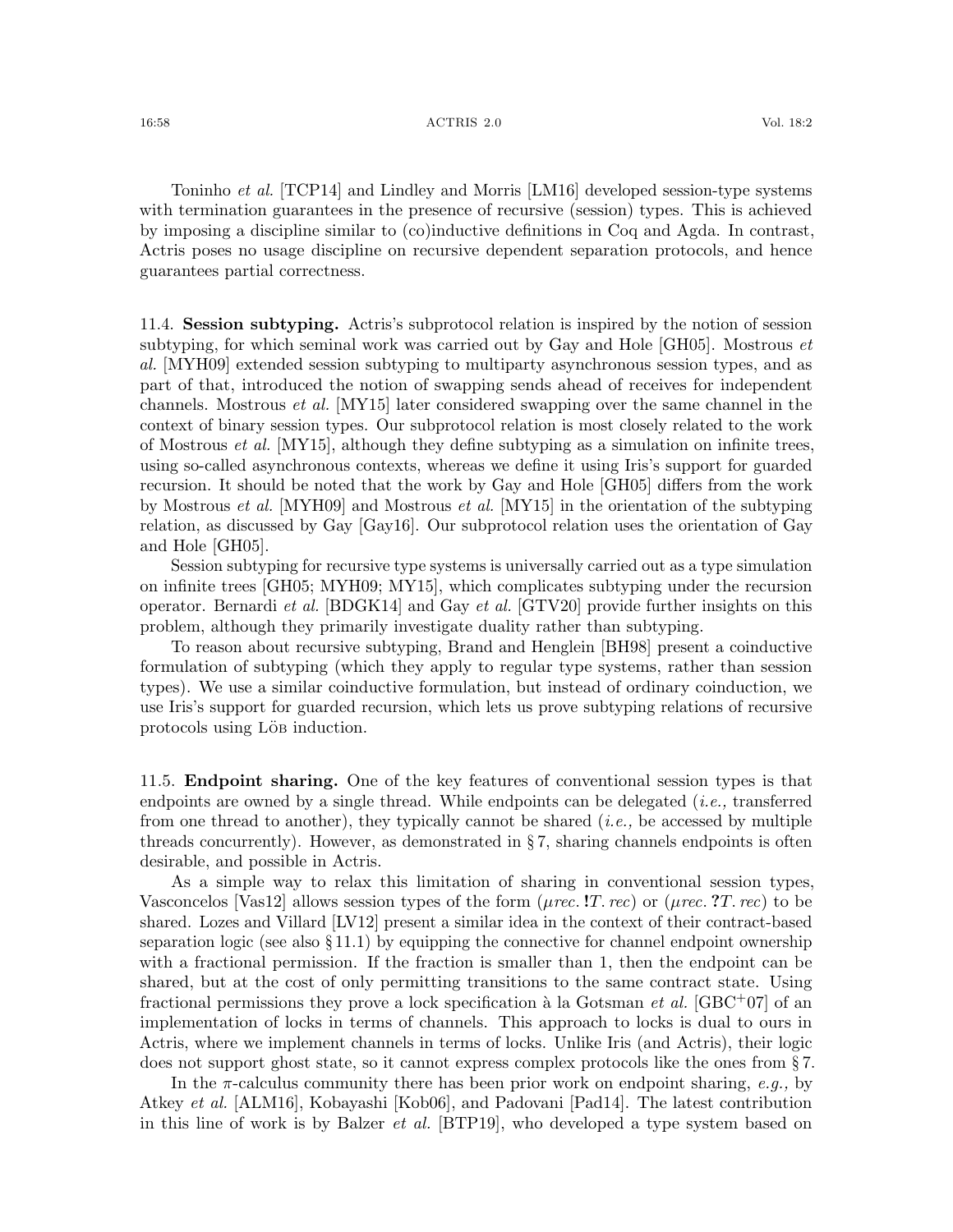#### Vol. 18:2 16:59 16:59 16:59 16:59 16:59 16:59 16:59 16:59 16:59 16:59 16:59 16:59 16:59 16:59 16:59 16:59 16:59

session types with support for manifest sharing. Manifest sharing is the notion of sharing a channel endpoint between multiple processes using a lock-like structure to ensure mutual exclusion. Their key idea to ensure mutual exclusion using a type system is to use adjoint modalities to connect two classes of types: types that are linear, and thus denote unique channel ownership, and types that are unrestricted, and thus can be shared. The approach to endpoint sharing in Actris is different: dependent separation protocols do not include a built-in notion for endpoint sharing, but can be combined with Iris's general-purpose mechanisms for sharing, like locks.

<span id="page-58-0"></span>11.6. Verification of map-reduce. To our knowledge the only verification related to the map-reduce model [\[DG04\]](#page-60-5) is by Ono *et al.* [\[OHT](#page-63-18)<sup>+</sup>11], who made two mechanisations in Coq. The first took a functional model of map-reduce and verified a few specific mappers and reducers, extracted these to Haskell, and ran them using Hadoop Streaming. The second did the same by annotating Java mappers and reducers using JML and proving them correct using the Krakatoa tool [\[MPU04\]](#page-62-17), using a combination of SAT-solvers and the Coq proof assistant. While they worked on verifying specific mappers and reducers, our case study focuses on verifying the communication of a map-reduce model that can later be parameterised with concrete mappers and reducers.

# 12. Conclusion and future work

In this paper, we have given a comprehensive account of the Actris concurrent separation logic for proving functional correctness of programs that combine message-passing with other programming and concurrency paradigms. The core feature of Actris its its mechanism of dependent separation protocols, which is inspired by session types. Considering the rich literature on session types and concurrent separation logic, we expect there to be many promising directions for future work.

Multi-party. The formalism of multi-party session types [\[HYC08\]](#page-61-12) applies to message-passing communication between more than two parties (threads or processes). The key ingredient of multi-party session types is the notion of a global protocol, which specifies the permitted communication for multiple parties of a system. From the global protocol one can then generate local protocols for the individual parties. It would be interesting to explore a multiparty version of dependent separation protocols. Prior work by Costea et al. [\[CCQC18\]](#page-60-20) on multi-party session logic and Zhoud *et al.*  $[ZFH^+20]$  $[ZFH^+20]$  on refined multiparty session types could serve as a starting point.

Deadlock freedom. As discussed in § [4.3,](#page-17-1) deadlocks are valid behaviours according to the notion of safety used in Iris (and thus Actris). Many conventional session type systems do not consider deadlocks to be valid behaviours, but achieve that at the expense of prohibiting valid (deadlock free) programs that can be verified in Actris.

A direction for future work is to develop a variant of Actris that incorporates the usual restrictions of session-type systems like linearity and a start primitive for combined channel and thread creation. To prove an adequacy theorem that ensures that this variant of Actris indeed prohibits deadlocks, one needs to change the model of Actris to ensure acyclicity of the dependency structure among the threads and channels. This could be achieved by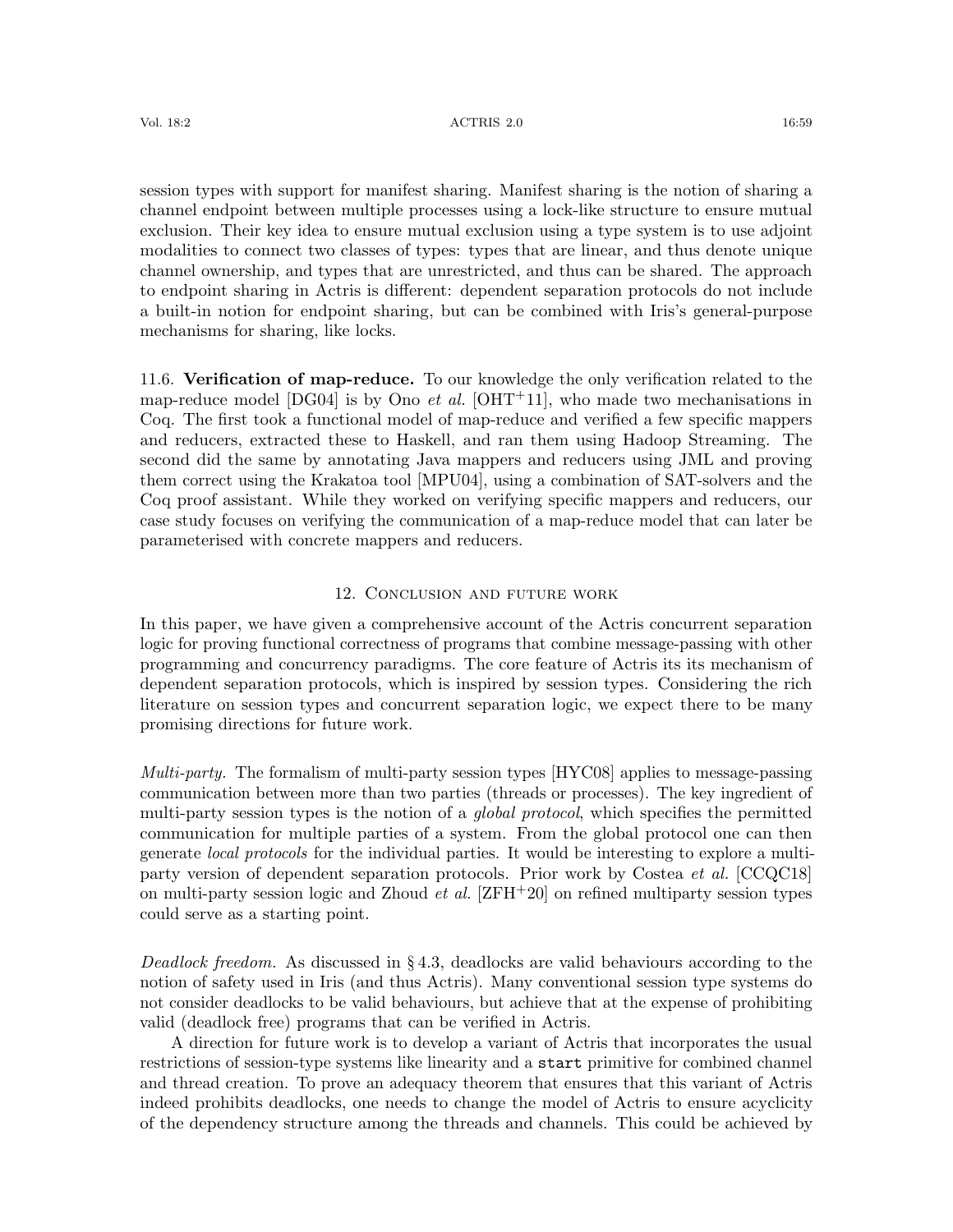building upon recent work by Bizjak et al. [\[BGKB19\]](#page-59-1) on linearity in Iris and by Jacobs et al. [\[JBK21\]](#page-61-17) on a separation-logic based proof method for deadlock freedom of session types. Additionally, one could consider a version of Actris without garbage collection but with a close instruction for channel deallocation, and prove that it indeed guarantees memory-leak freedom.

Another direction for future work is to develop a separation logic that combines sessiontype based deadlock freedom with lock-order based deadlock freedom to prove deadlock freedom of programs that combine message passing with other concurrency mechanisms like locks. The work by Hamin and Jacobs [\[HJ19\]](#page-61-11) on reasoning about lock orders in separation logic, and the work by Balzer *et al.* [\[BTP19\]](#page-60-9) on deadlock freedom for manifest sharing might provide valuable insights, but figuring out how to combine these two approaches with Iris and Actris is a challenging open problem.

#### Acknowledgments

We thank the anonymous reviewers of both this paper and the POPL'20 conference version for their helpful feedback. We are grateful to Andreea Costea, Daniel Gratzer, Daniël Louwrink, Fabrizio Montesi, Marco Carbone, and the participants of the Iris workshop 2019 for discussions. The third author (Robbert Krebbers) was supported by the Dutch Research Council (NWO), project 016.Veni.192.259.

#### **REFERENCES**

- <span id="page-59-4"></span>[Ahm04] Amal Ahmed. Semantics of Types for Mutable State. PhD thesis, Princeton University, 2004.
- <span id="page-59-8"></span>[ALM16] Robert Atkey, Sam Lindley, and J. Garrett Morris. Conflation confers concurrency. In Essays Dedicated to Philip Wadler on the Occasion of His 60th Birthday, pages 32–55, 2016.
- <span id="page-59-3"></span>[AM01] Andrew W. Appel and David McAllester. An indexed model of recursive types for foundational proof-carrying code. TOPLAS, 23(5):657–683, 2001.
- <span id="page-59-6"></span><span id="page-59-5"></span><span id="page-59-0"></span>[AMRV07] Andrew W. Appel, Paul-André Melliès, Christopher D. Richards, and Jérôme Vouillon. A very modal model of a modern, major, general type system. In POPL, pages 109–122, 2007.
	- [App14] Andrew W. Appel. Program Logics for Certified Compilers. Cambridge University Press, 2014.
	- [AR89] Pierre America and Jan J. M. M. Rutten. Solving reflexive domain equations in a category of complete metric spaces. JCSS, 39(3):343–375, 1989.
	- [BB20] Lars Birkedal and Aleš Bizjak. Lecture notes on iris: Higher-order concurrent separation logic. <https://iris-project.org/tutorial-material.html>, 2020.
- <span id="page-59-7"></span><span id="page-59-2"></span>[BDGK14] Giovanni Bernardi, Ornela Dardha, Simon J. Gay, and Dimitrios Kouzapas. On duality relations for session types. In *TGC*, volume 8902 of *LNCS*, pages 51–66, 2014.
- <span id="page-59-1"></span>[BGKB19] Ales Bizjak, Daniel Gratzer, Robbert Krebbers, and Lars Birkedal. Iron: Managing obligations in higher-order concurrent separation logic. PACMPL, 3(POPL):65:1–65:30, 2019.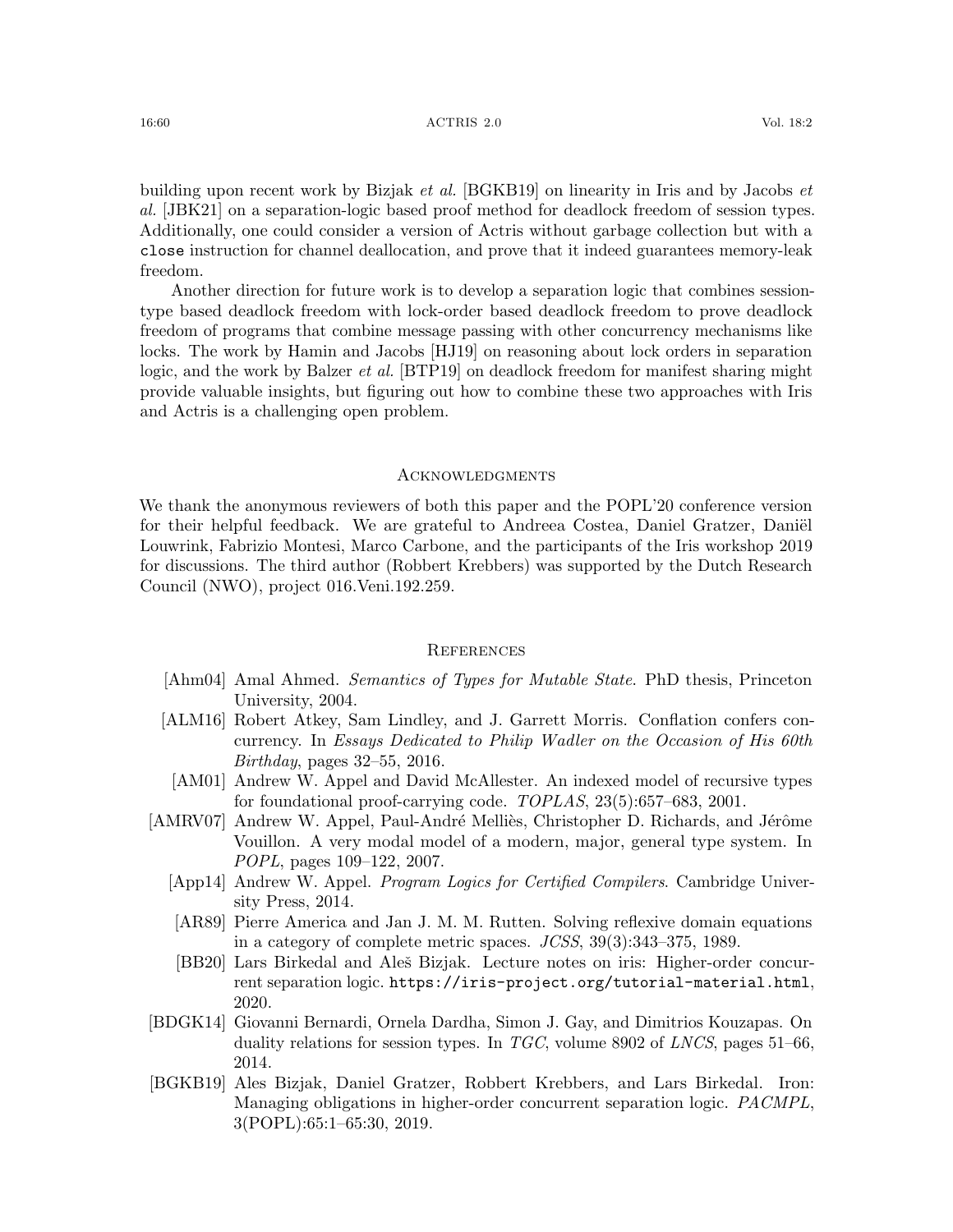#### Vol. 18:2 16:61 18:2 16:61 18:2 16:61 16:51 16:61 16:52 16:61 16:52 16:61 16:52 16:52 16:52 16:52 16:52 16:52 16:52 16:52 16:52 16:52 16:52 16:52 16:52 16:52 16:52 16:52 16:52 16:52 16:52 16:52 16:52 16:52 16:52 16:52 16:5

- <span id="page-60-4"></span>[BH98] Michael Brandt and Fritz Henglein. Coinductive axiomatization of recursive type equality and subtyping. Fundamenta Informaticae, 33(4):309–338, 1998.
- <span id="page-60-3"></span>[BHTY10] Laura Bocchi, Kohei Honda, Emilio Tuosto, and Nobuko Yoshida. A theory of design-by-contract for distributed multiparty interactions. In CONCUR, pages 162–176, 2010.
- <span id="page-60-11"></span><span id="page-60-8"></span>[BMSS12] Lars Birkedal, Rasmus Ejlers Møgelberg, Jan Schwinghammer, and Kristian Støvring. First steps in synthetic guarded domain theory: Step-indexing in the topos of trees.  $LMCS$ ,  $8(4)$ , 2012.
	- [BP17] Stephanie Balzer and Frank Pfenning. Manifest sharing with session types. PACMPL, 1(ICFP):37:1–37:29, 2017.
	- [BST10] Lars Birkedal, Kristian Støvring, and Jacob Thamsborg. The category-theoretic solution of recursive metric-space equations.  $TCS$ ,  $411(47):4102-4122$ , 2010.
	- [BTP19] Stephanie Balzer, Bernardo Toninho, and Frank Pfenning. Manifest Deadlock-Freedom for Shared Session Types. In ESOP, pages 611–639, 2019.
- <span id="page-60-20"></span><span id="page-60-15"></span><span id="page-60-14"></span><span id="page-60-12"></span><span id="page-60-10"></span><span id="page-60-9"></span><span id="page-60-1"></span>[CCQC18] Andreea Costea, Wei-Ngan Chin, Shengchao Qin, and Florin Craciun. Automated modular verification for relaxed communication protocols. In APLAS, pages 284–305, 2018.
	- [CKC15] Florin Craciun, Tibor Kiss, and Andreea Costea. Towards a session logic for communication protocols. In ICECCS, pages 140–149, 2015.
	- [Coq20] Coq Development Team. The Coq proof assistant reference manual, version 8.12.0. 2020. URL: <https://coq.inria.fr/distrib/current/refman/>.
	- [CP96] Iliano Cervesato and Frank Pfenning. A linear logical framework. In LICS, pages 264–275, 1996.
	- [CP10] Luís Caires and Frank Pfenning. Session types as intuitionistic linear propositions. In CONCUR, pages 222–236, 2010.
	- [DAB11] Derek Dreyer, Amal Ahmed, and Lars Birkedal. Logical step-indexed logical relations.  $LMCS$ ,  $7(2)$ ,  $2011$ .
	- [DG04] Jeffrey Dean and Sanjay Ghemawat. Mapreduce: Simplified data processing on large clusters. In OSDI, pages 137–150, 2004.
	- [DGS12] Ornela Dardha, Elena Giachino, and Davide Sangiorgi. Session types revisited. In PPDP, pages 139–150, 2012.
	- [DP20a] Ankush Das and Frank Pfenning. Session types with arithmetic refinements. In CONCUR, volume 171 of LIPIcs, pages 13:1–13:18, 2020.
	- [DP20b] Ankush Das and Frank Pfenning. Verified linear session-typed concurrent programming. In PPDP, pages 7:1–7:15. ACM, 2020.
- <span id="page-60-19"></span><span id="page-60-18"></span><span id="page-60-17"></span><span id="page-60-16"></span><span id="page-60-13"></span><span id="page-60-7"></span><span id="page-60-6"></span><span id="page-60-5"></span><span id="page-60-2"></span><span id="page-60-0"></span>[dRPDG14] Pedro da Rocha Pinto, Thomas Dinsdale-Young, and Philippa Gardner. Tada: A logic for time and data abstraction. In ECOOP, pages 207–231, 2014.
	- [FH92] Matthias Felleisen and Robert Hieb. The revised report on the syntactic theories of sequential control and state.  $TCS$ ,  $103(2):235-271$ , 1992.
	- [FRS11] Adrian Francalanza, Julian Rathke, and Vladimiro Sassone. Permission-based separation logic for message-passing concurrency. LMCS, 7(3), 2011.
	- [Gay16] Simon J. Gay. Subtyping supports safe session substitution. In A List of Successes That Can Change the World - Essays Dedicated to Philip Wadler on the Occasion of His 60th Birthday, pages 95–108, 2016.
	- [GBC+07] Alexey Gotsman, Josh Berdine, Byron Cook, Noam Rinetzky, and Mooly Sagiv. Local reasoning for storable locks and threads. In Zhong Shao, editor, APLAS, volume 4807 of LNCS, pages 19–37, 2007.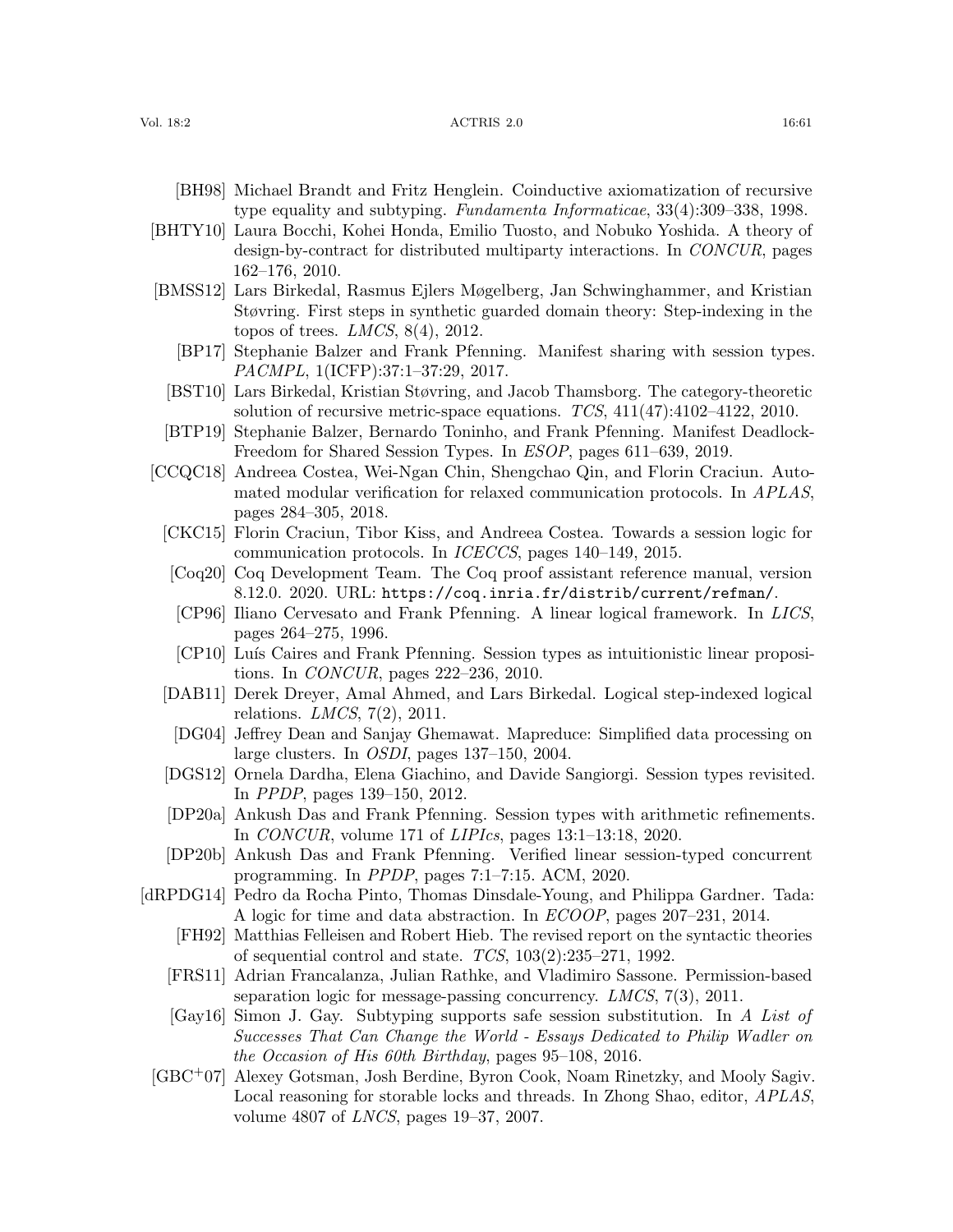- <span id="page-61-15"></span>[GH05] Simon J. Gay and Malcolm Hole. Subtyping for session types in the pi calculus. Acta Informatica, 42(2-3):191–225, 2005.
- <span id="page-61-10"></span>[GST<sup>+</sup>20] Paolo G. Giarrusso, Léo Stefanesco, Amin Timany, Lars Birkedal, and Robbert Krebbers. Scala step-by-step: Soundness for DOT with step-indexed logical relations in Iris. PACMPL, 4(ICFP):114:1–114:29, 2020.
- <span id="page-61-16"></span>[GTV20] Simon J. Gay, Peter Thiemann, and Vasco T. Vasconcelos. Duality of session types: The final cut. In PLACES, volume 314 of EPTCS, pages 23–33, 2020.
- <span id="page-61-9"></span>[HAN08] Aquinas Hobor, Andrew Appel, and Francesco Nardelli. Oracle semantics for concurrent separation logic. In ESOP, volume 4960 of LNCS, pages 353–367. 2008.
- <span id="page-61-7"></span>[HBK20] Jonas Kastberg Hinrichsen, Jesper Bengtson, and Robbert Krebbers. Actris: Session-type based reasoning in separation logic. PACMPL, 4(POPL):6:1–6:30, 2020.
- <span id="page-61-6"></span>[HBK21] Jonas Kastberg Hinrichsen, Jesper Bengtson, and Robbert Krebbers. Coq mechanisation of actris, 2021. Available online at [https://gitlab.mpi-sws.](https://gitlab.mpi-sws.org/iris/actris/-/tree/lmcs) [org/iris/actris/-/tree/lmcs](https://gitlab.mpi-sws.org/iris/actris/-/tree/lmcs).
- <span id="page-61-0"></span>[HBS73] Carl Hewitt, Peter Bishop, and Richard Steiger. A Universal Modular ACTOR Formalism for Artificial Intelligence. In IJCAI, pages 235–245, 1973.
- <span id="page-61-11"></span>[HJ19] Jafar Hamin and Bart Jacobs. Transferring obligations through synchronizations. In ECOOP, pages 19:1–19:58, 2019.
- <span id="page-61-14"></span>[HKP+10] Raymond Hu, Dimitrios Kouzapas, Olivier Pernet, Nobuko Yoshida, and Kohei Honda. Type-safe eventful sessions in java. In ECOOP, pages 21–25, 2010.
- <span id="page-61-3"></span>[HLKB21] Jonas Kastberg Hinrichsen, Daniël Louwrink, Robbert Krebbers, and Jesper Bengtson. Machine-checked semantic session typing. In CPP, pages 178–198, 2021.
- <span id="page-61-2"></span>[HVK98] Kohei Honda, Vasco Thudichum Vasconcelos, and Makoto Kubo. Language primitives and type discipline for structured communication-based programming. In ESOP, pages 122–138, 1998.
- <span id="page-61-12"></span><span id="page-61-8"></span>[HYC08] Kohei Honda, Nobuko Yoshida, and Marco Carbone. Multiparty asynchronous session types. In POPL, pages 273–284, 2008.
	- [Iri21] Iris Development Team. The mechanisation of Iris. 2021. URL: [https:](https://gitlab.mpi-sws.org/iris/iris/) [//gitlab.mpi-sws.org/iris/iris/](https://gitlab.mpi-sws.org/iris/iris/).
- <span id="page-61-13"></span>[IYY19] Keigo Imai, Nobuko Yoshida, and Shoji Yuen. Session-ocaml: A session-based library with polarities and lenses. Science of Computer Programming, 172:135– 159, 2019.
- <span id="page-61-17"></span>[JBK21] Jules Jacobs, Stephanie Balzer, and Robbert Krebbers. Connectivity graphs: A method for proving deadlock freedom based on separation logic, 2021. Manuscript under submission.
- <span id="page-61-4"></span>[JJKD18] Ralf Jung, Jacques-Henri Jourdan, Robbert Krebbers, and Derek Dreyer. Rustbelt: Securing the foundations of the rust programming language. PACMPL, 2(POPL):66:1–66:34, 2018.
- <span id="page-61-5"></span>[JJKD21] Ralf Jung, Jacques-Henri Jourdan, Robbert Krebbers, and Derek Dreyer. Safe systems programming in rust. CACM, 64(4):144–152, 2021.
- <span id="page-61-1"></span>[JKBD16] Ralf Jung, Robbert Krebbers, Lars Birkedal, and Derek Dreyer. Higher-order ghost state. In ICFP, pages 256–269, 2016.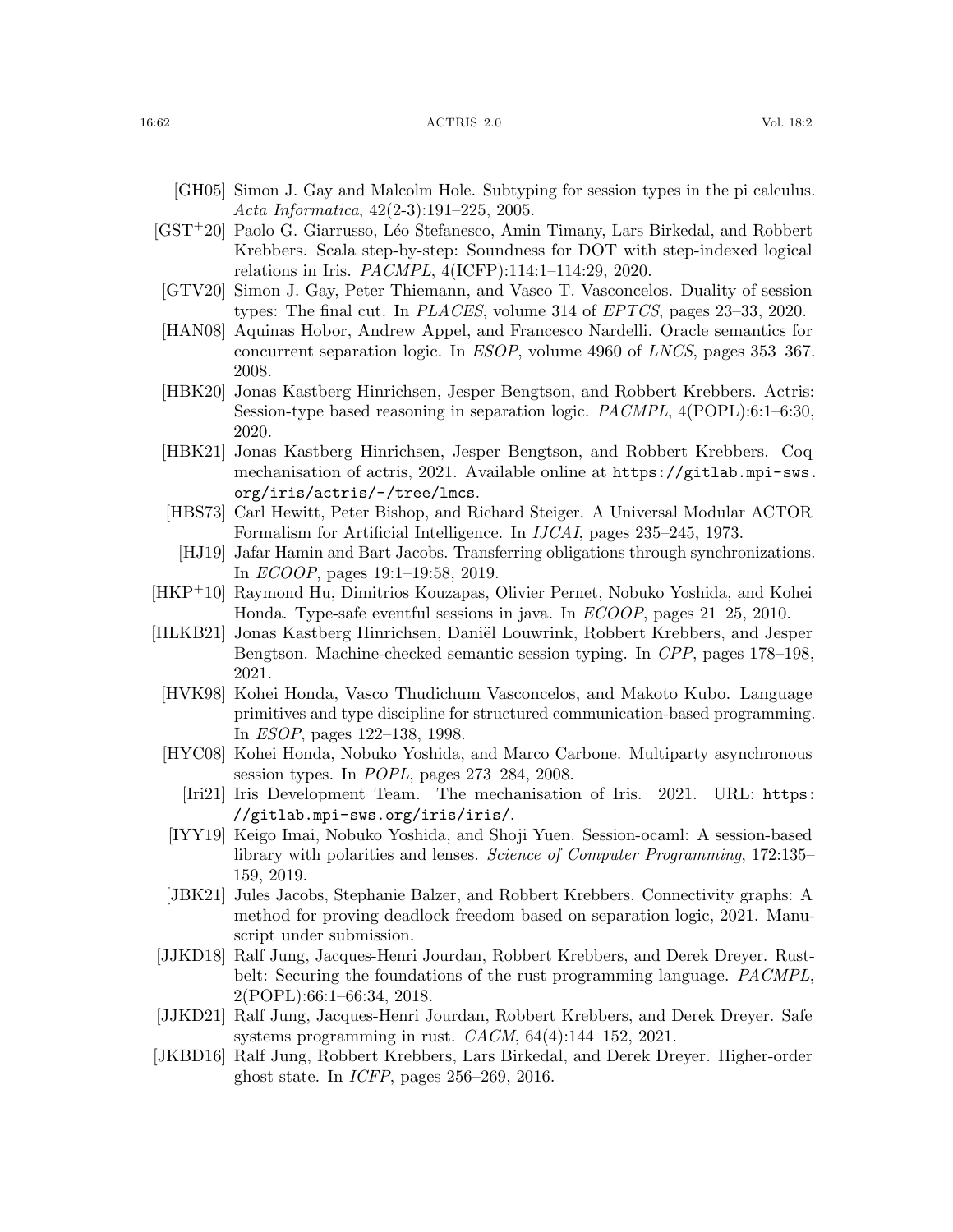#### Vol. 18:2 16:63 16:63 16:64 16:53 2.0 16:63 16:64 16:63 16:63 16:63 16:63 16:63 16:63 16:03 16:03 16:03 16:03 16:03 16:03 16:03 16:03 16:03 16:03 16:03 16:03 16:03 16:03 16:03 16:03 16:03 16:03 16:03 16:03 16:03 16:03 16:0

- <span id="page-62-2"></span>[JKJ+18] Ralf Jung, Robbert Krebbers, Jacques-Henri Jourdan, Ales Bizjak, Lars Birkedal, and Derek Dreyer. Iris from the ground up: A modular foundation for higher-order concurrent separation logic. JFP, 28:e20, 2018.
- <span id="page-62-0"></span>[JSS+15] Ralf Jung, David Swasey, Filip Sieczkowski, Kasper Svendsen, Aaron Turon, Lars Birkedal, and Derek Dreyer. Iris: Monoids and invariants as an orthogonal basis for concurrent reasoning. In POPL, pages 637–650, 2015.
- <span id="page-62-1"></span>[KJB+17] Robbert Krebbers, Ralf Jung, Ales Bizjak, Jacques-Henri Jourdan, Derek Dreyer, and Lars Birkedal. The essence of higher-order concurrent separation logic. In ESOP, pages 696–723, 2017.
- <span id="page-62-11"></span>[KJJ+18] Robbert Krebbers, Jacques-Henri Jourdan, Ralf Jung, Joseph Tassarotti, Jan-Oliver Kaiser, Amin Timany, Arthur Charguéraud, and Derek Dreyer. Mosel: A general, extensible modal framework for interactive proofs in separation logic. PACMPL, 2(ICFP):77:1–77:30, 2018.
- <span id="page-62-16"></span>[Kob06] Naoki Kobayashi. A new type system for deadlock-free processes. In CONCUR, pages 233–247, 2006.
- <span id="page-62-13"></span>[KPT96] Naoki Kobayashi, Benjamin C. Pierce, and David N. Turner. Linearity and the pi-calculus. In POPL, pages 358–371, 1996.
- <span id="page-62-10"></span>[KTB17] Robbert Krebbers, Amin Timany, and Lars Birkedal. Interactive proofs in higher-order concurrent separation logic. In *POPL*, pages 205–217, 2017.
- <span id="page-62-5"></span>[KTO+20] Morten Krogh-Jespersen, Amin Timany, Marit Edna Ohlenbusch, Simon Oddershede Gregersen, and Lars Birkedal. Aneris: A mechanised logic for modular reasoning about distributed systems. In ESOP, pages 336–365, 2020.
	- [LM16] Sam Lindley and J. Garrett Morris. Talking bananas: Structural recursion for session types. In ICFP, pages 434–447, 2016.
- <span id="page-62-15"></span><span id="page-62-14"></span>[LNTY18] Julien Lange, Nicholas Ng, Bernardo Toninho, and Nobuko Yoshida. A static verification framework for message passing in go using behavioural types. ICSE, pages 1137–1148, 2018.
	- [LV12] Etienne Lozes and Jules Villard. Shared contract-obedient endpoints. In ICE, pages 17–31, 2012.
- <span id="page-62-12"></span><span id="page-62-9"></span><span id="page-62-3"></span>[MAN17] William Mansky, Andrew W. Appel, and Aleksey Nogin. A verified messaging system. PACMPL, 1(OOPSLA):87:1–87:28, 2017.
	- [MJ20] Yusuke Matsushita and Jacques-Henri Jourdan. Flexible number of logical steps per physical step, 2020. Iris merge request. URL: [https://gitlab.mpi-sws.](https://gitlab.mpi-sws.org/iris/iris/-/merge_requests/595) [org/iris/iris/-/merge\\_requests/595](https://gitlab.mpi-sws.org/iris/iris/-/merge_requests/595).
- <span id="page-62-17"></span>[MPU04] Claude March´e, Christine Paulin-Mohring, and Xavier Urbain. The KRAKA-TOA tool for certification of JAVA/JAVACARD programs annotated in JML. JLP, (1-2):89–106, 2004.
- <span id="page-62-7"></span>[MY15] Dimitris Mostrous and Nobuko Yoshida. Session typing and asynchronous subtyping for the higher-order  $\pi$ -calculus. *Information and Computation*, 241:227– 263, 2015.
- <span id="page-62-6"></span>[MYH09] Dimitris Mostrous, Nobuko Yoshida, and Kohei Honda. Global principal typing in partially commutative asynchronous sessions. In ESOP, pages 316–332, 2009.
- <span id="page-62-8"></span>[Nak00] Hiroshi Nakano. A modality for recursion. In LICS, pages 255–266, 2000.
- <span id="page-62-4"></span>[NLSD14] Aleksandar Nanevski, Ruy Ley-Wild, Ilya Sergey, and Germán Andrés Delbianco. Communicating state transition systems for fine-grained concurrent resources. In ESOP, pages 290–310, 2014.